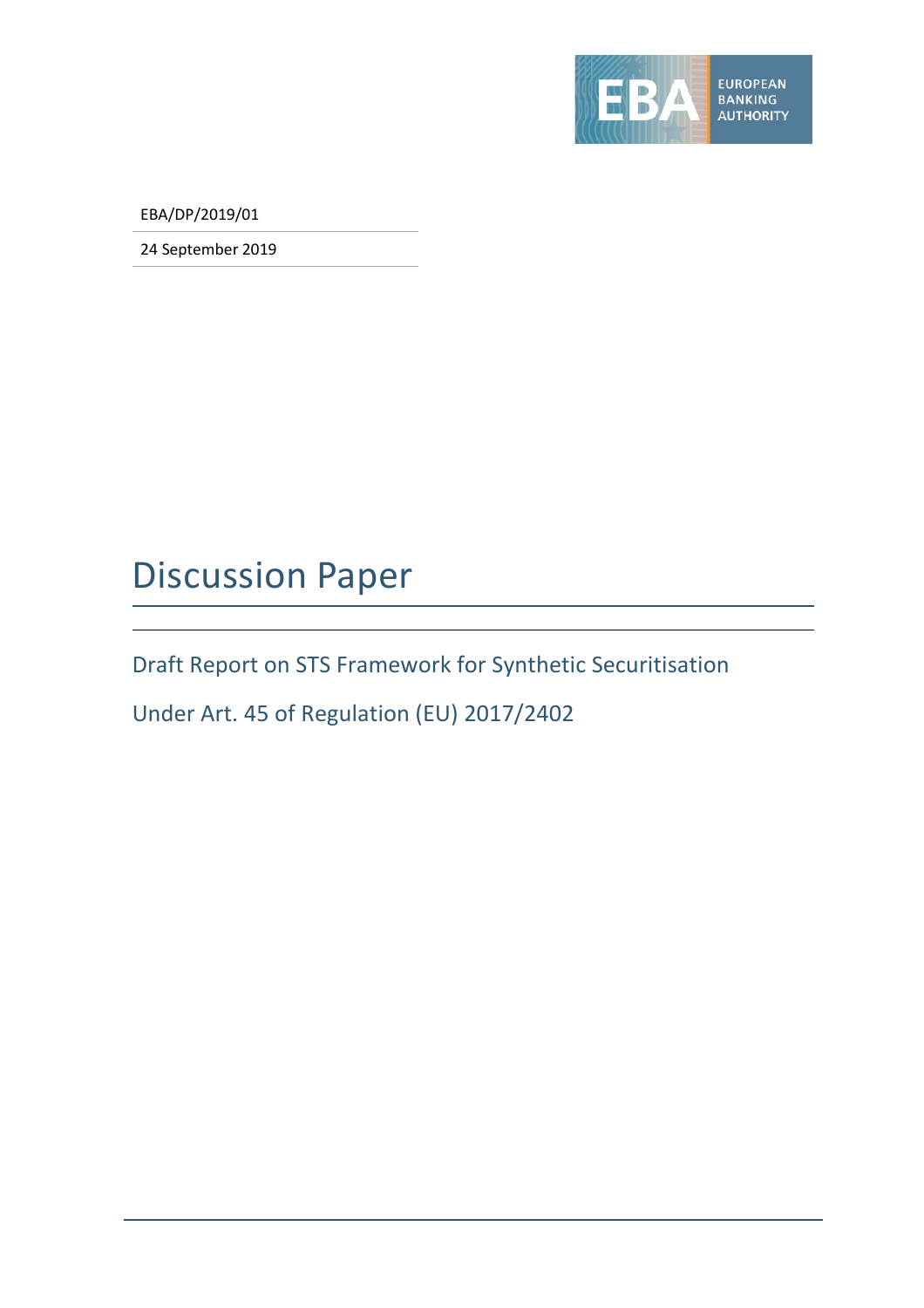

# **Contents**

|     | 2. Responding to this Discussion Paper                                              | 3  |
|-----|-------------------------------------------------------------------------------------|----|
|     | <b>3. Executive Summary</b>                                                         | 4  |
|     | 4. Background and rationale                                                         | 6  |
|     | 5. Discussion                                                                       | 10 |
| 5.1 | Introduction                                                                        | 10 |
| 5.2 | Market developments and trends                                                      | 13 |
| 5.3 | Rationale                                                                           | 30 |
| 5.4 | Criteria for STS synthetic securitisation                                           | 39 |
| 5.5 | Framework for a differentiated regulatory treatment of STS synthetic securitisation | 74 |
| 5.6 | <b>EBA Recommendations</b>                                                          | 79 |
|     | <b>Annex - Summary of questions</b>                                                 | 80 |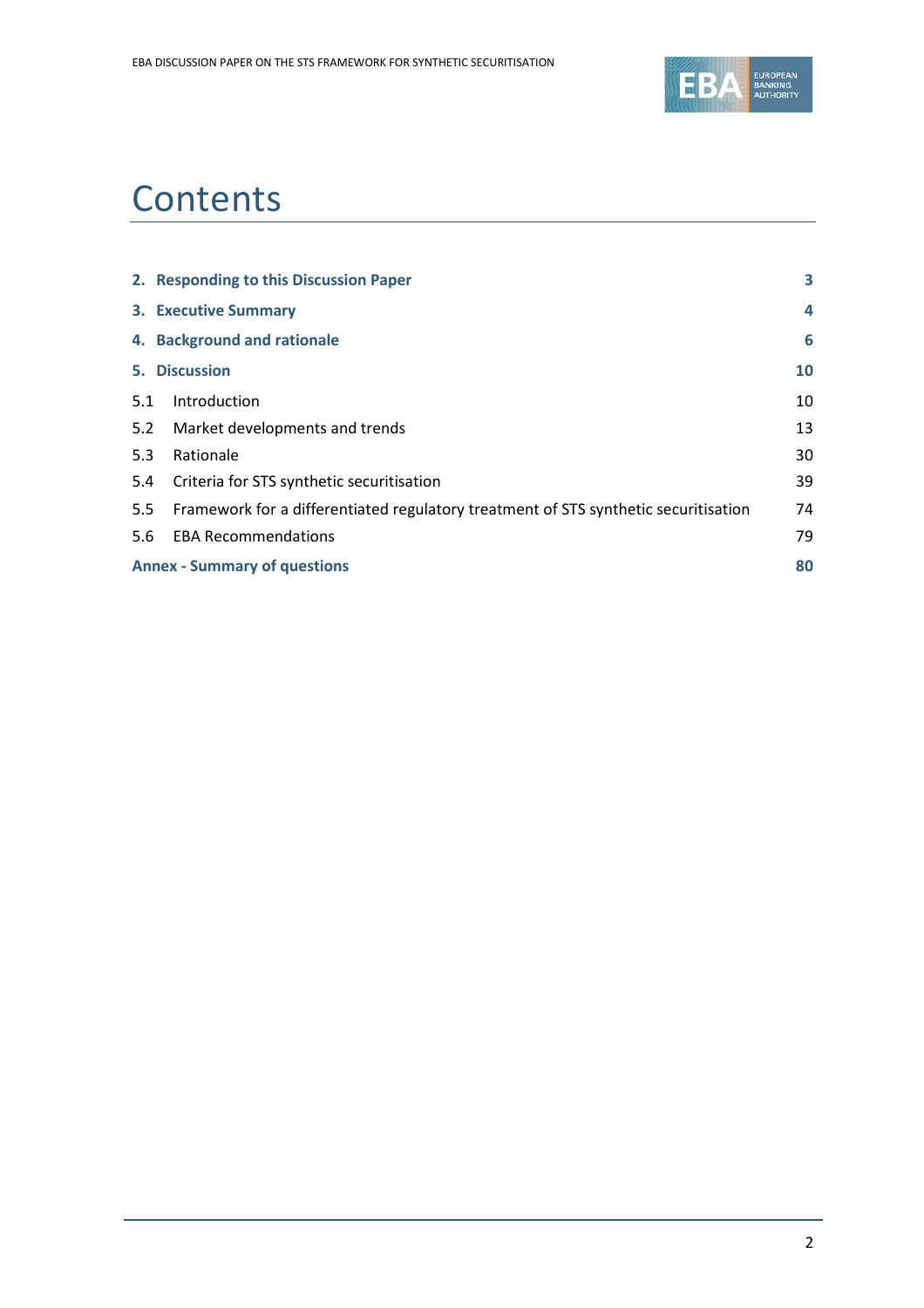

# 2. Responding to this Discussion Paper

The EBA invites comments on all proposals put forward in this paper and in particular on the specific questions stated in the boxes below (and in the Annex of this paper).

Comments are most helpful if they:

- **Fallengia Exercise 1** respond to the question stated;
- **Example 3** indicate the specific point to which a comment relates;
- contain a clear rationale;
- **F** provide evidence to support the view expressed;
- describe any alternatives the EBA should consider; and
- **Parta Forolly** provide where possible data for a cost and benefit analysis.

#### **Submission of responses**

To submit your comments, click on the 'send your comments' button on the consultation page by 25 November 2019. Please note that comments submitted after this deadline, or submitted via other means may not be processed.

#### **Publication of responses**

Please clearly indicate in the consultation form if you wish your comments to be disclosed or to be treated as confidential. A confidential response may be requested from us in accordance with the EBA's rules on public access to documents. We may consult you if we receive such a request. Any decision we make not to disclose the response is reviewable by the EBA's Board of Appeal and the European Ombudsman.

#### **Data protection**

The protection of individuals with regard to the processing of personal data by the EBA is based on Regulation (EC) N° 45/2001 of the European Parliament and of the Council of 18 December 2000 as implemented by the EBA in its implementing rules adopted by its Management Board. Further information on data protection can be found under the [Legal notice section](http://eba.europa.eu/legal-notice) of the EBA website.

### **Disclaimer**

The views expressed in this discussion paper are preliminary and will not bind in any way the EBA in the future development of the draft Report. They are aimed at eliciting discussion and gathering the stakeholders' opinion at an early stage of the process.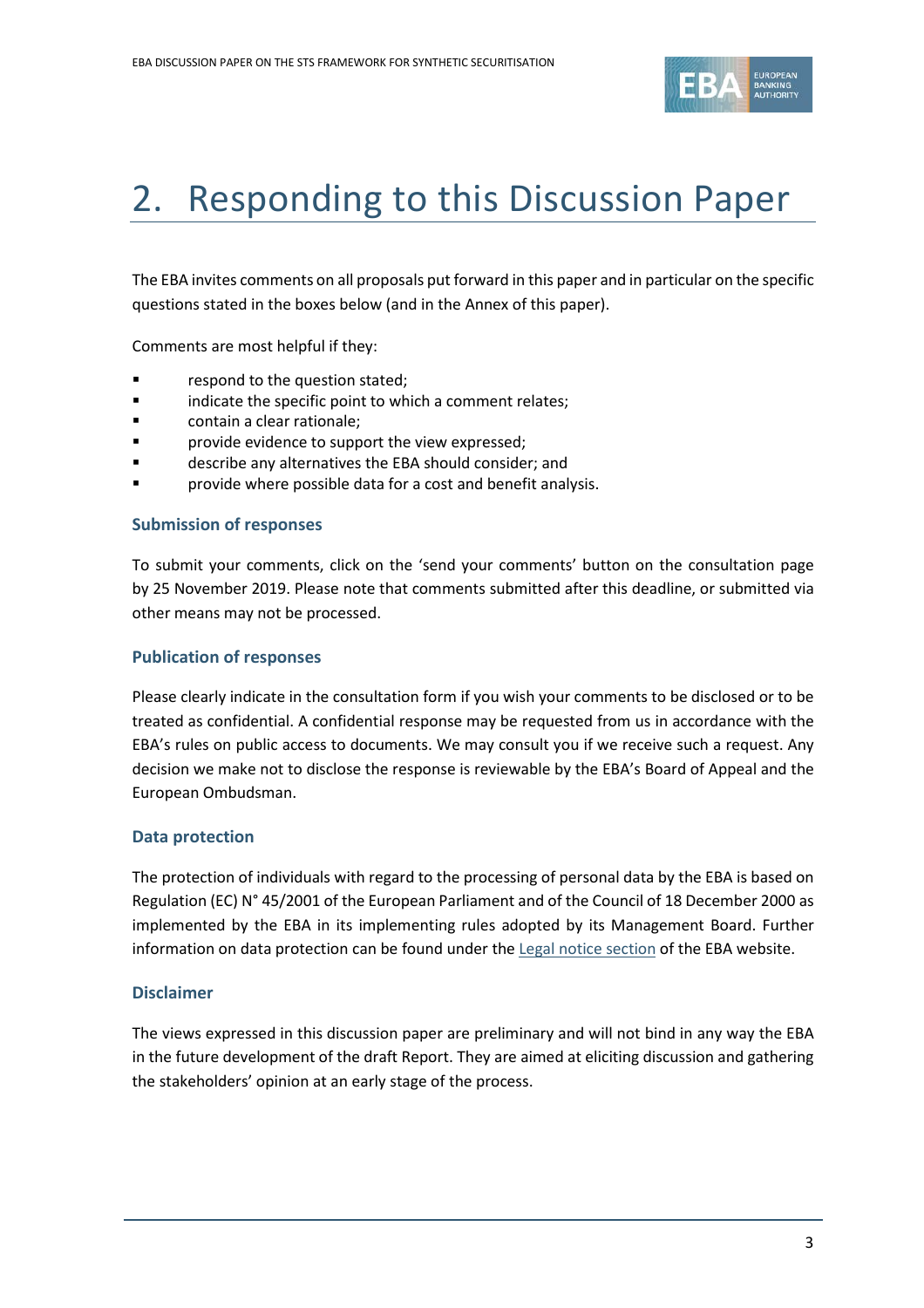

# 3. Executive Summary

This Discussion Paper has been developed in response to mandate assigned to the EBA in the Securitisation Regulation (Regulation (EU) 2017/2402), which requires the EBA – in close cooperation with ESMA and EIOPA - to develop a report on the feasibility of a framework for simple, transparent and standardised (STS) synthetic securitisation, limited to balance sheet securitisation.

The Discussion Paper contains an extensive analysis of the synthetic securitisation market developments and trends in the EU, including data on the historical default and loss performance of the synthetic transactions both before and after the financial crisis (up until end 2018).

It examines the rationale of the STS synthetic product and assesses positive and negative implications of its possible introduction, both with and without differentiated regulatory treatment.

The Discussion Paper sets out a list of STS criteria for the synthetic securitisation. With the aim to ensure appropriate consistency, the STS criteria follow the structure of the STS criteria for traditional non-ABCP securitisation, introduced in the new EU securitisation framework in 2018 i.e. they include requirements on simplicity, standardisation and transparency, which are adapted to the specificities of the synthetic securitisation where appropriate. In addition, the criteria include a number of synthetic-specific requirements not found in the STS traditional framework, such as requirements mitigating counterparty credit risk inherently involved in the synthetic structures including requirements on eligible protection contracts, counterparties and collateral, addressing various structural features of the securitisation transaction and ensuring that the framework only targets balance sheet synthetic securitisation.

A separate chapter is dedicated to analysis of possible differentiated regulatory treatment of the STS synthetic securitisation. On the one hand, developments in the last few years have indicated a potential for the continuing growth of the synthetic sector, and have confirmed a technical feasibility of creation of prudentially sound STS synthetic securitisation product comparable to the STS traditional securitisation product. Also, the available performance data do not evidence worse performance of the synthetic securitisation instrument, compared to the traditional securitisation instrument.

Introduction of a limited and clearly defined differentiated regulatory treatment would thus match the historical performance of the synthetic securitisation, ensure level playing field with the STS traditional securitisation framework and help overcome constraints of current limited STS risk weight treatment of SME synthetic securitisations. On the other hand, the preferential regulatory treatment would not be compliant with international Basel standards. Also, limitations of the performance data on which the analysis is based, and a very limited experience with the STS traditional framework so far, should be duly taken into account.

Stakeholders are invited to comment on the possibility of introduction of the regulatory treatment, potential impact and level playing field and other considerations.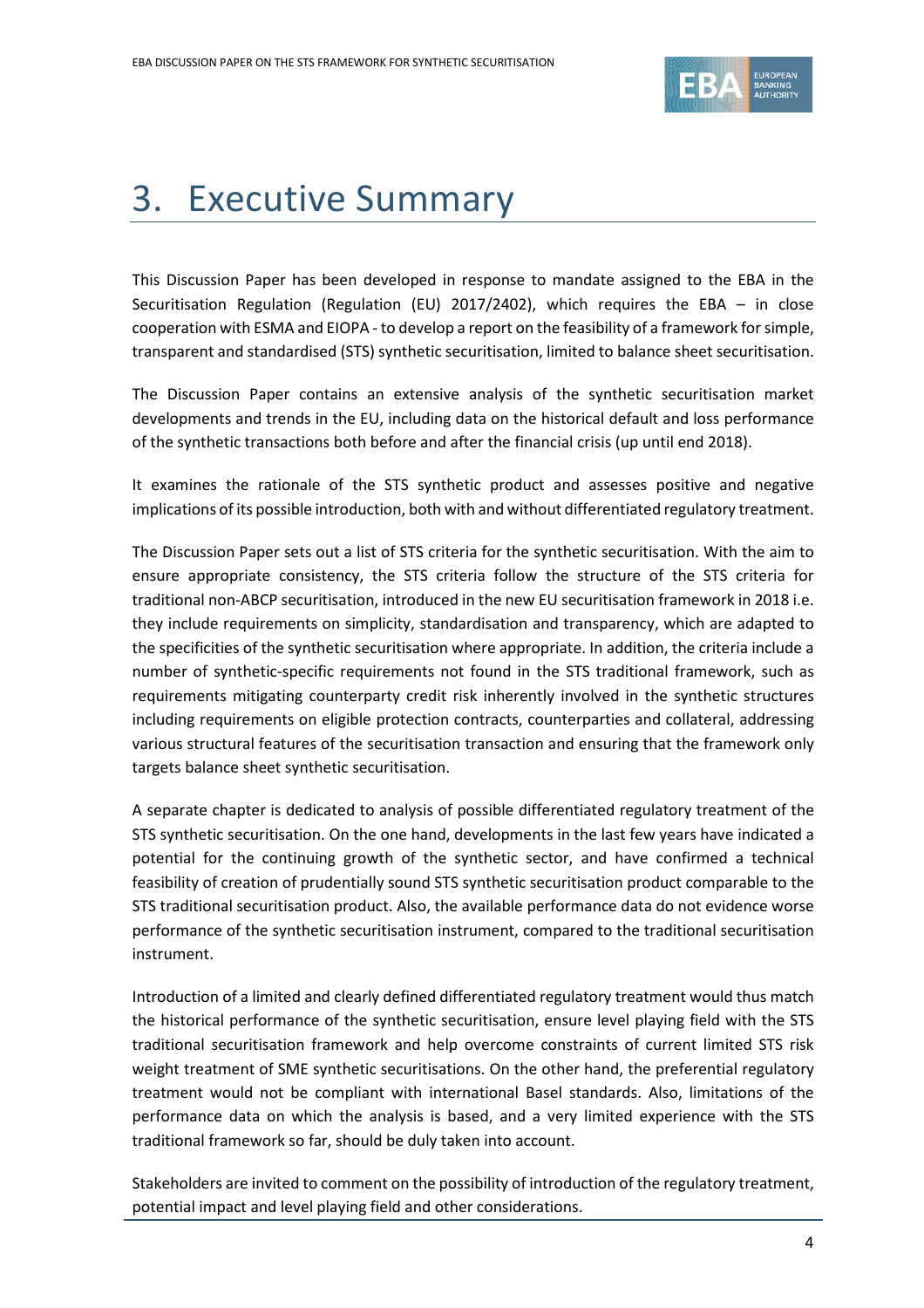

#### **Next steps**

Following the consultation on the Discussion Paper, the EBA will aim to publish a final report. Based on the EBA final report, the Commission shall submit a report to the European Parliament and the Council, together with a legislative proposal, if appropriate.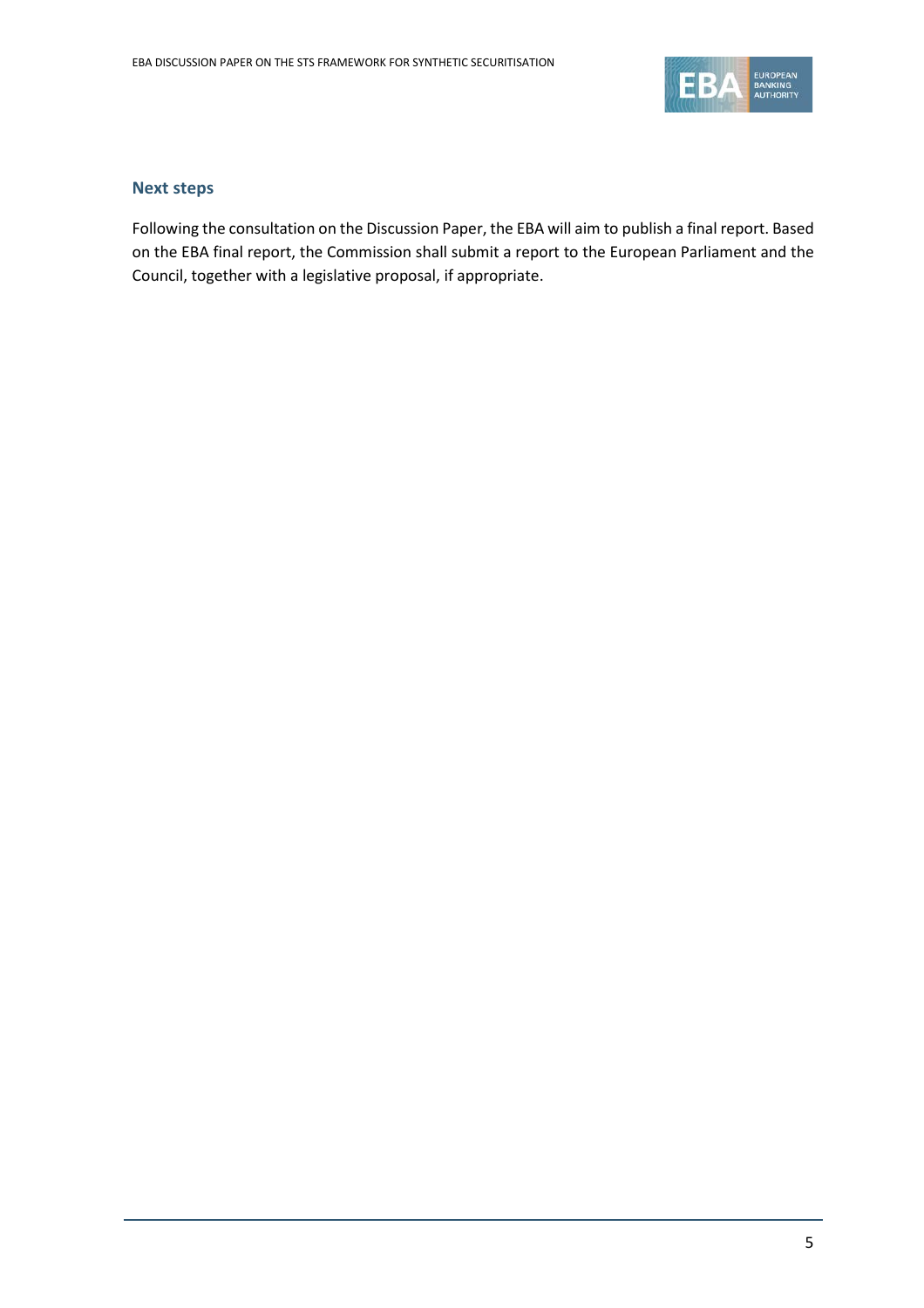

# Abbreviations

| ABS             | Asset-backed security                                  |
|-----------------|--------------------------------------------------------|
| AT1             | Additional tier-1 capital                              |
| <b>CDO</b>      | Collateralised debt obligation                         |
| <b>CLO</b>      | Collateralised loan obligation                         |
| <b>CMBS</b>     | Commercial mortgage-based security                     |
| <b>CRD</b>      | Capital Requirements Directive                         |
| <b>CRR</b>      | Capital Requirements Regulation                        |
| EIB/EIF         | European Investment Bank/European Investment Fund      |
| <b>EMEA</b>     | Europe, the Middle East and Africa region              |
| <b>IACPM</b>    | International Association of Credit Portfolio Managers |
| <b>IFRS9</b>    | International Financial Reporting Standard 9           |
| <b>RWA</b>      | Risk-weighted asset                                    |
| <b>RMBS</b>     | Residential mortgage-based security                    |
| <b>SEC-ERBA</b> | Securitisation External Ratings Based Approach         |
| <b>SEC-IRBA</b> | Securitisation Internal Ratings Based Approach         |
| <b>SEC-SA</b>   | Securitisation Standardised Approach                   |
| <b>SME</b>      | Small and medium enterprise                            |
| <b>SSM</b>      | Single Supervisory Mechanism                           |
| <b>SRT</b>      | Significant Risk Transfer                              |
| <b>STC</b>      | Simple, transparent and comparable framework (Basel)   |
| <b>STS</b>      | Simple, transparent and standardised framework (EU)    |
| <b>TLAC</b>     | Total loss absorbing capacity                          |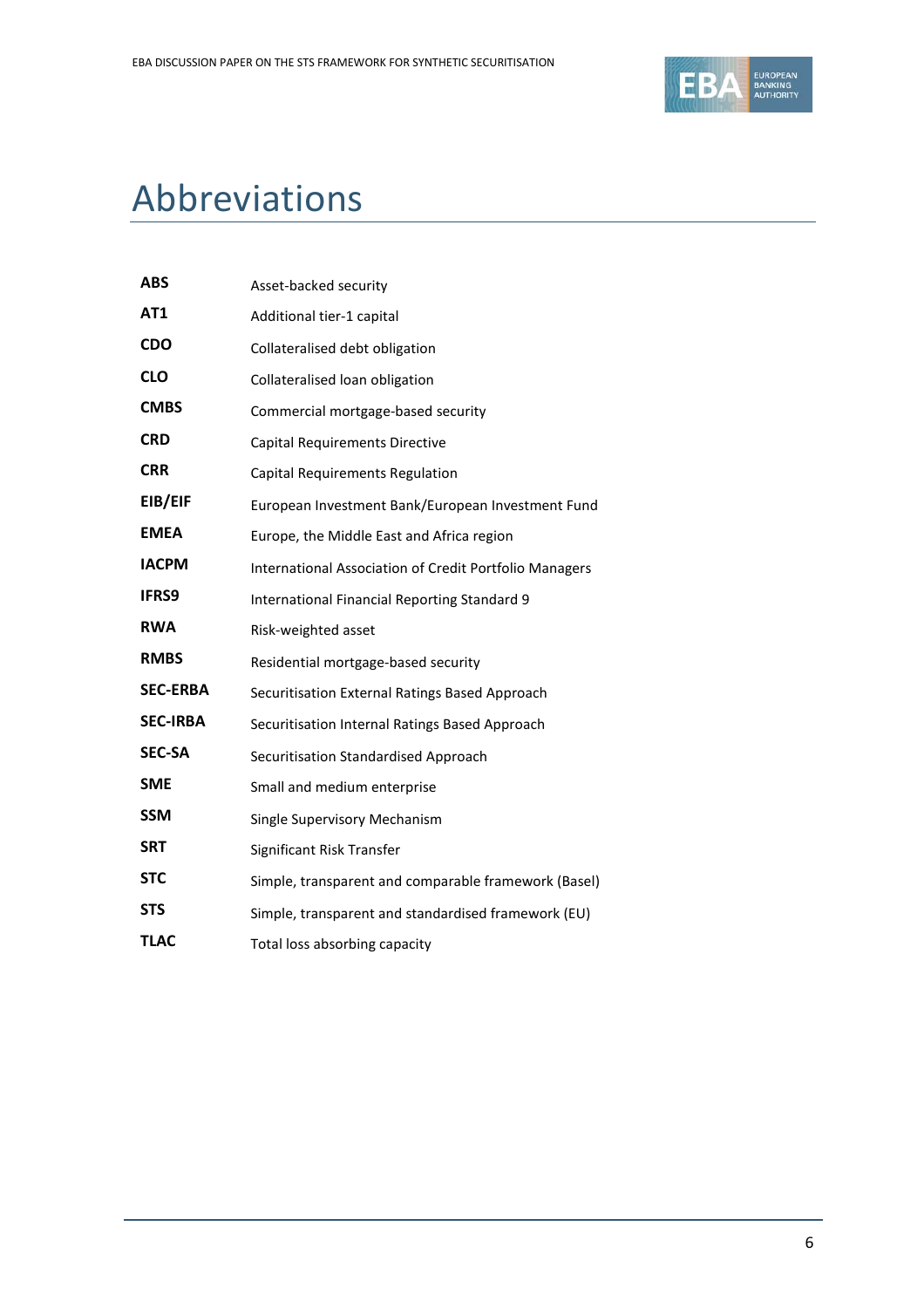

# 4. Background and rationale

1. Article 45 of Regulation (EU) 2017/2402 (hereafter "Securitisation Regulation") requires the EBA – in close cooperation with ESMA and EIOPA - to publish a report on the feasibility of a specific framework for simple, transparent and standardised synthetic securitisation, limited to balancesheet synthetic securitisation. In line with recital 24 of the Securitisation Regulation this discussion paper also determines the respective STS criteria. Based on the EBA report, the Commission will assess whether to adopt a legislative proposal.

*Figure 1: Mandate for the EBA report on STS synthetic securitisation in the Securitisation Regulation (Regulation (EU) 2017/2402)*

#### **Recital 24:**

In securitisations which are not true-sale, the underlying exposures are not transferred to an issuer entity which is a SSPE, but rather the credit risk related to the underlying exposures is transferred by means of a derivative contract or guarantees. This introduces an additional counterparty credit risk and potential complexity related in particular to the content of the derivative contract. For those reasons, the STS criteria should not allow synthetic securitisation.

The progress made by the EBA in its report of December 2015, identifying a possible set of STS criteria for synthetic securitisation and defining 'balance-sheet synthetic securitisation' and 'arbitrage synthetic securitisation', should be acknowledged. Once the EBA has clearly determined a set of STS criteria specifically applicable to balance-sheet synthetic securitisations, and with a view to promoting the financing of the real economy and in particular of SMEs, which benefit the most from such securitisations, the Commission should draft a report and, if appropriate, adopt a legislative proposal in order to extend the STS framework to such securitisations. However, no such extension should be proposed by the Commission in respect of arbitrage synthetic securitisations.

#### **Article 45:**

 $\overline{a}$ 

1. By 2 July 2019, the EBA, in close cooperation with ESMA and EIOPA, shall publish a report on the feasibility of a specific framework for simple, transparent and standardised synthetic securitisation, limited to balance-sheet synthetic securitisation.

2. By 2 January 2020, the Commission shall, on the basis of the EBA report referred to in paragraph 1, submit a report to the European Parliament and the Council on the creation of a specific framework for simple, transparent and standardised synthetic securitisation, limited to balance-sheet synthetic securitisation, together with a legislative proposal, if appropriate.

- 2. The mandate for development of the STS framework for synthetic securitisation has a wider background and builds on the previous discussions and regulatory work on the topic.
- 3. First, Article 270 of Regulation (EU) 575/20[1](#page-6-0)3 on Capital Requirements<sup>1</sup> already allows for the preferential regulatory treatment of synthetic securitisation on a limited basis (i.e. of senior tranches of SME portfolios retained by originator credit institutions, provided that the significant credit risk has been transferred to either supranational entities (central banks, central government, multilateral development banks or international organizations) that are 0% risk weighted through unfunded guarantees, or to private investors through fully-collateralised

<span id="page-6-0"></span><sup>&</sup>lt;sup>1</sup> Regulation (EU) 2017/2401 of the European Parliament and of the Council of 12 December 2017 amending Regulation (EU) No 575/2013 on prudential requirements for credit institutions and investment firms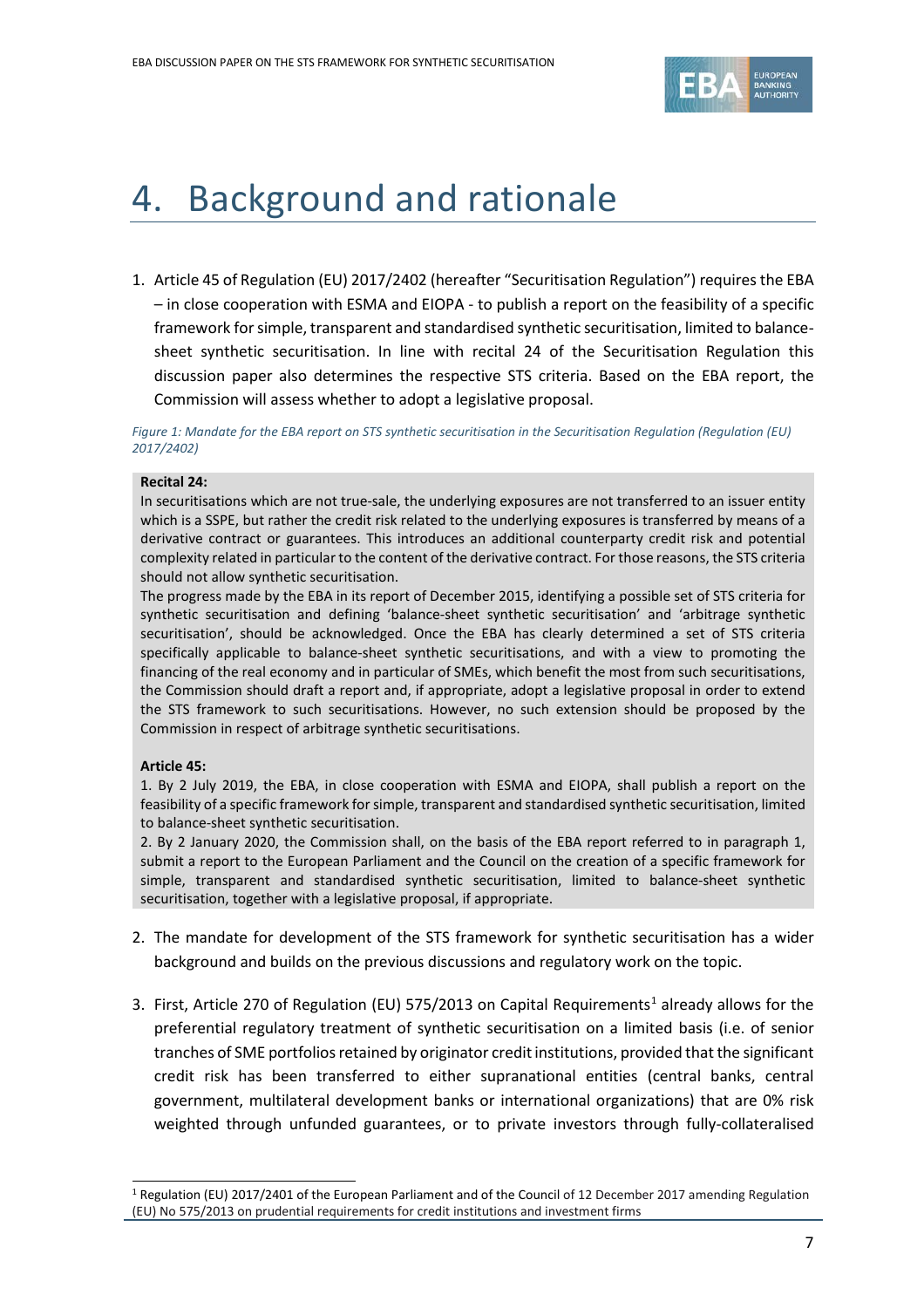

guarantees). These types of synthetic securitisations can benefit from lower risk weights which are currently assigned to STS traditional securitisation.

- 4. Second, this assessment builds on the **EBA Report on Synthetic Securitisation published in December 2015[2](#page-7-0)**. The EBA Report contains analysis and market practice assessment of the synthetic securitisation market. In the report, the EBA has proposed to extend the STS framework to fully-cash funded credit protection provided by private investors (at the time of publication of the EBA report, only credit protection provided by supranational entities has been eligible for STS treatment, under the Commission's proposal on the amendments to the CRR). The EBA recommendations have been reflected in the final CRR (see the paragraph above).
- 5. In the EBA report, the EBA has also proposed to amend the criteria determining the eligibility for STS preferential treatment for balance sheet synthetic securitisation, and provided detailed proposals for such amendments. These included amendments to the criteria on simplicity, transparency and standardisation for traditional securitisation, and inclusion of new synthetic securitisation-specific criteria (largely aimed at ensuring that the credit protection contract is structured in a standardised fashion to adequately protect the position of the originator).
- 6. Third, the mandate follows the **EBA Discussion Paper on Significant Risk Transfer in Securitisation published in September 2017[3](#page-7-1) .** The EBA Discussion Paper put forward for public discussions detailed proposals to strengthen the regulation and supervision framework of significant risk transfer (SRT) associated with the traditional and synthetic securitisation. In the discussion paper, the EBA proposed a number of recommendations for harmonisation of structural features widely present in synthetic and/or traditional securitisation, including on excess spread, pro-rata amortisation and others. The concept of SRT is extremely relevant for both traditional and synthetic securitisation, as achievement of the SRT is a precondition for originator to apply the securitisation framework (whether STS or non-STS) to retained securitisation exposures and to achieve capital relief. The SRT is particularly important for synthetic securitisation, as the transfer of risk, and associated capital relief, is one of key motivations to engage in this type of securitisation.
- 7. The recognition of synthetic securitisation has also been focus of **market initiatives.** For example, Prime Collateralised Securities (PCS) has launched its label in early 2017 that has been awarded to synthetic securitisations meeting defined criteria for a simple, transparent and standardised instrument<sup>[4](#page-7-2)</sup>. The "PCS Risk Transfer Label" has been designed to provide a market reference standard for synthetic securitisations, similar to the "PCS True Sale Label" that has been introduced in 2012 and that is applied to traditional securitisations.

 $\overline{a}$ 

<span id="page-7-0"></span><sup>&</sup>lt;sup>2</sup> EBA Report on Synthetic Securitisation: [https://eba.europa.eu/-/eba-issues-advice-on-synthetic-securitisation-for](https://eba.europa.eu/-/eba-issues-advice-on-synthetic-securitisation-for-smes)[smes](https://eba.europa.eu/-/eba-issues-advice-on-synthetic-securitisation-for-smes)

<span id="page-7-1"></span><sup>&</sup>lt;sup>3</sup> EBA Discussion Paper on Significant Risk Transfer[: https://eba.europa.eu/regulation-and-policy/securitisation-and](https://eba.europa.eu/regulation-and-policy/securitisation-and-covered-bonds/discussion-paper-on-the-significant-risk-transfer-in-securitisation)[covered-bonds/discussion-paper-on-the-significant-risk-transfer-in-securitisation](https://eba.europa.eu/regulation-and-policy/securitisation-and-covered-bonds/discussion-paper-on-the-significant-risk-transfer-in-securitisation)

<span id="page-7-2"></span><sup>&</sup>lt;sup>4</sup> See [http://pcsmarket.org/risk-transfer-label-outline/.](http://pcsmarket.org/risk-transfer-label-outline/) Up until now, the PCS Risk Transfer Label has been awarded to 7 securitisations[: http://pcsmarket.org/risk-transfer-transactions/](http://pcsmarket.org/risk-transfer-transactions/)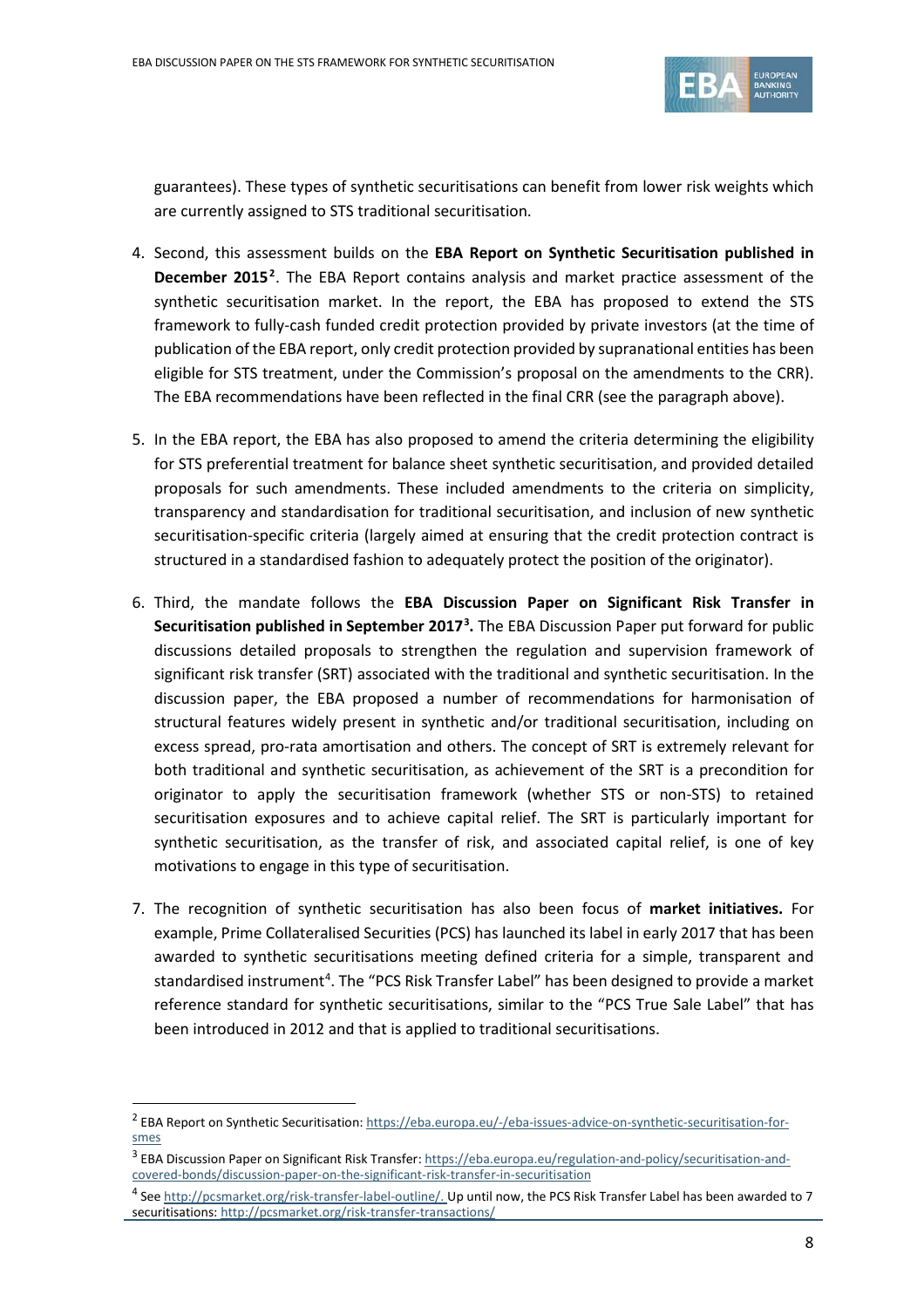

#### *Figure 2: STS treatment of synthetic securitisation in the CRR*

#### **Article 270: Senior positions in SME securitisations**

An originator institution may calculate the risk-weighted exposure amounts in respect of a securitisation position in accordance with Articles 260, 262 or 264, as applicable, where the following conditions are met:

(a) the securitisation meets the requirements for STS securitisation set out in Chapter 4 of Regulation (EU) 2017/2402 as applicable, other than Article 20(1) to (6) of that Regulation; (b) the position qualifies as the senior securitisation position;

(c) the securitisation is backed by a pool of exposures to undertakings, provided that at least 70 % of those in terms of portfolio balance qualify as SMEs within the meaning of Article 501 at the time of issuance of the securitisation or in the case of revolving securitisations at the time an exposure is added to the securitisation;

(d) the credit risk associated with the positions not retained by the originator institution is transferred through a guarantee or a counter-guarantee meeting the requirements for unfunded credit protection set out in Chapter 4 for the Standardised Approach to credit risk;

(e) the third party to which the credit risk is transferred is one or more of the following:

(i) the central government or the central bank of a Member State, a multilateral development bank, an international organisation or a promotional entity, provided that the exposures to the guarantor or counter- guarantor qualify for a 0 % risk weight under Chapter 2;

(ii) an institutional investor as defined in point (12) of Article 2 of Regulation (EU) 2017/2402 provided that the guarantee or counter-guarantee is fully collateralised by cash on deposit with the originator institution.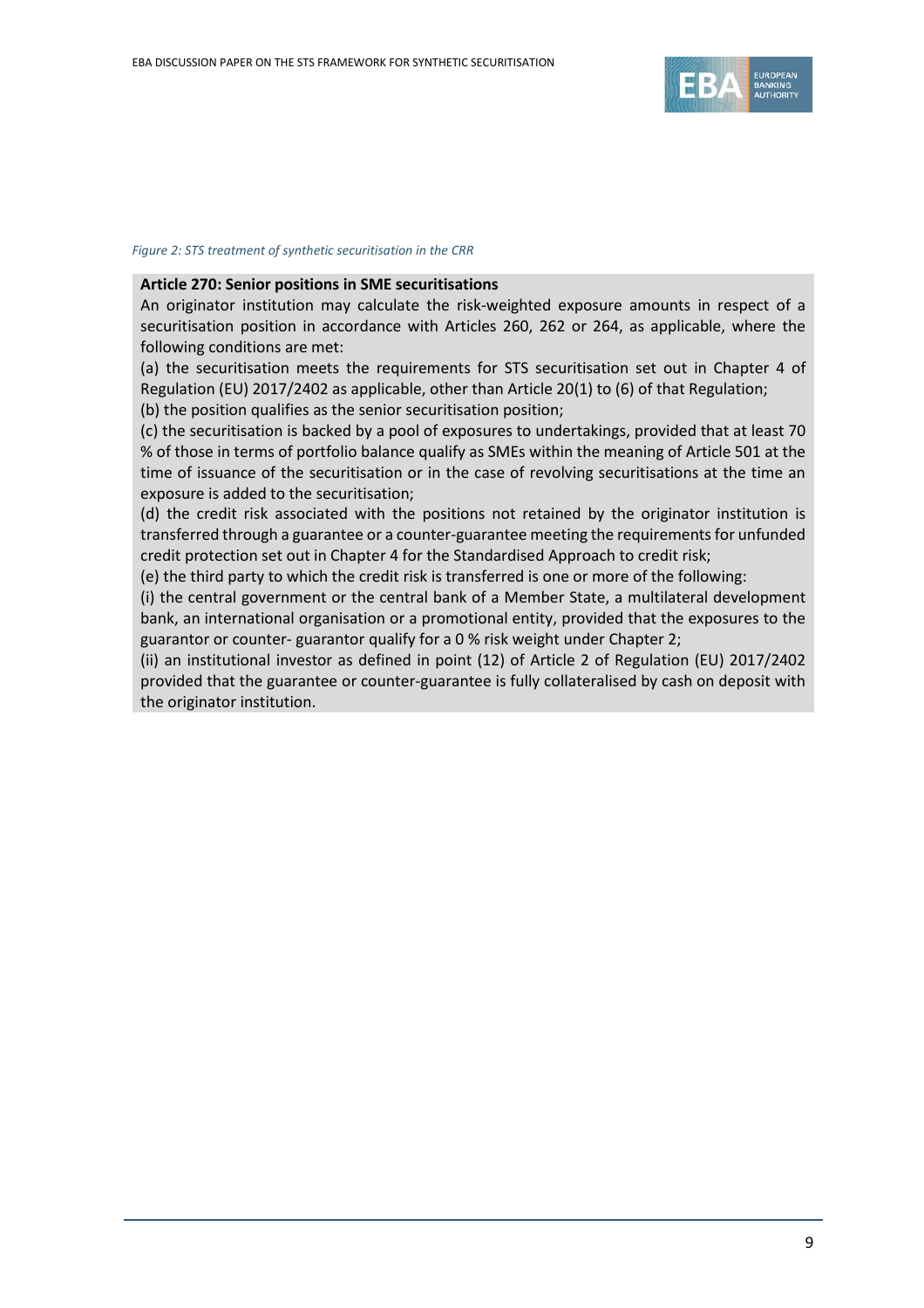

# 5. Discussion

### 5.1 Introduction

 $\overline{a}$ 

#### Rationale for development of STS framework for traditional securitisation

- 8. One of the most important lessons of the 2007-2009 crisis was that defaults and losses associated with securitisation positions have varied substantially across different types of securitisations and regions. The crisis has also shown that the poor performance of certain products, irrespective of the pre-crisis rating level, was associated with recurring factors, including: (i) misalignment of interest between originators and investors resulting in loose underwriting standards on the underlying exposures; (ii) excessive leverage; (iii) maturity transformation; and (iv) complex structures. Complex transactions have been assessed by external rating agencies using erroneous modelling assumptions and have been placed with investors without adequate transparency standards.
- 9. In 2015, following an extensive analysis the EBA proposed that the regulatory approach to traditional securitisations should distinguish between the regulatory treatment of 'qualifying' securitisations and that of other securitisations, given a one-size-fits-all regulatory approach may result in an unduly conservative treatment of transactions that are simple, standard and transparent, as well as being collateralised by relatively less risky exposures.
- 10.The EBA therefore recommended that regulatory definition of the 'qualifying' securitisation should follow a 'two-stage approach'<sup>[5](#page-9-0)</sup> whereby in order to qualify for differential treatment, a securitisation transaction should first meet a list of criteria ensuring simplicity, standardisation and transparency that aim to capture and mitigate the major drivers of risk of a securitisation that are not related to the underlying exposures (such as agency risk between various participants in the securitisation process, legal and governance risks, counterparty risks, servicing risks, liquidity risks, risks of operational nature), and hence facilitate the assessment of the risks by the investors. As a second step, the EBA proposed that the underlying exposures should meet criteria of minimum credit quality of the underlying exposures, to address modelling and credit risk related to the underlying exposures. Consequently, the securitisation compliant with the requirements set out under the two-stage approach should be subject to a differentiated regulatory capital treatment compared to other securitisations, and should aim at more appropriate levels of non-neutrality of capital charges.
- 11.The regulatory recognition has been so far principally focused on traditional securitisation and not on synthetic securitisation. Synthetic securitisation has been left outside the scope of the 'STS'/'STC' reforms recognising simplicity, transparency and standardisation of the securitisation

<span id="page-9-0"></span><sup>5</sup> The EBA recommended that the two-stage approach and the related STS criteria should distinguish term securitisations from short-term securitisations in the context of ABCP programmes.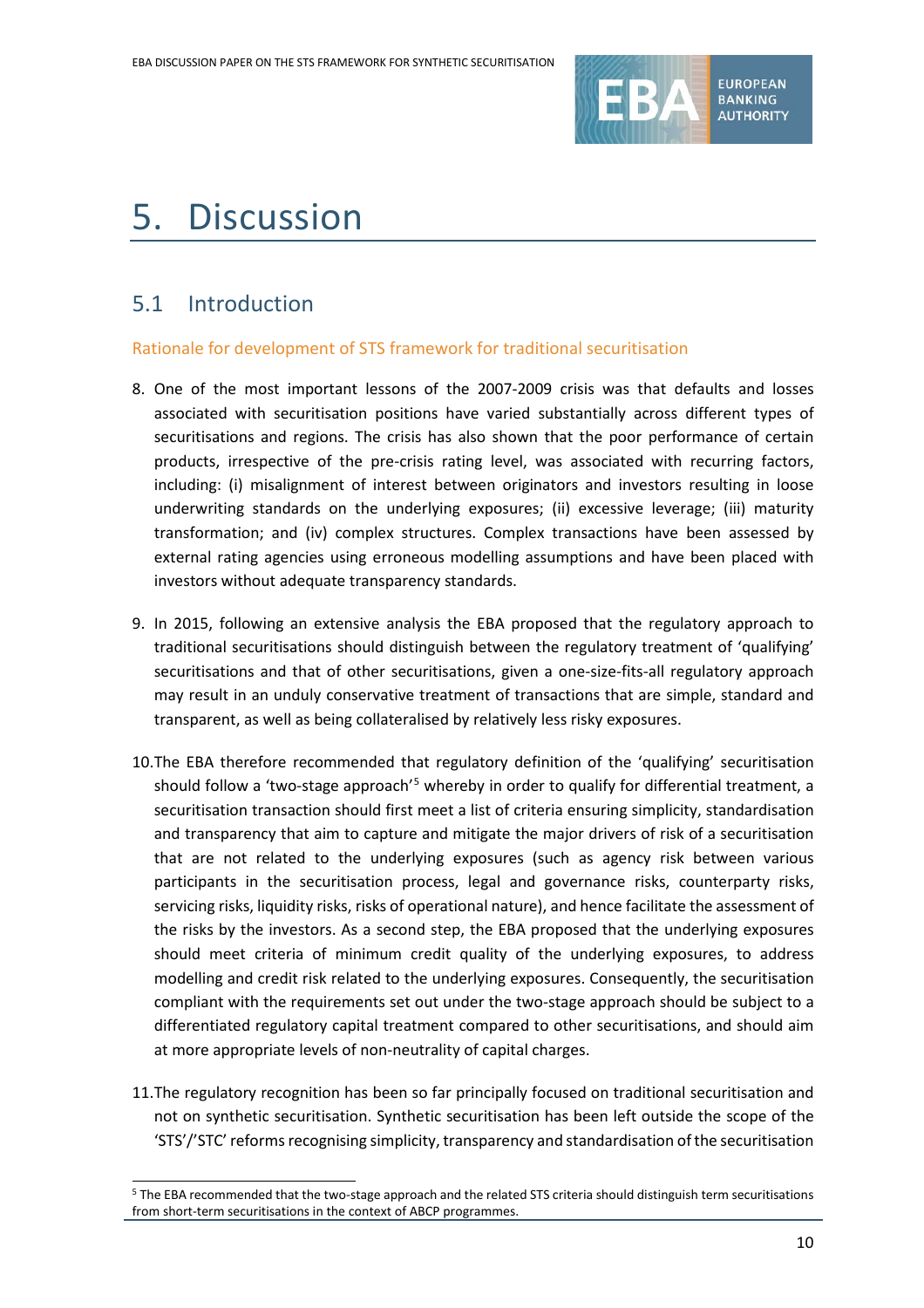

i.e. it has been assigned the regulatory capital treatment of non-STC securitisation foreseen by the Basel 2014 revision of the securitisation framework (globally) and of non-STS securitisation set out in the amended CRR (in EU). At this stage, therefore, no European or global standards exist to identify a subset of synthetic securitisation products as simple, standard/comparable and transparent products.

12.With respect to traditional securitisation, the STS framework for traditional securitisation was proposed by the EBA in the EBA Report published in July 2015<sup>[6](#page-10-0)</sup>, while it was subsequently adopted and implemented by both international and EU regulatory community. The Basel 'STC' framework for term securitisation was adopted in July 2016 and entered into force in January 2018, while the 'STC' framework for short term securitisation was adopted in May 2018 and entered into force immediately thereafter. In the EU, the 'STS' framework has been implemented through the EU Securitisation Framework (composed of the Securitisation Regulation and the amendments to the CRR) which entered into force on 1 January 2018 and became applicable on 1 January 2019.

#### Rationale for a limited focus on synthetic securitisation so far

- 13.There has been several reasons for the enhanced focus of the regulatory recognition on traditional securitisations. First, detailed data have been available on the historical credit performance of the traditional securitisation market which confirmed a good performance of the EU securitisation market in the pre-crisis period (e.g. according to EBA Report on qualifying securitisation, EMEA RMBS and ABS products displayed almost zero losses over the period 2000- 2013). Second, the traditional securitisation has traditionally played an important role in the financial markets, as a channel for diversifying funding sources, distributing financial-sector risk and helping to free up originators' balance sheet for further lending on economy. The STS framework was a way of acknowledgment by the regulatory community of positive implications that a sound traditional securitisation can have for the financial stability and for the funding of the real economy.
- 14.In the same vein, there were several reasons for a so far conservative approach by the regulators to synthetic securitisation. One of core considerations was a lack of systematic and publicly available data on market developments, volume and historical performance of the synthetic securitisation and of different asset classes in Europe. This is because the synthetic deals in the post-crisis period have mostly been bilateral and therefore almost entirely private, with very little information available publicly.
- 15.The data available on synthetic securitisation at that time supported the fact that different types of synthetic securitisations performed differently, both with respect to structural types of synthetic securitisation as well as with respect to different asset classes. First, there was a clear evidence that arbitrage synthetics performed materially worse than balance-sheet securitisations. The arbitrage synthetic transactions have been structured in the past to be

 $\overline{a}$ 

<span id="page-10-0"></span><sup>6</sup> EBA Report on Qualifying Securitisation, July 2015: <https://eba.europa.eu/documents/10180/950548/EBA+report+on+qualifying+securitisation.pdf>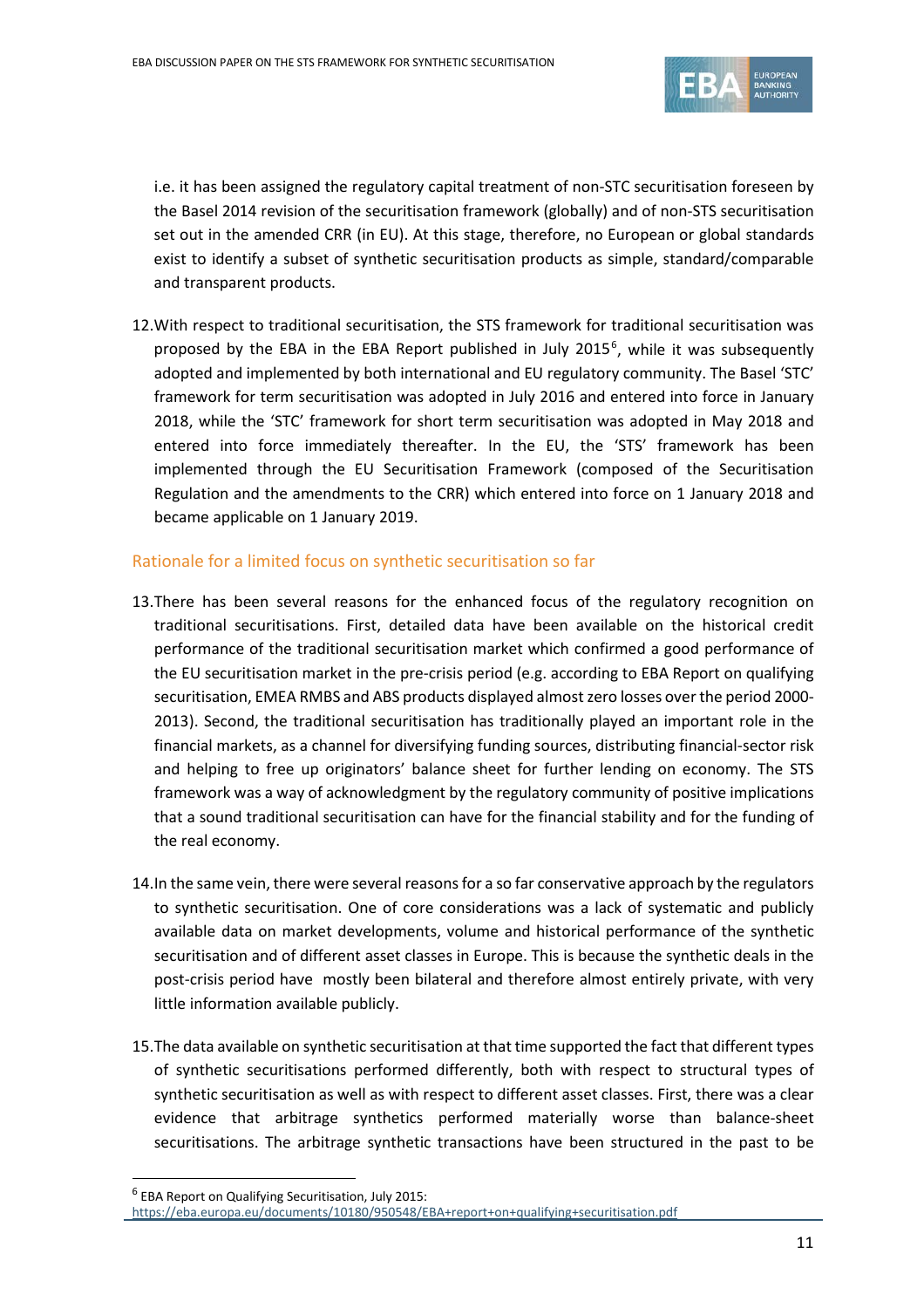

complex, highly dependent on market values, and have performed poorly in terms of historical defaults. On the other hand, synthetic transactions that have been genuinely used by institutions to transfer the credit risk of their lending activity off-balance sheet, i.e. balance sheet synthetics, have performed relatively well. Second, there was a wider evidence for zero defaults in relation to highly rated synthetic tranches of SME exposures, although information on other asset classes was less conclusive. Nevertheless, data available from rating agencies suggested that the default performance of balance sheet synthetics is comparable to that of traditional securitisation for high rating grade, and even better for lower rating grades.

- 16.In addition, the market of synthetic securitisation, to a much larger extent than the one of true sale securitisation, has traditionally been characterised by issuance of bespoke transactions, i.e. it has been largely non-standardised. In particular, the credit protection mechanism, which is the core of a synthetic securitisation transaction and constitutes the structural element of difference with respect to true sale transactions, has been implemented in accordance with a wide spectrum of practices and was perceived at the time to increase the structural complexity due to the additional counterparty credit risk of the protection seller.
- 17.The lack of systematic data at that time, analysis available at that time and, as a consequence, no sufficient evidence or information on whether it was possible to standardise the synthetic structure similarly as for traditional securitisations, did not support development of fully-fledged STS framework for synthetics across different asset types. Instead, regulatory recognition focused on limiting the scope of the qualifying treatment to senior positions retained by the originator banks and to SME exposures. At that stage it was however clear that arbitrage synthetics should be excluded from the STS framework, and any potential STS framework should be limited to balance-sheet synthetics.

**Question 1: Do you have any comments on this introductory section of the Discussion Paper?**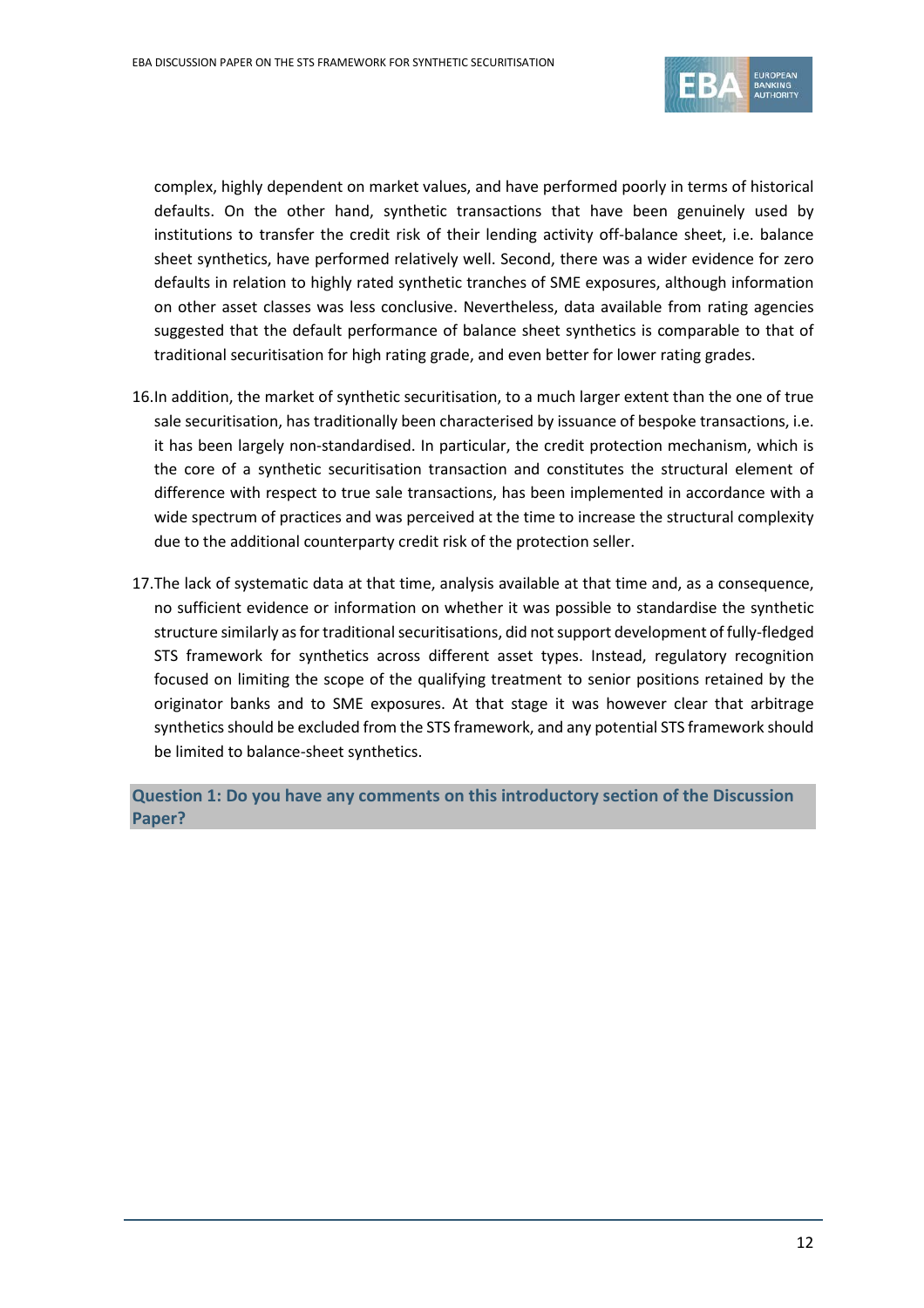

## 5.2 Market developments and trends

#### **5.2.1 Data sources**

18.The analysis in this section is based on the following data sources:

- a. data from market participants and rating agencies, in particular:
	- i. data on the **volume of balance sheet synthetic securitisation transactions, and investor base,** since 2008 to early 2019. The data have been collected in an exercise conducted by IACPM in the  $1<sup>st</sup>$  quarter 2019. They include responses provided by 22 banks that are most active in the synthetic securitisation market in Europe and cover 244 balance sheet securitisation transactions.
	- ii. **with respect to the historical performance of synthetic securitisation,** data from two sources: (i) data on historical performance of balance sheet synthetics, gathered through data-gathering exercise coordinated by IACPM, and covering 70 transactions executed by 14 banks (the data cover period from 2008 to early 2019 i.e. are representative of the post-crisis period), (ii) data from S&P on historical performance of balance sheet synthetics, covering in total 5948 synthetic securitisation tranches of rated synthetic transactions in Europe (although the data also cover the period from 2008, substantial majority of tranches were rated pre-crisis, and these data are therefore mostly representative of the pre-crisis period).
- b. data from the reporting by competent authorities on synthetic transactions that achieved significant risk transfer (SRT) and hence need to be notified to the EBA in line with the EBA SRT Guidelines from 2015 to Q1 2019;
- c. information gathered through industry roundtable organised by EBA in March 2019 and other qualitative market analysis.

#### **5.2.2 Market developments**

#### Volume and size of the market

- 19.Before the financial crisis, European synthetic securitisation peaked in 2004-2005 with volumes above 180 billion EUR and a substantial majority of arbitrage transactions (mostly CDOs). Issuance almost halved in 2006 and then gradually dropped to zero, with arbitrage synthetic securitisations decreasing faster than balance sheet synthetic securitisations.
- 20.The 2008 financial crisis marked a crash of the securitisation market, after which, also due to stigma attached to the synthetic segment, the securitisation market has gradually emerged in particular in the traditional (and retained) form. With respect to synthetic securitisation,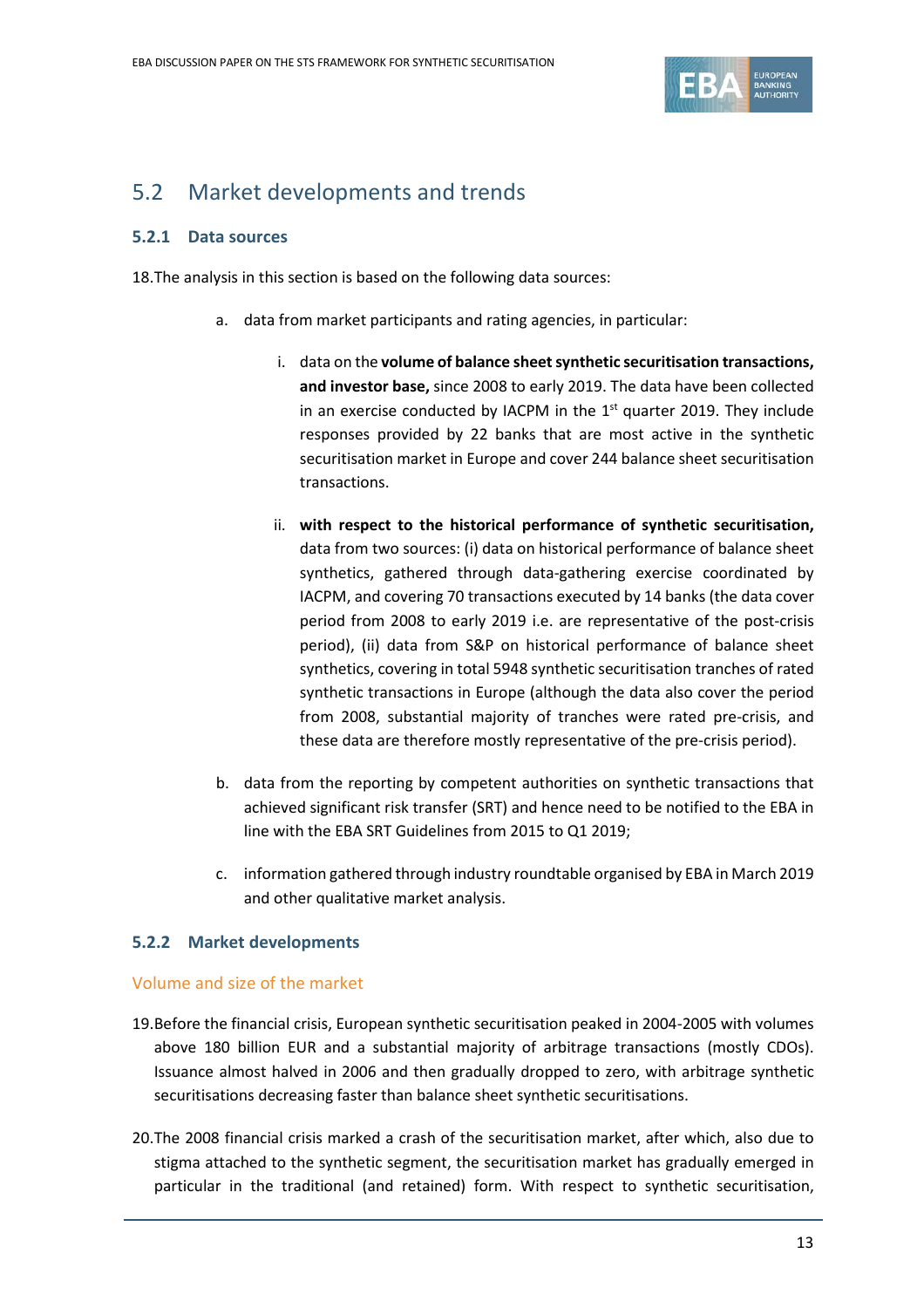

following a few years of subdued issuance, the synthetic market has been recovering in the recent years, with both the number and volume of transactions steadily increasing. Based on the data collection conducted by IACPM, altogether 244 balance sheet synthetic securitisations have been issued since 2008 up until end 2018. In 2018, 49 transactions have been initiated with a total volume of 105 billion EUR.

21.Arbitrage transactions have disappeared from the European market, which is now formed almost exclusively by balance sheet transactions. In terms of volume, balance sheet synthetics in 2018 has overstepped the highest pre-crisis volumes (based on comparison of post-crisis volume data by IACPM and pre-crisis volume data by BofAML).

*Figure 3: European synthetic securitisation issuance, pre-crisis: balance sheet vs. arbitrage transactions (in EUR billion, source: BofAML)*



*Figure 4: European balance sheet securitisation issuance, post crisis (size on the left axis in EUR billion, source: IACPM)*



#### Private/public transactions

22.In contrast to the pre-crisis period where a substantial part of synthetic securitisation transactions were public and rated (e.g. the Promise and Provide programmes in Germany, the Bistro deals by JPMorgan), since the financial crisis the deals have mostly been executed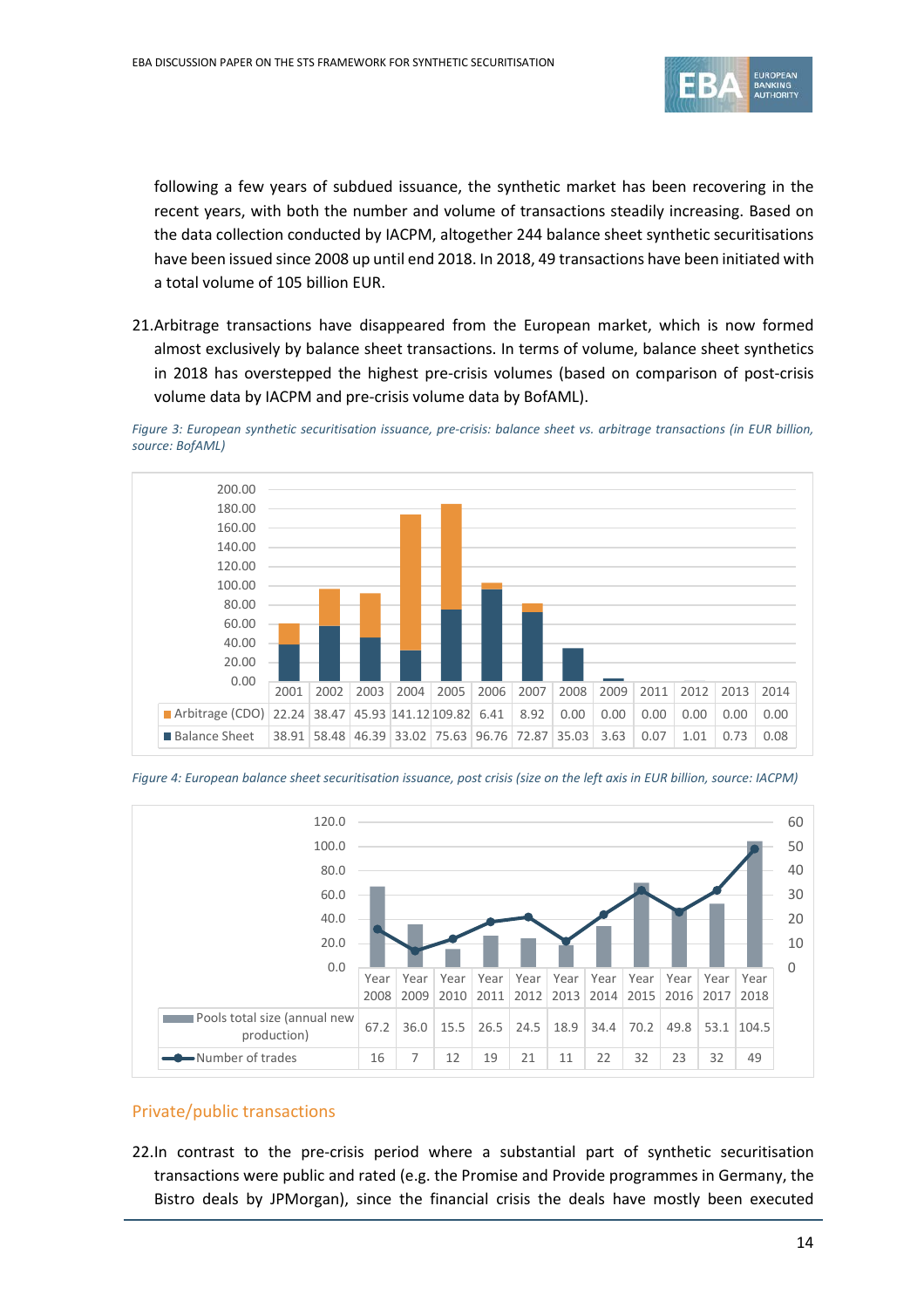

privately/bilaterally, without involvement of credit rating agencies. Based on the data from IACPM covering transactions from 2008-2018, 18.6% of distributed tranches of all the transactions were placed publicly, which only represents 1.55% of the total size of the transactions.





| Year/Distribute<br>d tranches (in<br><b>EUR million)</b> | <b>Undistributed</b><br>tranches Total<br>size | <b>Distributed</b><br>tranches total<br>size (not placed) | <b>Distributed</b><br>tranches (placed<br>with public<br>deals) | <b>Distributed</b><br>tranches placed<br>with public<br>deals (% of<br>distributed<br>tranches) | <b>Distributed</b><br>tranches placed<br>with public<br>deals (% of total<br>size of the<br>transactions) |
|----------------------------------------------------------|------------------------------------------------|-----------------------------------------------------------|-----------------------------------------------------------------|-------------------------------------------------------------------------------------------------|-----------------------------------------------------------------------------------------------------------|
| <b>Year 2008</b>                                         | 64925                                          | 2229                                                      | $\mathbf 0$                                                     | 0.0%                                                                                            | 0.00%                                                                                                     |
| <b>Year 2009</b>                                         | 34632                                          | 1340                                                      | 0                                                               | 0.0%                                                                                            | 0.00%                                                                                                     |
| <b>Year 2010</b>                                         | 14148                                          | 1314                                                      | 78                                                              | 5.6%                                                                                            | 0.55%                                                                                                     |
| <b>Year 2011</b>                                         | 24923                                          | 1328                                                      | 276                                                             | 17.2%                                                                                           | 1.11%                                                                                                     |
| <b>Year 2012</b>                                         | 22562                                          | 1732                                                      | 221                                                             | 11.3%                                                                                           | 0.98%                                                                                                     |
| <b>Year 2013</b>                                         | 17228                                          | 802                                                       | 894                                                             | 52.7%                                                                                           | 5.19%                                                                                                     |
| <b>Year 2014</b>                                         | 32031                                          | 1639                                                      | 702                                                             | 30.0%                                                                                           | 2.19%                                                                                                     |
| <b>Year 2015</b>                                         | 65601                                          | 3382                                                      | 1226                                                            | 26.6%                                                                                           | 1.87%                                                                                                     |
| <b>Year 2016</b>                                         | 45442                                          | 3727                                                      | 5868                                                            | 13.6%                                                                                           | 1.29%                                                                                                     |
| <b>Year 2017</b>                                         | 48738                                          | 3647                                                      | 700                                                             | 16.1%                                                                                           | 1.44%                                                                                                     |
| <b>Year 2018</b>                                         | 96975                                          | 5137                                                      | 2417                                                            | 32.0%                                                                                           | 2.49%                                                                                                     |
| Max value:                                               |                                                |                                                           |                                                                 | 52.7%                                                                                           | 5.19%                                                                                                     |
| Average:                                                 |                                                |                                                           |                                                                 | 18.6%                                                                                           | 1.55%                                                                                                     |

#### Geographical distribution of exposures

23.In terms of geographical breakdown, there is a clear tendency to form pools that mix exposures from different jurisdictions. While the majority of exposures of all 244 synthetic transactions issued in Europe since 2008 are located in Europe, there is a substantial share of exposures from outside Europe.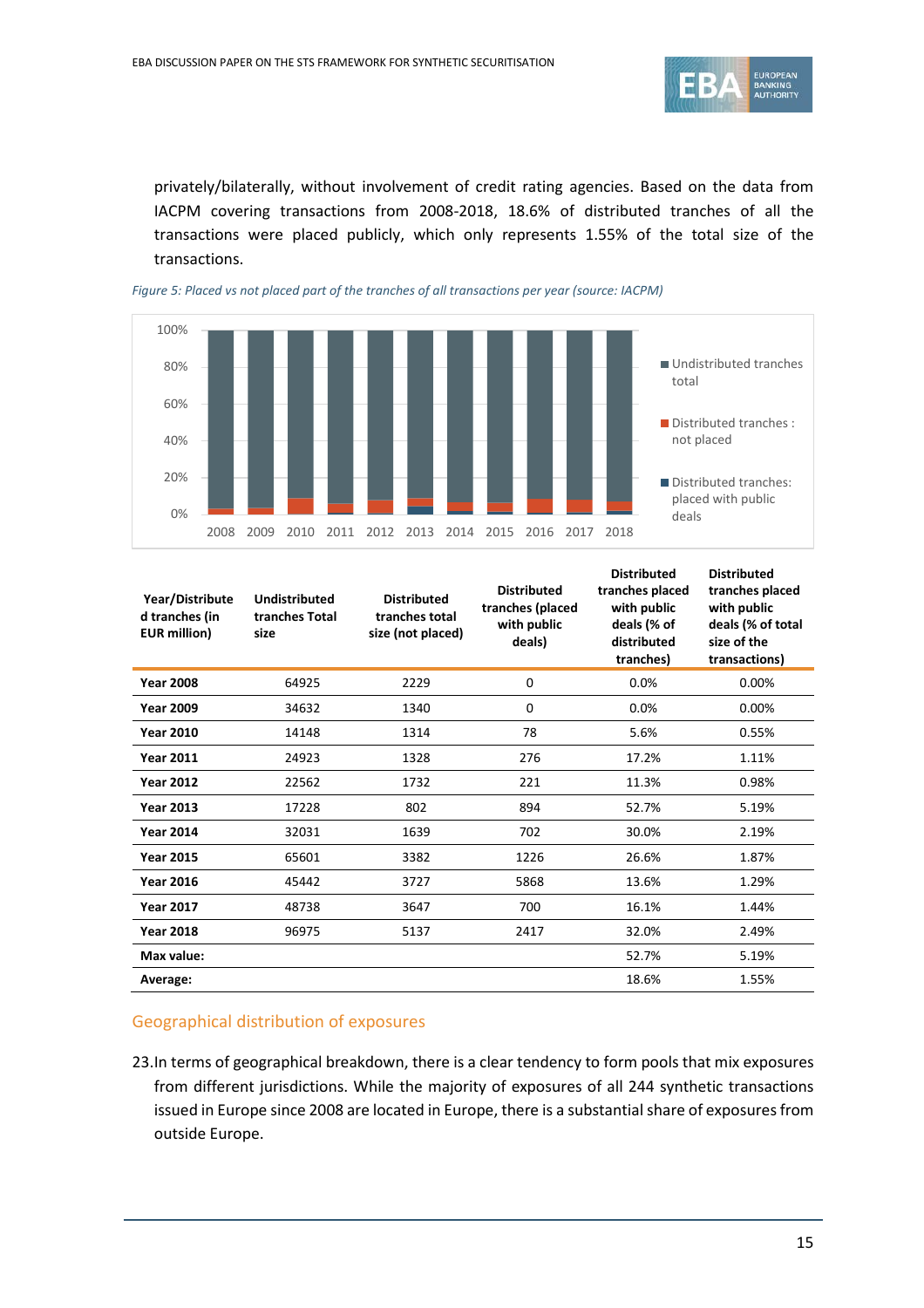



*Figure 6: Weighted average geographical breakdown (% of pools total size, covering 244 synthetic transactions, source: IACPM)[7](#page-15-0)*

- 24.A separate analysis of individual synthetic transactions shows that the majority of the transactions (42 out of 70, i.e. 60%) contain multi-jurisdictional exposures, while most of them contain exposures outside Europe. Less than the majority of synthetic transactions (40%) contain exposures located in one jurisdiction only.
- 25.This confirms a specific nature of synthetic securitisation which is inherently easier to execute on multi-jurisdictional portfolios and represents a comparative advantage vis-à-vis traditional securitisation (including due to legal complexities associated with the true sale/transfer of underlying exposures subject to different legal regimes, client confidentiality issues present in traditional securitisations and other factors).

#### Placed risk

- 26.Synthetic transactions are nowadays limited to placing junior and mezzanine risks. Originators tend to transfer the junior (mezzanine and/or first loss) element of the portfolio's credit risk, which on average represents 13% of the total volume of transaction, and retain the senior tranche of the same portfolio, which is typically, and by far, the largest of the tranches (around [8](#page-15-1)7% of the total volume of transaction)<sup>8</sup>.
- 27.This is in contrast to the pre-crisis period where originators typically placed the super senior tranches of synthetic transactions (and hence the largest tranches of the transaction in terms of volumes) with monoline insurers and/or highly rated investor institutions, to, inter alia, smooth the expected decrease in regulatory capital in transition between Basel 1 and Basel 2 (CRD entered into force in January 2007 and introduced internal model approaches to capital requirements).
- 28.Following the crisis, originators have changed their involvement in the synthetic securitisation market to only place, to the extent possible, mezzanine/first loss tranches with investors. This is

j

<span id="page-15-0"></span><sup>7</sup> Data for 2010 are not available.

<span id="page-15-1"></span><sup>8</sup> Based on average of 47 transactions, IACPM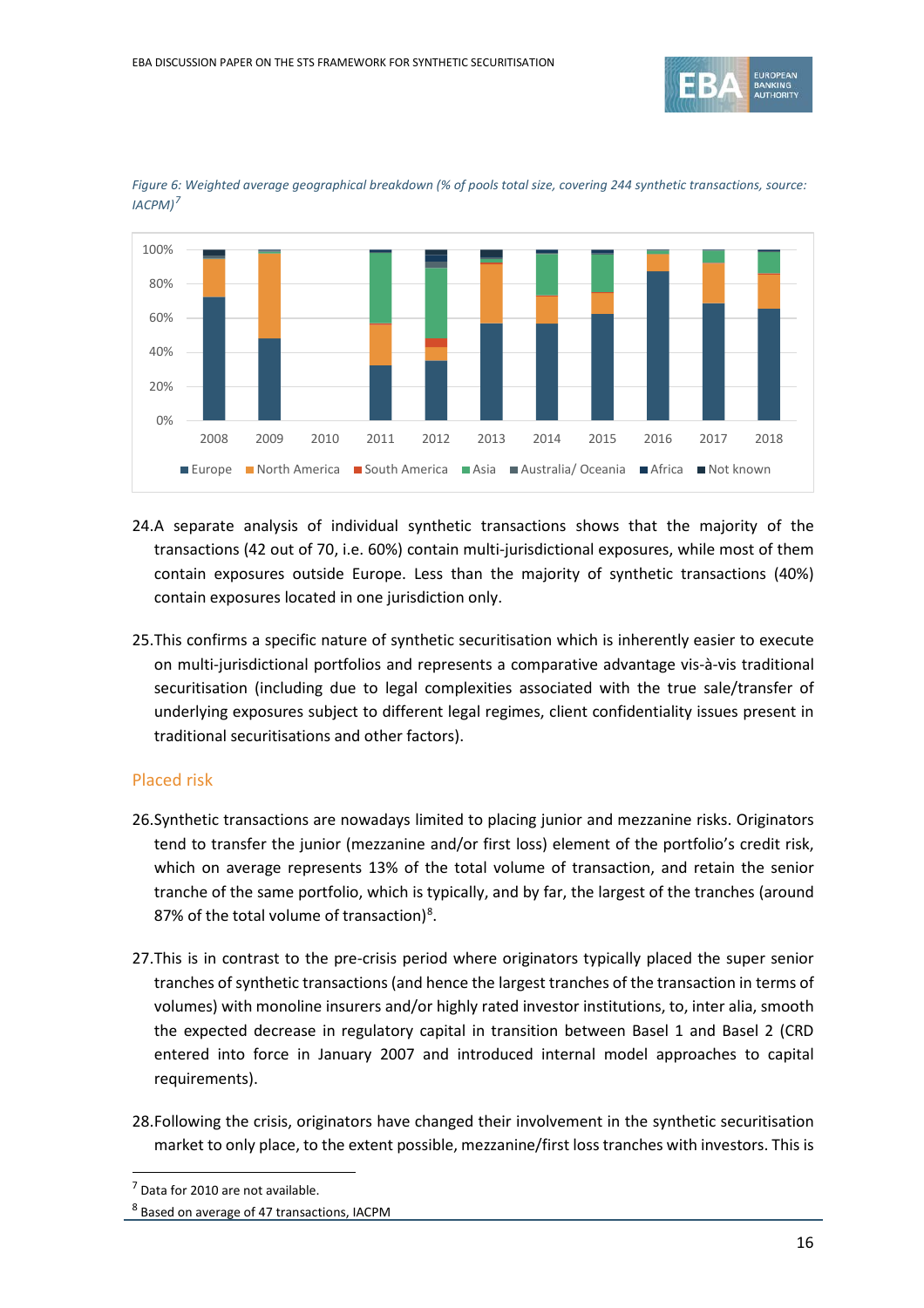

a reflection of various factors such as materially different funding, macro-economic and regulatory environment, as well as changes in the investor base (withdrawal of monoline insurers and other relevant parties from the market). It has been observed that this reflects the change in motivation to engage in synthetics: regulatory capital management is no longer the sole motivation, other credit risk and balance sheet management considerations are becoming important determinants under the current macro-economic environment and changes to the regulatory framework, allowing banks to hedge the tail risk and free up credit lines that may be used for further lending.

29.Given that under the current rules of the EU securitisation framework which will start to apply once the grandfathering period is over (from 2020), and which increase (and almost double) the capital charges for senior tranches, it is not clear whether this trend (i.e. placing first loss/mezzanine risk) will persist or will change further in a way that the originators may consider placing senior risk in addition to mezzanine and junior risk (this expectation is under alternative of no capital benefits for the senior tranche).



*Figure 7: Attachment and detachment point of the risk sold of balance sheet securitisation transactions in 2018 (source: IACMP)*

30.Based on qualitative feedback from the stakeholders, other trends as a consequence of the revision of the CRR securitisation framework may include: securitisation of different asset classes such as specialised lending exposures, changes in the structural features of the synthetic transactions as a consequence of bilateral, bespoke and unrated nature of the transactions, and with the aim of achieving significant risk transfer, potential changes in attachment and detachment points creating thicker and higher number of mezzanine tranches in order to transfer sufficient risk to third parties.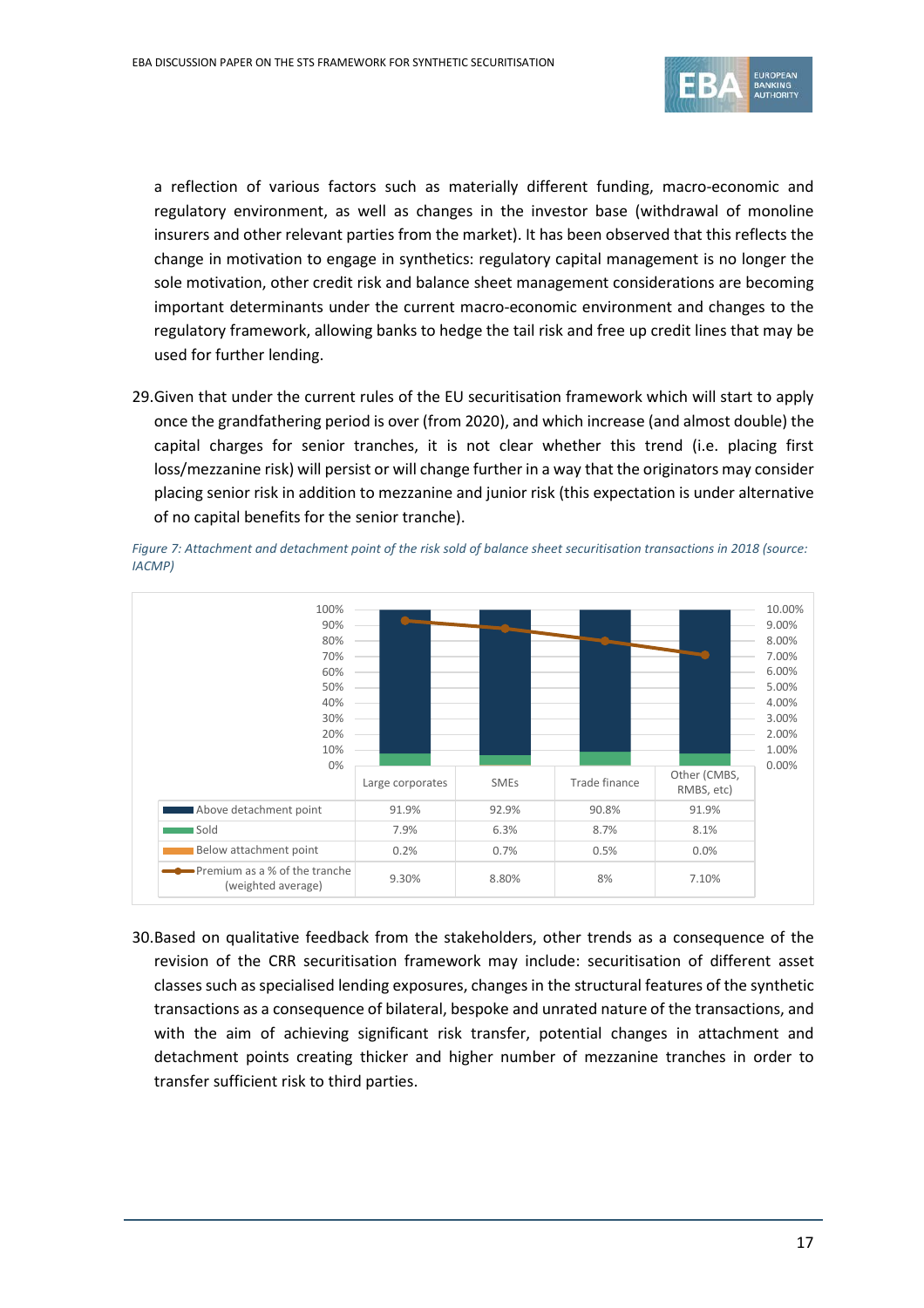

### Originators (protection buyers)

- 31.Originators of synthetic securitisation are mostly credit institutions, in particular large/systemically important banks using Internal Rating-Based models for calculating capital requirements for credit risk. Banks applying Standardised Approaches to credit risk are rarely originators of synthetic securitisations. This is mainly due to reluctance to enter a largely unstandardised/bilateral market without prior experience, as well as challenges related to accessing portfolio data, and relating to reporting and transaction costs<sup>[9](#page-17-0)</sup>. However, recently some standardised banks have entered synthetic transactions supported by EIB/EIF in the context of the EIB/EIF's European SMEs initiatives.
- *32.*The analysis reveals a number of factors that contribute to the growth of the synthetic market on the originator side. For originators, having another credit risk management tool and being able to release capital have traditionally been the central benefits of a balance sheet synthetic securitisation. Synthetic securitisation as a credit risk and balance sheet management tool for banks remains relevant in the current operating environment also due to recent regulatory developments, which enhance requirements for banks' balance sheet management. These include in particular the following regulatory developments: (i) the Basel III framework approved in December 2017 and applicable from 2022, including strengthened capital requirements, revisions to the leverage ratio, and introduction of the output floor; (ii) requirements under accounting reform IFRS9; (iii) exposure management requirements; (iv) changes in the context of the fundamental review of the trading book. These changes may lead to, on the one hand, increased demand by banks for equity, and equity-linked or TLAC instruments, and on the other hand, increased focus by banks on better balance sheet management through the available credit management tools.

#### Investors (protection sellers)

 $\overline{a}$ 

- 33.A substantial majority of investors in synthetic securitisation are non-bank private entities, which are usually highly specialised in credit investing and experienced in portfolio due diligence. The main motivation for investors to invest in synthetic securitisation is search for higher yield and enhanced diversification of their investments.
- 34.With respect to the private investors, they mostly include hedge funds (39.6% in terms of volume of distributed tranches over 2008-2019), pension funds (30.6%) and asset managers (19.7%). Insurance companies only form a minority of the investor base (less than 1%). 90% of the credit protection provided by the private investors is funded credit protection. Credit institutions enter the current market of synthetic securitisation as originators and not as investors.
- 35.With respect to public investors, 4.5% of them are 0%-risk-weighted multilateral development banks. This includes EIB/EIF, which continue to be an important investor dominating the SME

<span id="page-17-0"></span><sup>&</sup>lt;sup>9</sup> Standardised banks need external ratings on retained senior tranches (or alternatively the need to place or guarantee such tranches), which adds to transaction costs.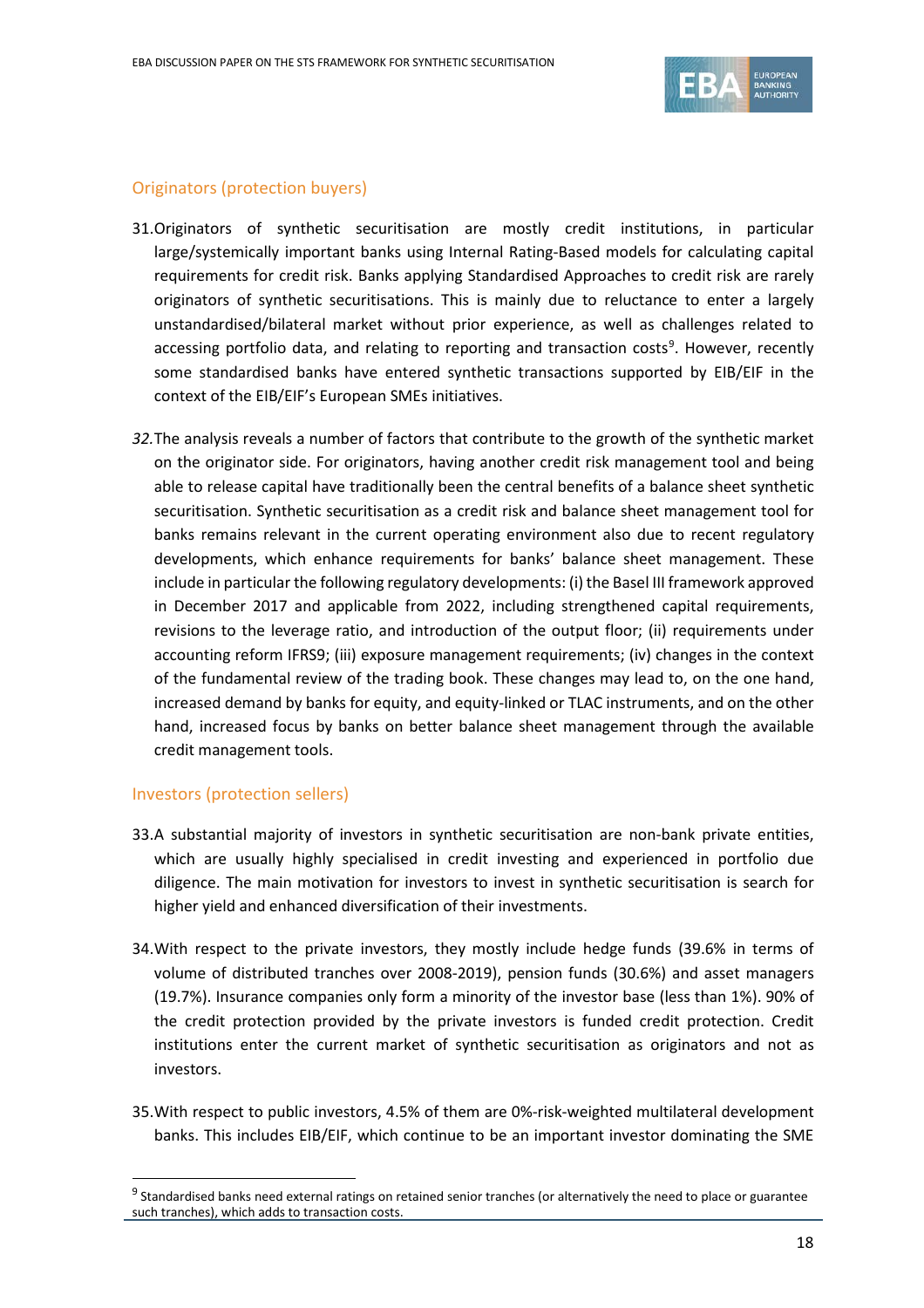

synthetic market. Under the European Commission's investment plan for Europe (the 'Juncker Plan'), EIB/EIF have played an important role in providing credit protection to banks with the mandate to promote the lending to SME and reuse the freed-up capital into new SME lending.

36.In the last two years, there has been an increase in share of public investors (in particular 0% risk-weighted multilateral development banks) and hedge funds and decrease in share of pension funds. Other recent trends from anecdotal evidence suggest diversification of the investor base (with some trades involving family offices and delegated funds), as well as growing investor base. The trends indicate potential for further expansion of the investor base, also due to involvement of new asset classes (e.g. infrastructure loans, commercial real estate loans, globally or regionally diversified corporate portfolios) which may attract new investors specialising and prioritising such assets.

| <b>Type of investor</b>                                                           | 2008-2017 | 2008-2019 |
|-----------------------------------------------------------------------------------|-----------|-----------|
| Public investor: out of which                                                     | 1.1%      | 6.8%      |
| A. Central Governments or Central Banks                                           | 0.2%      | 0.2%      |
| B. 0% risk-weighted Multilateral Development Bank [see list CRR Article<br>114(2) | 0.6%      | 4.5%      |
| C. 0% risk-weighted International Organisation [see list CRR Article 118]         | 0.3%      | 2.1%      |
| Private investor (and no guarantee from A or B): out of which                     | 98.9%     | 92.9%     |
| D. Insurance Company                                                              | 0.2%      | 0.9%      |
| E. Pension Fund                                                                   | 40.1%     | 30.6%     |
| F. Asset manager                                                                  | 15.1%     | 19.7%     |
| G. Hedge Fund                                                                     | 33.3%     | 39.6%     |
| H. Other                                                                          | 2.8%      | 2.2%      |
| Part of private investor which is funded                                          | 89.7%     | 90.1%     |

#### *Figure 8: Investors, in terms of % volume of distributed tranches over 2008-2019 (source: IACPM)*



### Asset classes

37.The predominant asset classes continue to be large corporates and SMEs, followed by trade finance. This indicates that balance sheet synthetic securitisation is used to larger extent for the transfer of corporate credit risk from banks to markets, than the traditional securitisation. SME securitisation has been spurred also due to the mandate of EIB/EIF. In general, the securitised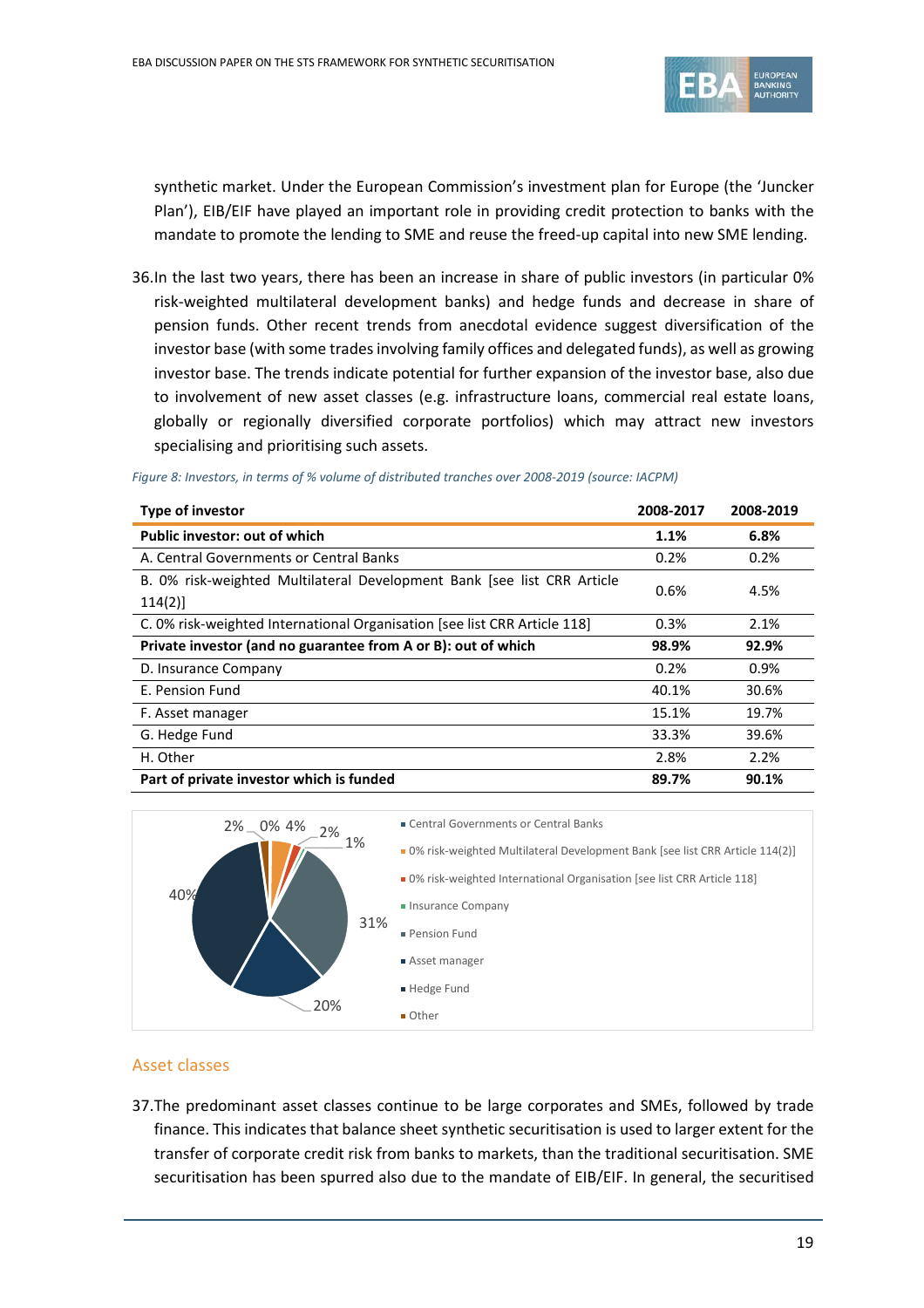

assets are primarily RWA-intensive assets that allow better to achieve objectives of risk transfer and capital relief.

- 38.There has been a trend in diversification of the asset classes, which now include also specialised lending (including infrastructure loans), commercial real estate, residential real estate, trade receivables, auto loans, micro loans and farming loans. Weighted average life of the transactions is on average 35 months.
- 39.Securitised assets also tend to be assets that are core to the bank business, which reflects, on the one side, originators' interest in balance sheet management and also investors' demands for better alignments of interest. Also for this reason, it is not common to see synthetic securitisation from stressed or distressed institutions, or synthetic securitisations of nonperforming loans portfolio (which are mostly securitied under traditional securitisation structure through true sale). None of the securitised transactions reported by IACPM contained non-performing portfolios.
- 40.Retail exposures, such as RMBS and consumer loans, are less common in synthetic securitisation. They are securitised mostly for funding, and not credit risk management due to various reasons, including due to the fact they have relatively lower risk weights. They also have internal ratings and are more prone to be subject to concentration limits of the banks and are therefore more appropriate for traditional securitisation.
- 41.Going forward, we expect changes in the asset classes in light of the regulatory capital requirements (including the output floor), which will decrease the credit risk transfer benefits for SME loans and increase the capital benefits for specialised lending and consumer/retail exposures. It is also expected there may be an increase in multi-jurisdictional and/or multi asset class portfolio trades.



*Figure 9: Asset classes, volume (in EUR million), number of trades (source: IACPM)*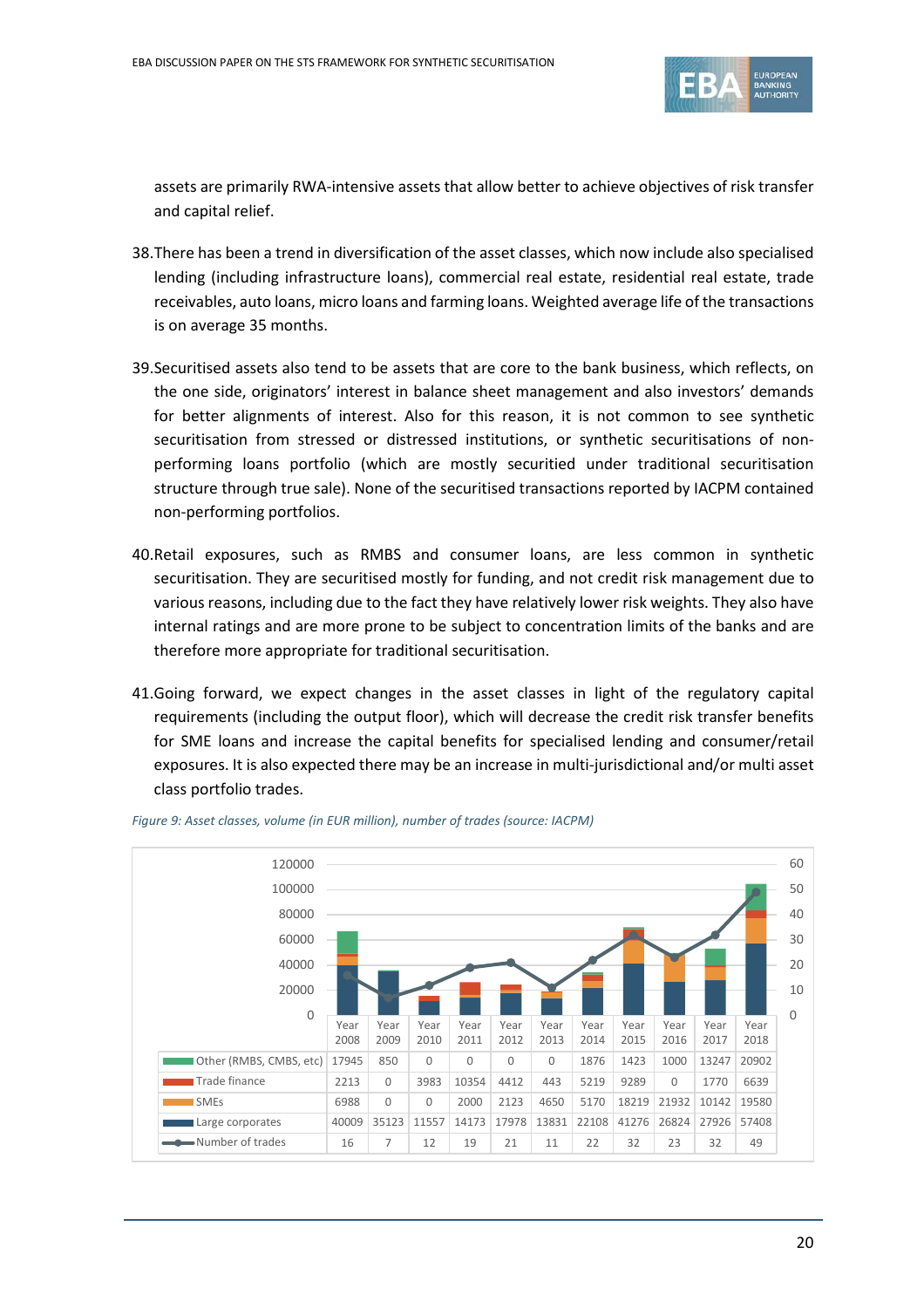

#### Changed characteristics compared to pre-crisis period

- 42.As indicated in the analysis above, the development of the synthetic securitisation market in the EU can be divided in two episodes: before and after the financial crisis, with a number of significant differences between these two periods. The summary of the main changes is provided below:
	- a. While the majority of the transations in the pre-crisis period were arbitrage transactions, after the crisis the European market is formed almost exclusively by balance sheet transactions.
	- b. In contrast to the pre-crisis period where a substantial part of synthetic securitisation transactions were public and rated, since the financial crisis the deals have mostly been executed privately/bilaterally, without involvement of the credit rating agencies.
	- c. With regard to originator's involvement, while before the crisis originators used to place super senior tranches (typically the largest tranches of a transaction in terms of volume), after it occurred they started placing only mezzanine or mezzanine/first loss (smaller) tranches.
	- d. With regard to the credit protection mechanism used, unfunded credit protection was the prevalent credit protection mechanism applied before the financial crisis, whereas funded protection became the dominant mechanism after it occurred.

|                             | Synthetic market pre-crisis                                             | <b>Synthetic market post-crisis</b>                                        |  |
|-----------------------------|-------------------------------------------------------------------------|----------------------------------------------------------------------------|--|
| Market                      | Public                                                                  | Private or bilateral                                                       |  |
| Type of securitisation      | Arbitrage and balance sheet                                             | Almost exclusively balance sheet                                           |  |
| Private/public              | Mostly public and rated                                                 | Mostly private and bilateral                                               |  |
| Assets                      | Mostly corporates                                                       | Mostly corporates,<br>diversification and addition of<br>new asset classes |  |
| Originators                 | Larger to mid-tier banks,<br>standardised banks moving to<br><b>IRB</b> | Large banks, mostly SIFIs                                                  |  |
| Investors                   | Broad, ABS mainly                                                       | Narrow, alternative mainly                                                 |  |
| Government programs         | National (eg KfW)                                                       | Europe-wide via supras (eg<br>EIB/EIF)                                     |  |
| Structure                   | Full synthetic structure (senior +<br>junior)                           | Mezz/junior only                                                           |  |
| Credit protection mechanism | Unfunded                                                                | Funded, and unfunded for public                                            |  |

*Figure 10: Summary comparison of synthetic market pre- and post-crisis (EBA, Integer Advisors)*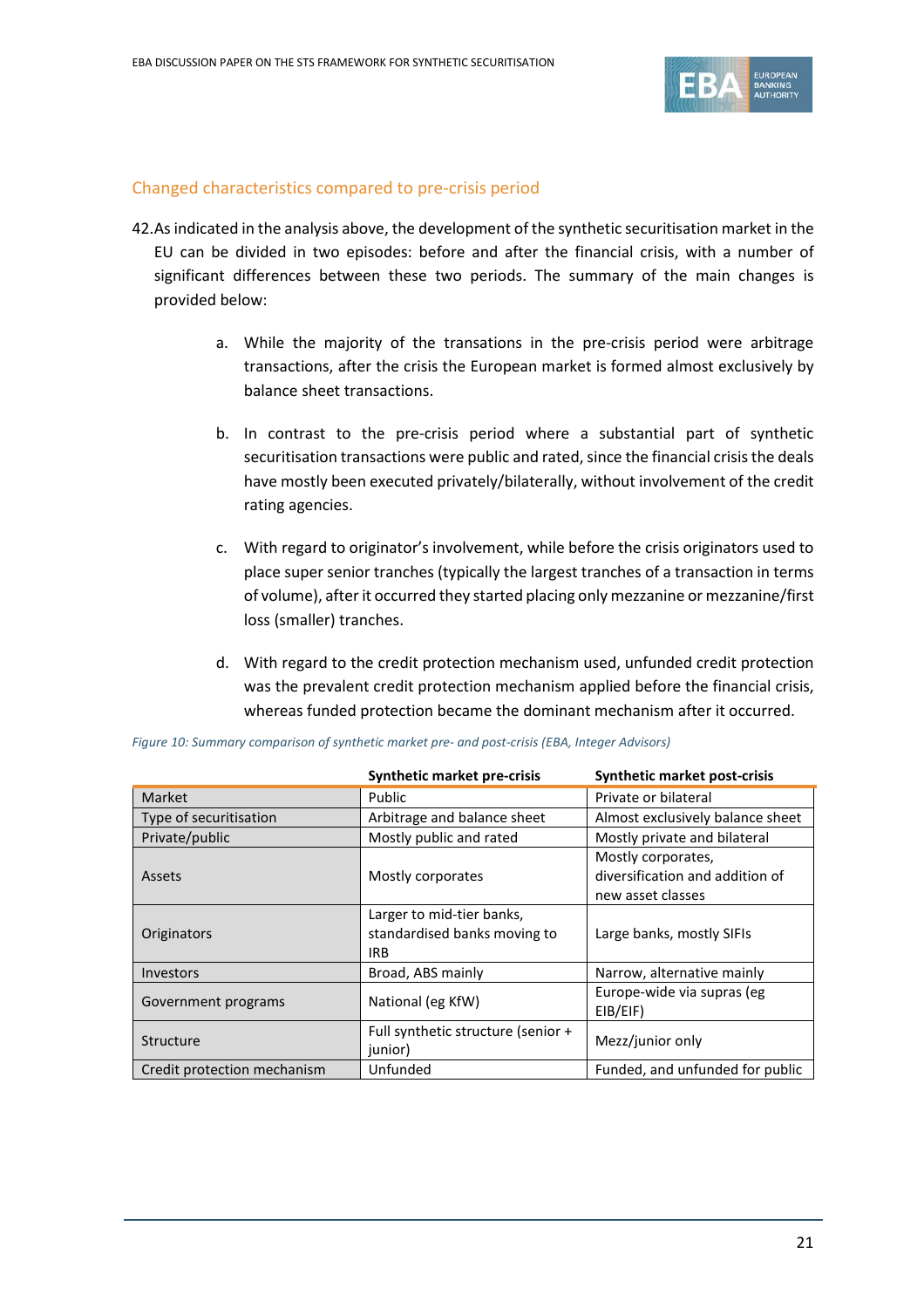

#### Additional data from SRT notifications

- 43.According to the EBA Guidelines on significant risk transfer (SRT) for securitisation transactions<sup>10</sup>, competent authorities have to report to the EBA each securitisation transaction on which the EBA Guidelines require them to conduct a comprehensive assessment. The competent authorities report to the EBA on an annual basis. To be noted that the data from the notifications represent a sample and are not fully representative of the market. It is expected that the data do not cover, for example, all repeated transactions, transactions with exposures outside the EU, transactions pending approval or other types of transactions.
- 44.Since the entry into force of the Guidelines in July 2014, altogether 142 SRT transactions have been notified by five competent authorities (ECB, GR, IT, SE, UK), with a total notional value of 199 bn EUR. In case of SSM, the notifications related to transactions of significant institutions covering various jurisdictions.

|                                    | 2014     | 2015      | 2016      | 2017     | 2018      | Q1 2019   | Total          |
|------------------------------------|----------|-----------|-----------|----------|-----------|-----------|----------------|
| <b>Number of transactions</b>      | 3        | 20        | 25        | 6        | 60        | 28        | 142            |
| Out of which synthetic             | 3        | 17        | 17        | 3        | 35        | 20        | 95             |
| Out of which traditional           | $\Omega$ | 3         | 8         | 3        | 25        | 8         | 47             |
| Total notional value (mln EUR)     | 3.328.50 | 41.363.60 | 31.326.80 | 5.400.80 | 90.028.30 | 27.446.30 | 198,894.3<br>U |
| Out of which synthetic (mln EUR)   | 3.328.50 | 36.579.10 | 24.485.00 | 1736.7   | 42.765.10 | 17.791.10 | 126,685.5<br>0 |
| Out of which traditional (mln EUR) |          | 4,784.50  | 6.841.90  | 3664     | 47,263.20 | 9655.3    | 72,208.80      |

*Figure 11: Data on the SRT transactions notified to EBA (from July 2014)*

45.Synthetic securitisations represent a significant majority of the SRT transactions: 95 out of 142 transactions were synthetic, with the total notional value 126 bn EUR (63.7 % of the total notional value of all reported transactions).





 $10$  EBA Guidelines on significant risk transfer for securitisation transactions, July 2014:

 $\overline{a}$ 

<span id="page-21-0"></span>[https://eba.europa.eu/regulation-and-policy/securitisation-and-covered-bonds/draft-guidelines-on-significant-risk](https://eba.europa.eu/regulation-and-policy/securitisation-and-covered-bonds/draft-guidelines-on-significant-risk-transfer-srt-for-securitisation-transactions)[transfer-srt-for-securitisation-transactions](https://eba.europa.eu/regulation-and-policy/securitisation-and-covered-bonds/draft-guidelines-on-significant-risk-transfer-srt-for-securitisation-transactions)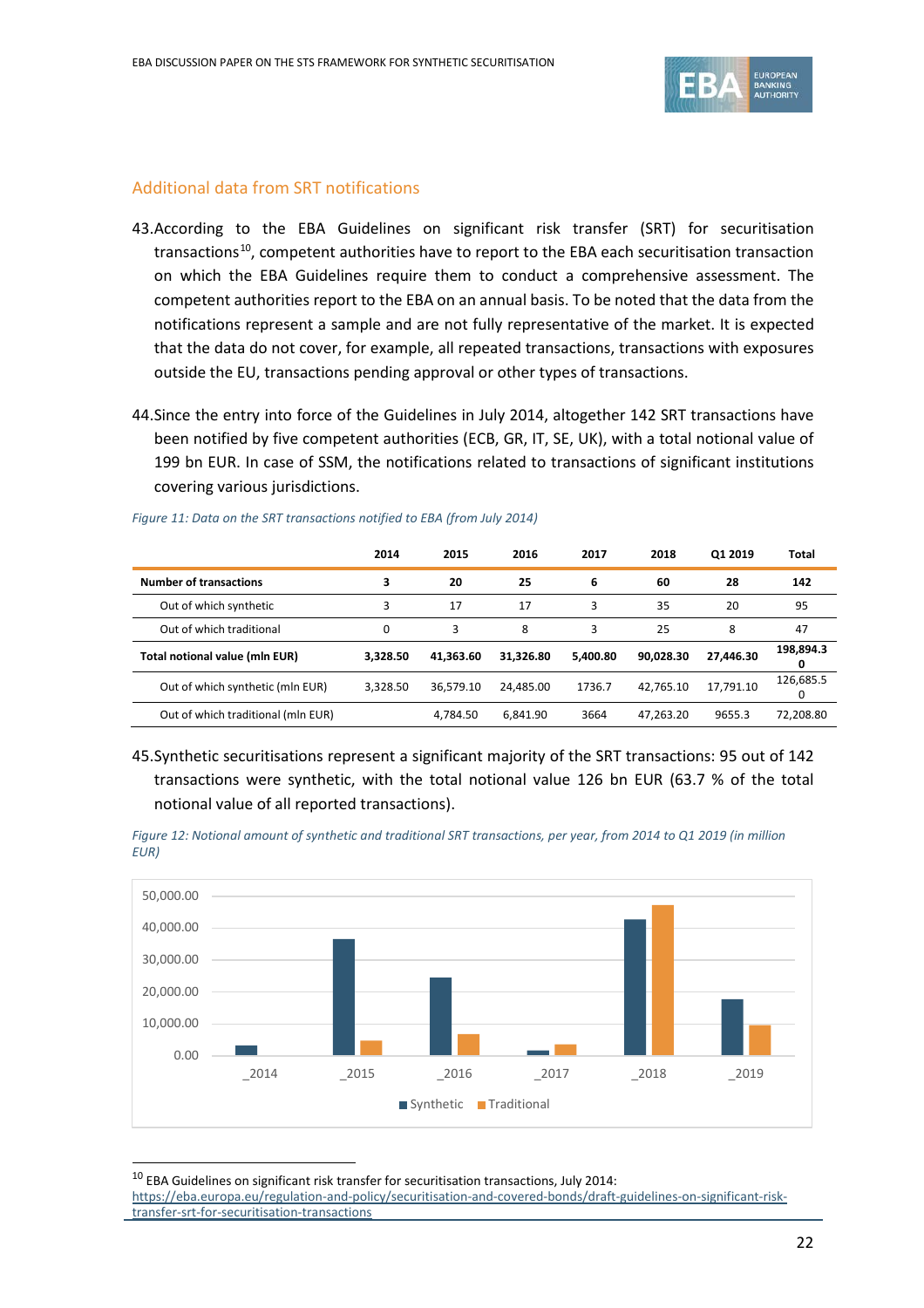

46.With respect to asset types in the synthetic securitisations, corporate loans were the most widely used type of collateral in synthetic securitisation: 31 transactions, representing 45% of the notional value, were collateralised by corporate loans. The other common types of collateral were, in terms of number of transactions, commercial real estate, SME loans, trade finance, and other types of assets (such as consumer loans in 10 transactions, residential mortgages, social housing, leasing receivables, and mixed asset types).



*Figure 13: Type of collateral in the SRT synthetic transactions reported from July 2014*

| <b>Type of collateral</b>     | <b>Notional amount</b> | % of total notional<br>amount | Number of<br>transactions |
|-------------------------------|------------------------|-------------------------------|---------------------------|
| Corporate                     | 56,832                 | 44.9%                         | 31                        |
| <b>Commercial real Estate</b> | 11,105                 | 8.8%                          | 24                        |
| Other <sup>11</sup>           | 29,981                 | 23.6%                         | 21                        |
| <b>SMEs</b>                   | 15,603                 | 12.3%                         | 15                        |
| <b>Trade Finance</b>          | 13,164                 | 10.4%                         | 4                         |
| All                           | 126,686                | 100.0%                        | 95                        |

**Question 2: Do you agree with the analysis on the market developments? Please provide any additional relevant information to complement the analysis.** 

 $\overline{a}$ 

<span id="page-22-0"></span> $11$  Other include: residential mortgages (3), leasing receivables (1), consumer loans (10), social housing (1) mixed types of assets and other (6)).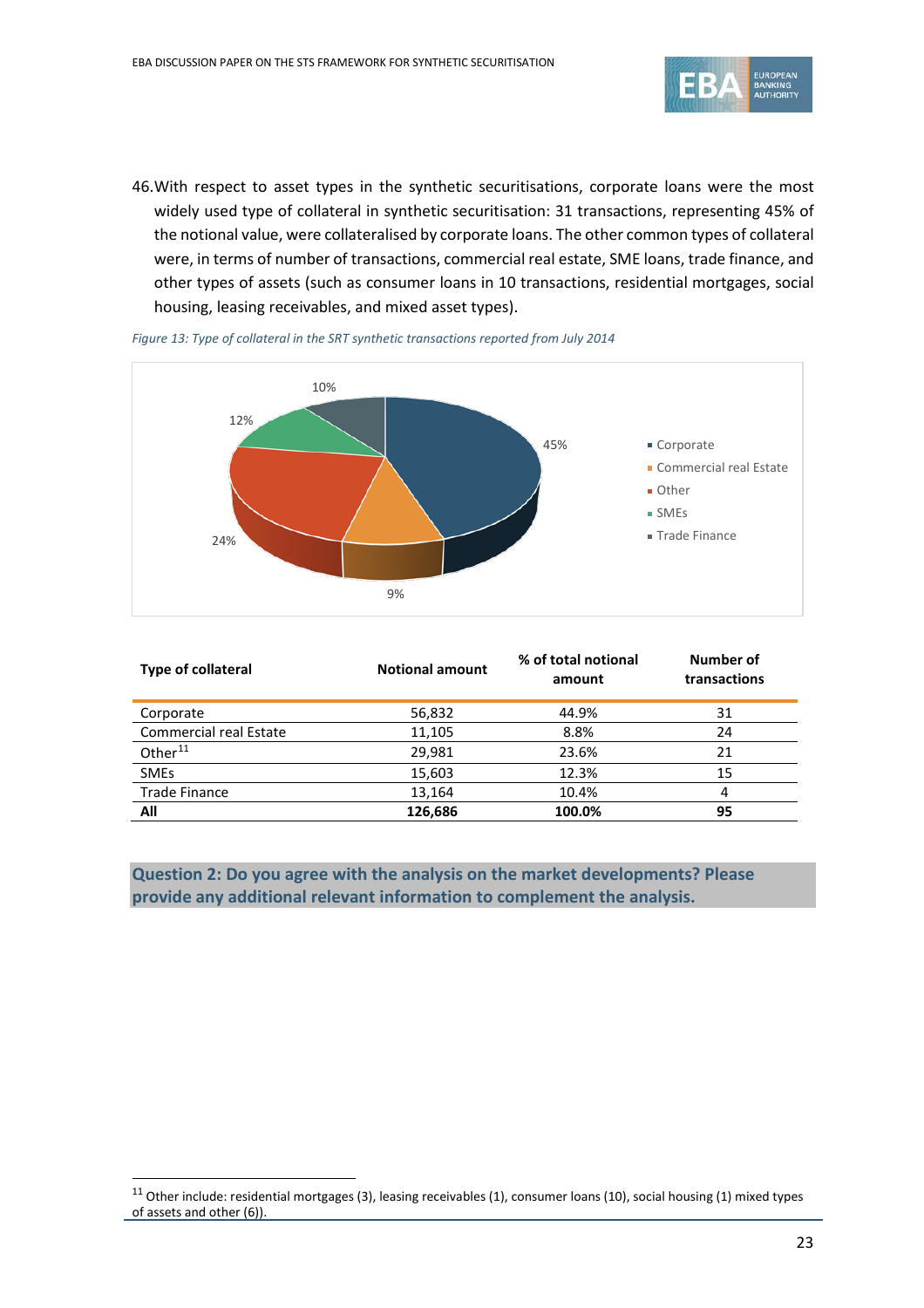

#### **5.2.3 Historical performance**

47.The analysis below is based on data sources referred to in Section 5.2.1.

48.The S&P data indicate that in pre-crisis period, 80.1% in terms of number of ratings were arbitrage securitisations.

*Figure 14: Arbitrage versus synthetic securitisations, number of ratings (source: S&P)*



#### 49.The arbitrage synthetics have performed materially worse than the balance sheet transactions.



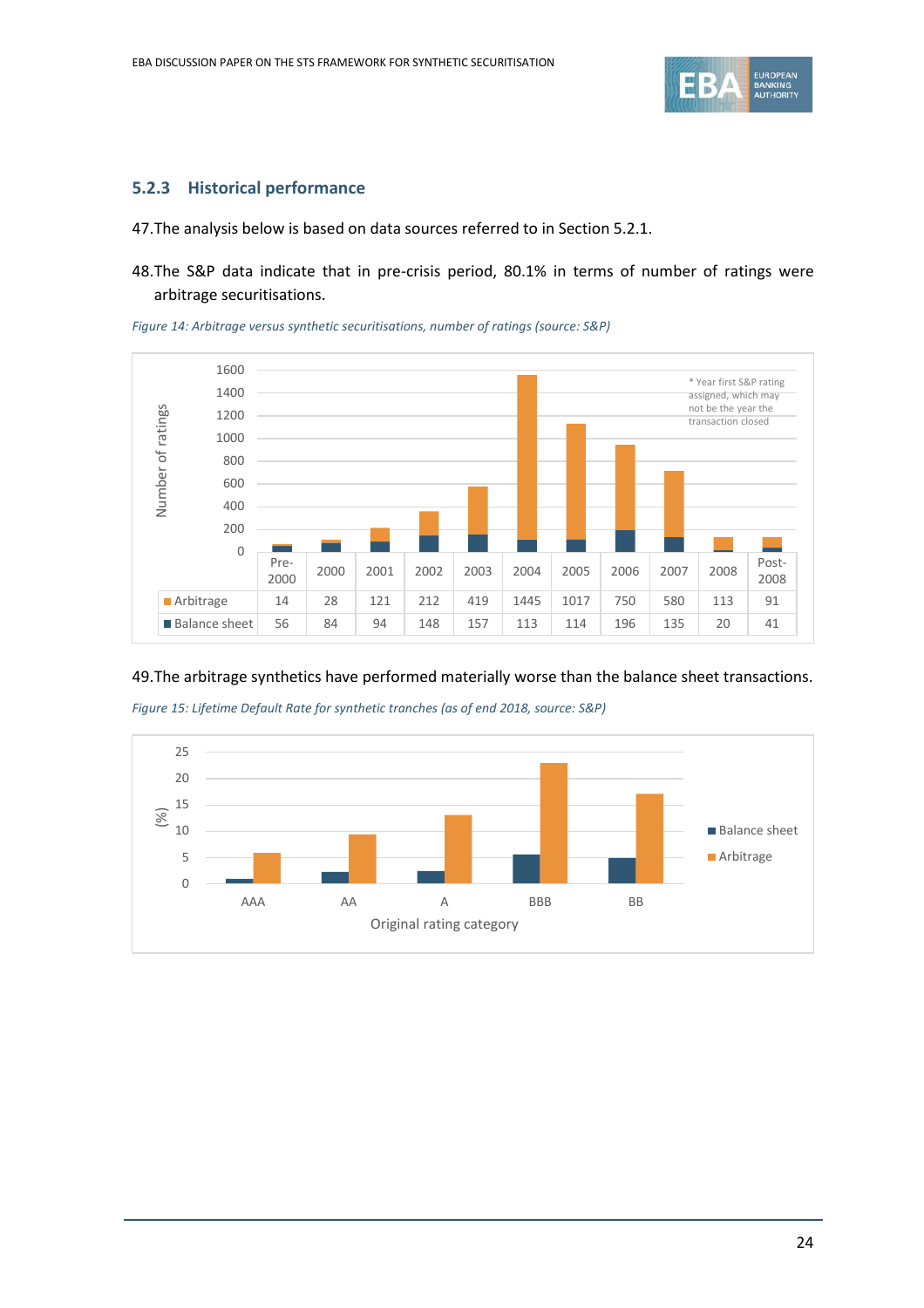

### 50.The balance sheet synthetics have performed better than traditional securitisations, for all asset classes (SMEs CLOs, RMBS, CMBS, and other CLOs).

*Figure 16: Lifetime Default Rates, selected asset classes (as of end 2018)*



51.The same applies for all the rating grades. The default performance of balance sheet synthetics is better than that of the traditional securitisation, for all selected asset classes (all as of end 2018).





52.The figure below compares balance sheet synthetic tranches to true-sale tranches rated by S&P per asset class, using the average number of notches of rating transition over the life of the tranche as a measure of average credit quality change incurred by the tranches. Balance sheet synthetic tranches appear to perform better than true sale tranches, with the exception of asset class of 'other CLOs'.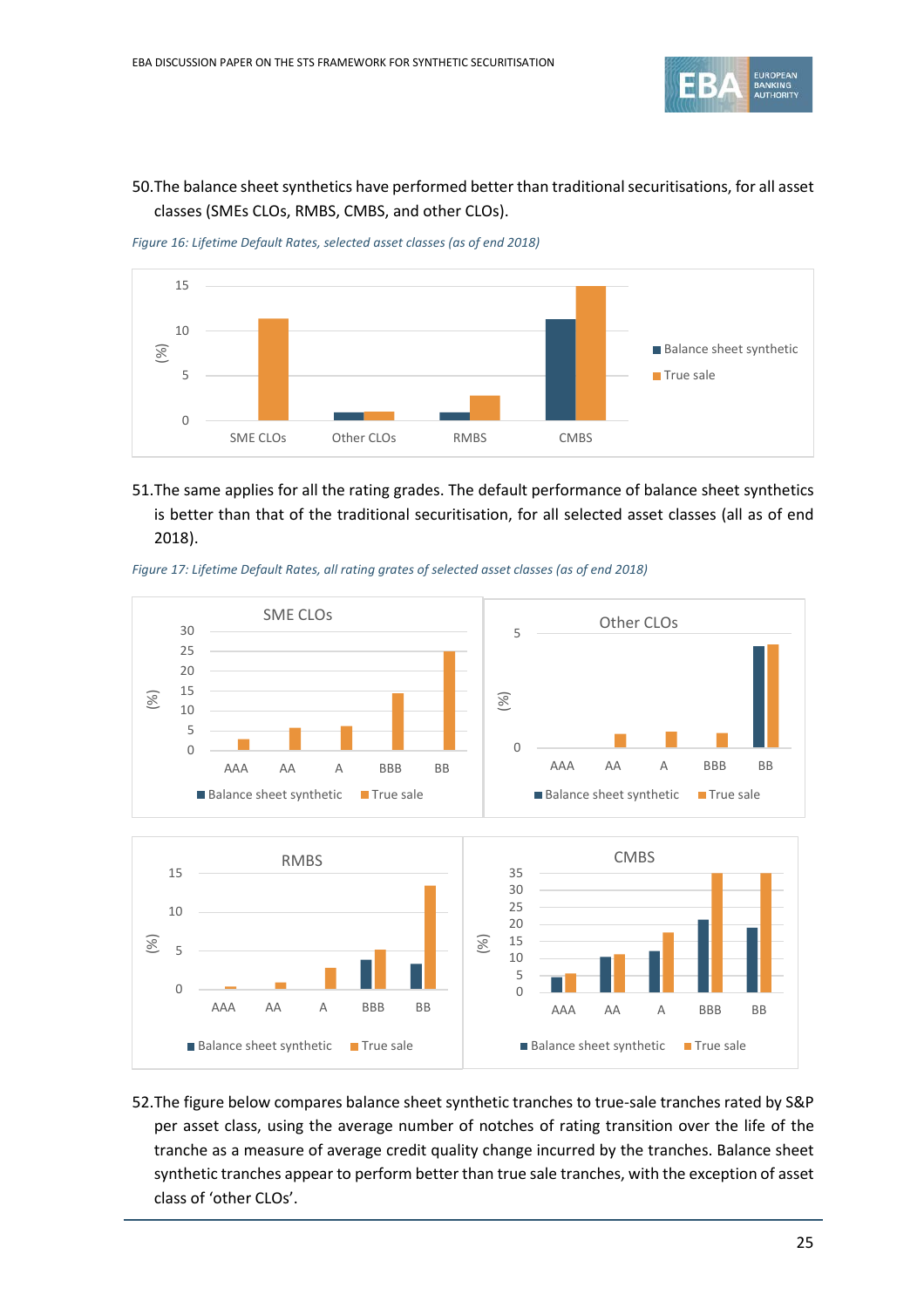



*Figure 18: Lifetime average change in credit quality, selected asset classes (as of end 2018, defined as average number of notches rating transition over the life of the security to date, source: S&P)*

- 53.When interpreting the data, at least the following data limitations should be taken into account with respect to their overall representativeness of the whole synthetic market:
	- a. The data only cover rated transactions (i.e. are only partially representative of the market, in particular after the financial crisis). Mostly representative of the precrisis market.
	- b. The data show the number of ratings but not the volume.
	- c. Comparing (balance sheet) synthetic transactions with true sale transactions within a specific asset class and a specific jurisdiction is typically problematic due to sample size issues, as within jurisdictions and/or specific asset classes, there tends to be a bias towards one specific type of securitisation either the true sale or the synthetic one.
	- d. Definition of lifetime default may not be standardised across all institutions (i.e. there may be differences in how is the lifetime default is interpreted).
	- e. The type of underlying collateral, the vintage of the transaction and the business cycle conditions in the jurisdiction of issuance are factors, that likely contribute to determining the better performance of balance sheet synthetics as pictured by the figures, while the transactions included in the traditional securitisation sample are more biased towards jurisdictions more severely hit by the crisis and/or lower quality underlying collateral.
- 54.The data from S&P suggest that from a methodological perspective do not provide any evidence that would support an ex ante expectation of worse performance of the synthetic securitisation instrument, as opposed to the traditional securitisation instrument, once the other mentioned risk drivers are accounted for.
- 55.The data from IACPM show that there are zero default and loss rates on senior tranche, for significant majority of reported transactions and asset classes. This is with the exception of SMEs, where the average annual default rate on 21 reported transactions is 0.11%, and annual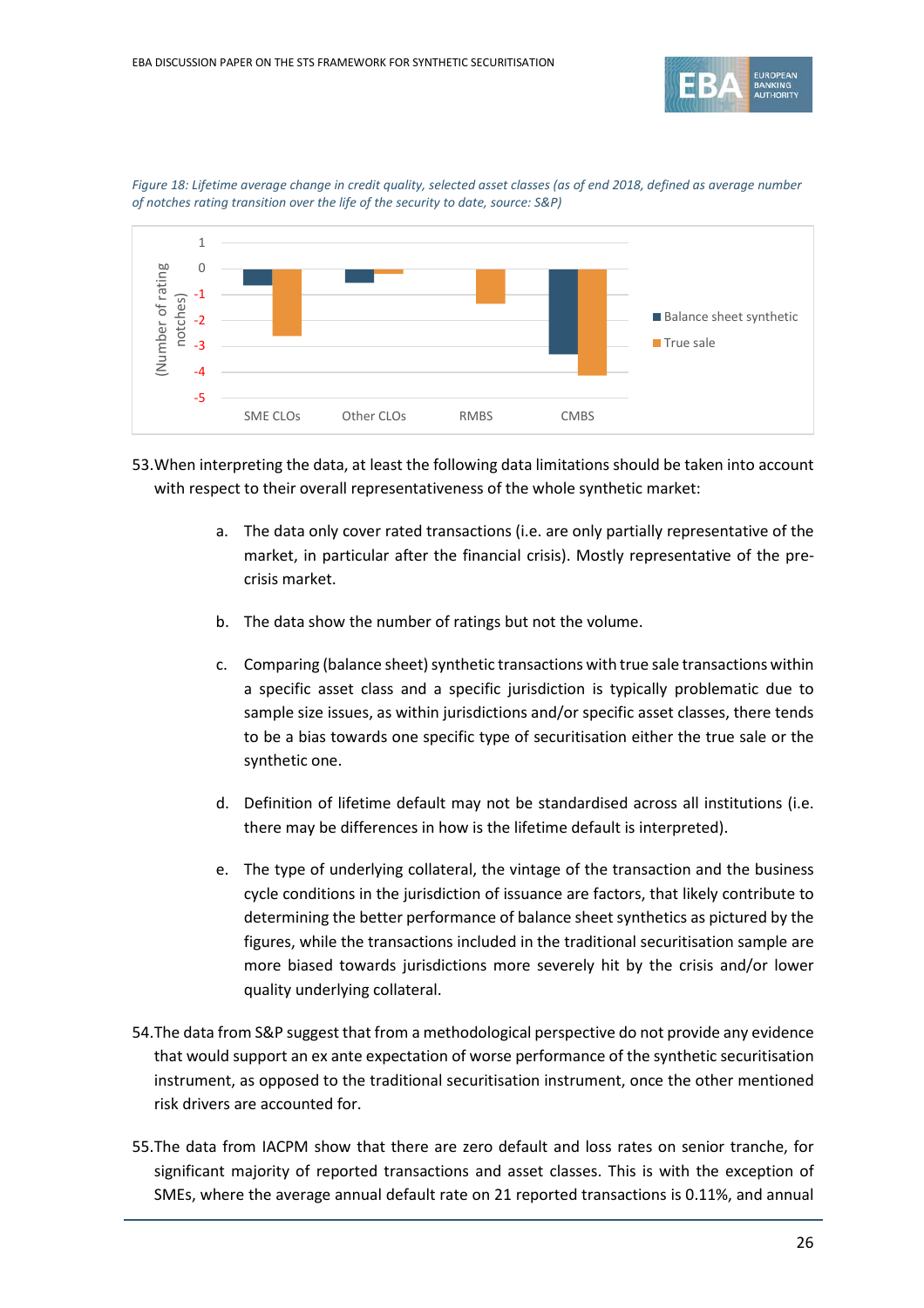

### loss rate is 0.02%. In any case, the maximum annual default rate for individual transactions is 1.6%.

*Figure 19: Cumulative observed defaulted amount + loss amount at 31.12.2018 on the senior tranche divided by senior tranche size at inception and divided number of years elapsed (to measure realised annual default rate + realised annual loss rate, source: IACPM)*





 $\overline{a}$ 



56.The default and loss rates are slightly higher when considering the whole portfolio (i.e. all tranches and not senior tranches only). The default and loss rates are highest for SMEs, and followed by specialised lending.<sup>[12](#page-26-0)</sup> Average annual default rate for SMEs is 0.59%, while maximum reported amount is 1.77%. With respect to average annual default rates for other asset classes, the value is in every case below 1%.

<span id="page-26-0"></span><sup>&</sup>lt;sup>12</sup> If we disregard the asset category 'others', which includes particular and specific types of deals (such as, equity bridge finance, leveraged buyout loans, leveraged buyout revolving facilities, and mix of specific asset classes). Specialised lending category include project finance, infrastructure project finance loans, structured lending and similar.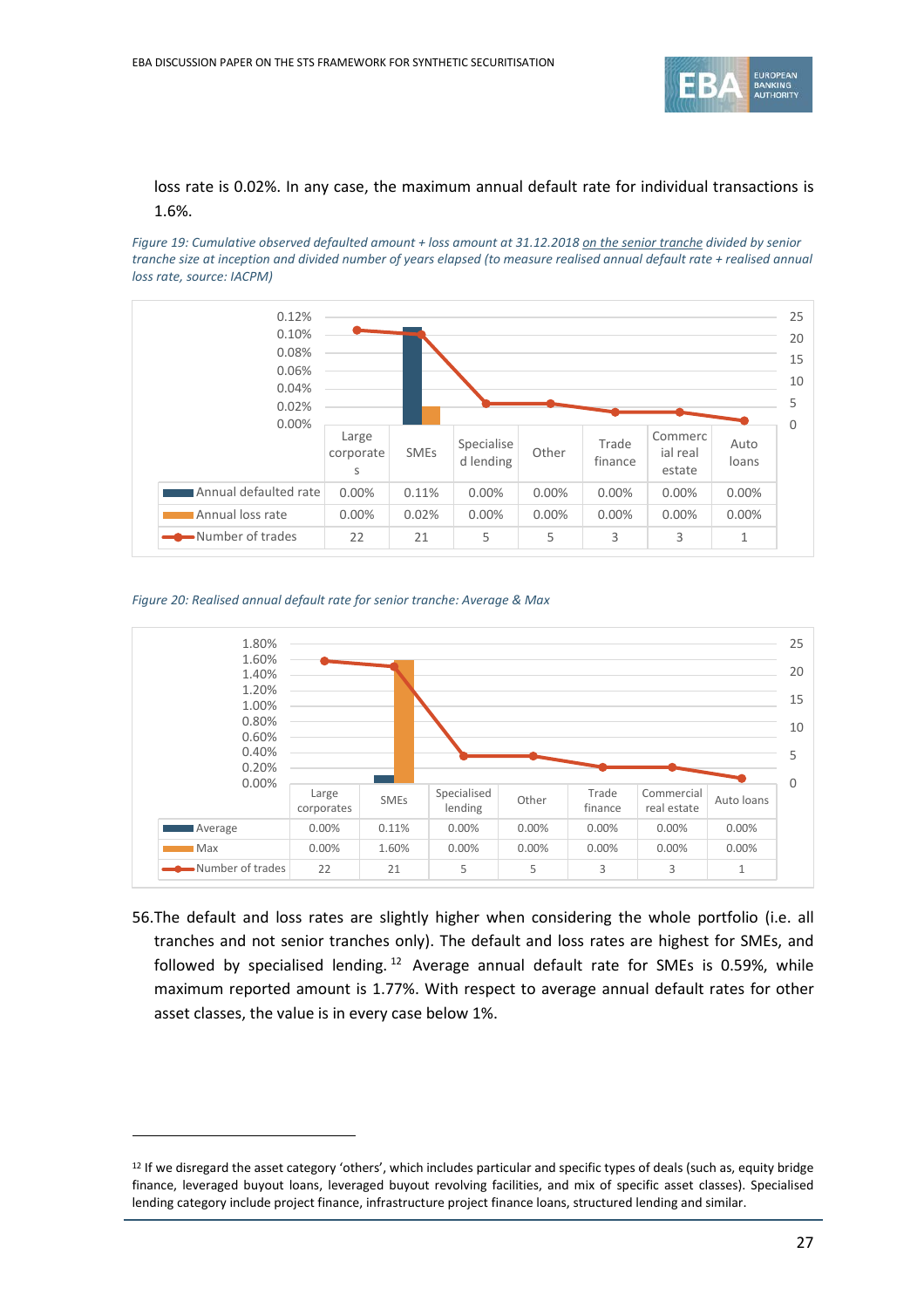



*Figure 21: Cumulative observed defaulted amount + loss amount at 31.12.2018 on the securitized portfolio divided by Trade size at inception and divided number of years elapsed (to measure realised annual default rate, and realised annual loss rate, source: IACPM)*

*Figure 22: Realised annual default rate: average & max (source: IACPM)*



57.Both default and loss rates are significantly lower than those for comparable portfolios (comparable portfolios are defined in the sample as portfolios from the same business division, or using the same rating model as the securitised pool). This indicates that the originators tend to systematically choose 'core' exposures for the synthetic securitisation, with better default and loss performance than for comparable exposures held on the balance sheet.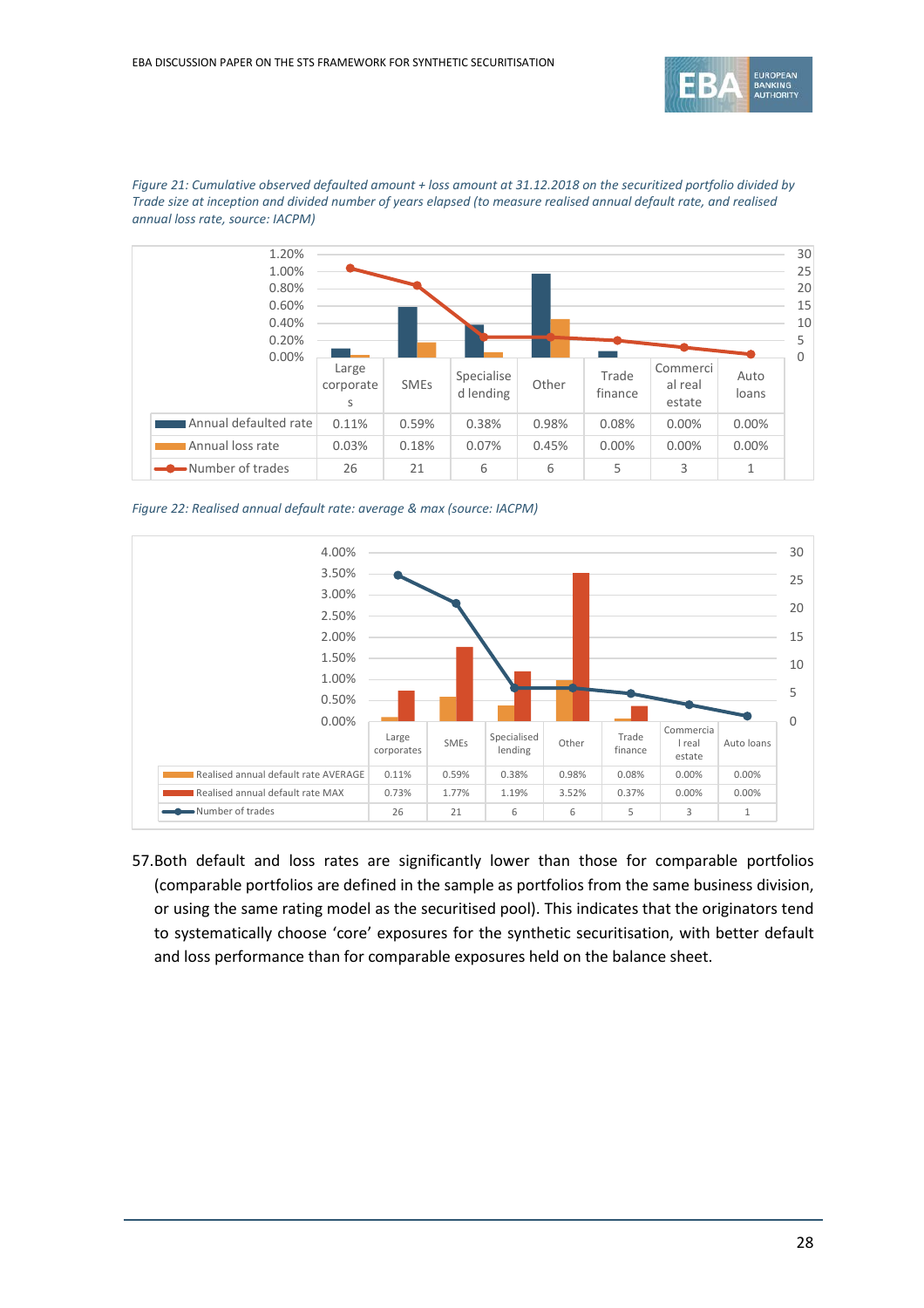



*Figure 23: Default rate: Realised annual default rate, realised annual default rate on senior tranche and observed annual default rate on a comparable but broader portfolio of the bank, at 31.12.2018 (e.g. from the same business division, or using the same rating model as the securitized pool, source: IACPM)*





58.When interpreting the data, data limitations should be taken into account, in particular:

- a. The fact that, although covering a significant portion of the current synthetic market, the number of trades is limited (to 70 transactions);
- b. There is limited information on how the institutions in the sample identified comparable portfolios;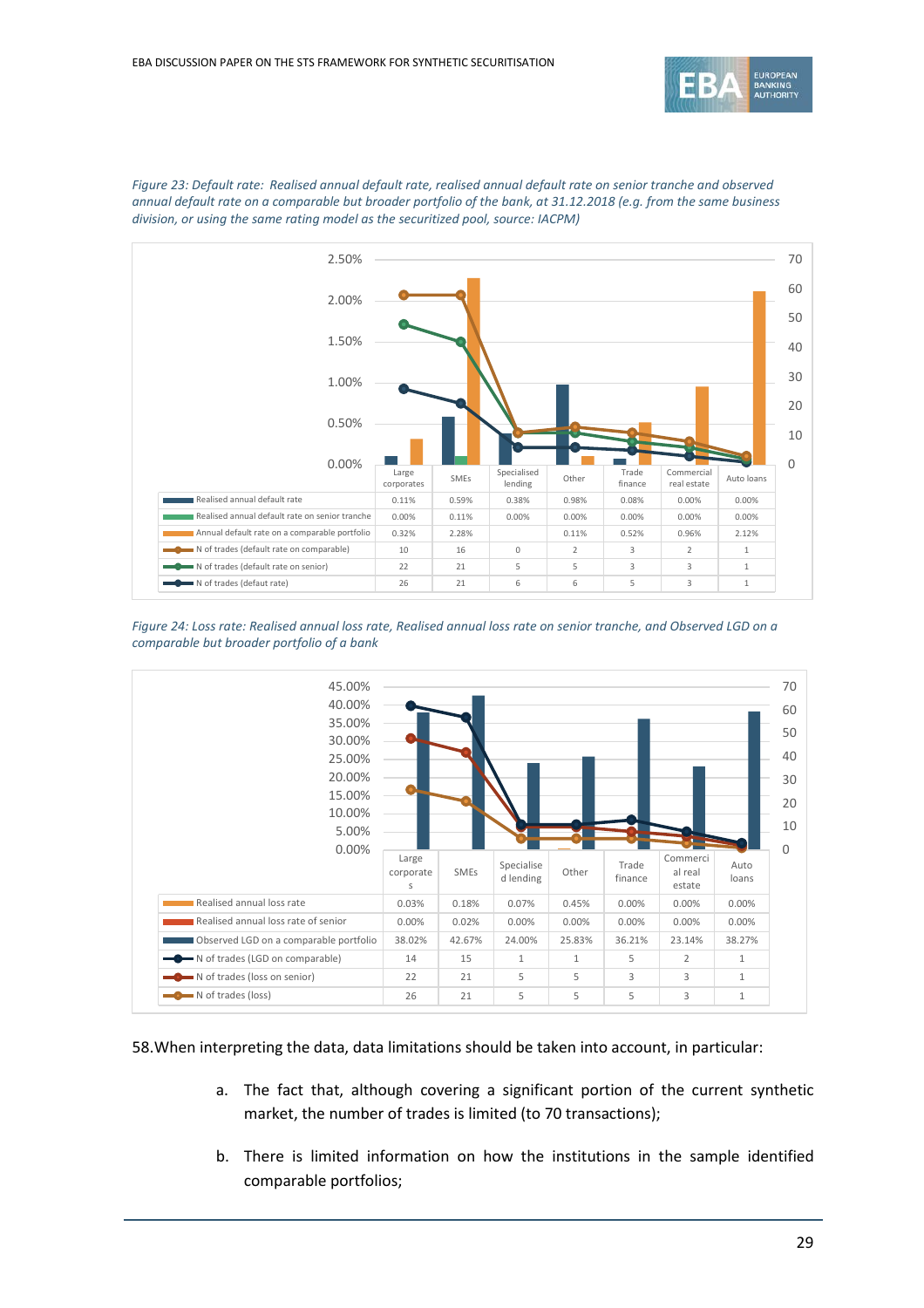

c. Relatively large part of the sample of transactions was originated in 2017 and 2018 and underlying exposures have not gone through the default-cycle yet.

**Question 3: Do you agree with the analysis of the historical performance? Please provide any additional relevant information to complement the analysis.**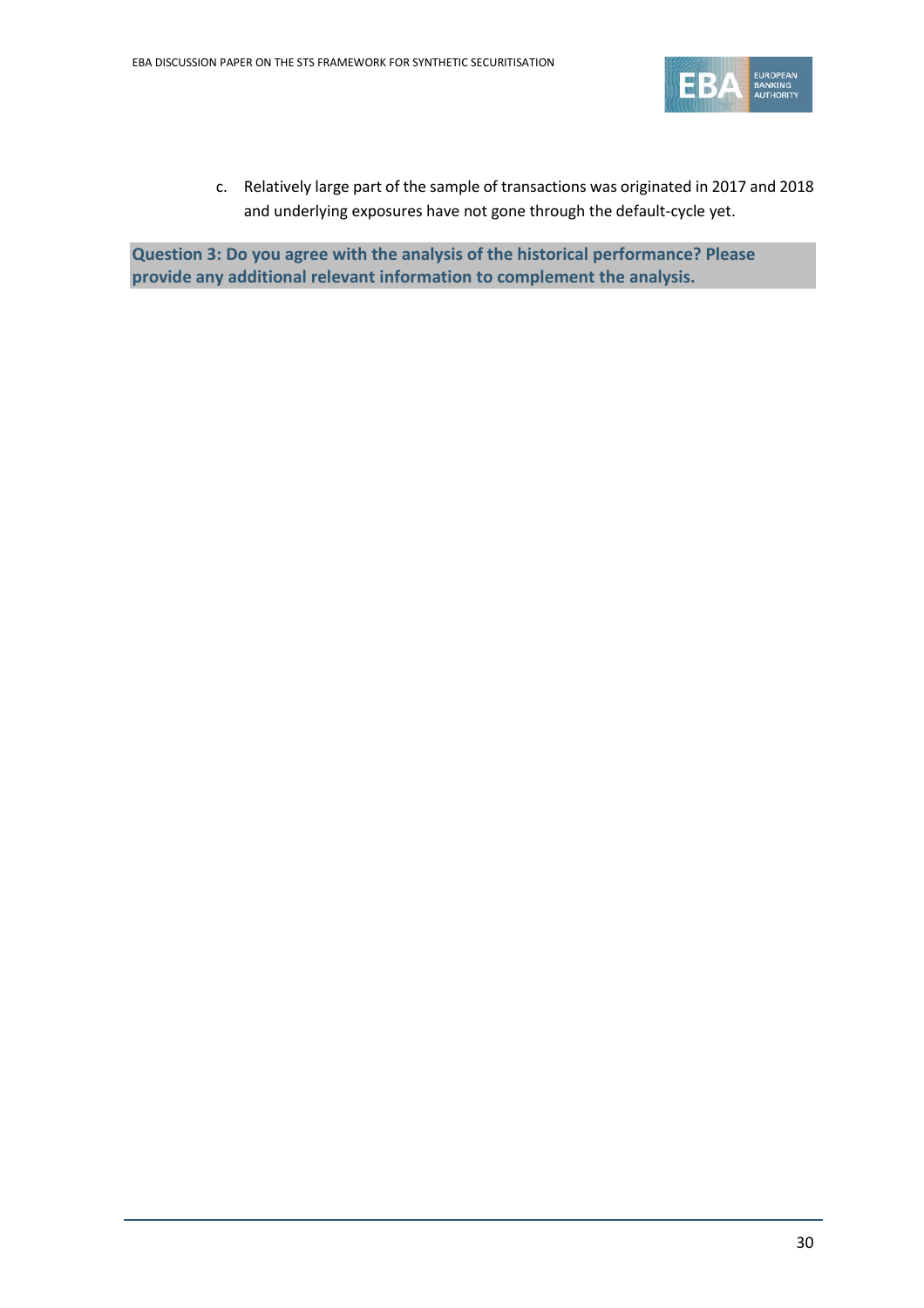

## 5.3 Rationale

- 59.This section provides assessment of a potential rationale for the development of the STS framework for synthetic securitisation.
- 60.Before such assessment, the following aspects should be particularly considered: (i) first, changed landscape: market and regulatory developments and increased data availability since the development of STS framework for traditional securitisation; (ii) second, specificities of synthetic securitisation compared to traditional securitisation.

### **5.3.1 Changing regulatory and market environment**

- 61.The first, and crucial aspect, to consider in the context of assessment of the STS framework for synthetics, is the changed landscape in which the synthetic market operates, both in terms of regulatory and market developments.
- 62.First, all types of securitisations, including synthetic securitisation, are now subject to strict and comprehensive regulation. The Securitisation Regulation, applicable since 1 January 2019, has replaced and strengthened the rules previously determined by a large number of EU acts and introduced additional requirements, leading to creation of stringent and comprehensive framework for regulation of all securitisation products. These include enhanced rules on risk retention, due diligence by investors, credit granting, substantially strengthened transparency requirements, as well as new rules such as those preventing adverse selection of assets with higher credit risk profile into securitisation, ban on resecuritisation and last but not least strict sanctioning regime for negligence or intentional infringement of the rules. Any securitisation issued from January 2019 should therefore be compliant with substantially stricter regulatory requirements than those applicable to securitisations a few years ago.
- 63.In addition, the EBA has increased its monitoring role of the securitisation market. Under the EBA guidelines on SRT, the competent authorities submit annually to EBA notifications of all the SRT transactions that have been subject to their comprehensive review. In the period from July 2014, the EBA has received notifications on altogether 142 synthetic transactions with a total notional amount of 199 bn EUR, which provide interesting quantitative information on the structure of the deals.
- 64.A second important development compared to the recent past is the increasing volume, availability and comprehensiveness of data on the synthetic securitisation. The data available now, covering a period of 10 years since the financial crisis, allow for more comprehensive and thorough assessment of volume and performance of the market (although the limitation of the data needs to be taken into account; see the section above for further information on the available data).
- 65.In addition, the quantity of available data on synthetic securitisation will increase even more in the immediate future, in the context of the enhanced transparency requirements under the Securitisation Regulation. The transparency requirements, and the standardised disclosure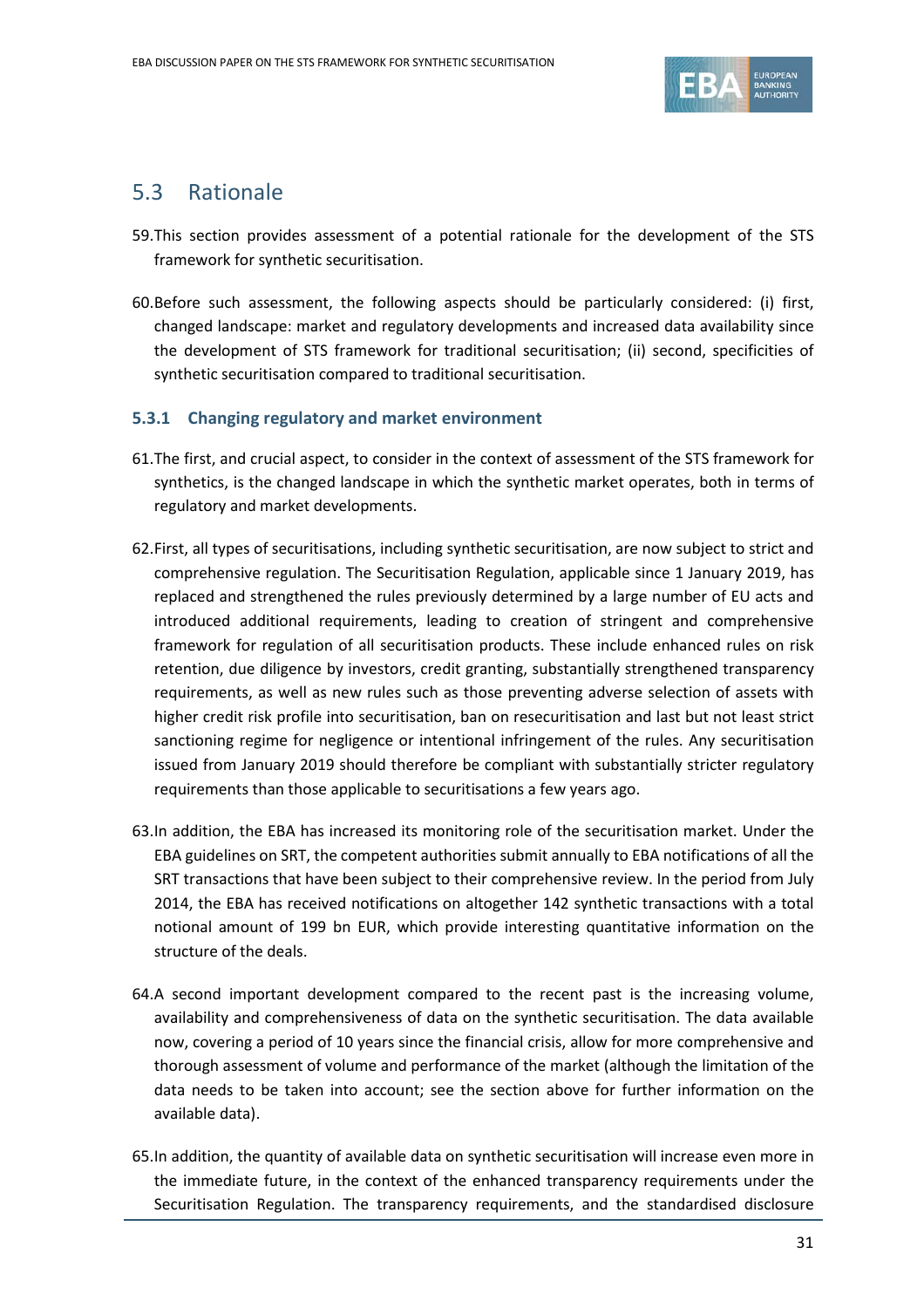

templates developed by ESMA, are applicable to both traditional and synthetic securitisation and provide very detailed information on both underlying exposures as well as on the securitisation structure and counterparties. Public securitisations must complete all templates, while private securitisations are required to comply with the underlying exposure templates only. While for the private transactions, the disclosure templates will not be published and publicly available in the securitisation repositories, the disclosure templates will still need to be used bilaterally between parties of the deal and may be accessed by both the supervisors and the ESAs.

- 66.Third, the evidence available on the recent and ongoing market trends increase the relevance of the potential STS framework. The observed market practices indicate a trend towards increasing standardisation in the synthetic market, as well as growing appetite for harmonisation of this market segment. One of major incentives in the recent months has been the publication of the EBA Discussion Paper on the Significant Risk Transfer in September 2017<sup>[13](#page-31-0)</sup>, which has stimulated debate and discussion in the synthetic securitisation market. The EBA proposals put forward in the discussion paper, both on the structural features of the transactions and on the amount/quantitative features of the transferred risk, have affected the transactions in the market, and have also had impact on assessment of SRT by some competent authorities. This indicates there is a scope for further standardisation of the structural features of the synthetic securitisation. This has also been noticeable in the market responses to the discussion paper, where two common theses have been observed: (i) a strong preference for harmonisation and level playing field; (ii) desire to ensure that any rules are workable and effective for the market.
- 67.The evidence available from different sources suggests that market has been reviving in the recent years, overcoming the stigma that has been associated with the synthetic securitisation in the post-crisis period. The trends suggest that there is sound appetite and potential for growth of the synthetic market on the originator side (indicated for example by the PCS Label for synthetics that has been introduced in 2017 and is being assigned to synthetics since then).
- 68.Overall, the developments in the last few years have strengthened a foundation for the future growth of the synthetic sector, and the relevance of a STS regulatory framework.

#### **5.3.2 Specificities of synthetic and traditional securitisation**

69.While synthetic securitisation and traditional (i.e. 'true sale') securitisation may not fundamentally differ in terms of the nature of the underlying exposures, risk tranching and capital (waterfall) structures, there is important difference between the ways of transferring risk from the originator to the investor. While traditional securitisation realises this transfer by transferring the actual underlying exposures as well as their ownership to a securitisation special purpose entity (SSPE), synthetic securitisation realises the risk transfer by means of a credit

<span id="page-31-0"></span> <sup>13</sup> EBA Discussion Paper on Significant Risk Transfer, September 2017[: https://eba.europa.eu/regulation-and](https://eba.europa.eu/regulation-and-policy/securitisation-and-covered-bonds/discussion-paper-on-the-significant-risk-transfer-in-securitisation)[policy/securitisation-and-covered-bonds/discussion-paper-on-the-significant-risk-transfer-in-securitisation](https://eba.europa.eu/regulation-and-policy/securitisation-and-covered-bonds/discussion-paper-on-the-significant-risk-transfer-in-securitisation)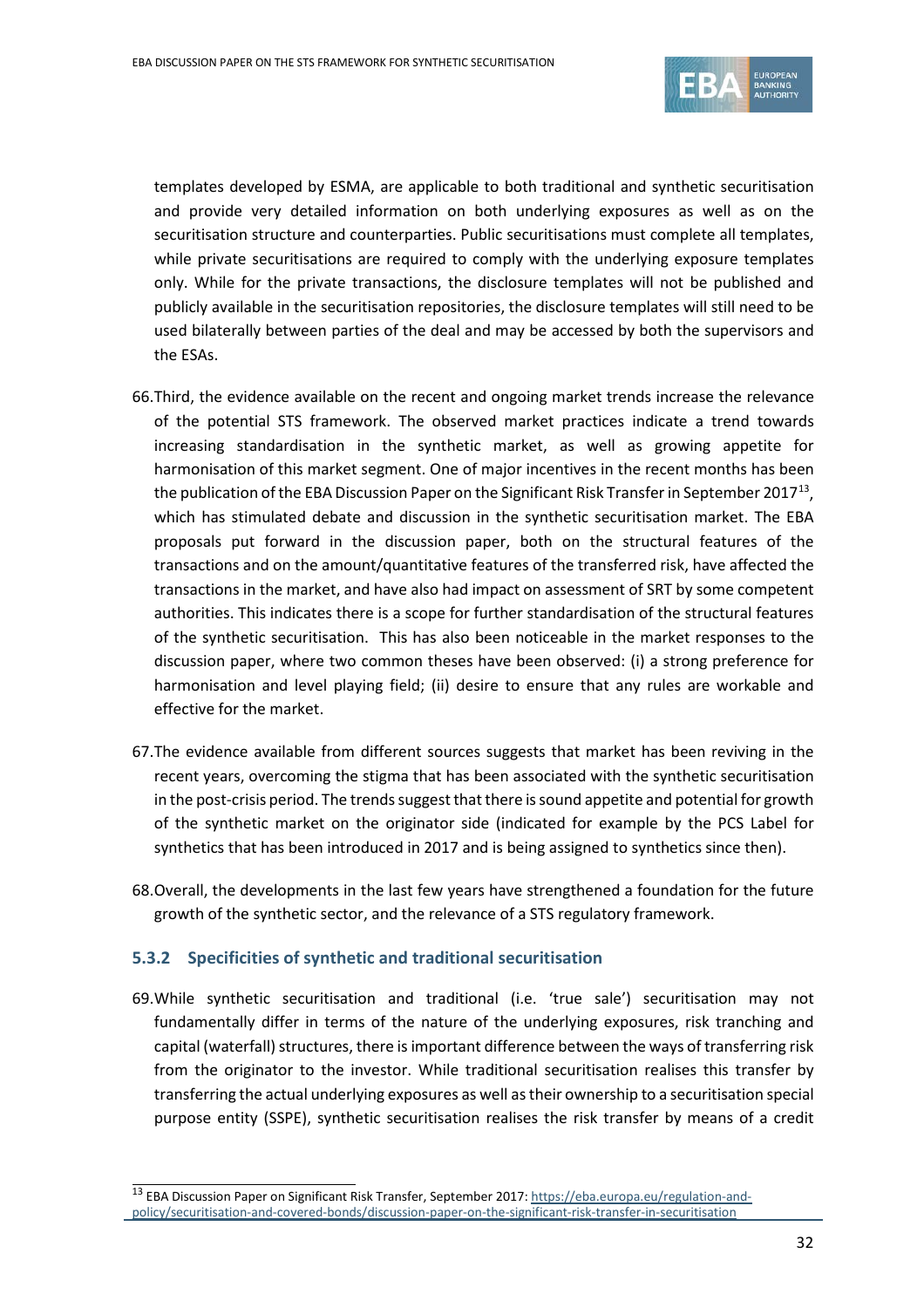

protection contract between the originator and the investor, leaving the underlying exposures in the ownership of the originator and on its balance sheet.

- 70.In synthetic securitisation, therefore, the actual extent of risk transfer depends not only on the capital structure of the transaction (i.e. the tranching), and on potential mechanisms of support from the originator (as it is the case in traditional securitisation), but also on the features of the credit protection contract on which the originator and investor agree, and on the creditworthiness of the investor.
- 71.An inherent aspect of the transfer of credit risk of the exposures which remain on the originator's balance sheet is that the parties in the synthetic securitisation are 'communicating vessels', in contrast to traditional securitisations where due to the true sale the originator transfers both the risk and ownership of the exposures to SPV and the links between the originator and the investor are therefore less relevant. Therefore, while the regulation of traditional securitisation (including the STS framework) is mostly focused on the protection of investor, in case of synthetic securitisation the regulation (and any potential the STS framework) should focus both on the originator and the investor. Mitigating the risks involved in the synthetic securitisation is thus as important for the originator's positions as it is for the investor's positions. In synthetic securitisation, different contractual features can potentially result in very different degrees of protection for, the originator and the investor. In particular, in a context where both the originator and the investor in a synthetic transaction are credit institutions, different contractual features can significantly bias the credit protection arrangement in favour of a prudentially stronger, significant risk transfer process for the originator and to the disadvantage of the investor, or vice versa.
- 72.The synthetic securitisation also tend to be easier to execute compared to traditional securitisation. Originators may be incentivised to use the synthetic rather than traditional securitisation due to the greater flexibility of the synthetic mechanism, which is cheaper in terms of costs, and quicker to arrange. It also allows the originator to avoid the legal and operational difficulties that can be incurred in a true sale transaction related to the transfer of ownership of the underlying exposures. Synthetic securitisations also allow the originators to address confidentiality issues related e.g. to the obligors' identity or commercial secrets. Compared to traditional securitisation, it is therefore also easier to mix asset classes and exposures from different jurisdictions to increase diversification and granularity of the portfolio.
- 73.From a regulatory/supervisory perspective, compared to traditional securitisation, synthetic 'balance sheet' securitisation exposes the investor (protection provider) to the pure credit risk of the underlying exposures. In particular, risks stemming from the cash flow profile of the securitisation, such as pre-payment risk and interest risk, are less relevant for the investor's position, as the cash flows from the underlying exposures are not passed on to investors (i.e. they are not used to pay the premium/guarantee fee payments owed to the investors). In addition, the legal risks relating to the transfer of ownership and segregation of the underlying exposures (claw back risk etc.) are not applicable within the synthetic securitisation environment.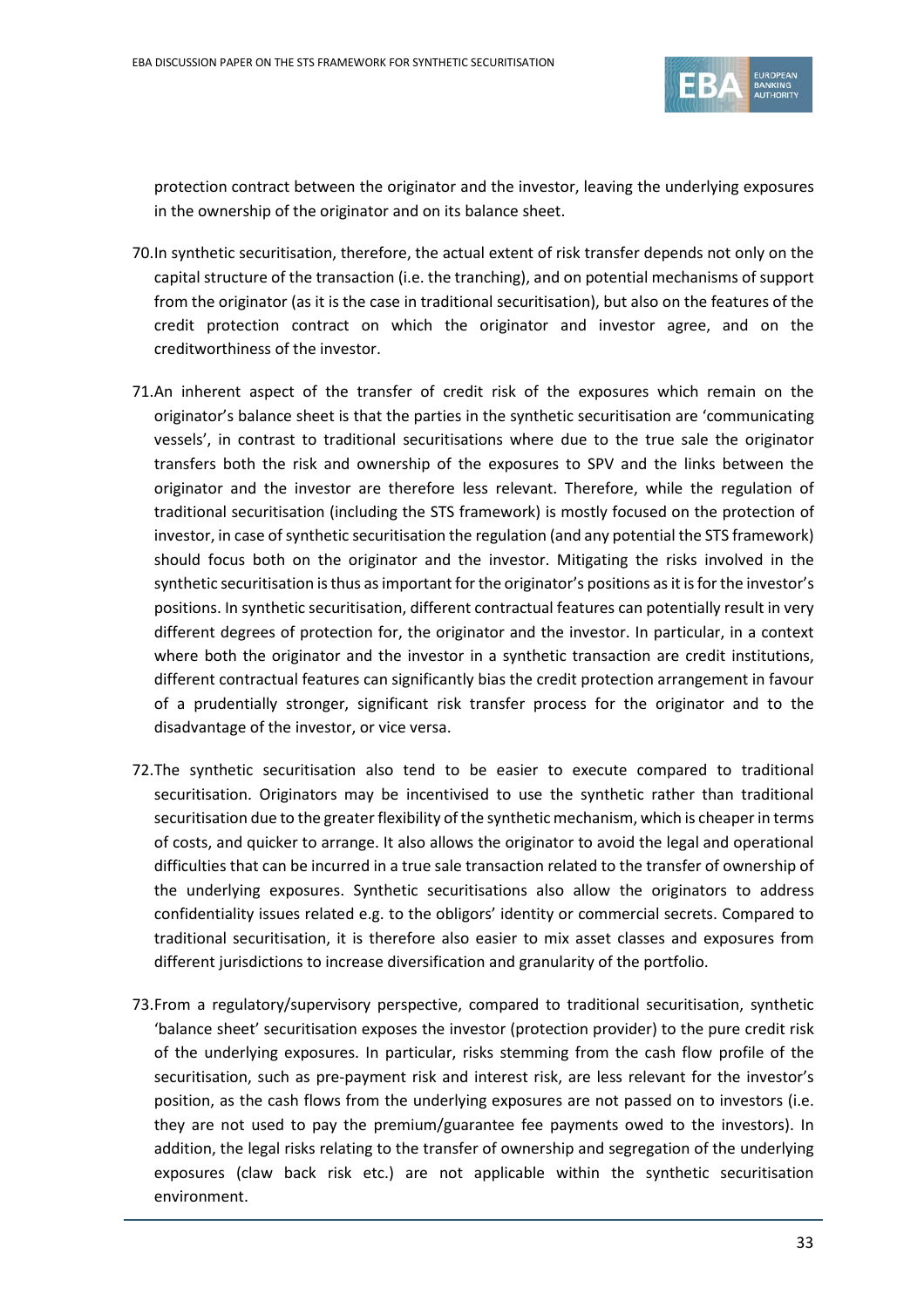

- 74.The counterparty credit risk potentially arising in the credit protection contract is the only element of complexity, from a transaction structure perspective, that is specific to synthetic securitisation. Counterparty credit risk may arise for the originator of the transaction (the protection buyer) due to the risk of default (or other events) in relation to the investor (the protection seller), resulting in the lack of credit protection. Counterparty credit risk may also arise for the investor (protection seller) due to the risk of default (or other events) in relation to the originator, resulting in missed premium/fee payments by the originator and, where applicable, the loss of collateral posted by the investor to the originator or to a third party to fund the credit protection.
- 75.Any STS framework would therefore need to be adapted to the specificities of the synthetic securitisation, in particular with respect to different specific risks (in particular counterparty credit risk), specificities of the credit transfer, and different motivations for both originators and investors to engage in the synthetic securitisation.

#### **5.3.3 Assessment of pros and cons of the STS framework for synthetics**

76.The assessment of STS framework for synthetics should include two separate discussions:

- a. First, discussion on the 'first stage' i.e. on the possibility of development of STS synthetic product, i.e. product that would be able to meet the 'qualifying' criteria ensuring simplicity, standardisation and transparency and specific criteria for synthetic securitisation, capturing all main risk drivers not related to the underlying exposures.
- b. Second, a separate discussion on the 'second stage' i.e. on the potential more risksensitive regulatory treatment of such STS product.
- 77.These discussions should be perceived as separate i.e. it may be possible to develop a framework for STS synthetic product without introducing more risk-sensitive regulatory treatment of such instrument.
- 78.As a starting point, both analysis acknowledge technical feasibility of creation of the STS product: i.e. they take into account that the structure of the synthetic securitisation allows to replicate that of traditional securitisation, including the STS traditional securitisation, in terms of mitigating the main drivers of risk such as agency and model risks that are not linked to underlying exposures. As a result, it is acknowledged that the synthetic structure allows to align the performance of synthetic securitisation with those of traditional securitisation of the same asset class, and that from a technical perspective, there is no evidence that would suggest that synthetic securitisation structure inherently results in higher losses than traditional securitisation structure.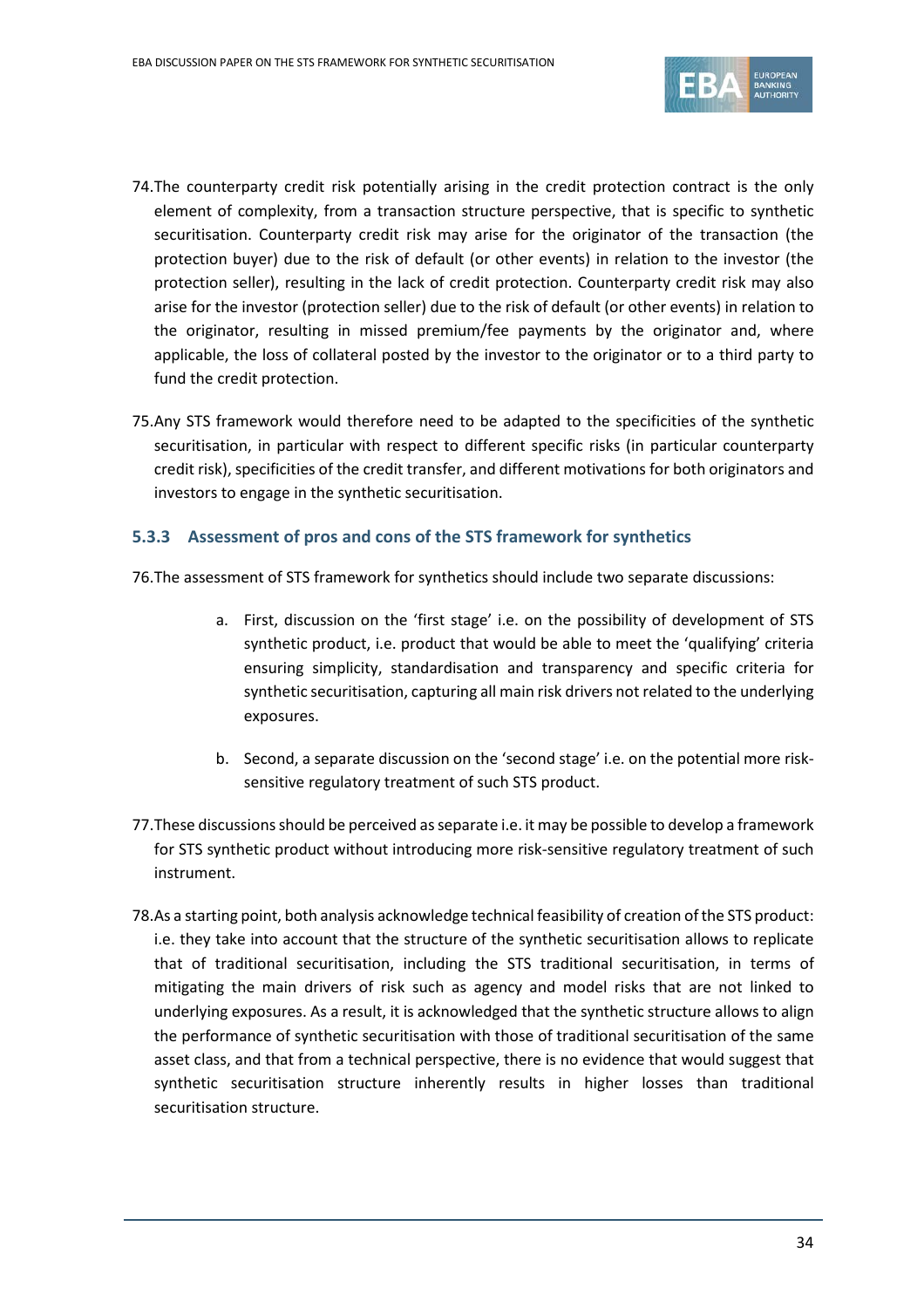

#### **5.3.4 Pros and cons of the development of STS synthetic product**

79.The analysis below provides an assessment of the pros and cons of the development of STS synthetic product.

| <b>Pros</b>                                          | Cons                                                                                         |
|------------------------------------------------------|----------------------------------------------------------------------------------------------|
| Increased transparency of the product                | STS balance sheet synthetic framework has not<br>been developed at global level (IOSCO/BCBS) |
| Increasing relevance of the product in the context   | Could be perceived as a high quality label by less                                           |
| of ongoing regulatory developments                   | sophisticated market players                                                                 |
| Increased relevance of the product due to some       | Could lead to less issuance of traditional STS                                               |
| advantages compared to traditional securitisation    | securitisations                                                                              |
| Further standardisation of the product and           |                                                                                              |
| opening of the market for smaller originators and    |                                                                                              |
| investors                                            |                                                                                              |
| Importance of regulatory endorsement for the         |                                                                                              |
| revival of the market                                |                                                                                              |
| Potential positive impact on the financial and       |                                                                                              |
| capital markets, financial stability and on the real |                                                                                              |
| economy                                              |                                                                                              |

#### Pros

- 80.*Increased transparency of the product:* The STS framework would be targeted to ensure that all the risks arising in the synthetic securitisation are properly addressed, including risks related to the overall complexity, riskiness and information assymetries of the securitisation structure. This would prevent the risks of arbitrage, fraud and risks related to lack of transparency that were linked with some synthetic deals in the pre-crisis period. This should facilitate the assessment of the risks of the securitisation transaction by the investor. All in all, STS framework should protect the synthetic securitisation from future crisis, and should thus have a positive impact on the financial stability.
- *81.Increasing relevance of the product in the context of current regulatory developments:* The relevance and attractiveness of synthetic securitisation as a credit risk and balance sheet management tool remains relevant in a more complex operating environment also due to recent regulatory developments, which enhance requirements for banks' balance sheet management. These include in particular the following regulatory developments: (i) Basel III framework approved in December 2017 and applicable from 2022, including strengthened capital requirements, revisions to the leverage ratio, and introduction of the output floor; (ii) requirements under accounting reform IFRS9; (iii) exposure management requirements; (iv) changes in the context of the fundamental review of the trading book. These changes may lead to, on the one hand, increased demand by banks for equity, and equity-linked or TLAC instruments, and on the other hand, increased focus by banks on a better balance sheet management through the available credit management tools.
- *82.Increased relevance of the product due to some advantages compared to traditional securitisation:* As mentioned above, synthetic securitisation provides more flexibility than traditional securitisation and helps to overstep administrative, legal and operational constraints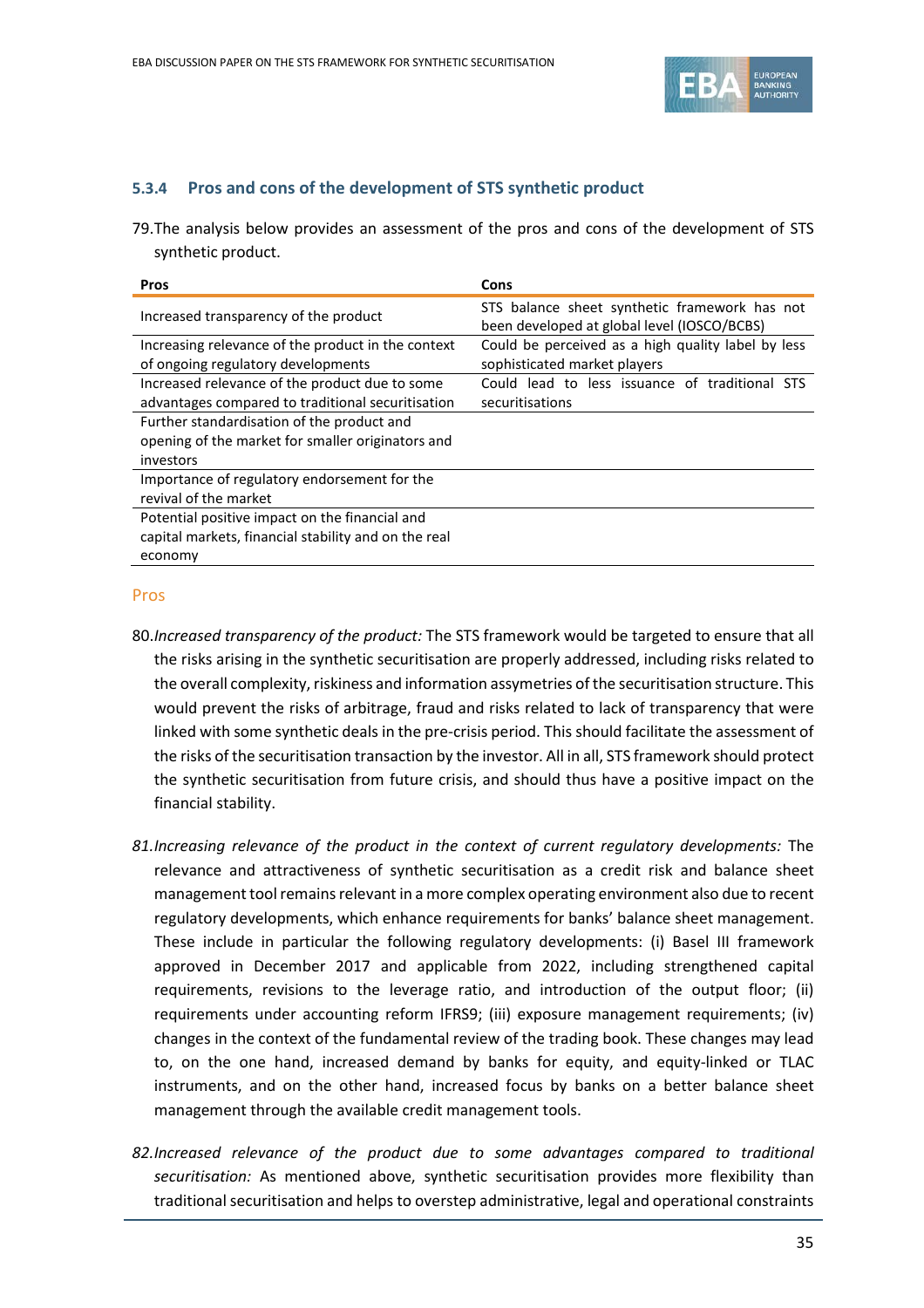

involved in traditional securitisation. It allows to securitise greater spectrum of exposures and free up capital more quickly. This is especially relevant for securitisation of SME loans.

- 83.*Further standardisation of the product and opening of the market for smaller originators and investors:* The STS framework would enhance the standardisation of the product. This should result in more investor confidence in the securitisation product and help overcome the postcrisis stigma that the market has attracted. Standardisation of the product would also help open the market, and reduce the entry barriers, for less sophisticated banks on the originator side as well as smaller players on the investment side.
- 84.*Importance of regulatory endorsement for the revival of the market:* Feedback from a number of stakeholders indicates that regulatory endorsement of the synthetic product going hand in hand with the harmonisation and standardisation, is of crucial importance for the originators for the destigmatisation, economic viability and revival of the market. It would stimulate more banks to issue synthetics (as they will have to keep less capital on retained tranches) and this in turn would increase the investor base.
- 85.*Potential positive impact for financial and capital markets, financial stability and real economy:*  Synthetic securitisation can bring important benefits for the capital markets and the real economy. It has a potential to improve efficiencies in the financial system and enhance the financial stability of financial sector as a whole. Some of the systemic benefits, that may otherwise not be available through alternative forms of capital (equity, AT1, etc.), are the following:
	- a. The synthetic securitisation provides for the second pair of eyes for analysis of the pool: To the extent that the pool of performing exposures is representative of the bank overall exposure in that area, the fact that the bank is able to execute a deal indicates that the underwriting quality and the bank systems and processes stand up to the due diligence of an investor.
	- *b.* If soundly structured, it can provide an alternative funding channel and risk diversification tool for the banks, it can be used as an instrument for hedging of tail risk in economic downturn and it can enable the risk transfer from banks to nonbank entities and hence to facilitate allocation of risk more widely within the Union financial system.
	- *c.* The synthetic securitisation has notable potential to free up originators' balance sheets to allow for further lending to the economy. This may be relevant for the revival of the SME lending.

#### **Cons**

86.*Not developed at global level (IOSCO/BCBS):* The existing Basel STC framework only covers traditional securitisation and is not extended to synthetic securitisation. An STS framework for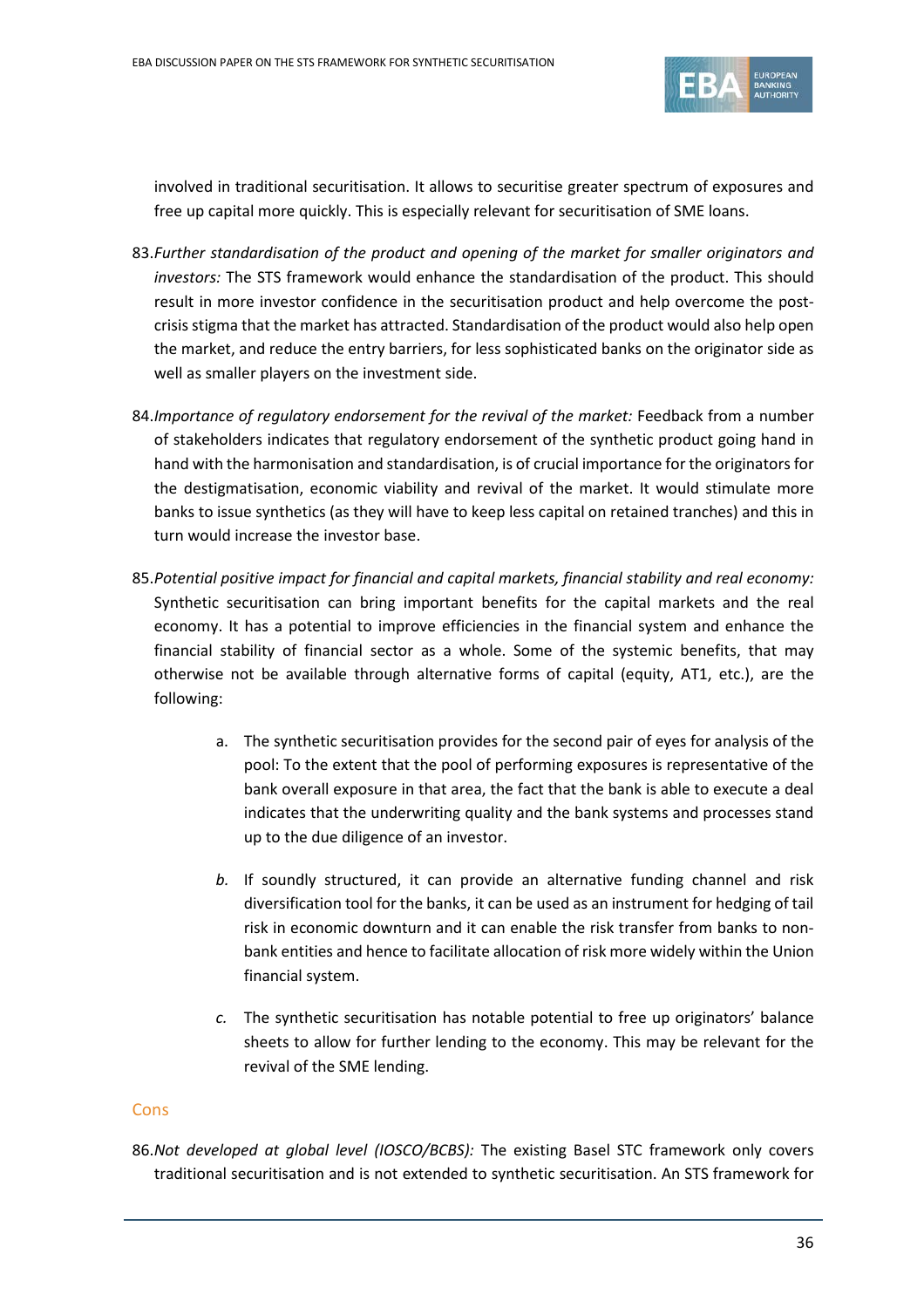

synthetic securitisation could lead to a super-equivalent regime with additional operational issues for originators and investors.

*87.Other potential negative effects:* There may be other potential negative consequences, such as potential confusion of the market with two-layer structure (STS/non-STS versus traditional/synthetic), and increased moral hazard risk due to market perception (by less sophisticated market players) that the STS label inherently means high quality product. It could also lead to less issuance of traditional STS securitisations, or to further STS developments later on such as developments of STS NPL securitisations.

# **5.3.5 Pros and cons of the introduction of more risk-sensitive regulatory treatment of the STS synthetic product**

88.The analysis below provides assessment of the 'second stage' of the STS framework i.e. of the potential differentiated regulatory treatment of such STS product.

| <b>Pros</b>                                                                                                                                                    | Cons                                                                                                                                                   |
|----------------------------------------------------------------------------------------------------------------------------------------------------------------|--------------------------------------------------------------------------------------------------------------------------------------------------------|
| Stimulation of development of STS product; more<br>in line with actual performance of balance sheet<br>synthetics, more risk sensitive regulatory<br>framework | Non-compliant with Basel STS: no balance sheet<br>synthetic framework and no preferential treatment<br>has been developed at global level (IOSCO/BCBS) |
| Overcoming constraints of current limited STS risk<br>weight treatment of SME synthetic securitisations                                                        | Potential risks for the banking sector                                                                                                                 |
| Ensuring regulatory playing field with the                                                                                                                     |                                                                                                                                                        |
| traditional securitisation                                                                                                                                     |                                                                                                                                                        |
| Fuelling the potential positive impact of the                                                                                                                  |                                                                                                                                                        |
| synthetic securitisation on the financial markets                                                                                                              |                                                                                                                                                        |
| and stability                                                                                                                                                  |                                                                                                                                                        |

### Pros

- 89.*Stimulation of development of STS product:* Regulatory recognition in the form of more sensitive regulatory treatment (such as lower risk weights) can be considered a natural implication of development of STS product which is simpler, more standardised and more transparent than other types of synthetic securitisation, as well as of the good historical performance of the synthetic securitisation.
- 90.*Overcoming constraints of current limited STS risk weight treatment of SME synthetics:* The practicability of the provisions on STS treatment of synthetic securitisation of SME portfolios in Art. 270 of the CRR is limited. The synthetic securitisation needs to meet the STS criteria that have been specifically designed for traditional securitisation and cannot/are difficult to be applied to synthetic product.
- 91.*Ensuring level playing field*: Development of two-stage STS framework for synthetics would ensure a level playing field with similar treatment of the traditional securitisation.
- 92.*Fuelling the potential positive impact of the synthetic securitisation on the financial markets and stability:* The regulatory recognition of the STS product, and expected increase in demand and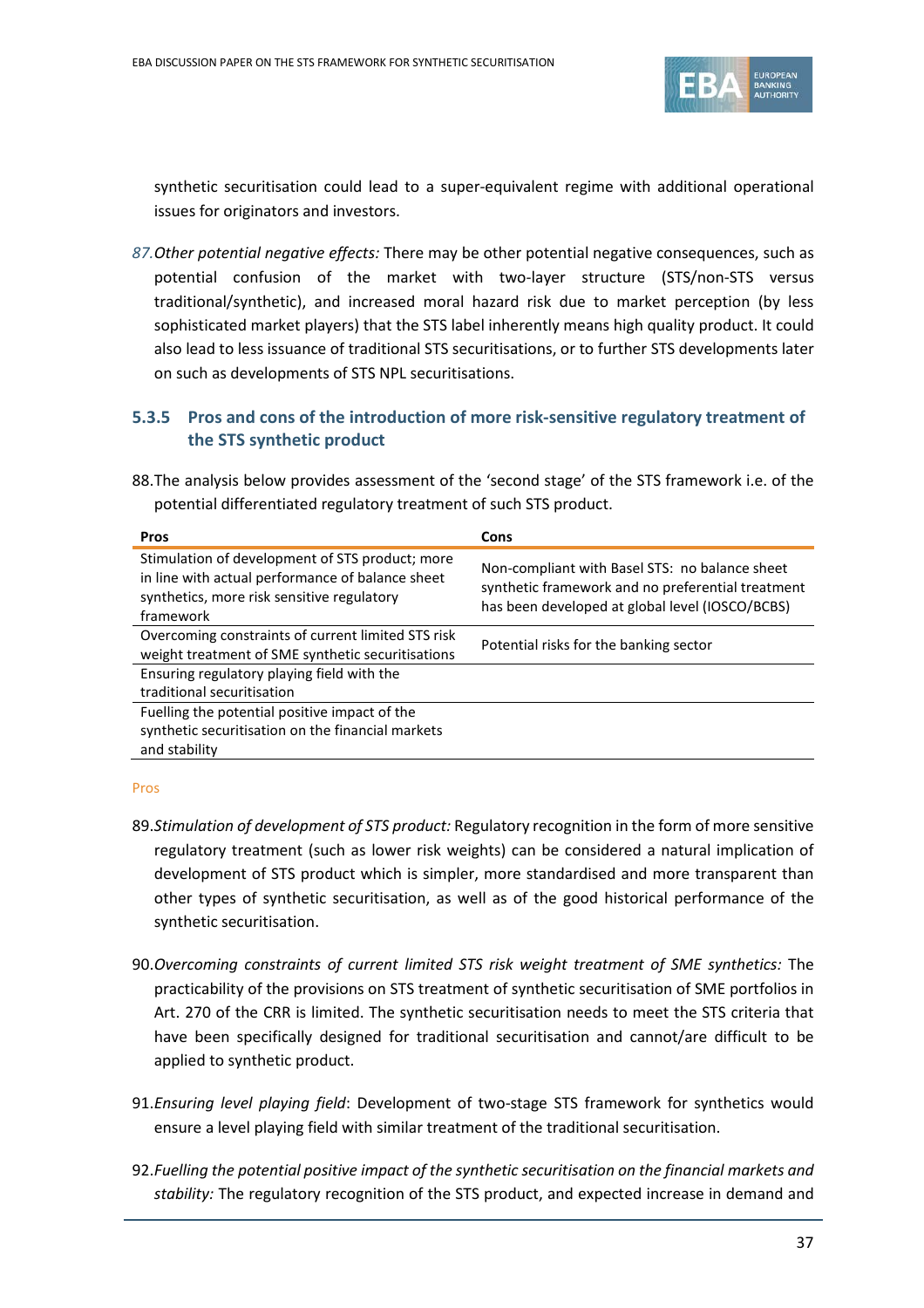

issuance, would further enhance the potential positive impacts of the synthetic securitisation. For example, the banks' lending capacity would be increased, more capital would be able to be freed up for further lending to economy and more risk would be transferred to be spread across the financial system.

### **Cons**

- 93.*Non-compliant with Basel:* One of the main deficiencies of the STS framework for synthetics is that it would not be Basel compliant. The existing Basel STC framework only covers traditional securitisation and is not extended to synthetic securitisation. It is also unlikely that such framework – in particular the more risk sensitive regulatory treatment - will be developed in the future, taking into account that no consensus has been reached between Basel members, including the United States. On the other hand, the deviations from Basel are not without precedence (for example, the EU extends more favorable treatment to covered bonds than Basel).
- 94.*Potential risks for the banking sector:* Introduction of lower capital requirements for banks may increase the opportunistic behavior of banks, and increase the motivation for banks to engage in securitisation for capital benefits. This could lead to introducing excessive leverage into the originator's balance sheet that is inherent in synthetic securitisation, and potentially have negative impact on the stability of the bank.

**Question 4: Do you agree with the analysis of the rationale for the creation of the STS synthetic instrument? How useful and necessary is synthetic securitisation for the originator and the investor? What are the possible hurdles for further development of the market?**

**Question 5: Do you agree with the assessment of the reasons that could eventually support a preferential capital treatment?**

**Question 6: Please provide any additional relevant information on potential impact of the creation of the STS synthetic securitisation on (STS) traditional securitisation, and any other information to complement the analysis.**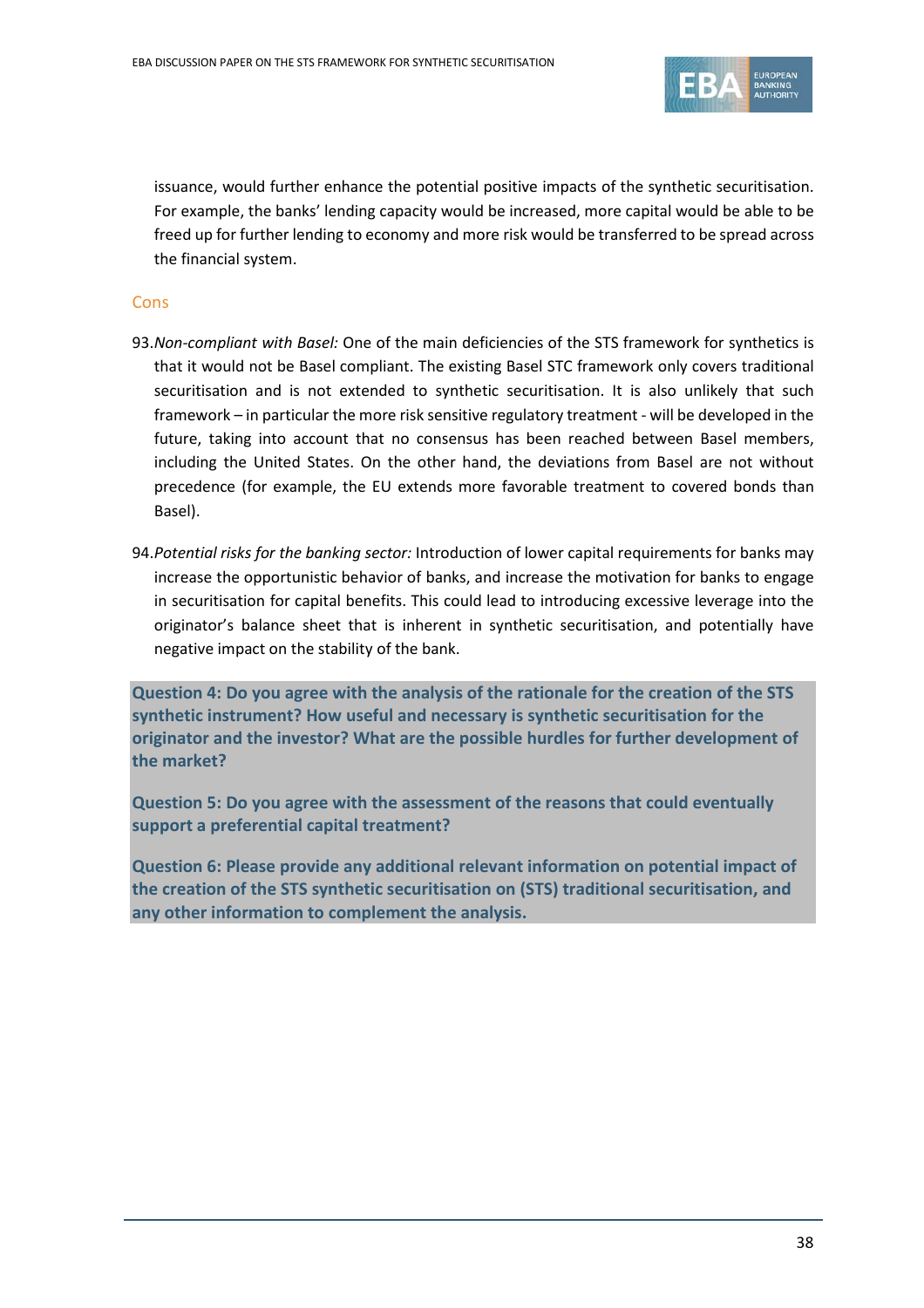

# 5.4 Criteria for STS synthetic securitisation

## **5.4.1 Introduction**

- 95.This chapter sets out the proposed criteria in order forsynthetic securitisations to fall under the 'STS' synthetic securitisation framework.
- 96.When developing the criteria, the objective has been to achieve a high degree of consistency with the existing STS criteria for the traditional securitisation, so as to ensure the following:
	- a. that the overall complexity and riskiness of the securitisation structure is appropriately mitigated;
	- b. that the introduction of an STS framework for synthetic secuitisation should not advert the incentives of an originator when adopting a certain securitisation technique (e.g. it should not incentivise the originator to securitise in a synthetic format the exposures that, due to specific features of riskiness, are not eligible under STS framework for traditional securitisation).
- 97.The proposed STS criteria for synthetic securitisation have been designed taking into account additional objectives as compared to STS criteria for traditional non-ABCP securitisation: while the STS framework for traditional securitisation is primarily designed from the perspective of the investor so as to ensure the investor protection (as the protection of the originator is less relevant due to the true sale/transfer of the exposures), the STS framework for synthetic securitisation is designed to ensure the protection of both the originators and investors (as the originator usually acts as investor of the senior tranche, the securitised exposures remain the exposures on the balance sheet of the originator and both parties have exposures to the counterparty credit risk).
- 98.The criteria have been developed by taking the STS criteria for traditional securitisation as a basis. The criteria have been adapted as follow:
	- a. A set of criteria for STS traditional securitisation, that are not workable in synthetic securitisation transactions due to inherent differences from traditional technique, have been eliminated or adapted;
	- b. A set of new criteria have been introduced, specific to synthetic securitisation, as follows:
		- i. Ensuring that the STS framework only targets balance sheet synthetic securitisation, as opposed to arbitrage securitisation;
		- ii. Ensuring that the credit protection agreement is structured to adequately protect the position of both the originator and the investor from a prudential perspective;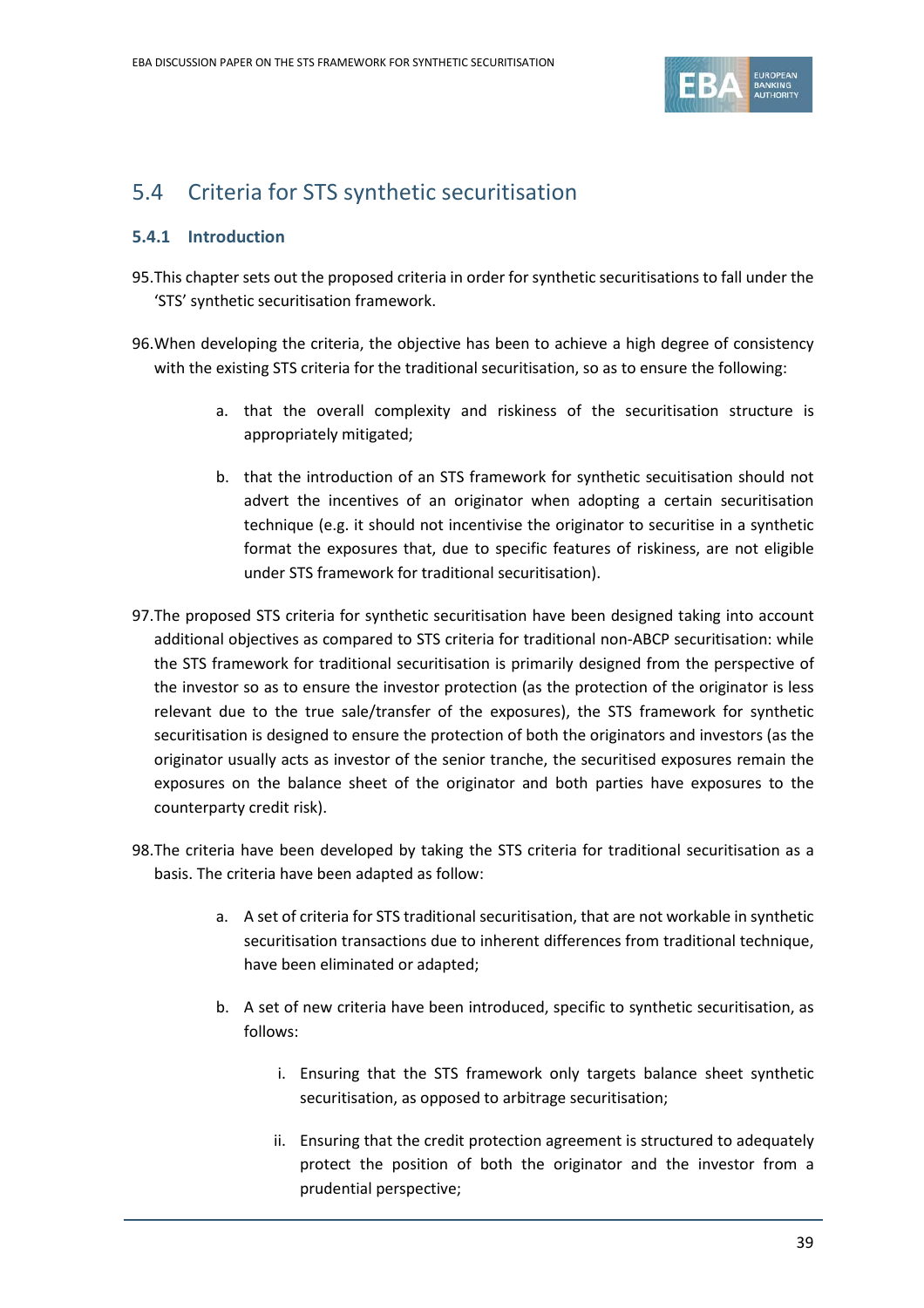

- iii. Addressing counterparty credit risk for both the originator and the investor.
- 99.The following table provides an overview of the STS criteria and the comparison with the STS criteria for traditional securitisation. The italic font in the content of each criterion indicates the difference compared to similar STS criterion for traditional securitisation.

| <b>Criterion</b>                                                              | <b>Synthetic securitisation</b>                                                                               | Comparison with criteria for traditional (non-ABCP)<br>securitisation (references to Articles in Securitisation<br><b>Regulation</b> )                                                                                                                                                                                                                                                        |
|-------------------------------------------------------------------------------|---------------------------------------------------------------------------------------------------------------|-----------------------------------------------------------------------------------------------------------------------------------------------------------------------------------------------------------------------------------------------------------------------------------------------------------------------------------------------------------------------------------------------|
| <b>Simplicity</b>                                                             | <b>Criterion 1: Balance sheet</b><br>synthetic securitisation, credit risk<br>mitigation                      | Replacement of the criterion on true<br>sale/assignment/assignment at later stage, clawback<br>provisions, representations and warranties on<br>enforcement of true sale (Art. $20(1) - (5)$ of the<br>Securitisation Regulation) - with definition of balance<br>sheet synthetics and requirement to ensure<br>robustness of credit protection contract (credit risk<br>mitigation criteria) |
|                                                                               | <b>Criterion 2: Representations and</b><br>warranties                                                         | Adaptation of the the criterion on representations and<br>warranties (Art. 20(6): extension of the required<br>representations and warranties and adaptation of<br>their objective and content                                                                                                                                                                                                |
|                                                                               | Criterion 3: Eligibility criteria, no<br>active portfolio management                                          | Adaptation of the criterion on eligibility criteria, no<br>active portfolio management (Art. 20(7)): adaptation<br>of allowed portfolio management<br>techniques, inclusion of additional conditions for<br>removal of the underlying exposures in securitisation                                                                                                                             |
|                                                                               | Criterion 4: Homogeneity,<br>enforceable obligations, full<br>recourse to obligors, period<br>payment streams | Similar to criterion on homogeneity, enforceable<br>obligations, full recourse to obligor, periodic payment<br>streams, (Art. 20(8))                                                                                                                                                                                                                                                          |
|                                                                               | transferable<br><b>Criterion</b><br>5:<br><b>No</b><br>securities                                             | Similar to criterion on transferable securities (Art.<br>20(8)                                                                                                                                                                                                                                                                                                                                |
|                                                                               | Criterion 6: No resecuritisation                                                                              | Similar to criterion on no resecuritisation (Art. 20(9))                                                                                                                                                                                                                                                                                                                                      |
| <b>Criterion 7: Underwriting</b><br>standards and material changes<br>thereto |                                                                                                               | Adaptation of the criterion on underwriting standards<br>and material changes thereto (Art. 20(10): additional<br>clarification with respect to the types of eligible<br>obligors and with respect to the underwriting of the<br>underlying exposures                                                                                                                                         |
|                                                                               | <b>Criterion 8: Self-certified loans</b>                                                                      | Similar criterion on self-certified loans (Art. 20(10))                                                                                                                                                                                                                                                                                                                                       |
|                                                                               | Criterion 9: Borrower's<br>creditworthiness                                                                   | Similar to criterion on borrower's creditworthiness<br>(Art. 20(10))                                                                                                                                                                                                                                                                                                                          |
|                                                                               | Criterion 10: Originator's expertise                                                                          | Similar to criterion on originator's expertise (Art.<br>20(10)                                                                                                                                                                                                                                                                                                                                |
|                                                                               | Criterion 11: No defaulted<br>exposures or exposures subject to<br>outstanding disputes                       | Similar to criterion on no defaulted exposures (Art.<br>20(11)                                                                                                                                                                                                                                                                                                                                |
|                                                                               | Criterion 12: At least one payment<br>made                                                                    | Similar to criterion on at least one payment made (Art.<br>20(12)                                                                                                                                                                                                                                                                                                                             |
|                                                                               | Criterion<br>13:<br>embedded<br><b>No</b><br>maturity transformation                                          | Similar to criterion on no predominant dependence on<br>the sale of assets (Art. 20(13))                                                                                                                                                                                                                                                                                                      |

*Figure 25: Overview of STS criteria and comparison with STS criteria for traditional securitisation*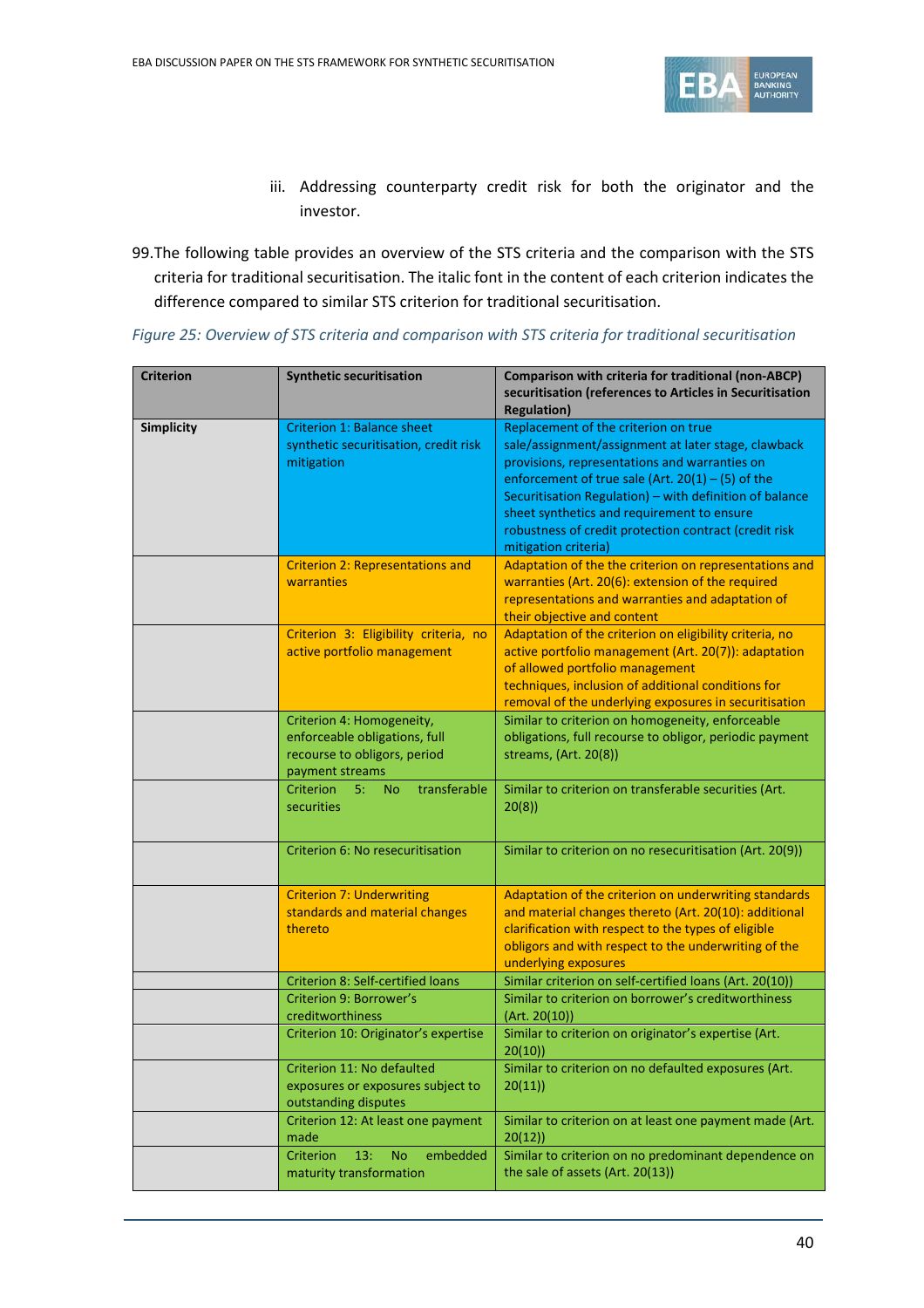

| <b>Standardisation</b>                                          | Criterion<br>14:<br><b>Risk</b><br>retention<br>requirements                                                                                                 | Similar to criterion on risk retention requirements (Art.<br>21(1)                                                                                                                                                                                  |
|-----------------------------------------------------------------|--------------------------------------------------------------------------------------------------------------------------------------------------------------|-----------------------------------------------------------------------------------------------------------------------------------------------------------------------------------------------------------------------------------------------------|
|                                                                 | <b>Criterion</b><br>15:<br>Appropriate<br>mitigation of interest rate and<br>currency risks                                                                  | Adaptation of the criterion on appropriate mitigation<br>of interest rate and currency risks (Art. 21(2)): to<br>further specify measures for appropriate mitigation of<br>interest rate and currency risks, adapted to synthetic<br>securitisation |
|                                                                 | Criterion 16: Referenced interest<br>payments                                                                                                                | Similar to criterion on referenced interest payments<br>(Art. 21(3))                                                                                                                                                                                |
|                                                                 | <b>Criterion 17: Requirements after</b><br>enforcement/acceleration notice                                                                                   | Adaptation of the criterion on requirements after<br>enforcement/acceleration notice (Art. 21(4)): adapted<br>to reflect that not all synthetic securitisations use SSPE                                                                            |
|                                                                 | Criterion 18: Allocation of losses<br>and amortisation of tranches                                                                                           | Adaptation of the criterion on requirements for non-<br>sequential priority of payments (Art. 21(5)): adapted<br>with additional requirements for pro rata amortisation<br>and allocation of losses                                                 |
|                                                                 | <b>Criterion 19: Early amortisation</b><br>provisions/triggers for termination<br>of the revolving period                                                    | Adaptation of the criterion on early amortisation<br>provisions/triggers for termination of the revolving<br>period (Art. 21(6)): adapted with requirements for<br>early amortisation only in the case of the use of an<br><b>SSPE</b>              |
|                                                                 | <b>Criterion</b><br>20:<br><b>Transaction</b><br>documentation                                                                                               | Adaptation of the criterion on transaction<br>documentation (Art. 21(7)): with additional<br>requirements for servicing standards and procedures                                                                                                    |
|                                                                 | Criterion 21: Servicer's expertise                                                                                                                           | Similar to criterion on servicer's expertise (Art. 21(8))                                                                                                                                                                                           |
|                                                                 | Criterion 22: Reference register                                                                                                                             | Replacement of the criterion on definitions, remedies<br>in the transaction documentation (Art. 21(9)):<br>requirements for the transaction documentation to<br>specify payment conditions is covered in separate<br>criteria                       |
|                                                                 | Criterion 23: Timely resolution of<br>conflicts between investors                                                                                            | Similar to criterion on timely resolution of conflicts<br>between investors (Art. 21(10))                                                                                                                                                           |
| <b>Transparency</b>                                             | Criterion 24: Data on historical<br>default and loss performance                                                                                             | Similar to criterion on data on historical default and<br>loss performance (Art. 22(1))                                                                                                                                                             |
|                                                                 | Criterion 25: External verification of<br>the sample                                                                                                         | Similar to criterion on external verification of the<br>sample (Art. 22(2))                                                                                                                                                                         |
|                                                                 | Criterion 26: Liability cash flow<br>model                                                                                                                   | Similar to criterion on liability cash flow model (Art.<br>22(3)                                                                                                                                                                                    |
|                                                                 | Criterion 27: Environmental<br>performance of assets                                                                                                         | Similar to criterion on environmental performance of<br>assets $(Art. 22(4))$                                                                                                                                                                       |
|                                                                 | Criterion 28: Compliance with<br>transparency requirements                                                                                                   | Similar to criterion on compliance with transparency<br>requirements (Art. 22(5))                                                                                                                                                                   |
| <b>Requirements specific</b><br>to synthetic<br>securitisations | Criterion 29: Credit events                                                                                                                                  | N/A                                                                                                                                                                                                                                                 |
|                                                                 | Criterion 30: Credit protection<br>payments                                                                                                                  | N/A                                                                                                                                                                                                                                                 |
|                                                                 | Criterion 31: Credit protection<br>payments following the close<br>out/final settlement at the final<br>legal maturity of the credit<br>protection agreement | N/A                                                                                                                                                                                                                                                 |
|                                                                 | Criterion 32: Credit protection<br>premiums                                                                                                                  | N/A                                                                                                                                                                                                                                                 |
|                                                                 | Criterion 33: Verification agent                                                                                                                             | N/A                                                                                                                                                                                                                                                 |
|                                                                 | Criterion 34: Early termination<br>events                                                                                                                    | N/A                                                                                                                                                                                                                                                 |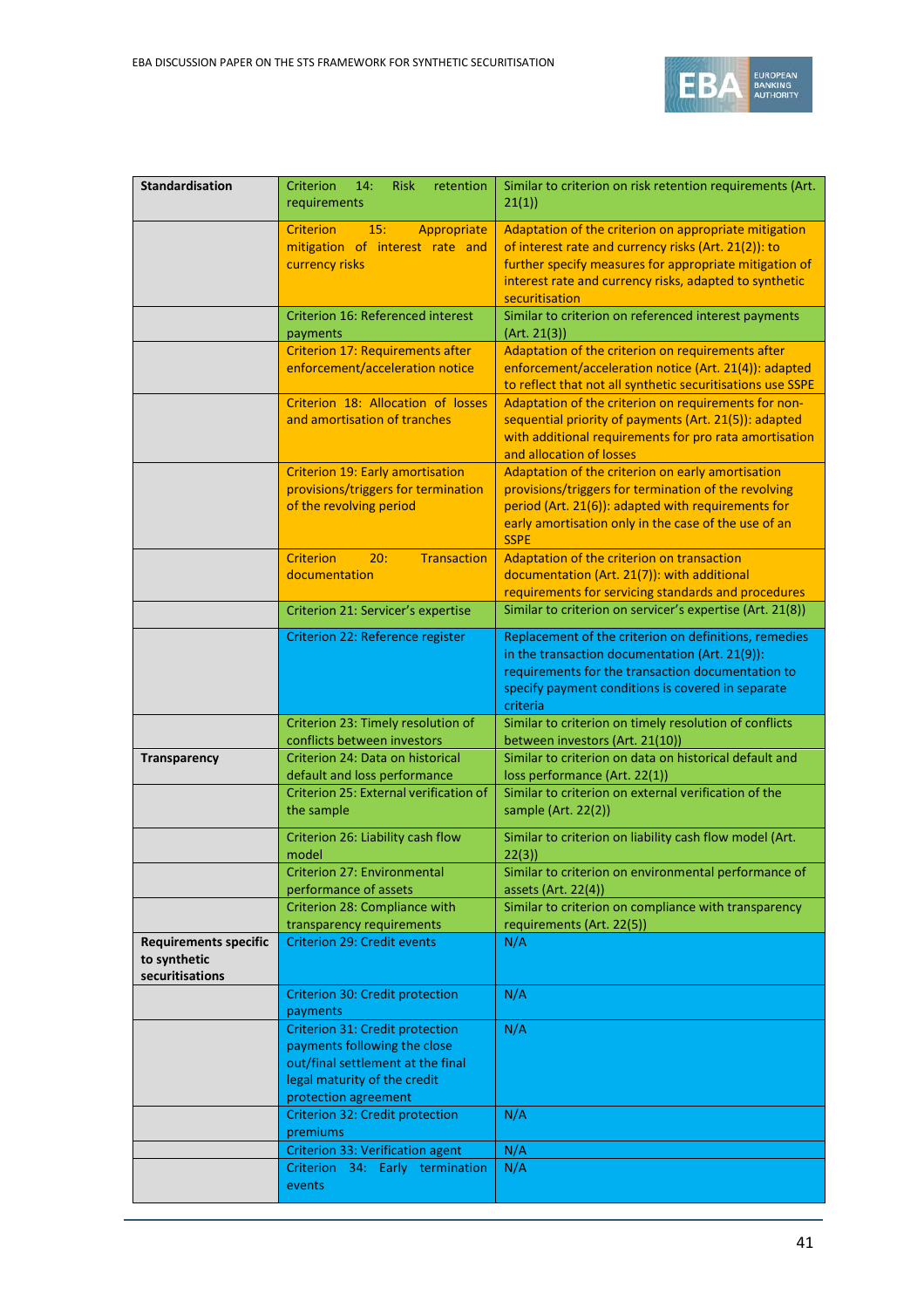

| Criterion 35: Excess spread   | N/A |
|-------------------------------|-----|
| Criterion 36: Eligible credit | N/A |
| protection agreement,         |     |
| counterparties and collateral |     |

- 100. Following is the set of individual STS criteria for synthetic securitisation. It should be clarified that as the criterion 1 requires that the protection buyer under the credit protection arrangements is an originator with respect to the securitised exposures, and given that according to the sponsor definition pursuant to Article 2(5) of the Securitisation Regulation only credit institutions or investment firms other than the originator can qualify as a sponsor, all the obligations specified for originator and sponsor in STS criteria for traditional securitisation have been limited to the originator in the STS criteria for synthetic securitisation.
- 101. In addition, to further enhance the consistency between the STS framework for synthetic and traditional securitisation, as well as to facilitate the uniform application of any STS framework for synthetic securitisation, the EBA recommends that the criteria should be further clarified by the issuance of respective STS guidelines.

# **5.4.2 Simplicity criteria**

| <b>Criterion 1:</b>                              | Balance sheet synthetic securitisation, credit risk<br>mitigation                                                                                                                                                              |
|--------------------------------------------------|--------------------------------------------------------------------------------------------------------------------------------------------------------------------------------------------------------------------------------|
| <b>Comparison</b><br>traditional securitisation: | Replacement of the criteria in Art. 20(1)-(5) with<br>with the criterion for definition of balance sheet synthetics and<br>requirement to ensure robustness of credit<br>protection contract (credit risk mitigation criteria) |

### **Content of the criterion:**

### *General requirements for balance sheet securitisation:*

*In order to be considered STS synthetic balance sheet securitisation the following requirements should be met:*

- *1. The securitisation should be a synthetic securitisation as defined in Article 2(10) of the Securitisation Regulation.*
- *2. The protection buyer under the credit protection arrangements establishing the synthetic securitisation is an EU-regulated undertaking as defined under points (a) to (g) of Article 2(12) of the Securitisation Regulation, and is an originator with respect to the underlying exposures as defined in Article 2(3) of the Securitisation Regulation.*
- *3. When the protection buyer is an originator with respect to the underlying exposures as defined in point (b) of Article 2(3) of the Securitisation Regulation i.e. the exposures underlying the synthetic securitisation have been purchased from a third party before they are securitised, the originator should apply to the purchased exposures credit and collection policies, workout policies and servicing policies that are no less stringent than*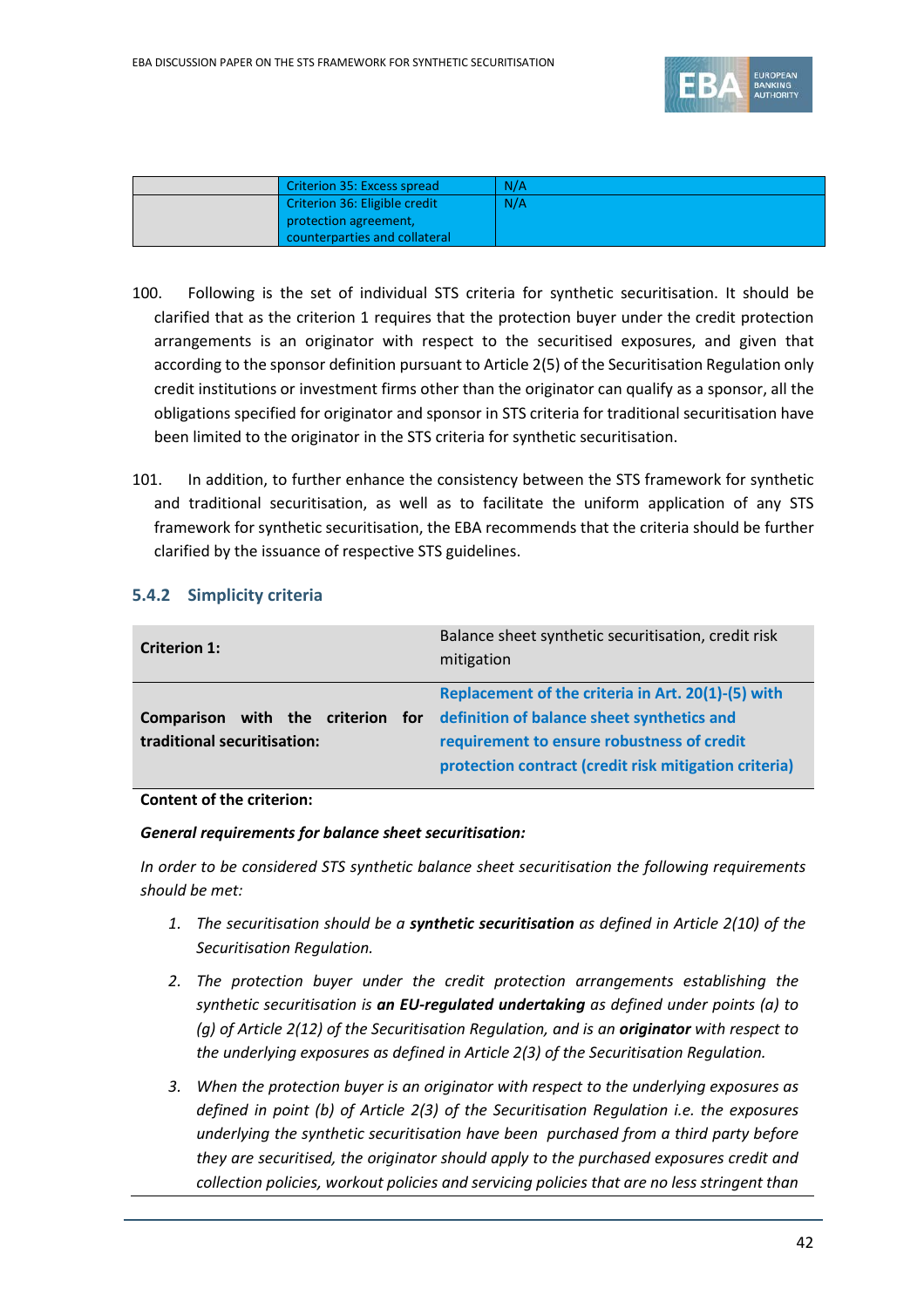

*those the originator applies to similar exposures that have not been purchased.*

- *4. The underlying exposures are part of the core lending or any other core business activity of the protection buyer.*
- *5. The underlying exposures should be held on the balance sheet of the protection buyer, at or before the closing date.*
- *6. The protection buyer should undertake in the securitisation documentation to not further hedge its exposure to the credit risk of the underlying exposures beyond the credit protection obtained through the synthetic securitisation in a manner that results in the double hedging of the same credit risk.*

### *Credit risk mitigation rules:*

*The credit protection agreement establishing the synthetic securitisation should comply with the credit risk mitigation rules laid down in Article 249 of the amended CRR (including the requirements on SSPE), or with equivalently robust requirements in case the protection buyer is not an institution regulated under the CRR.* 

### **Rationale for the criterion:**

The objective of the criterion is to set out requirements for balance sheet synthetic transactions, i.e. those transactions where the regulated institution's primary objective is the transfer of credit risk of exposures that the regulated institution itself holds on balance sheet. The ultimate object of credit risk transfer should be exposures originated or purchased by the institution within a core lending/business activity of such regulated institutions and held on its balance sheet at the closing date.

This criterion should exclude arbitrage securitisations, i.e. transactions where the protection buyer purchases exposures outside their core lending/business activity, for the sole purpose of writing credit protection on them (i.e. securitising them) and arbitraging on the yields resulting from the transaction. Ensuring that the management of exposures purchased for the purposes of securitising them is consistent with that of similar exposures not securitised is important to avoid the occurrence of moral hazard behaviours by the protection buyer that could result in an overall lesser credit quality of the securitisation transaction, ultimately affecting both retained securitisation positions and securitisation positions placed with investors.

This criterion should also exclude arbitrage transactions where the risk is subject to a double hedge (for example, where more than one credit default swap (CDS) is used to hedge the same credit risk).

In order to ensure legal certainty in terms of the payment obligations, the protection buyer should undertake that it does not hedge the same credit risk more than once by obtaining credit protection in addition to the credit protection provided by the synthetic securitisation for such credit risk.

In order to ensure the robustness of the credit protection agreement such agreement should fulfil the credit risk mitigation requirements in accordance with Article 249 of the amended CRR that have to be met by institutions seeking significant risk transfer through a synthetic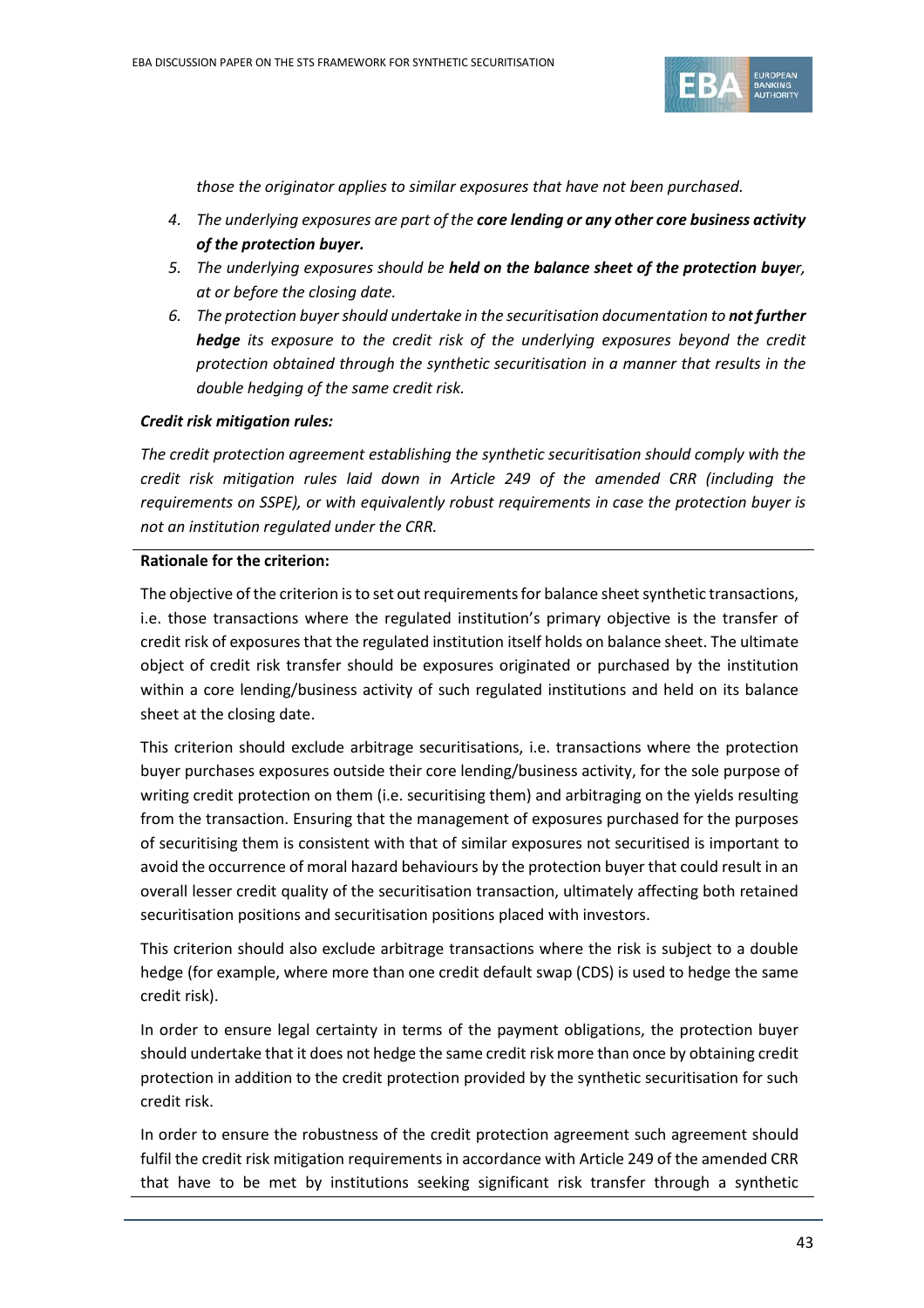

#### securitisation.

| <b>Criterion 2:</b>                                              | Representations and warranties                                                                                                                                                    |
|------------------------------------------------------------------|-----------------------------------------------------------------------------------------------------------------------------------------------------------------------------------|
| Comparison with the criterion for<br>traditional securitisation: | Art. $20(6)$<br><b>Adapted criterion: extension of required</b><br>representations and warranties and adaptation of<br>their objective and content to synthetic<br>securitisation |

#### *Content of the criterion:*

*The securitisation documentation should contain the representations and warranties provided by the protection buyer that the following requirements in respect of the underlying exposures of a synthetic securitisation are met:* 

- *Title to and accounting of the exposures:Where the protection buyer is a credit institution or insurance company, the protection buyer has full right, good and valid title to the underlying exposures and their associated ancillary rights and accounts for the credit risk of the underlying exposures in his regulatory balance sheet. Where the protection buyer is not a credit institution or insurance company, the protection buyer has full right, good and valid title to the underlying exposures and their associated ancillary rights.*
- *Compliance of the exposures with all eligibility criteria set out in the securitisation documentation: Each underlying exposure meets all eligibility criteria, representations and warranties and any other conditions, other than a credit event, for a protection payment in accordance with the credit protection agreement within the securitisation documentation.*
- *Financing agreements' validity and enforceability: The contractual agreement underlying each exposure contains a legal, valid and binding obligation of the obligor, enforceable in accordance with its terms, to pay the sums of money specified in it.*
- *Underwriting standards: The underlying exposures meet the standard underwriting criteria that are not less stringent than those criteria, which the originator applies to similar exposures that are not securitised.*
- *No obligor default or other material breach: To the best knowledge of the protection buyer none of the obligors with respect to the underlying exposures is in material breach or default of any obligations under any loan agreements.*
- *No untrue information: There is no untrue information on the particulars of the underlying exposures contained in the securitisation documentation.*

*As at the closing date, in relation to each underlying exposure, no contractual agreement between the obligor and the original lender has been subject to any variation, amendment, modification,*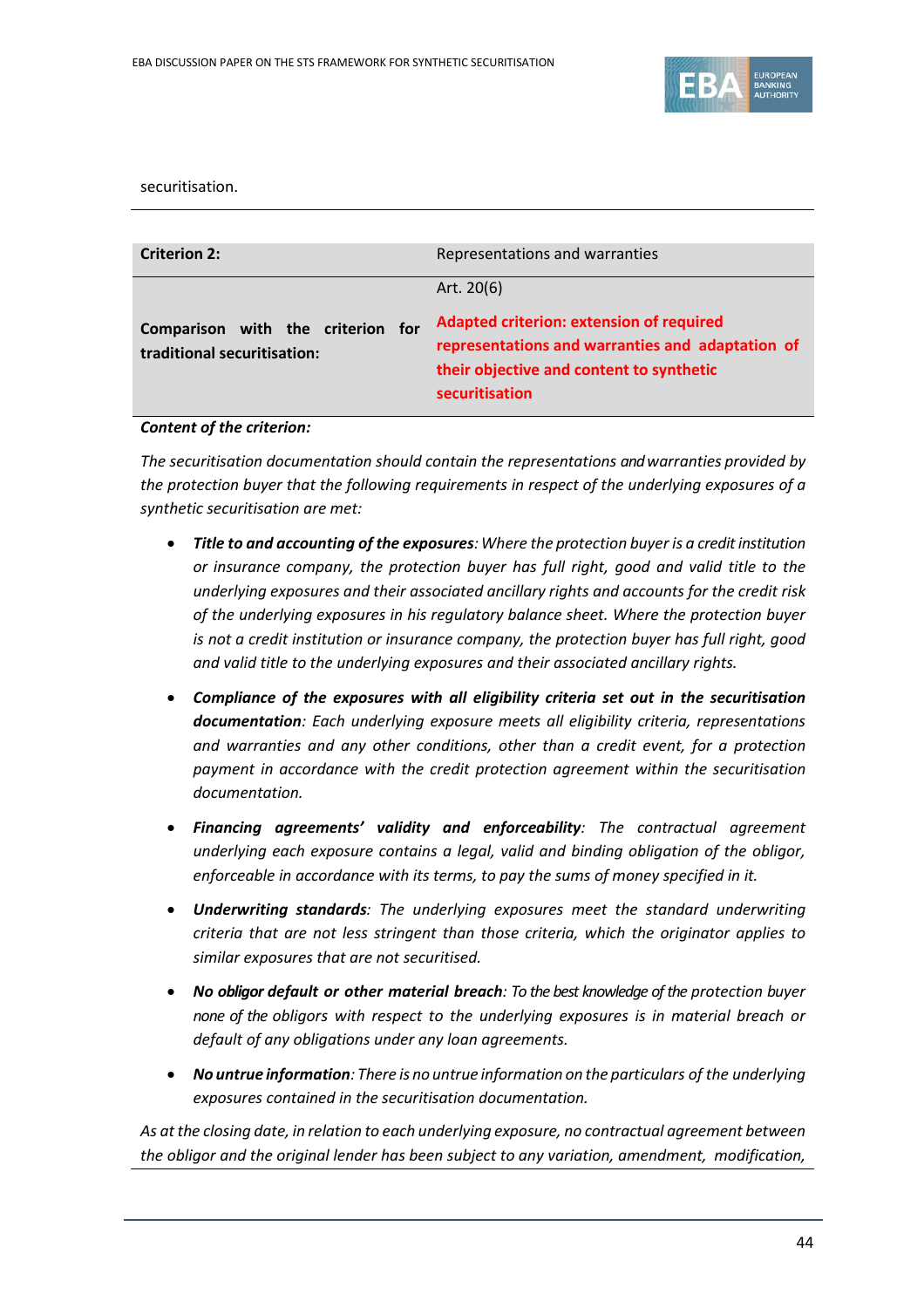

*waiver or exclusion of time of any kind which in any material way adversely affects the enforceability or collectability of the underlying exposure.*

### **Rationale for the criterion:**

To enhance the legal certainty with respect to the underlying exposures and enforceability with respect to credit protection agreement, the securitisation documentation should contain specific representations andwarranties provided by the protection buyer in respect of the characteristics of those underlying exposures and of the correctness of the information included in the securitisation documentation.

| <b>Criterion 3:</b>                                          |     | Eligibility criteria, no active portfolio management                                                                                                                                                    |
|--------------------------------------------------------------|-----|---------------------------------------------------------------------------------------------------------------------------------------------------------------------------------------------------------|
| Comparison with the criterion<br>traditional securitisation: | for | Art. 20(7)<br>Adaptation of the criterion: adaptation of allowed<br>portfolio management techniques, inclusion of<br>additional conditions for removal of the<br>underlying exposures in securitisation |

### **Content of the criterion:**

The underlying exposures should at all times be subject to predetermined, clear and well documented **criteria determining their eligibility** for protection under the credit protection agreement establishing the synthetic securitisation.

After the closing date the securitisation should not be characterised by **an active portfolio management** on a discretionary basis including the sale of exposures being protected under the credit protection agreement. The following should in principle not be considered an active portfolio management:

- Substitution of exposures that are in breach of representations and warranties
- *Where the securitisation includes a replenishment period, the addition of exposures that meet clearly defined replenishment conditions.*

In any case, any exposure added to the securitisation after the closing should meet eligibility criteria that are **no less strict** than those applied in the initial selection of underlying exposures at the closing date.

*An underlying exposure may only be removed from the securitisation where it:*

- *has been repaid or otherwise matured;*
- *the underlying exposure is subject to a refinancing, restructuring or similar amendment that is not credit driven, and which occurs in the ordinary course of servicing such exposure (such as, for example, maturity extension);*
- *where due to an error the underlying exposures did not meet the eligibility criteria at the time it was included in the securitisation.*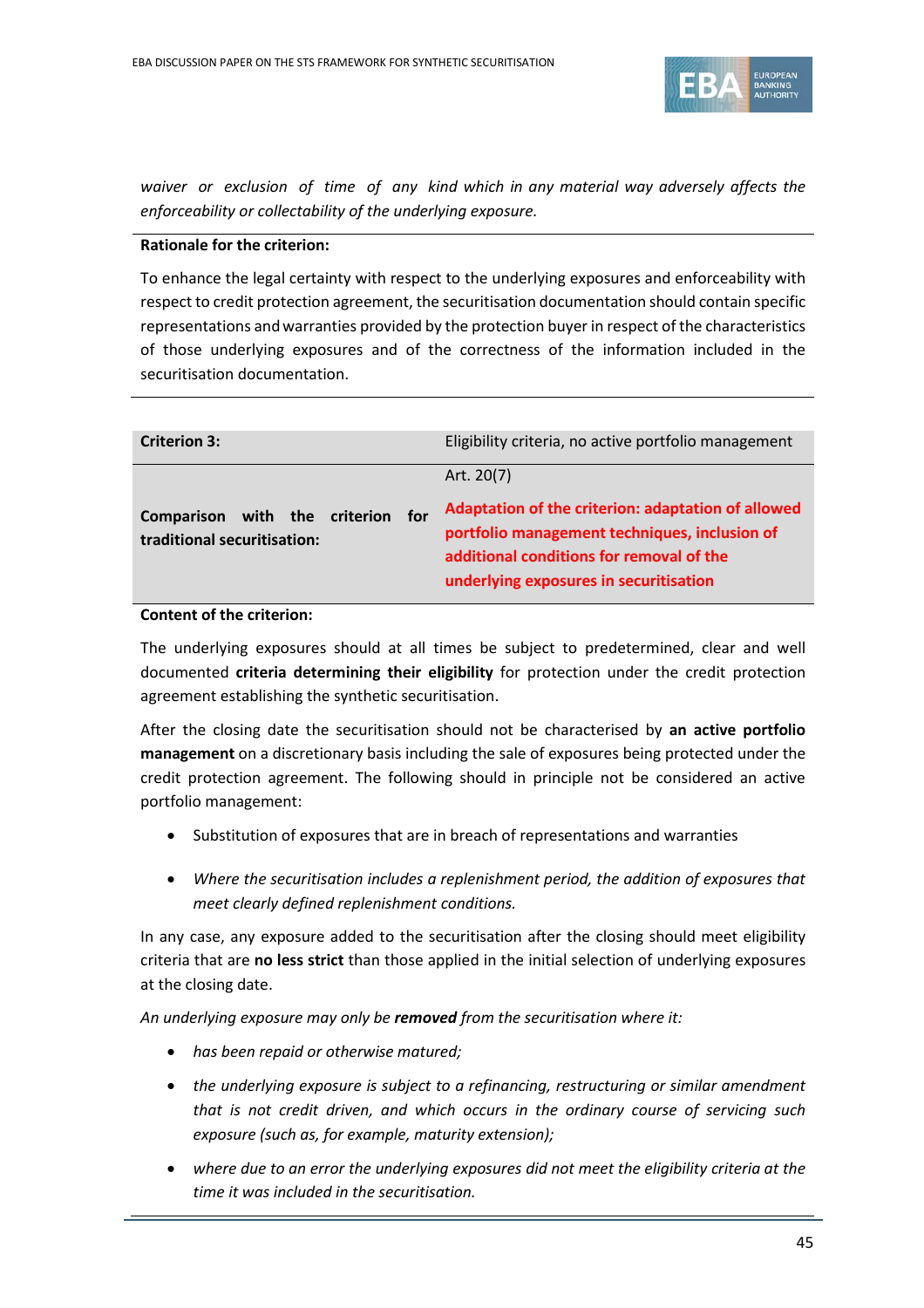

### **Rationale for the criterion:**

Eligibility criteria are essential safeguards in synthetic securitisation transactions as they determine the validity of the credit protection purchased by the protection buyer. Protection buyers and protection sellers should be in a position to identify in a clear and consistent fashion under which criteria exposures are selected to be securitised. The selection should not be an opaque process. Legal clarity over the eligibility for credit protection reduces legal risk.

To enhance legal certainty, additional criteria have been added to limit the conditions under which an underlying exposure may be removed from the securitisation, once it has entered the securitisation under the clearly defined eligibility criteria.

Active portfolio management adds a layer of complexity and increases the likelihood of cherry picking practices occurring, which may undermine the effectiveness of credit protection and hence, increase the risk of the securitisation positions retained by the protection buyer. Active management is deemed to arise whenever the manager of the portfolio sells one or more exposures that were initially included in the securitisation. Replenishment practices and practices of substitution for non-compliant exposures in the transaction due to previous errors in the selection of exposures should not be considered active management of a transaction's portfolio provided that they do not result in any form of cherry-picking.

Replenishment periods and other structural mechanisms resulting in the inclusion of exposures into the securitisation after the closing of the transaction may introduce the risk that exposures of lesser quality could be added to the pool of exposures protected under the credit protection agreement. For this reason, it is important to ensure that any exposure added to the securitisation after the closing meets eligibility criteria that are similar to, and not weaker than those used to structure the initial pool of the securitisation.

| <b>Criterion 4:</b>               | Homogeneity, enforceable obligations, full recourse<br>to obligor, periodic payment stream |
|-----------------------------------|--------------------------------------------------------------------------------------------|
| Comparison with the criterion for | Art. 20(8)                                                                                 |
| traditional securitisation:       | <b>Similar</b>                                                                             |

### **Content of the criterion:**

The underlying exposures should meet the following criteria:

- The synthetic securitisation should be backed by a pool of underlying exposures that are homogeneous in terms of asset type, *subject to conditions clearly defined and specified in the transaction documentation.*
- The underlying exposures should contain obligations of the debtors and, where applicable guarantors, *to pay the sums of money specified in the terms that are contractually binding and enforceable in accordance with such terms,* with full recourse to debtors and, where applicable, guarantors.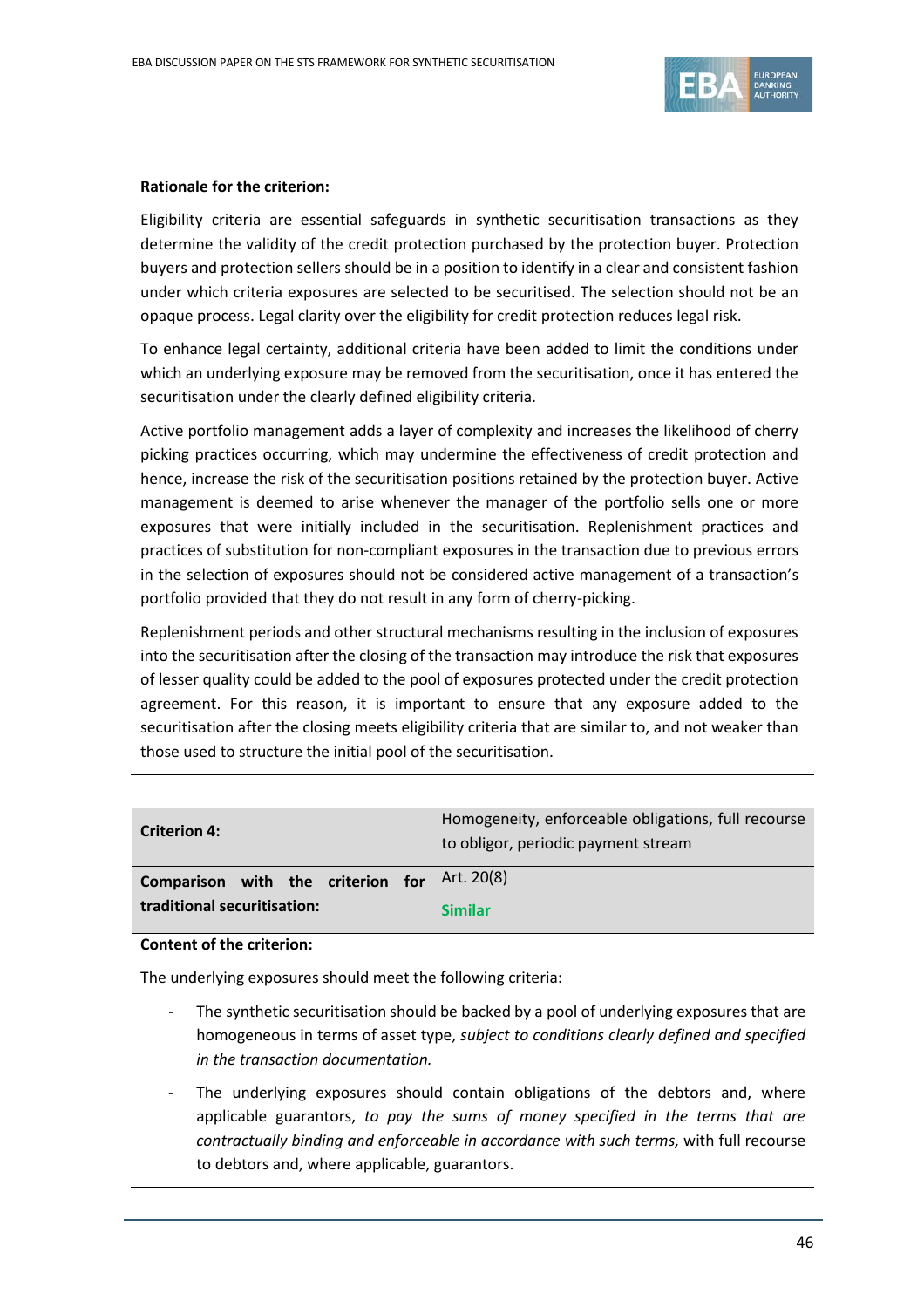

- The underlying exposures should have defined periodic payment streams, the instalments of which may differ in their amounts, relating to rental, principal, or interest payments, or to any other right to receive income from assets supporting such payments.
- The underlying exposures may also generate proceeds from the sale of any financed or leased assets.

#### **Rationale for the criterion:**

See overarching rationale for consistency with traditional qualifying framework.

As regards the homogeneity, additional homogeneity criteria should be developed to specify the homogeneity in terms of asset type, similarly as has been done for traditional securitisation in the Regulatory Technical Standards on homogeneity which take into account specificities of synthetic securitisation.

| <b>Criterion 5:</b>                          | No transferable securities |
|----------------------------------------------|----------------------------|
| Comparison with the criterion for Art. 20(8) |                            |
| traditional securitisation:                  | <b>Similar</b>             |

#### **Content of the criterion:**

The underlying exposures should not include transferable securities, as defined in point (44) of Article 4(1) of Directive 2014/65/EU, other than corporate bonds that are not listed on a trading venue.

### **Rationale for the criterion:**

See overarching rationale for consistency with traditional qualifying framework.

Excluding transferable securities other than corporate bonds that are not listed on trading venue is particularly important in the case of synthetic transactions as it ensures that the proposed STS framework only targets 'balance sheet' transactions, as opposed to 'arbitrage' transactions that were structured in the past to include different types of securities as underlying exposures.

| <b>Criterion 6:</b>               | No resecuritisation |
|-----------------------------------|---------------------|
| Comparison with the criterion for | Art. 20(9)          |
| traditional securitisation:       | <b>Similar</b>      |

### **Content of the criterion:**

The underlying exposures should not include any securitisation position.

### **Rationale for the criterion:**

See overarching rationale for consistency with traditional qualifying framework.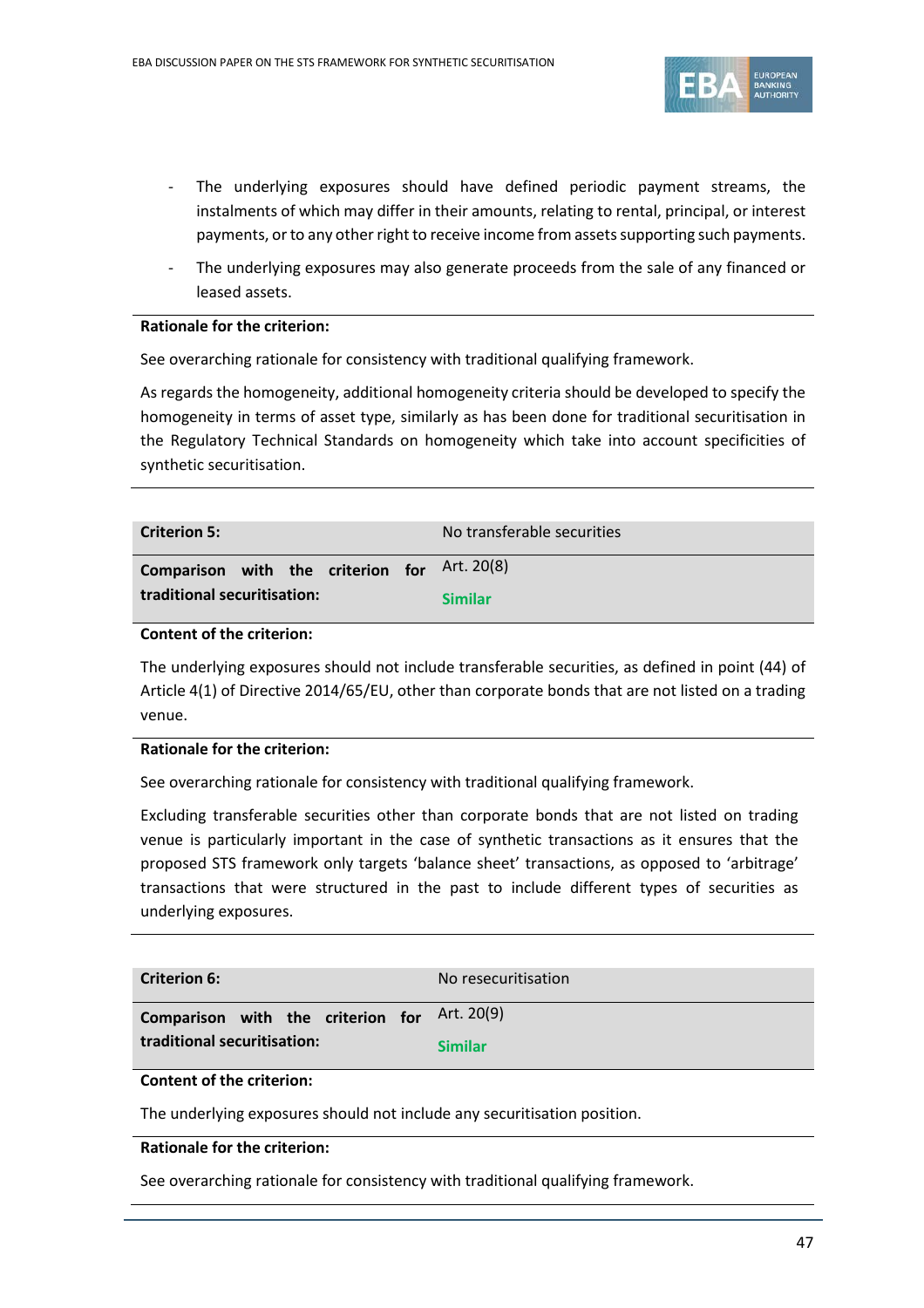

The definition of balance sheet synthetic securitisations for STS purposes should exclude resecuritisations. In the past, re-securitisations have been structured into highly leveraged structures where lower credit quality notes could be re-packaged and credit enhanced, resulting in transactions where small changes in the credit performance of the underlying assets severely impacted the credit quality of the re-securitisation tranches. The modelling of the credit risk arising in these bonds proved very difficult, due to high correlations arising in the resulting structures. Synthetic re-securitisations were often structured with arbitrage purposes, and did not serve the credit risk transfer as a primary objective. In addition, unlike synthetic securitisations not structured for arbitrage purposes and not using securitisation positions as underlying exposures, synthetic re-securitisations performed materially worse than traditional securitisation that were structured largely in line with the STS criteria for traditional securitisations.

| <b>Criterion 7:</b>                                              | standards and material changes<br>Underwriting<br>thereto                                                                                                                  |
|------------------------------------------------------------------|----------------------------------------------------------------------------------------------------------------------------------------------------------------------------|
|                                                                  | Art. 20(10)                                                                                                                                                                |
| Comparison with the criterion for<br>traditional securitisation: | Adaptation of the criterion: additional clarification<br>with respect to the types of eligible obligors and<br>with respect to underwriting of the underlying<br>exposures |

#### **Content of the criterion:**

The underwriting standards pursuant to which the underlying exposures are originated and any material changes from prior underwriting standards should be fully disclosed to potential investors without undue delay.

The underlying exposures are underwritten with full recourse to an obligor *who is an individual, an SME or a corporate and who is not a special purpose entity.*

*No broker intermediary or similar party was involved in the credit or underwriting decisions relating to the underlying exposures.*

#### **Rationale for the criterion:**

See overarching rationale for consistency with traditional qualifying framework.

Some arbitrage synthetic securitisations have been structured in the past with SSPEs as underlying obligors or involving third parties such as broker intermediaries in the credit or underwriting decisions with respect to the underlying exposures. To ensure that only genuine balance sheet securitisations of underlying exposures that are part of core/business activity of the originator can be eligible under the STS framework, no SSPEs should be allowed as obligors and no broker intermediaries and similar parties should be involved in the underwriting decisions.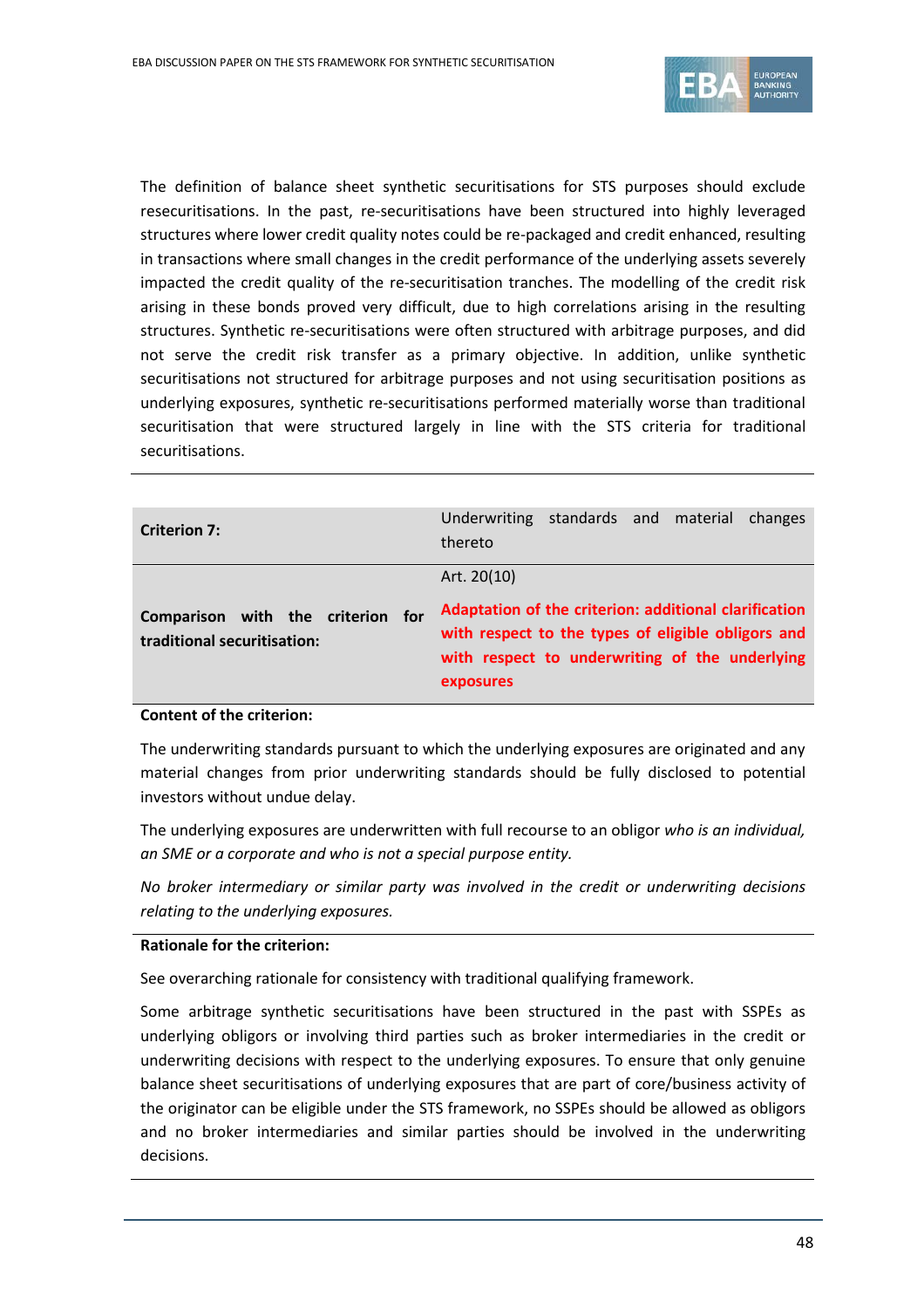

| <b>Criterion 8:</b>                              |  | Self-certified loans |
|--------------------------------------------------|--|----------------------|
| Comparison with the criterion for Article 20(10) |  |                      |
| traditional securitisation:                      |  | <b>Similar</b>       |

### **Content of the criterion:**

In the case of securitisations where the underlying exposures are residential loans, the pool of loans should not include any loan that was marketed and underwritten on the premise that the loan applicant was made aware that the information provided might not be verified by the lender.

### **Rationale for the criterion:**

See overarching rationale for consistency with the traditional qualifying framework.

| <b>Criterion 9:</b>                           | Borrower's creditworthiness |
|-----------------------------------------------|-----------------------------|
| Comparison with the criterion for Art. 20(10) |                             |
| traditional securitisation:                   | <b>Similar</b>              |

### **Content of the criterion:**

The assessment of the borrower's creditworthiness should meet the requirements set out in Article 8 of Directive 2008/48/EC or paragraphs 1 to 4, point (a) of paragraph 5, and paragraph 6 of Article 18 of Directive 2014/17/EU or, where applicable, equivalent requirements in third countries, *to the extent that such standards would, according to their terms, apply to the individual underlying exposures.*

### **Rationale for the criterion:**

See overarching rationale for consistency with traditional qualifying framework.

| <b>Criterion 10:</b>                          | Originator's expertise |
|-----------------------------------------------|------------------------|
| Comparison with the criterion for Art. 20(10) |                        |
| traditional securitisation:                   | <b>Similar</b>         |

### **Content of the criterion:**

The originator or original lender should have expertise in originating exposures of a similar nature to those securitised.

### **Rationale for the criterion:**

See also overarching rationale for consistency with traditional qualifying framework.

In light of the criterion that requires that the underlying exposures should refer to a core lending/business activity of the originator/purchaser of the credit protection, this criterion appears less relevant in case of synthetic securitisations than in case of traditional securitisations.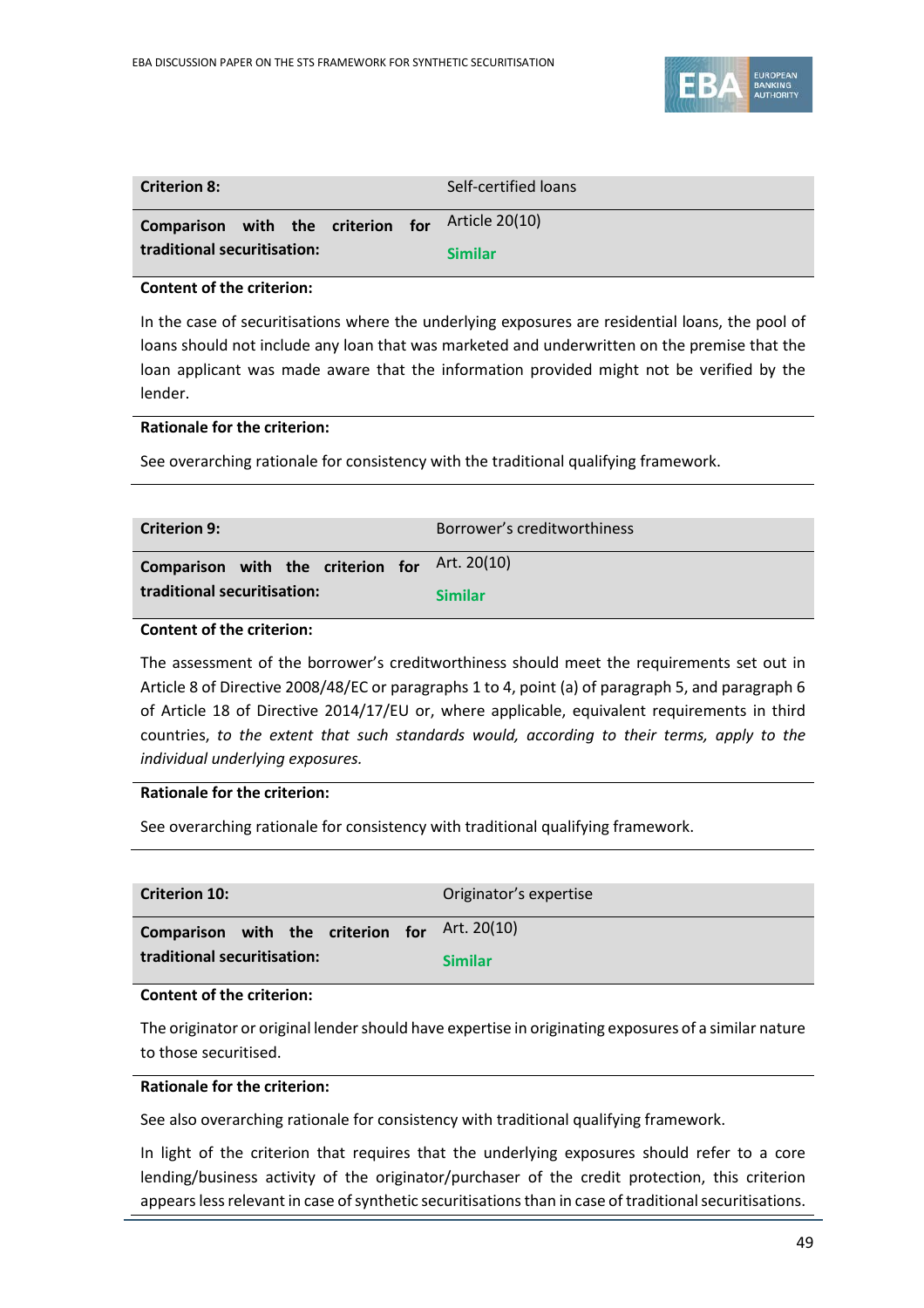

It is however still kept as due to strategic decisions institutions may define new core/business activity in respect of which respective expertise has yet to be developed.

| <b>Criterion 11:</b>              | No defaulted exposures or exposures subject to<br>outstanding disputes |
|-----------------------------------|------------------------------------------------------------------------|
| Comparison with the criterion for | Article 20(11)                                                         |
| traditional securitisation:       | <b>Similar</b>                                                         |

### **Content of the criterion:**

The underlying exposures should not include, at the time of selection:

- exposures in default within the meaning of Article 178(1) of Regulation (EU) No 575/2013, or
- exposures to a credit-impaired debtor or guarantor, who, to the best of the originator's or original lender's knowledge:
	- o has been declared insolvent or had a court grant his creditors a final non-appealable right of enforcement or material damages as a result of a missed payment within three years prior to the date of origination of the underlying exposure or has undergone a debt-restructuring process with regard to his non-performing exposures within three years prior to the date of selection of the underlying exposures, except if:
		- a restructured underlying exposure has not presented new arrears since the date of the restructuring, which must have taken place at least one year prior to the date of selection of the underlying exposures; and
		- **the information provided by the originator in accordance with points (a) and** (e)(i) of the first subparagraph of Article 7(1) of the Securitisation Regulation explicitly sets out the proportion of restructured underlying exposures, the time and details of the restructuring as well as their performance since the date of the restructuring;
	- o was, at the time of origination of the underlying exposure, where applicable, on a public credit registry of persons with adverse credit history or, where there is no such public credit registry, another credit registry that is available to the originator or original lender; or
	- o has a credit assessment or a credit score indicating that the risk of contractually agreed payments not being made is significantly higher than for comparable exposures held by the originator which are not securitised.

**Rationale for the criterion:**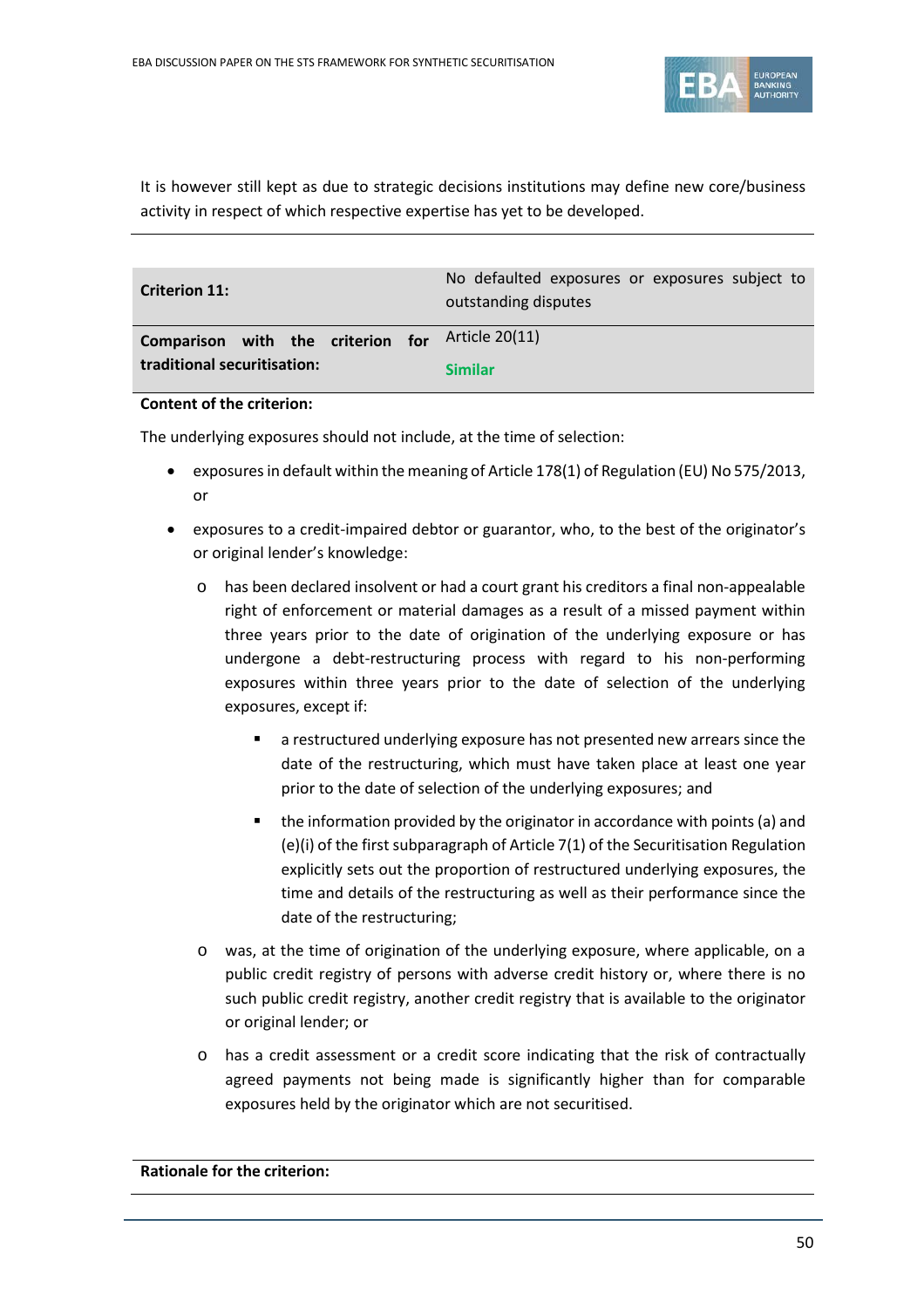

See overarching rationale for consistency with traditional qualifying framework.

| <b>Criterion 12:</b>        |  |  | At least one payment made                        |
|-----------------------------|--|--|--------------------------------------------------|
|                             |  |  | Comparison with the criterion for Article 20(12) |
| traditional securitisation: |  |  | <b>Similar</b>                                   |

### **Content of the criterion:**

The debtors should, *at the time of inclusion of the respective exposures in the securitisation*, have made at least one payment. This is with exception of revolving securitisations backed by exposures payable in a single instalment or having a maturity of less than one year, including without limitation monthly payments on revolving credits.

#### **Rationale for the criterion:**

See overarching rationale for consistency with traditional qualifying framework.

STS synthetic securitisation should minimise the extent to which investors are required to analyse and assess fraud and operational risk. At least one payment should therefore be made by each underlying borrower at the time of inclusion of the respective exposure in the securitisation, since this reduces the likelihood of the exposure being subject to fraud or operational issues, unless in case of revolving securitisations in which the distribution of underlying exposures is subject to constant changes because the securitisation relates to exposures payable in single instalment or with an initial legal maturity of an exposures of below one year.

Examples of exposures to which the requirement of at least one payment being made at the time of inclusion of the exposures in the securitisation does not apply should include: personal overdraft facilities, credit card receivables, trade receivables, trade finance obligations and dealer floorplan finance loans.

| <b>Criterion 13:</b>              | No embedded maturity transformation |
|-----------------------------------|-------------------------------------|
| Comparison with the criterion for | Art. 20(13)                         |
| traditional securitisation:       | <b>Similar</b>                      |

### **Content of the criterion:**

The underlying exposures *should have been underwritten* on the basis that their repayment was not intended to be predominantly reliant on the refinancing of such underlying exposures or on the re-sale value of the assets that are being financed by those underlying exposures.

## **Rationale for the criterion:**

In synthetic securitisations, the payments to the protection provided are not dependent on the cash flows from the underlying exposures and it is therefore not necessary to require that the repayment of investors' securitisation positions is not reliant on refinancing. In the context of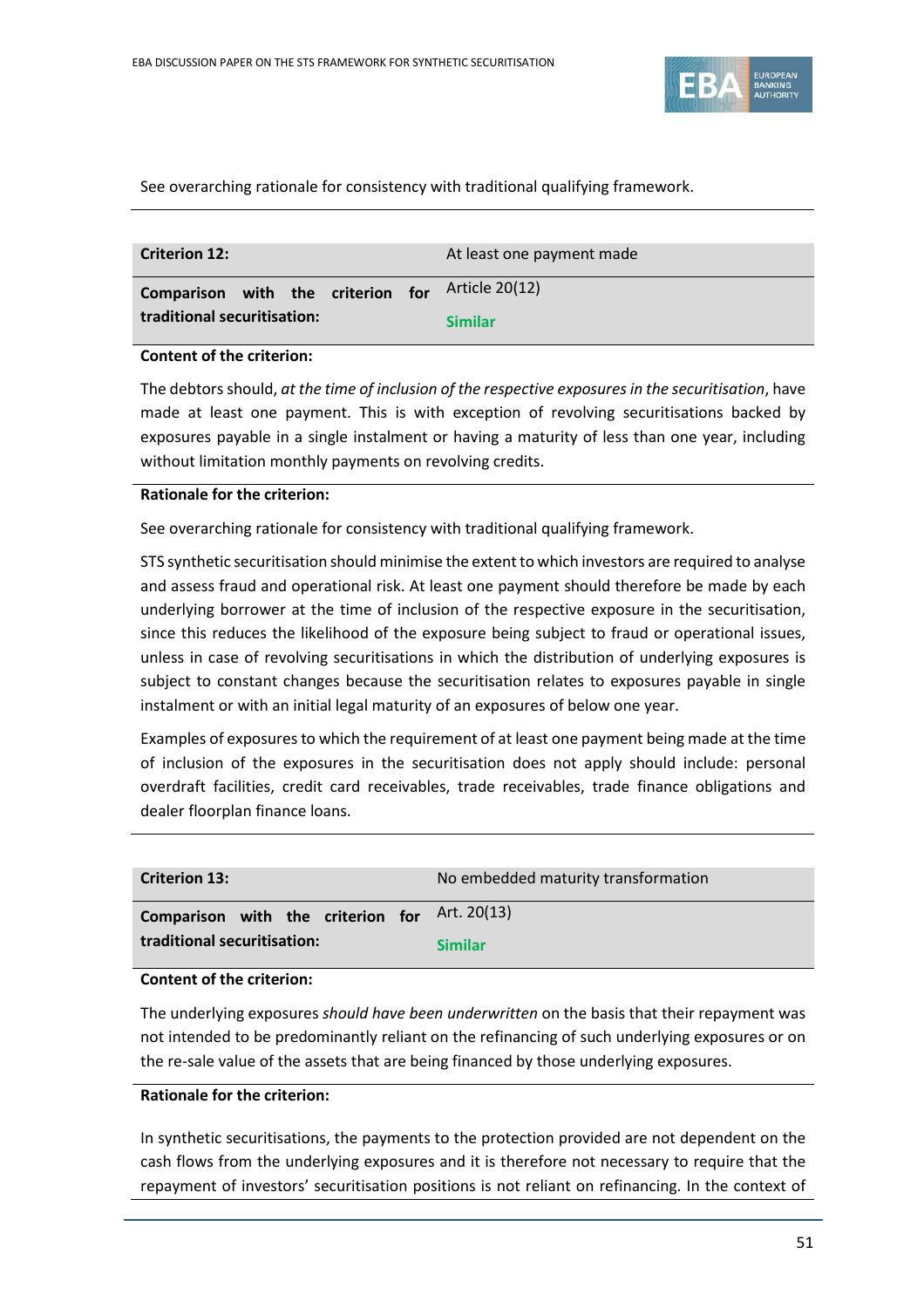

defining balance sheet securitisation, it is however important to ensure that the repayment of exposures is not reliant on their refinancing, as this increases the liquidity risks, market risks and maturity transformation risks to which the securitisation is exposed. It also makes the credit risk of the securitisation more difficult for the investors to model and assess.

**Question 7: Do you agree with the criteria on simplicity? Please provide comments on their technical applicability and relevance for synthetic securitisation.**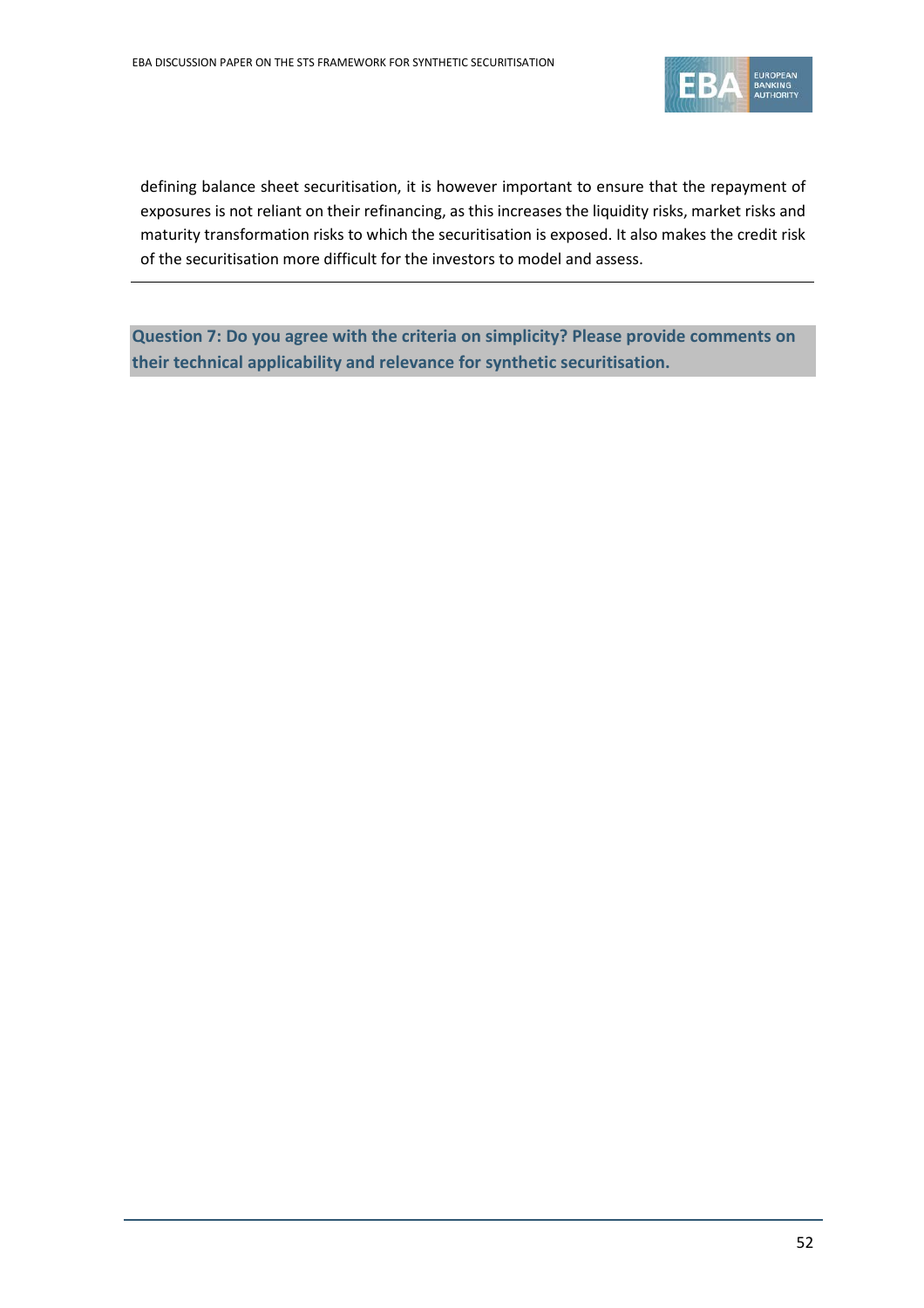

# **5.4.3 Standardisation criteria**

| <b>Criterion 14:</b>                            | Risk retention requirements |  |
|-------------------------------------------------|-----------------------------|--|
| Comparison with the criterion for Article 21(1) |                             |  |
| traditional securitisation:                     | <b>Similar</b>              |  |

### **Content of the criterion:**

The originator or original lender should satisfy the risk-retention requirement in accordance with Article 6 of the Securitisation Regulation.

### **Rationale for the criterion:**

See overarching consistency with the framework for traditional securitisation.

Although it is not necessary strictly to include this requirement in the STS criteria, given it is applicable to all securitisations as per Article 6 of the Securitisation Regulation, it is included here for consistency purposes.

| <b>Criterion 15:</b>                                             | Appropriate mitigation of interest rate and currency<br>risks                                                          |
|------------------------------------------------------------------|------------------------------------------------------------------------------------------------------------------------|
| Comparison with the criterion for<br>traditional securitisation: | Article 21(2)<br>Adapted to further specify measures for appropriate<br>mitigation of interest rate and currency risks |

# **Content of the criterion:**

Currency risk: Currency risk arising in the synthetic securitisation should be appropriately mitigated and measures taken to that effect should be disclosed. *The protection buyer should bear no currency risk in relation to the credit protection it receives. This may be done in either of the following ways:*

- *the guarantee or derivative contract and, where applicable, the collateral securing the credit protection obligation should be denominated in the same currency as the underlying exposures, or*
- *through other appropriate arrangements, which ensure that the protection buyer does not bear any currency risk in relation to the credit protection it receives.*

Interest rate risk: Interest rate risk associated with the synthetic securitisation should be mitigated and measures taken to that effect should be disclosed. *The protection buyer should bear no interest rate risk in relation to the credit protection it receives. In the case of a synthetic securitisation involving an SSPE, the amount of the SSPE's liabilities in terms of interest payments to investors at any payment date should be equal to or less than the amount of its income from the protection buyer and any collateral arrangements at such payment date.*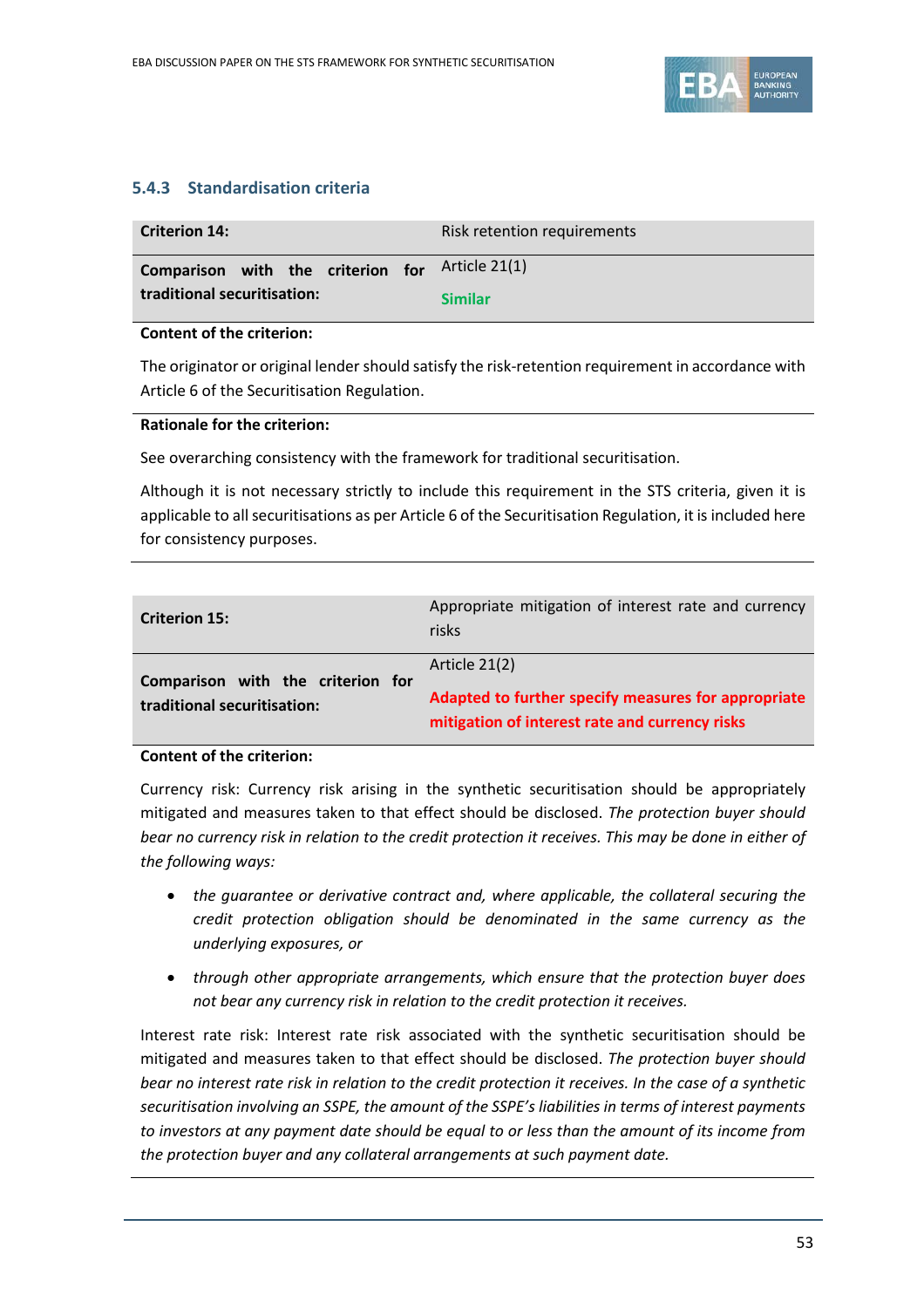

The underlying exposures should not include derivatives, *other than derivatives entered into for currency or interest-rate hedging purposes in connection with the underlying exposures.*

Those derivatives should be underwritten and documented according to common standards in international finance.

#### **Rationale for the criterion:**

Unlike in the case of traditional securitisation, in synthetic securitisation the interest and principal cash flows generated by the underlying exposures are not used to repay investors. Payments towards synthetic securitisation investors are limited to the credit risk protection premium and, as applicable, the yield from the re-investment of the collateral used in funded transactions, and the redemption of such collateral, which will be used to repay noteholders at maturity or at early termination of the contract.

However the originator (protection buyer) of synthetic transactions may: (i) face instances of under-protection due to exchange rate fluctuations in transactions where more than one currency is involved; (ii) be exposed to interest rate mismatches, itself or through the SSPE set up to issue notes to investors, where it guarantees to investors a return on the collateral received as credit risk protection beyond the payment of the due credit protection premium.

Currency risk: In synthetic securitisation transactions where the underlying exposures are denominated in a different currency than the currency in which the credit protection is denominated (i.e. the transaction currency) the risk arises that, due to exchange rate fluctuations and depending on the reference exchange rate used for converting loss amounts into protection payment amounts, the outstanding amount of the notes / available collateral / committed guarantee amount after conversion into the currency in which the underlying exposures are denominated may be reduced resulting in a diminished protection in respect of the underlying exposures. Even though the CRR provides for additional capital requirements on the originator for transactions characterised by currency mismatches, it is important that the currency risk to which STS securitisation positions are exposed is appropriately mitigated. This can be done either through the credit protection being denominated in the same currency as the underlying exposures, or by other measures such as hedges and guarantees that can fix the currency rate for the protection buyer, or by other equivalent arrangements such as for example adapting the notional amount of the portfolio to manage exchange rate fluctuations through replenishment.

Interest rate risk: Interest rate risk should be appropriately mitigated. Additional criterion 36 provides for eligible credit risk protection arrangements. The exclusion of more complex collateral and re-investment arrangements in synthetic STS securitisations further reduces the extent to which of interest rate mismatches may occur in such securitisations.

Derivatives should be allowed as underlying exposures of a synthetic STS securitisation only where those derivatives are used for the single purpose of hedging the currency and interest rate risk arising from the underlying exposures that are not derivatives. For the sake of clarity, it should be highlighted that any derivative contract used to effect the credit risk transfer that gives rise to the synthetic securitisation is not to be considered an 'underlying' exposure of the synthetic securitisation.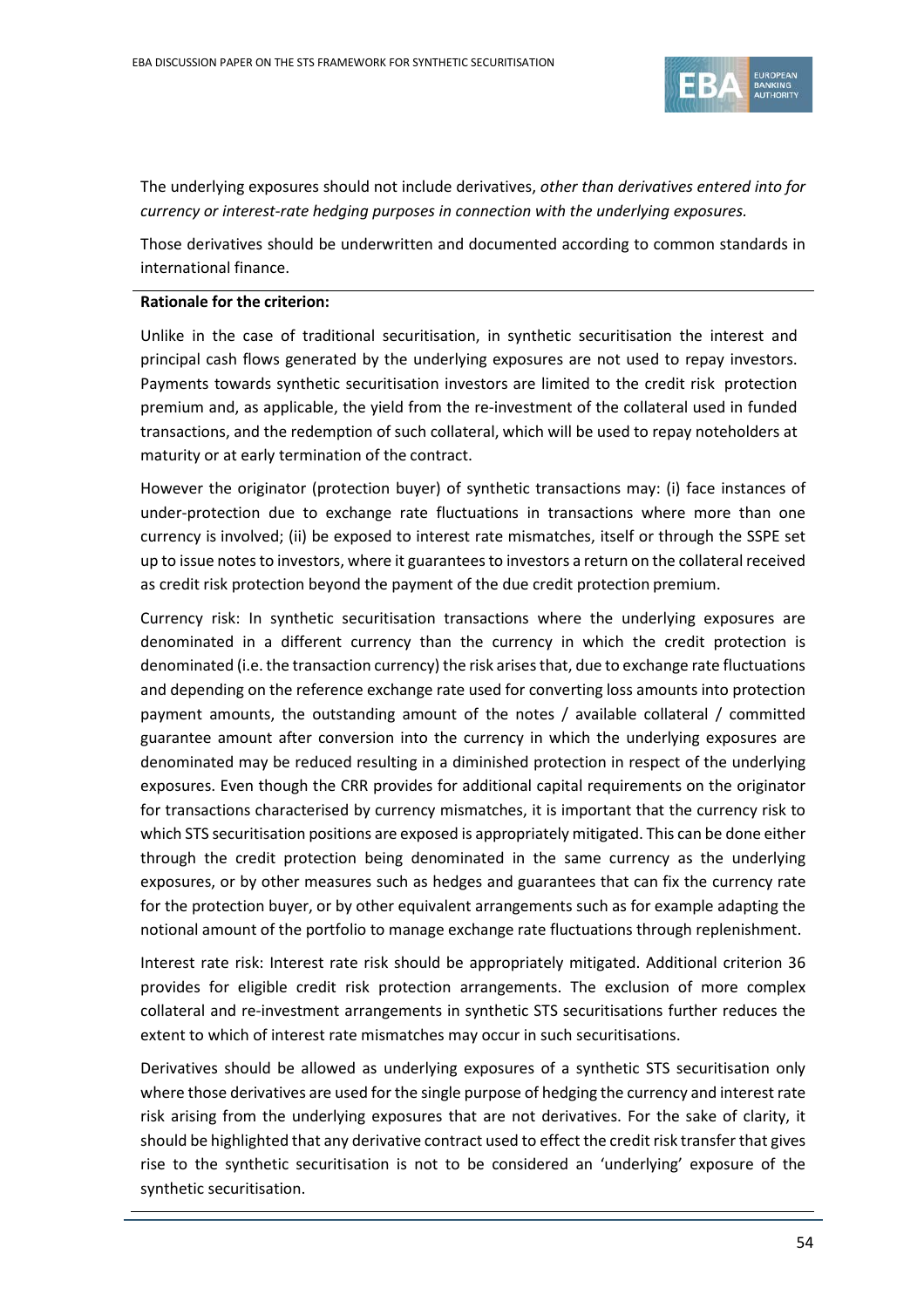

| <b>Criterion 16:</b>                         | Referenced interest payments |
|----------------------------------------------|------------------------------|
| Comparison with the criterion for Art. 21(3) |                              |
| traditional securitisation:                  | <b>Similar</b>               |

### **Content of the criterion:**

Any referenced interest payments under the securitisation assets and liabilities should be based on generally used market interest rates, or generally used sectoral rates reflective of the cost of funds, and should not reference complex formulae or derivatives.

### **Rationale for the criterion:**

This criterion is less relevant for synthetics as the repayment of the securitisation positions is not dependent on the cash flows from the underlying exposures on a pass-through basis, and consequently there is less need for investors to understand the calculation of the interest payments on the underlying exposures. This information might however still be useful in particular with regard to public synthetic securitisations making use of an SSPE with various investors and the requirement should therefore be kept for consistency purposes.

| <b>Criterion 17:</b>                                             | Requirements after enforcement/acceleration notice                                    |
|------------------------------------------------------------------|---------------------------------------------------------------------------------------|
| Comparison with the criterion for<br>traditional securitisation: | Art. $21(4)$<br>Adapted to reflect that not all synthetic<br>securitisations use SSPE |

### **Content of the criterion:**

Following the occurrence of an enforcement or acceleration event, the enforcement or acceleration should be initiated immediately and sequential amortisation should continue to apply to all tranches *so that, as the underlying exposures amortise, the outstanding amount of all tranches is reduced in order of their seniority.*

*Where an SSPE is used within a synthetic securitisation,* following an enforcement or acceleration notice no amount of cash should be trapped in the SSPE beyond what is necessary to ensure the operational functioning of the SSPE or the orderly repayment of investors in accordance with the contractual terms of the securitisation.

### **Rationale for the criterion:**

It is appropriate that arrangements are in place for the protection of protection buyers in case of adverse circumstances affecting the SSPEs or, where applicable, the collateral (such as, insolvency of SSPE or inaccessibility of collateral), which has a consequence of immediately initiating the enforcement/acceleration and applying sequential amortisation to all tranches of the synthetic securitisation.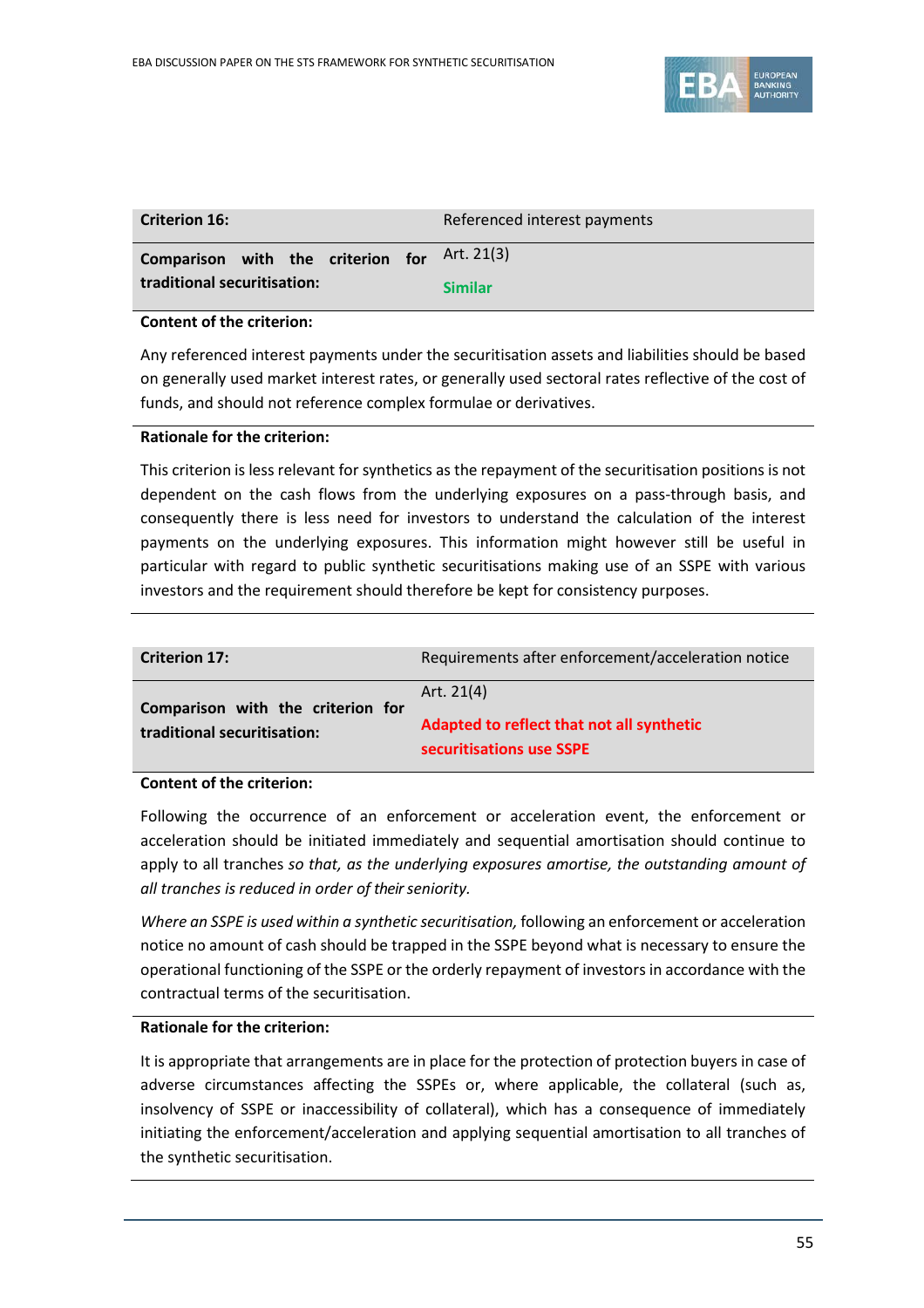

The requirements applicable when enforcement/acceleration has been delivered have been adapted compared to the STS requirements applicable for traditional securitisation, to reflect that not all synthetic securitisation include the use of an SSPE and that even in case of the use of an SSPE in balance sheet synthetic securitisations there is no legal transfer of title to the underlying exposures to the SSPE. Due to the latter, a requirement that does not allow the automatic liquidation of the underlying exposures at market value is not needed for synthetic securitisations.

| <b>Criterion 18:</b>                        | Allocation of losses and amortisation of tranches                                                       |
|---------------------------------------------|---------------------------------------------------------------------------------------------------------|
| Comparison with the criterion<br><b>for</b> | Art. $21(5)$                                                                                            |
| traditional securitisation:                 | Adapted with additional requirements for pro rata<br>amortisation and allocation of losses requirements |

**Content of the criterion:**

*Allocation of losses: The allocation of losses to holders of a securitisation position in a synthetic STS securitisation should always proceed in order of seniority of tranches, from the most junior tranche to the most senior tranche in the transaction.*

**Amortisation of size of tranches:** Pro-rata amortisation may only be applied to determine the outstanding amount of all tranches where clearly specified triggers relating to the performance of the underlying exposures ensure the switch of the amortisation scheme to sequential amortisation. Such performance-related triggers should include at least the deterioration in the credit quality of the underlying exposures below a predetermined threshold.

*Where this is not the case, sequential amortisation should apply to all tranches in order to determine the outstanding amount of the tranches at the respective payment dates i.e. as the underlying exposures amortise, such amortisation should be applied first to reduce the most senior tranches and only once these most senior tranches have fully amortised to reduce more junior tranches in accordance with the order of seniority as agreed in the transaction documentation.* 

*As tranches amortise, where investors have provided collateral for tranches as part of the credit protection agreement establishing the synthetic securitisation, a collateral equal to the amount of amortisation on such tranches should be returned to investors. In case of underlying exposures in relation to which a credit event has occurred and the workout process has not been completed, the sequential amortisation scheme should ensure the total outstanding amount of all tranches at any payment date is at least equivalent to the notional outstanding amount of such underlying exposures after consideration of the amount of any interim payment that have already been effected on such underlying exposure in relation to the respective credit event.*

*All amortisation agreements, applicable before and after the occurrence of an enforcement or acceleration notice, should be clearly documented.*

**Rationale for the criterion:**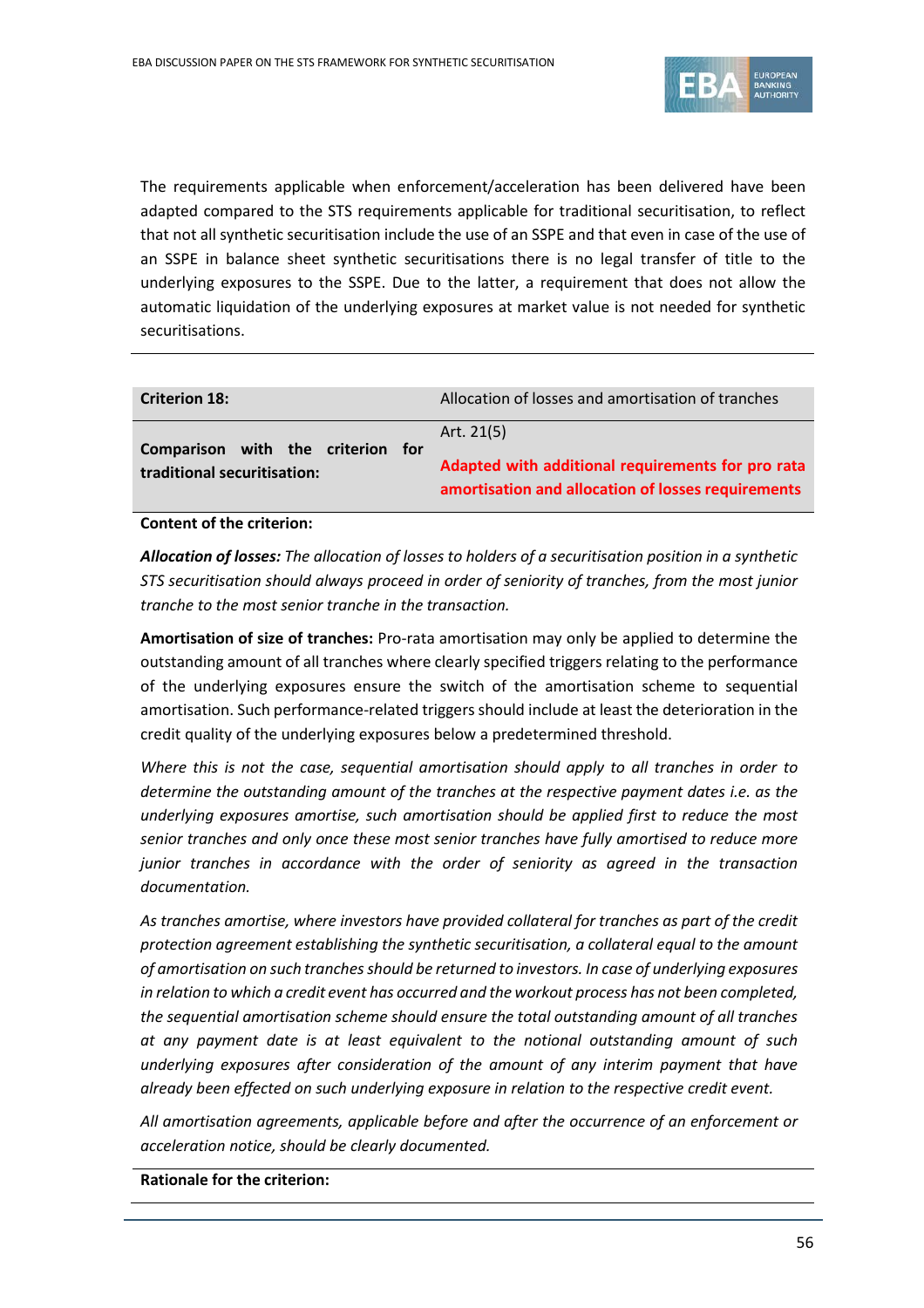

See overarching rationale for consistency with traditional qualifying framework.

From a prudential perspective, pro-rata amortisation schemes in the presence of back-loaded losses, i.e. losses that crystallise towards the end of the underlying exposures' tenor, may undermine the simplicity and standardisation of the transaction. Other things being equal, in the presence of pro-rata amortisation the originator is only able to rely on a level of credit protection that, towards the end of the tenor of the transaction, is materially lower than the one it could rely on when a sequential amortisation scheme is adopted. Therefore, pro-rata amortisation should be allowed only under limited circumstances i.e. subject to specific contractual triggers, which require a switch to sequential amortisation.

In order to ensure that all parties involved in the synthetic securitisation have at all times a thorough understanding of applicable amortisation schemes under a securitisation, such amortisation schemes should be clearly specified in the transaction documentation.

| <b>Criterion 19:</b>                                             | Early amortisation provisions/triggers for termination<br>of the revolving period                   |
|------------------------------------------------------------------|-----------------------------------------------------------------------------------------------------|
| Comparison with the criterion for<br>traditional securitisation: | 21(6)<br>Adapted with requirements for early amortisation<br>only in the case of the use of an SSPE |

#### **Content of the criterion:**

The transaction documentation should include appropriate triggers for termination of the revolving period where the securitisation is a revolving securitisation, or early amortisation provisions *where an SSPE is used within a synthetic securitisation to issue notes placed with investors,* including at least the following:

- A deterioration in the credit quality of the underlying exposures to or below a predetermined threshold;
- *Losses rise above a predetermined threshold, or losses over a predefined period rise above a predetermined threshold;*
- A failure to generate sufficient new underlying exposures that meet the predetermined credit quality.

### **Rationale for the criterion:**

It is important to include safeguards for investors when the securitisation is a revolving securitisation, to ensure that subject to specific triggers the replenishment period truncates and the tranches start to amortise. This criterion is generally relevant for synthetic securitisations, as the use of replenishment periods is very common in synthetic securitisations. The triggers have been adapted to synthetic securitisation.

By contrast, early amortisation is about earlier repayment of principal, and is therefore only relevant for synthetic securitisations using an SSPE to place notes with investors.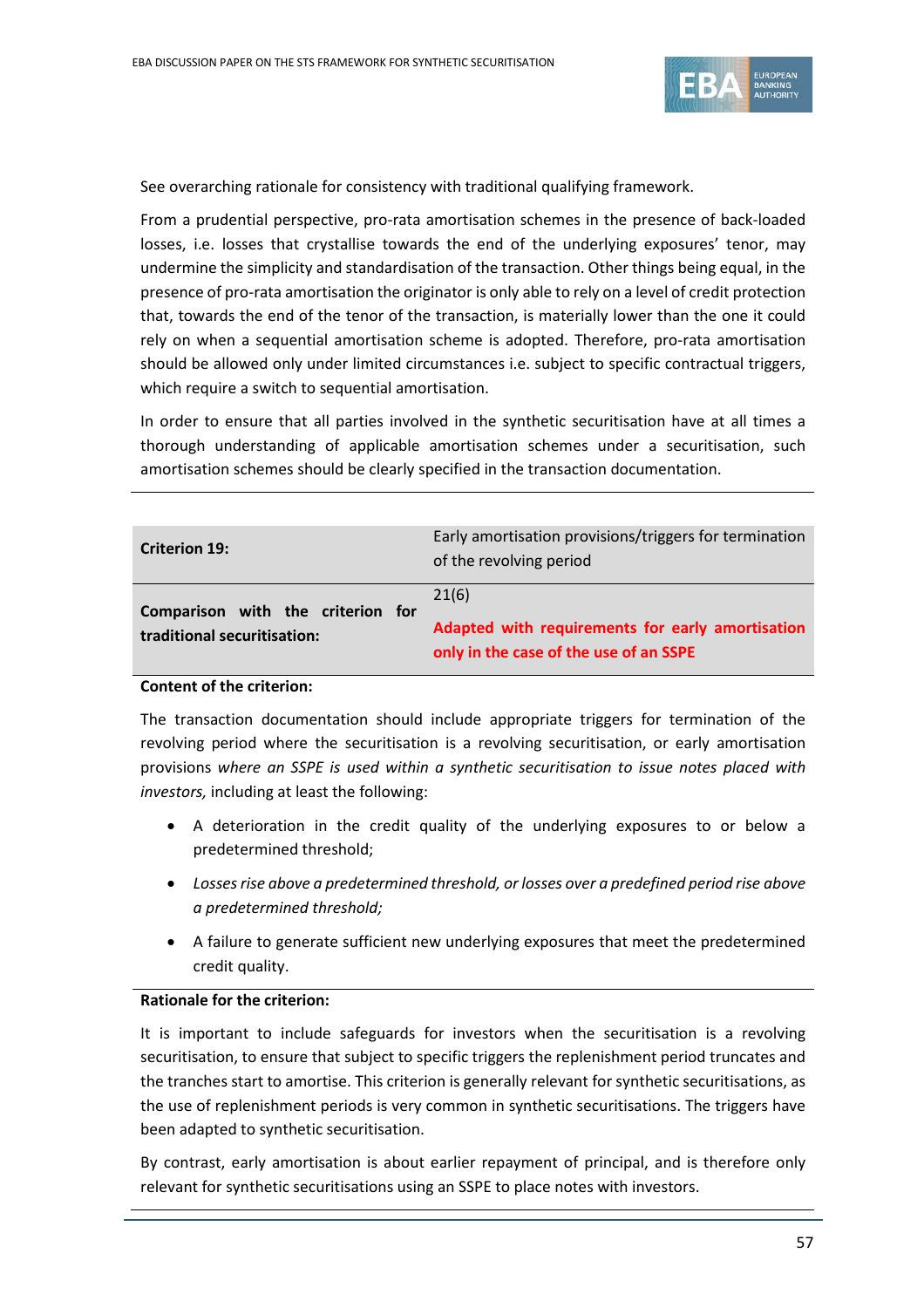

This criterion is linked with the requirement for the credit protection payments (that should be contingent upon the outstanding balance of the protected tranche).

| <b>Criterion 20:</b>                                             | <b>Transaction documentation</b>                                 |
|------------------------------------------------------------------|------------------------------------------------------------------|
| Comparison with the criterion for<br>traditional securitisation: | Art. 21(7)<br>Adapted with additional requirements for servicing |
|                                                                  | standards and procedures                                         |

### **Content of the criterion:**

The transaction documentation should clearly specify:

- the contractual obligations, duties and responsibilities of, as applicable, *the verification agent,* the servicer, the trustee i.e. an 'identified person' with fiduciary responsibilities who acts in the best interest of investors in the securitisation transaction, and other ancillary service providers;
- upon default, insolvency and other specified events, where applicable, provisions to ensure the replacement of relevant counterparties (other than the protection buyer and the investors) for in cases where the respective services for the benefit of the securitisation are not provided by the originator itself;
- the processes and responsibilities necessary to ensure that, where servicing is not provided by the originator itself, the default or insolvency of the current servicer does not result in a termination of servicing, such as contractual provisions which enable the replacement of the servicer in such cases;
- *the servicing procedures that apply to the underlying exposures at the closing date and thereafter and the circumstances under which these procedures may bemodified;*
- *the servicing standards the servicer will have to adhere to in servicing the underlying exposures within the entire maturity of the synthetic securitisation.*

### **Rationale for the criterion:**

See overarching rationale for consistency with traditional qualifying framework.

Particularly where the credit risk of the securitised portfolio is transferred to more than one investor (e.g. where CLNs of different seniority are issued by an SSPE), the appointment of an identified person with fiduciary responsibilities acting in the best interest of investors is necessary in order to minimise the impact of potential conflicts in terms of the interpretation of certain provisions of the securitisation documentation and their applicability at payment dates.

From a perspective of an investor in synthetic securitisation it is also important that, irrespective of whether the underlying exposures are serviced by the originator or by another party, at closing data and thereafter the servicer adheres to high servicing standards in order to ensure that credit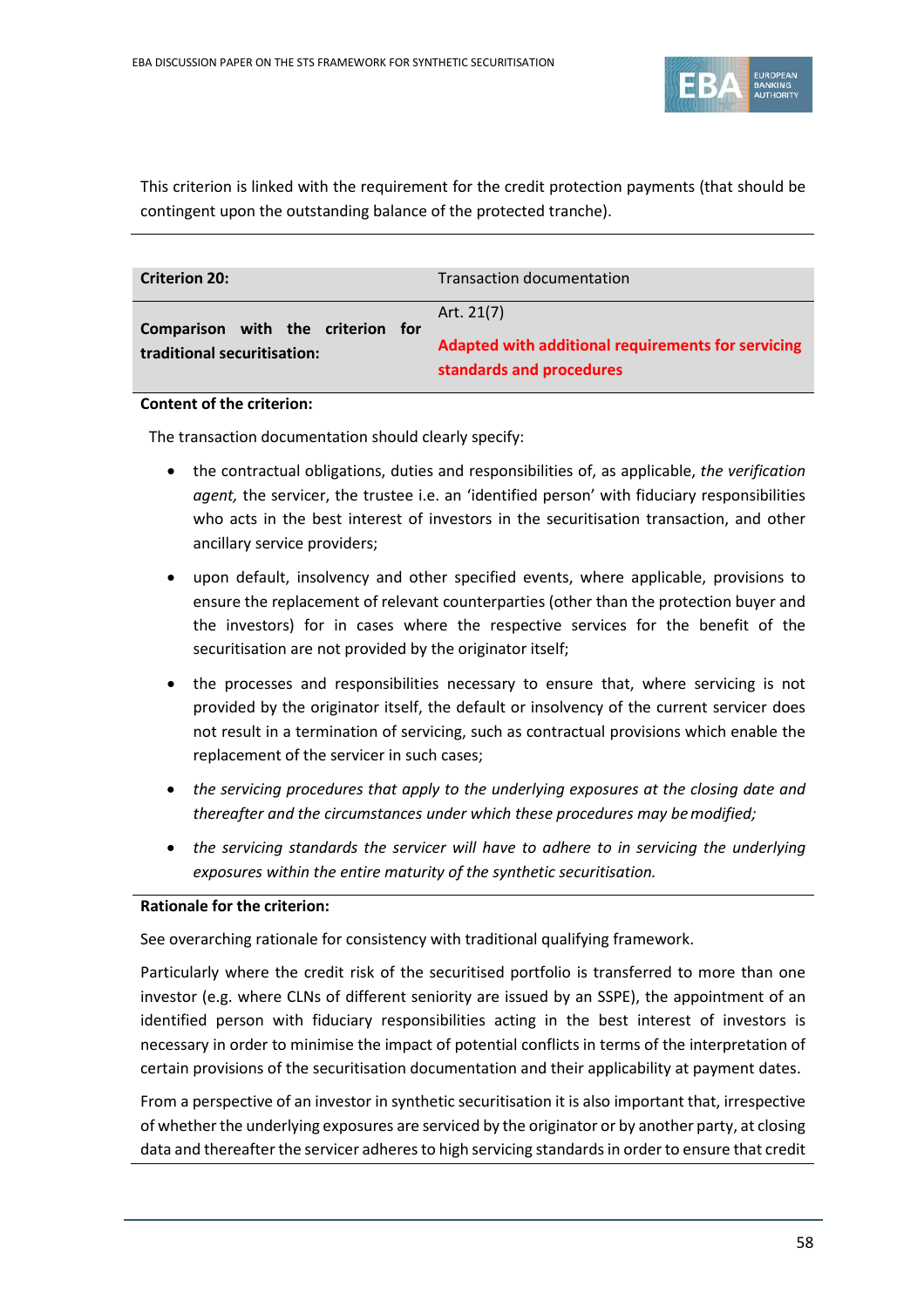

events covered by the credit protection agreement and corresponding losses are determined correctly at the respective payment dates.

| <b>Criterion 21:</b>                      | Servicer's expertise |
|-------------------------------------------|----------------------|
| Comparison with the criterion for $21(8)$ |                      |
| traditional securitisation:               | <b>Similar</b>       |

### **Content of the criterion:**

The servicer should have expertise in servicing exposures of a similar nature to those securitised, supported by a management team with extensive industry experience.

The servicer should have well-documented and adequate policies, procedures and riskmanagement controls relating to the servicing of exposures.

*The servicer should apply servicing procedures to the underlying exposures that are at least as stringent as the servicing procedures applied by the originator for similar exposures, which are not securitised.*

### **Rationale for the criterion:**

See also overarching rationale for consistency with traditional qualifying framework.

Effective servicing standards are crucial in any synthetic securitisation, as the validity of the credit protection obtained heavily depends on the timely identification of relevant credit events protected under the credit protection agreement. Losses that are not identified at the time of their occurrence, due to servicing disruptions, may not be eligible for credit protection. Such risk increases the overall riskiness of the originator's retained senior position. This appears to be particularly relevant in those cases where servicing is not carried out by the originator of the transaction.

Consistency and clarity of servicing standards, and sufficient experience with applying such standards, significantly reduce the extent of risks arising in relation to the servicing. In addition, STS synthetic securitisations should not be used to put in place any 'originate to distribute' behaviour through moral hazard practices arising in the servicing of exposures subject to protection.

| <b>Criterion 22:</b>                                             | Reference register                                                                                                                                |
|------------------------------------------------------------------|---------------------------------------------------------------------------------------------------------------------------------------------------|
|                                                                  | Art. 21(9)                                                                                                                                        |
| Comparison with the criterion for<br>traditional securitisation: | Replacement of the criterion (requirements for the<br>transaction documentation to specify payment<br>conditions is covered in separate criteria) |
| <b>Content of the criterion:</b>                                 |                                                                                                                                                   |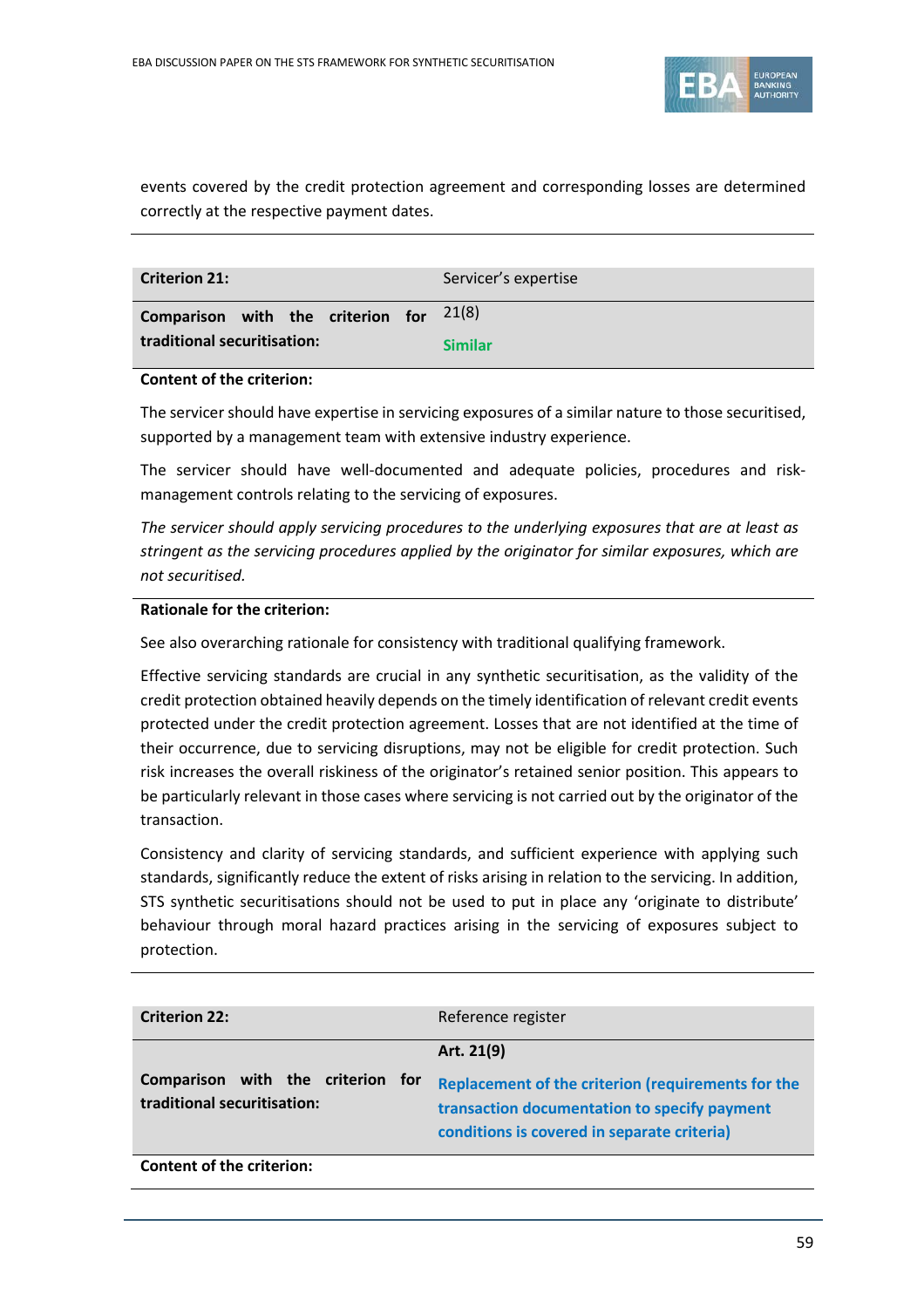

*The underlying exposures should be identified at all times via a reference register. The reference register should clearly identify, at all times, the reference obligors, the reference obligations from which the underlying exposures arise, the outstanding notional amount of each underlying exposure, and the protected notional amount for each underlying exposure.* 

### **Rationale for the criterion:**

To avoid conflicts between the protection buyer and the protection sellers and to ensure legal certainty in terms of the scope of the credit protection purchased for underlying exposures, such credit protection should reference clearly identified reference obligations, giving rise to the underlying exposures, of clearly identified entities or obligors. Therefore, the reference obligations on which protection is purchased should be clearly identified at all times, via a reference register, and kept continuously up to date. This requirement is also indirectly part of the criterion defining the balance sheet securitisation and excluding arbitrage securitisation from STS framework.

| <b>Criterion 23:</b>                       | Timely resolution of conflicts between investors |
|--------------------------------------------|--------------------------------------------------|
| Comparison with the criterion for $21(10)$ |                                                  |
| traditional securitisation:                | <b>Similar</b>                                   |

### **Content of the criterion:**

The transaction documentation should include clear provisions that facilitate the timely resolution of conflicts between different classes of investors. *Where an SSPE is used within a synthetic securitisation to issue notes placed with investors,* voting rights should be clearly defined and allocated to noteholders and the responsibilities of the trustee and other entities with fiduciary duties to investors should be clearly identified.

#### **Rationale for the criterion:**

See overarching rationale for consistency with traditional qualifying framework.

This requirement aims to quickly resolve any potential conflicts between investors, as an additional safeguard to appointment of a verification agent - particularly where the credit risk of the securitised portfolio is transferred to more than one investor (e.g. where CLNs of different seniority are issued by an SSPE), the appointment of a trustee or other entity with fiduciary duties to investors appears necessary.

**Question 8: Do you agree with the criteria on standardisation? Please provide comments on their technical applicability and relevance for synthetic securitisation.**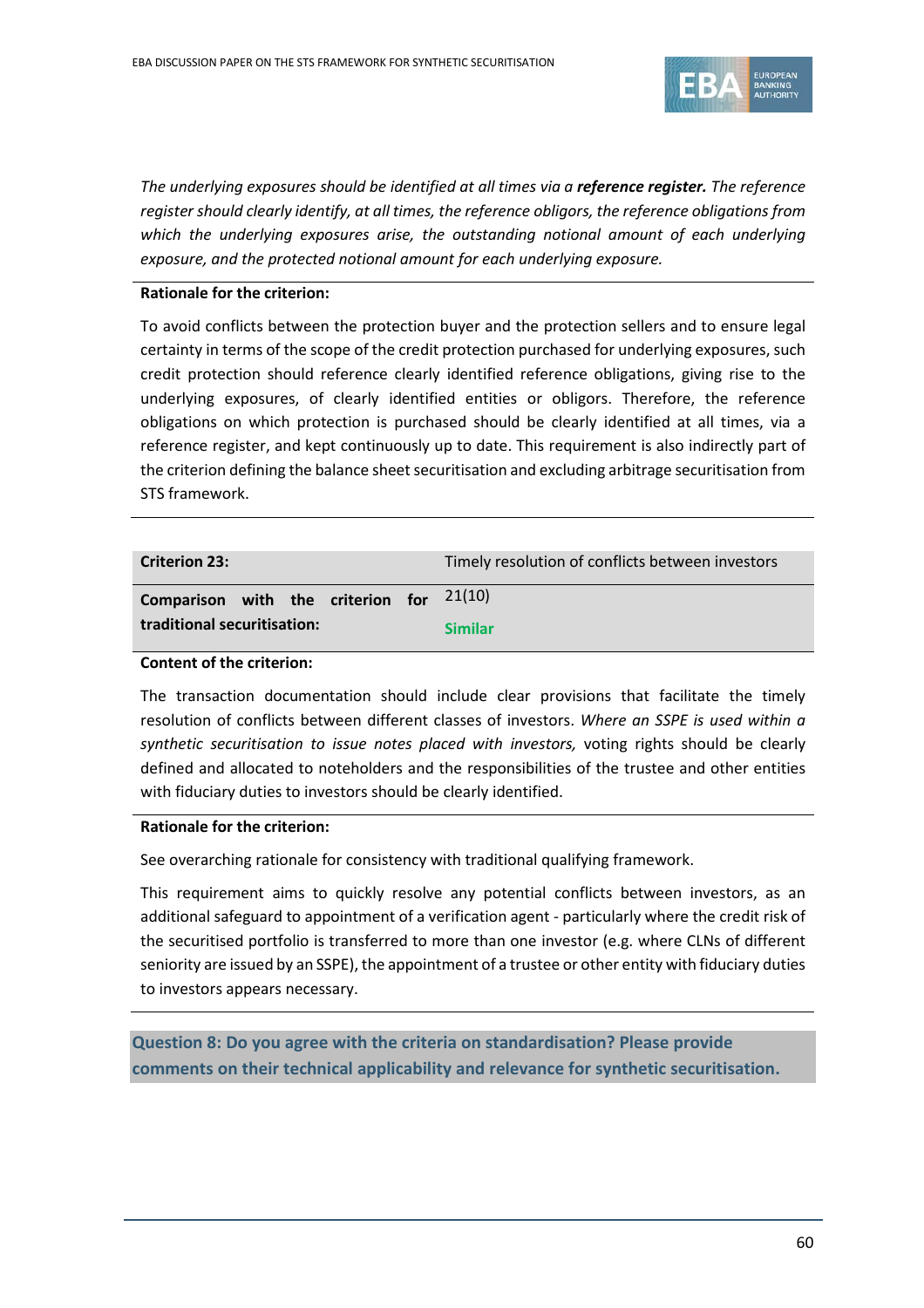

# **5.4.4 Transparency criteria**

| <b>Criterion 24:</b>                      | Data on historical default and loss performance |
|-------------------------------------------|-------------------------------------------------|
| Comparison with the criterion for $22(1)$ |                                                 |
| traditional securitisation:               | <b>Similar</b>                                  |

### **Content of the criterion:**

The originator should make available data on static and dynamic historical default and loss performance, such as delinquency and default data, for substantially similar exposures to those being securitised, and the sources of those data and the basis for claiming similarity, to potential investors *before pricing.* Those data should cover a period of at least five years.

### **Rationale for the criterion:**

See overarching rationale for consistency with traditional qualifying framework.

As the first criterion on simplicity requires that the protection buyer under the credit protection arrangements is an originator with respect to the securitised exposures and according to the sponsor definition pursuant to Article 2(5) of the Securitisation Regulation only credit institutions or investment firms other than the originator can qualify as a sponsor, the obligation in terms of making data available has been limited to the originator for synthetic securitisation.

| <b>Criterion 25:</b>                      | External verification of the sample |
|-------------------------------------------|-------------------------------------|
| Comparison with the criterion for $22(2)$ |                                     |
| traditional securitisation:               | <b>Similar</b>                      |

### **Content of the criterion:**

A sample of the underlying exposures should be subject to external verification prior *to closing*  by an appropriate and independent party, *including verification that the underlying exposures meet the criteria determining eligibility for the credit protection under the credit protection agreement.*

### **Rationale for the criterion:**

In synthetic securitisation compliance with contractual eligibility criteria determine the validity and therefore the effectiveness of the credit protection. From a transparency perspective it is crucial to ensure that any potential for disputes over the validity of the credit protection is minimised during the life of the transaction. For this reason, in the case of synthetic securitisation the audit prior to issuance should specifically cover eligibility conditions and should be carried out with a confidence level of at least 99%.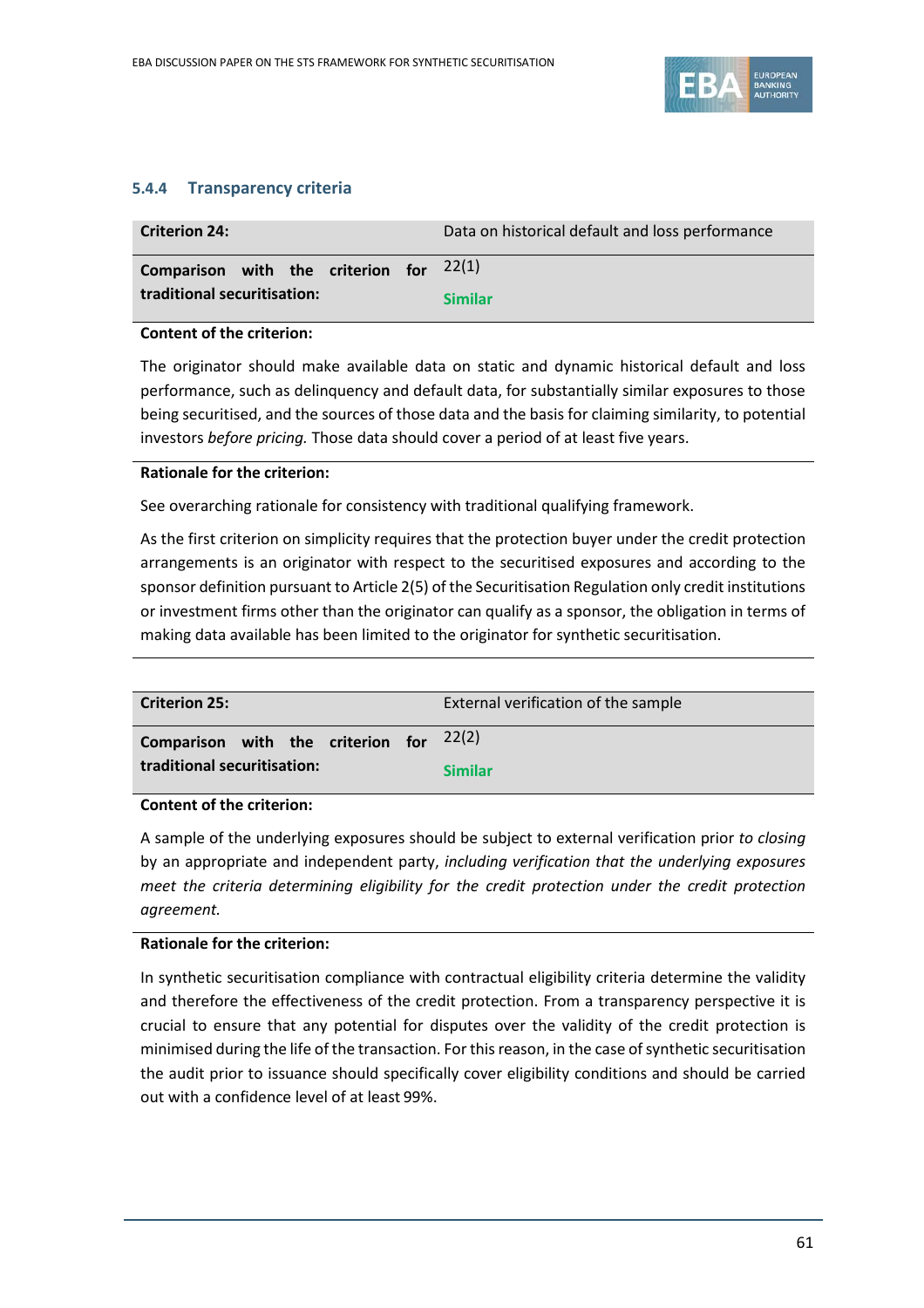

| <b>Criterion 26:</b>                      |  | Liability cash flow model |
|-------------------------------------------|--|---------------------------|
| Comparison with the criterion for $22(3)$ |  |                           |
| traditional securitisation:               |  | <b>Similar</b>            |

### **Content of the criterion:**

The originator should, before the pricing of the securitisation, make available to potential investors a liability cash flow model which precisely represents the contractual relationship between the underlying exposures and the payments flowing between the originator, investors, other third parties and, where applicable, the SSPE, and should, after pricing, make that model available to investors on an ongoing basis and to potential investors upon request.

### **Rationale for the criterion:**

To ensure consistency with the traditional framework, and to enhance transparency, the requirement to make available a liability cash flow model to investors is being maintained for synthetic STS securitisation.

| <b>Criterion 27:</b>                                             | Environmental performance of assets |
|------------------------------------------------------------------|-------------------------------------|
| Comparison with the criterion for<br>traditional securitisation: | Art. 22(4)<br><b>Similar</b>        |
|                                                                  |                                     |

### **Content of the criterion:**

In the case of a securitisation where the underlying exposures are residential loans or auto loans or leases, the originator should publish the available information related to the environmental performance of the assets financed by such residential loans or auto loans or leases, as part of the information disclosed pursuant to point (a) of the first subparagraph of Article 7(1) of the Securitisation Regulation.

### **Rationale for the criterion:**

See overarching rationale for consistency with traditional qualifying framework.

| <b>Criterion 28:</b>              | Compliance with transparency requirements |
|-----------------------------------|-------------------------------------------|
| Comparison with the criterion for | Art. 22(5)                                |
| traditional securitisation:       | <b>Similar</b>                            |

### **Content of the criterion:**

The originator should be responsible for compliance with Article 7 of the Securitisation Regulation. The information required by point (a) of the first subparagraph of Article 7(1) should be made available to potential investors before pricing upon request. The information required by points (b) to (d) of the first subparagraph of Article 7(1) should be made available before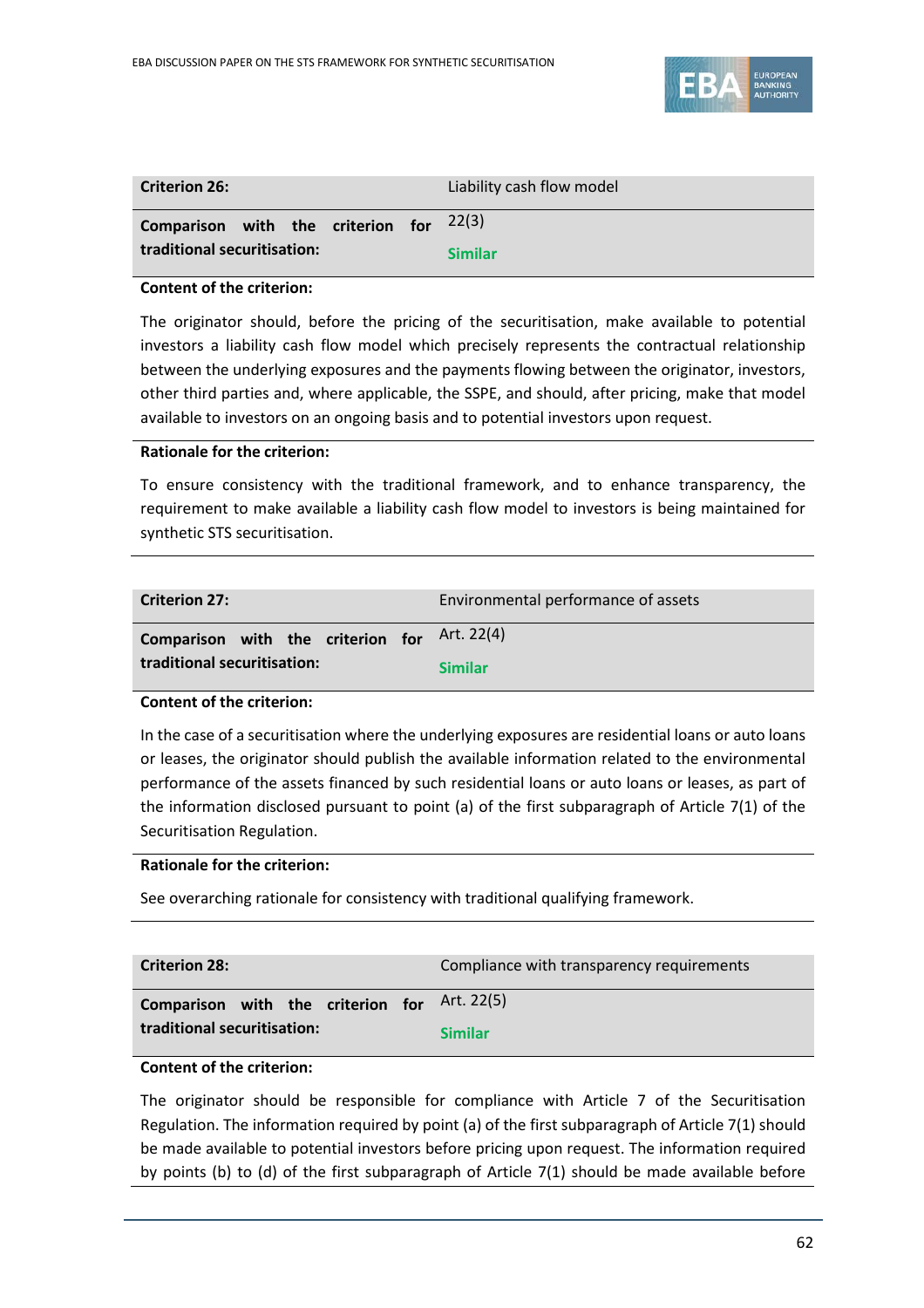

pricing at least in draft or initial form. The final documentation should be made available to investors at the latest 15 days after closing of the transaction.

### **Rationale for the criterion:**

See overarching rationale for consistency with traditional qualifying framework.

**Question 9: Do you agree with the criteria on transparency? Please provide comments on their technical applicability and relevance for synthetic securitisation.**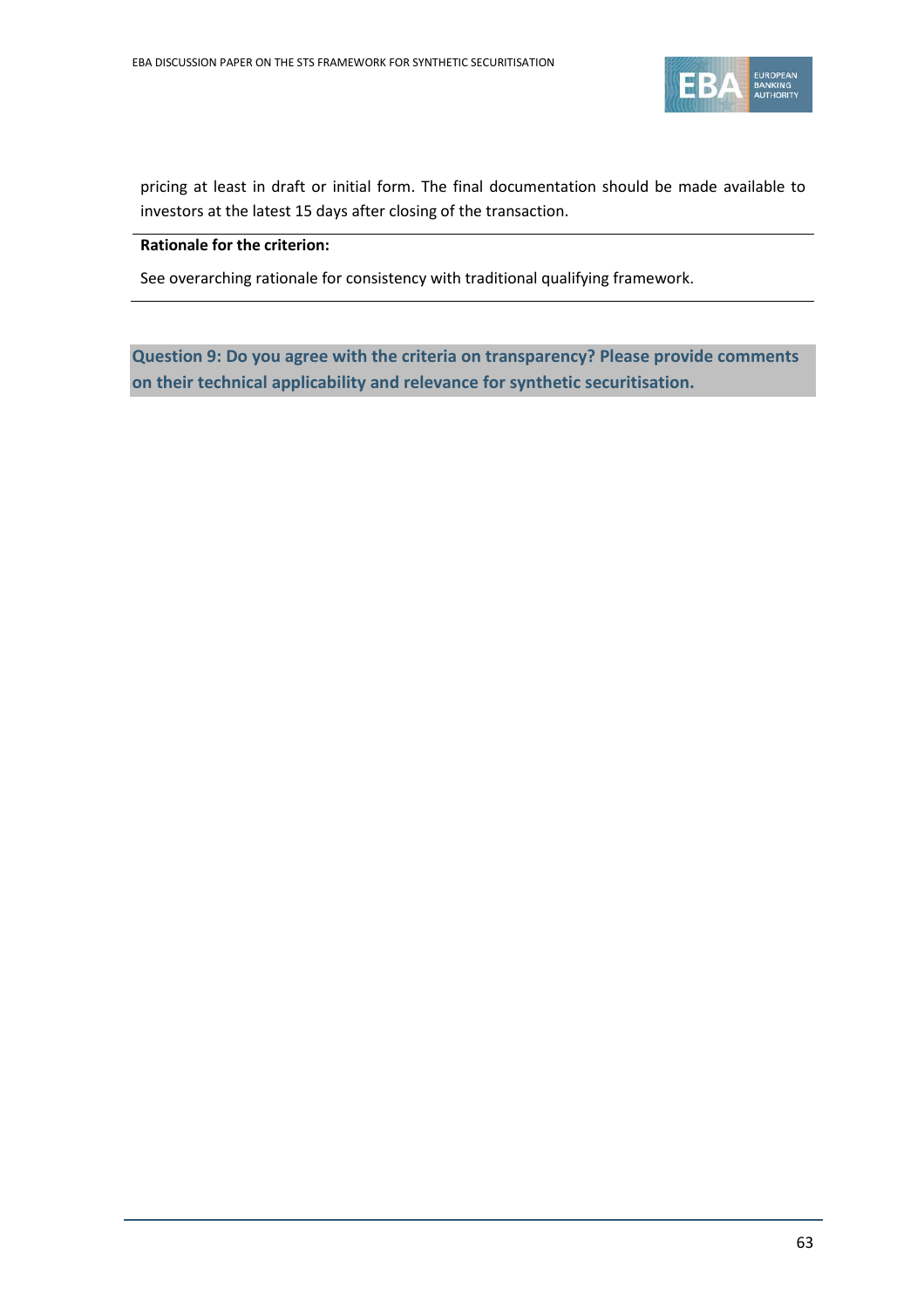

# **5.4.5 Criteria specific to synthetic securitisation**

| <b>Criterion 29:</b>                                             |  |  | Credit events |
|------------------------------------------------------------------|--|--|---------------|
| Comparison with the criterion for<br>traditional securitisation: |  |  | N/A           |

### **Content of the criterion:**

The credit protection agreement establishing the synthetic securitisation should cover, **at least, the following credit events:**

- Failure to pay of the underlying obligor, defined to encompass at a minimum the circumstances defined in Article 178 (1)(b) of the CRR;
- Bankruptcy of the underlying obligor, defined to encompass at a minimum the circumstances defined in Article 178 (3)(e) and (f) of the CRR;
- Restructuring of the underlying exposure, defined to encompass at a minimum the circumstances defined in Article 178(3) (d) of the CRR.

The requirement to include at least these three events should not prevent the parties from agreeing on additional and/or stricter credit events. All credit events that are to apply, and their precise definitions, should be **clearly documented.**

**Forbearance measures,** as defined in Annex V Section 30 paragraphs 163 to 183 of Commission Implementing Regulation (EU) 2015/227 amending Implementing Regulation (EU) No 680/2014 laying down implementing technical standards with regard to supervisory reporting of institutions according to Regulation (EU) No 575/2013, applied to underlying exposures shall not preclude the trigger of eligible credit events.

### **Rationale for the criterion:**

The definitions of credit events provided in the CRR shape the way prudential regulation quantifies the credit risk to be covered by regulatory capital and such well-established definitions should also be applied as a basis for standardising the minimum credit events to be considered in synthetic STS securitisations. A reference to the CRR definitions also strikes a right balance between the interest of the protection buyer and the interest of investors.

The parties under the credit protection agreement may agree on additional events or stricter definitions of the events mentioned in the criterion (e.g. failure to pay with a grace period of less than 90 days), in line with the general framework provided for in the standard industry master agreements, as long as that the credit protection agreement complies with the requirements provided for Article 249 of the amended CRR and, at a minimum, the events taken into account for prudential purposes for institutions regulated under the CRR are included in the credit protection agreements.

Forbearance measures, which consist of concessions towards a debtor that is experiencing or about to experience difficulties in meeting its financial commitments, should not preclude the triggering of the credit protection event. In this regard, concessions refers to either a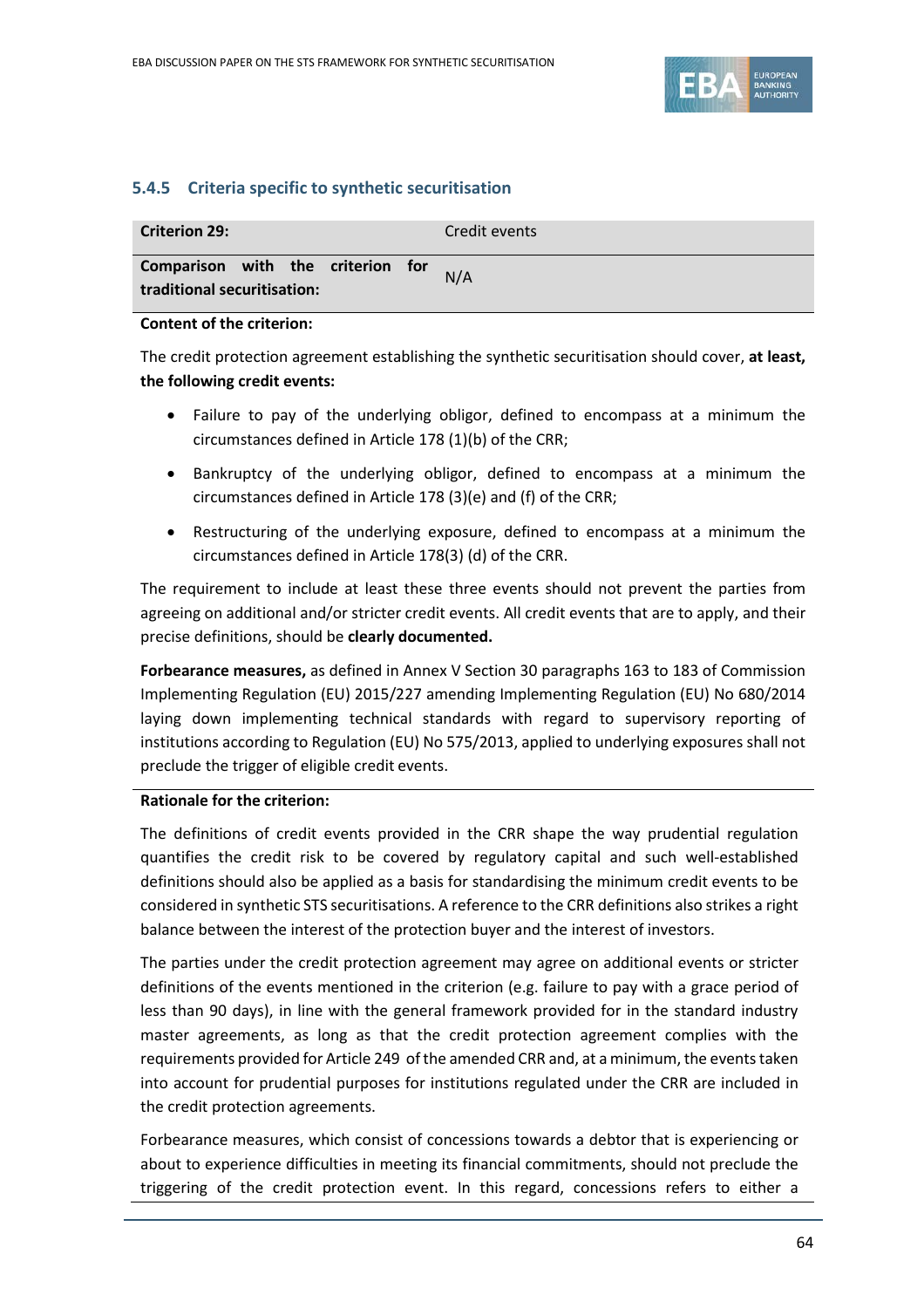

modification of the previous terms and conditions of a contract that the debtor is considered unable to comply with due to its financial difficulties ('troubled debt') resulting in insufficient debt service ability and that would not have been granted had the debtor not been experiencing financial difficulties; or a total or partial refinancing of a troubled debt contract, that would not have been granted had the debtor not been experiencing financial difficulties. A concession may entail a loss for the lender, which should be considered within the credit protection agreement.

| <b>Criterion 30:</b>                                             | Credit protection payments |
|------------------------------------------------------------------|----------------------------|
| Comparison with the criterion for<br>traditional securitisation: | N/A                        |

**Content of the criterion:**

 $\overline{a}$ 

The credit protection payment following the occurrence of a credit event should be calculated based on the **actual realised loss** suffered by the originator, as worked out in accordance with its standard recovery policies and procedures for the relevant exposure types<sup>14</sup> and as recorded by the originator in its financial statements at the time the payment ismade.

The final credit protection payment should be payable within a specified period following the end of the workout process for the relevant underlying exposure.

Transactions should provide that an **interim credit protection payment** is to be made, at the latest, 6 months after the credit event has occurred in cases, where the workout of the losses for the relevant underlying exposure has not been finalised by that time.

The interim credit protection payment should be, at least, the maximum of the impairment considered by the originator in its financial statements, in accordance with the applicable accounting framework, at the time the interim payment is made and, if applicable, the LGD determined in accordance with Part Three Title II Chapter 3 CRR that has to be applied to the corresponding underlying exposures in order to determine the IRB capital requirements on the originator for such underlying exposure according to the CRR. Where an interim credit protection payment is made, a final credit protection payment should be made in order to adjust the interim settlement of losses to the actual realised loss, in accordance with the first paragraph of this criterion.

Where the protected amount is less than the outstanding notional amount of the corresponding underlying exposure, the credit protection payment should be in the same proportion to the protected amount as the protection buyer's realised loss bears the outstanding notional amount of the underling exposure, subject only to the rule on interim payments.

The method by which interim and final credit protection payments are calculated should be clearly specified in the credit protection agreement.

<span id="page-64-0"></span><sup>&</sup>lt;sup>14</sup> "Exposure type" is used here to distinguish from "type of exposure" as defined for IRB purposes according to Art. 142(1)(2) CRR.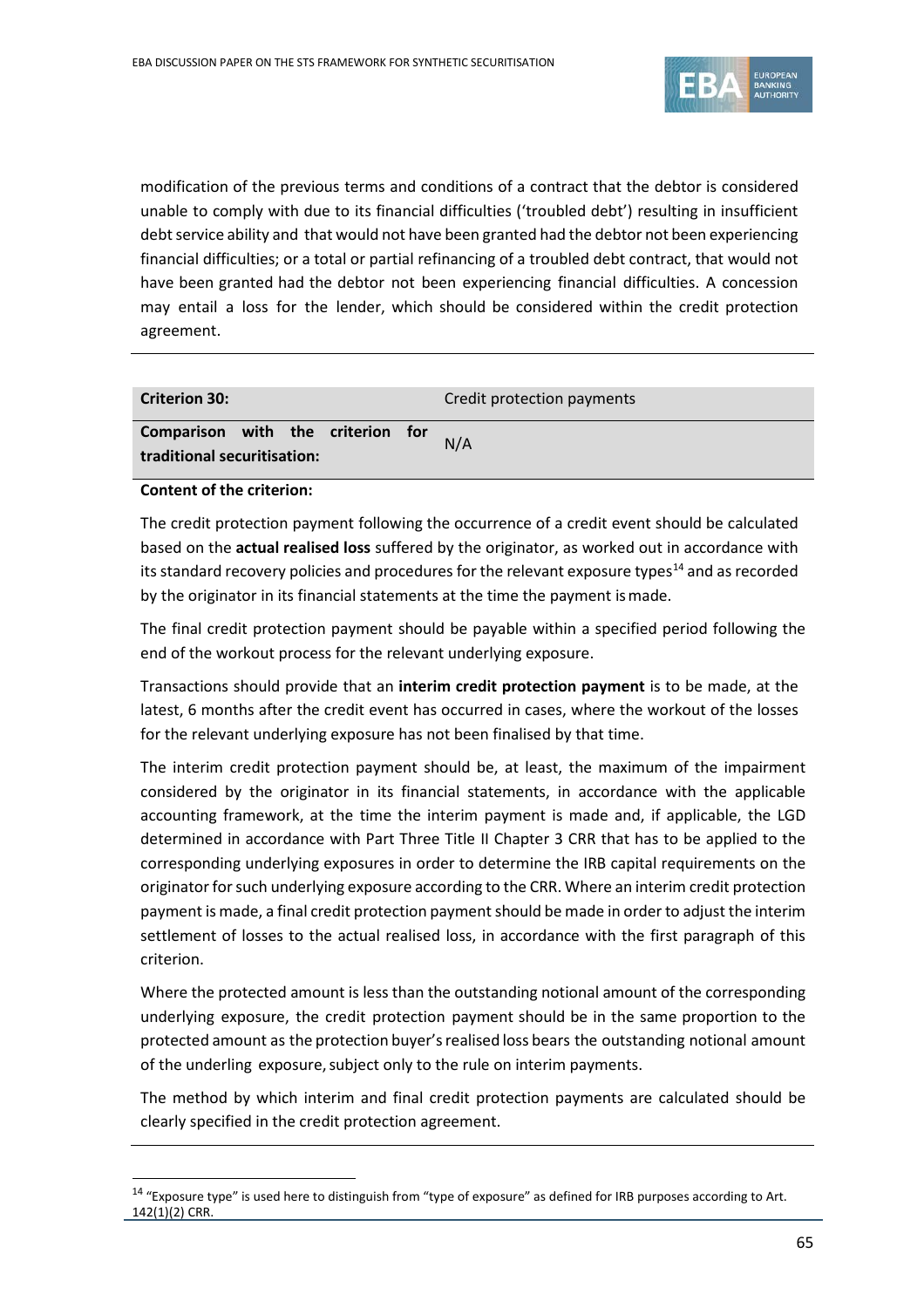

The rights of the protection buyer to receive protection payments under the synthetic securitisation should be enforceable.

The amounts payable by investors under the securitisation are clearly defined, capable of calculation in all circumstances and limited in amount.

The circumstances in which investors are required to make payments under the credit protection agreement should be clearly defined objective or subject to a determination by the verification agent, and limited in number.

The credit protection amount should be broken down to the level of individual underlying exposures.

#### **Rationale for the criterion:**

From the originator's perspective, in order to ensure that the credit protection eventually covers the losses incurred by the originator, it is important that loss settlements do not fall short of the loss amounts as worked out by the originator. In addition, aligning credit protection payments to the loss amounts worked out by the originator ensures that the protection buyer's and the protection seller's interests in the transaction are more aligned, leading to better incentives on both sides of the transaction.

As the full work out of losses can be a lengthy process, depending on the type of asset class/collateral under consideration as well as the characteristics of national judicial and insolvency regimes, it is important from the originator's perspective to ensure a minimum degree of timeliness in credit protection payments in all circumstances. For this reason, and also to ensure that the originator does not keep paying for credit protection on the protected notional amount of a given underlying exposure when a credit event has occurred in relation to that exposure, an interim payment should be make at the latest 6 months after such credit event has occurred. By means of a final adjustment payment, the payment to cover losses under the credit protection agreement in relation to a particular underlying exposures should then be adjusted to the fully worked-out loss amounts in order to ensure the coverage of actual losses through the credit protection.

Where an originator uses the IRB Approach for the purposes of determining its capital requirements for an underlying exposures, the interim payment should reflect, at least, the originator's LGD assigned to the underlying exposure (regulatory LGD or own estimate). Where the institution decides to recognise in its financial statements a higher figure than the LGD used for capital requirements purposes, it is important that the interim payment reflects such a decision.

In order to facilitate the loss allocation in case of the occurrence of credit events, the credit protection coverage should be broken down to the level of individual underlying exposures, irrespective of whether the credit protection amount is specified with reference to the individual underlying exposures or to the obligors in respect of those exposures.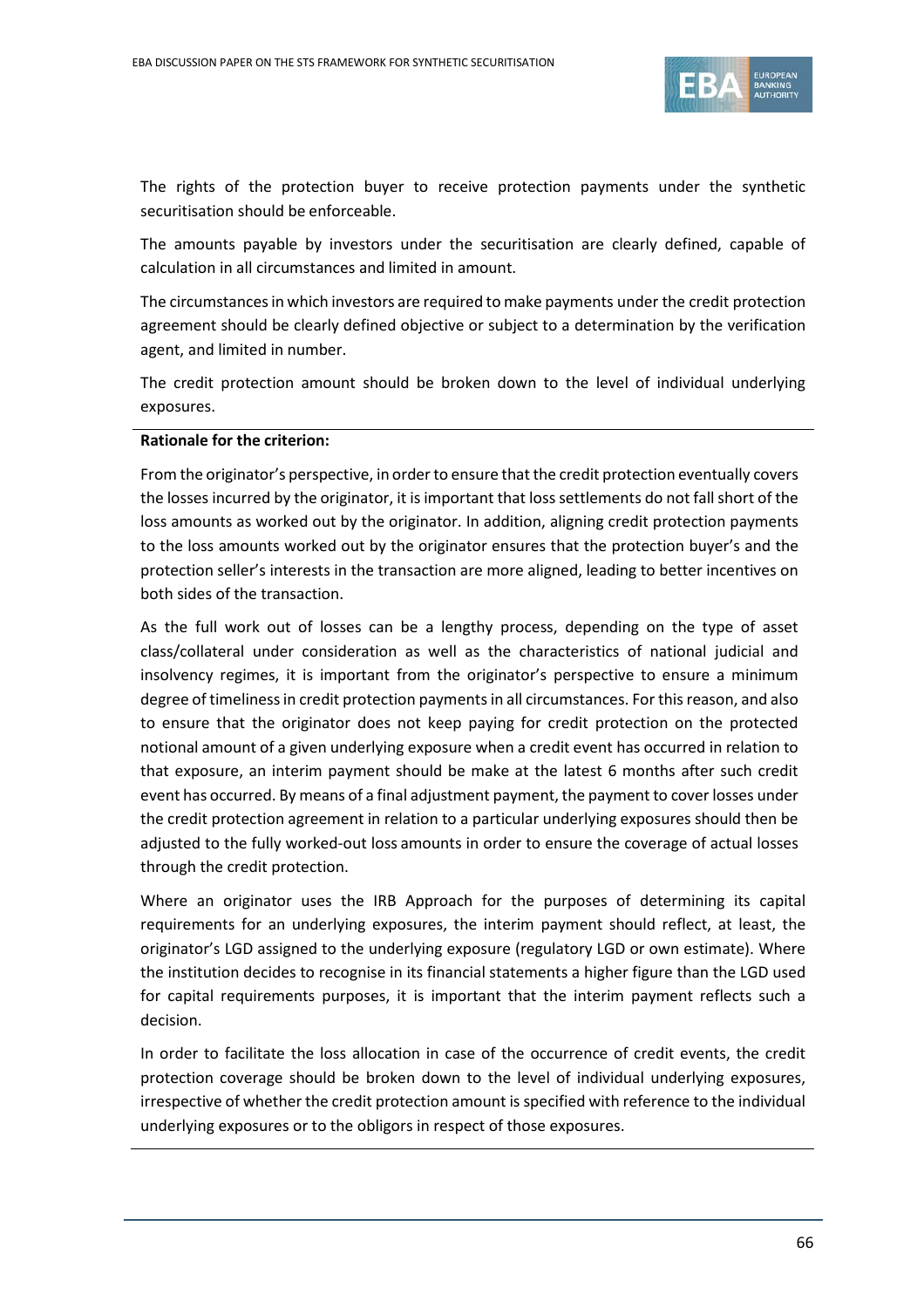

|                                   | Credit protection payments following the close          |
|-----------------------------------|---------------------------------------------------------|
| <b>Criterion 31:</b>              | out/final settlement at the final legal maturity of the |
|                                   | credit protection agreement                             |
|                                   |                                                         |
| Comparison with the criterion for | N/A                                                     |
| traditional securitisation:       |                                                         |

### **Content of the criterion:**

With regard to underlying exposures for which a credit event has occurred and the workout process has not been completed 2 years after the scheduled legal maturity or early unwinding of a transaction (the final reference date), a final credit protection payment should be made on the basis of the actual loss suffered by the originator and recorded by the originator in its financial statements at that time.

Following any termination of the credit protection by investors, the workout process should continue in respect of any outstanding credit events, which occurred prior to such termination in the same way as described in the first paragraph.

### **Rationale for the criterion:**

As the full work out of losses can be a lengthy process, depending on the type of asset class/collateral under consideration as well as the characteristics of national judicial and insolvency regimes, It is important from the originator's perspective to ensure a minimum degree of timeliness in credit protection payments. This not only increases certainty in the effectiveness of the credit protection arrangement from the originator's perspective, but also increases legal certainty in terms of the final date of payments under the credit protection agreement from an investor's perspective, contributing to a well-functioning market.

| <b>Criterion 32:</b>                                             | Credit protection premiums |  |
|------------------------------------------------------------------|----------------------------|--|
| Comparison with the criterion for<br>traditional securitisation: | N/A                        |  |
| <b>Comparison with other sources:</b>                            |                            |  |

## **Content of the criterion:**

The credit protection premiums paid under the credit protection agreement establishing the synthetic securitisation should be structured as contingent premiums: no guaranteed premiums, upfront premium payments, rebate mechanisms or other mechanisms that may avoid or reduce the actual allocation of losses to the investors or return part of the paid premiums to the originator after the maturity of the transaction, should be stipulated in the credit protection agreement.

The documentation should contain all relevant information that has been used to price the credit protection agreement, including, as applicable, information on the market benchmarks and other market variables taken into account, by the originator, for the pricing.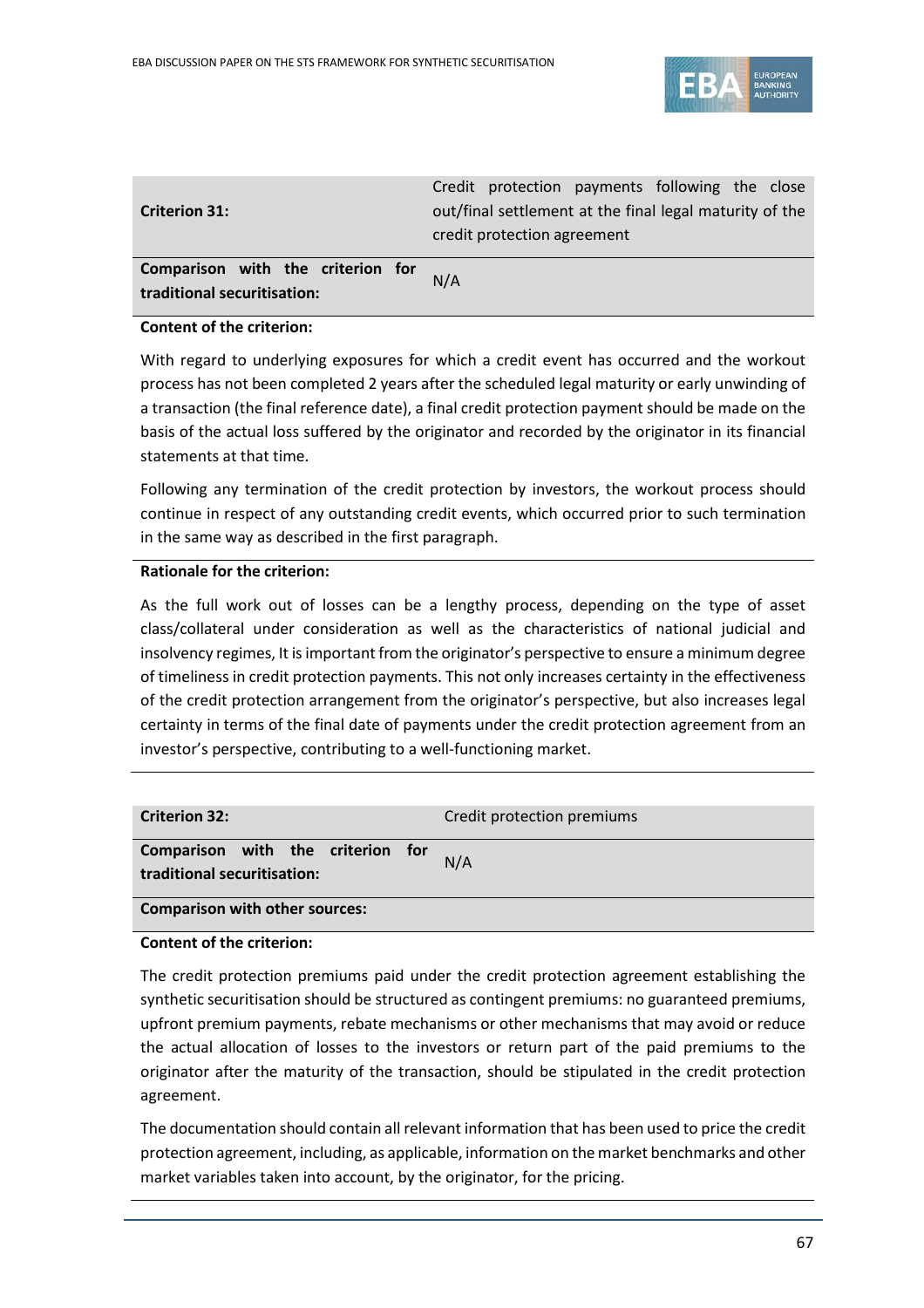

#### **Rationale for the criterion:**

For the sake of simplicity of the transaction and effectiveness of the risk transfer, the credit protection premiums should be contingent i.e. the actual amount of premium paid should be a function of the size and the credit risk of the protected tranche. Contingent premiums may be structured as a fixed percentage of the residual outstanding balance of the protected tranche at each payment date, hence reflecting tranche amortisation and tranche write-downs due to incurred losses.

Non-contingent premiums should not be allowed in synthetic STS securitisations i.e. when the actual amount of premium paid is not a function of the outstanding size and credit risk of the protected tranche. Non-contingent premiums may take the form of guaranteed premiums.

The timing of the premium payments may also vary across transactions. In some transactions protection premiums are paid up front, in contrast with the most widespread market practice according to which protection premiums are paid in accordance with a regular schedule. Transactions may also be structured to include protection premium rebate mechanisms, whereby if at the maturity of the protection period the aggregate premium paid by the protection buyer exceeds losses suffered on the reference portfolio, the excess would be returned to the originator. In order to ensure that synthetic STS securitisations are simple and that the risk assessment of such securitisations is not overly complex, these premium structures should not be allowed.

| <b>Criterion 33:</b>                                             |  |  | Verification agent |
|------------------------------------------------------------------|--|--|--------------------|
| Comparison with the criterion for<br>traditional securitisation: |  |  | N/A                |

#### **Content of the criterion:**

A third party verification agent should be appointed by the originator at the outset of the transaction, in order to verify, at a minimum, the following points for each of the underlying exposures in relation to which a credit event notice was given:

- that the credit event in the credit event notice occurred in accordance with terms of the credit protection agreement;
- that the underlying exposure was included in the securitisation at the time of the occurrence of the relevant credit event;
- that the underlying exposure met the eligibility criteria, at the time of inclusion in the reference portfolio;
- that where an underlying exposure has been added as result of a replenishment, such replenishment complied with the replenishment conditions;
- the accuracy of the final loss amount work out procedure, also in relation to the losses registered in the profit and loss statement by the originator;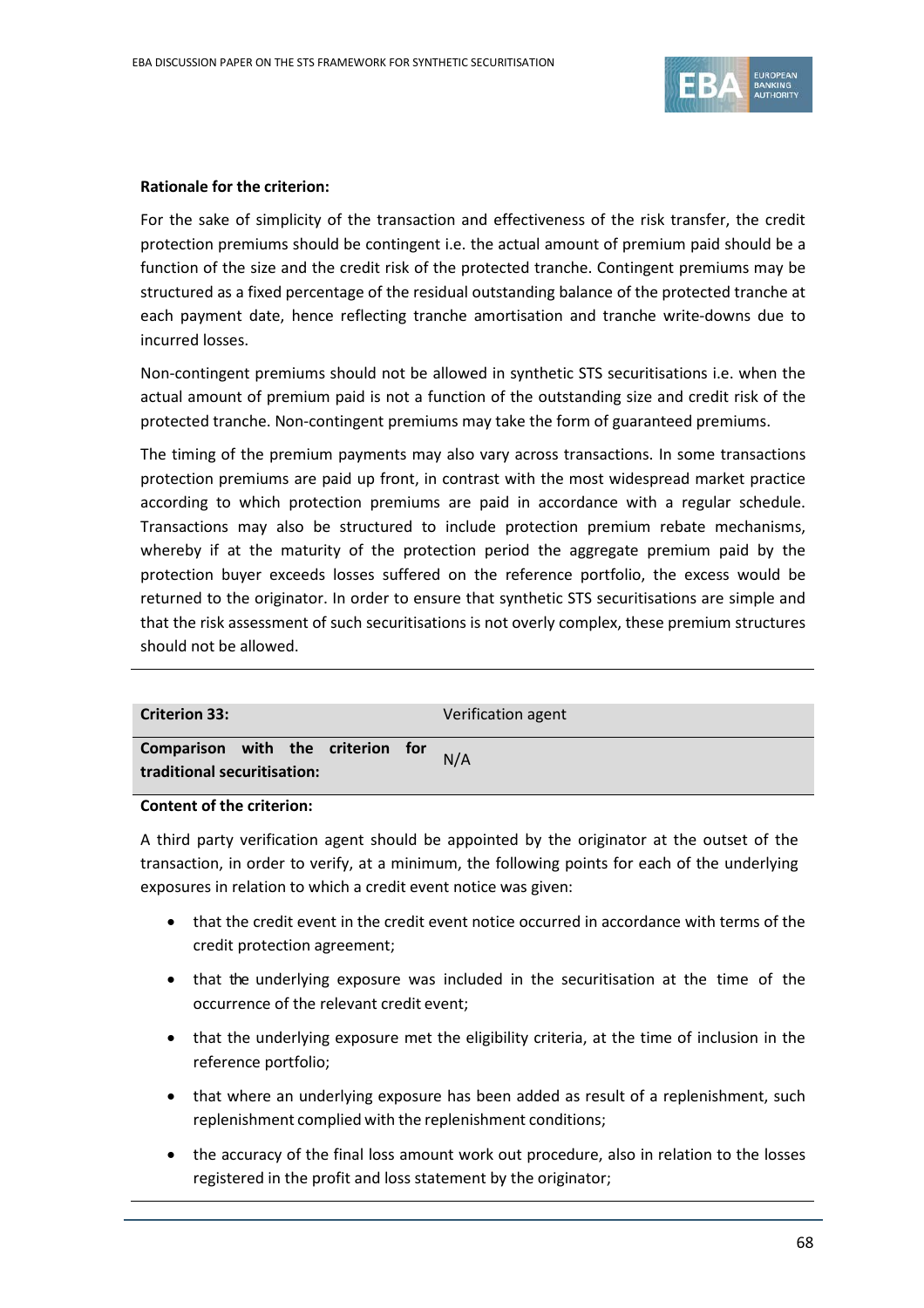

• that at the time where the final protection payment is made, the allocation of losses to investors in relation to the underlying exposures has been conducted correctly.

The verification agent should be independent of the originator and, where an SSPE is used within a synthetic securitisation, of the SSPE and should have been appointed, and its appointment accepted, on or before the closing date.

Such verification by the verification agent may be performed on a sample basis rather than for each individual underlying exposure for which a protection payment is sought but in all cases, any investor must have the right that the eligibility of a particular underling exposures is subject to verification including in case if it is not satisfied with the sample verification.

The originator should undertake in the securitisation documentation that it should provide to the verification agent all the necessary information to verify the requirements set out in the first paragraph.

### **Rationale for the criterion:**

The appointment of a verification agent is a widespread market practice that enhances legal certainty in the transaction for all parties involved, thus decreasing the likelihood of disputes and litigations that could arise in relation to the loss allocation process. This contributes to decreasing the overall riskiness of both retained securitisation positions and securitisation positions placed with investors and is instrumental to a well-functioning of a transaction.

| <b>Criterion 34:</b>                                             | Early termination events |
|------------------------------------------------------------------|--------------------------|
| Comparison with the criterion for<br>traditional securitisation: | N/A                      |

### **Content of the criterion:**

Other than as a result of insolvency of the protection provider, or a failure to pay (in respect of any premium or other amounts payable by the originator to investors under the synthetic securitisation), or breach of a material contractual obligation by the protection provider, the originator should only be permitted to terminate a transaction prior to its scheduled maturity when either of the following occurs:

- relevant regulatory events which should:
	- o include changes in all relevant law and/or regulation (or official interpretation of that law and/or regulation by competent authorities) directly affecting the contractual relationship defining the transaction and/or materially affecting the allocation of benefits among the parties of the transaction. In this regard, relevant law/regulation should include relevant taxation and accounting provisions.
	- o exclude other factors affecting the economic efficiency of the transaction that are not enshrined in law or regulation, such as credit rating agencies' methodologies or a central bank's collateral framework.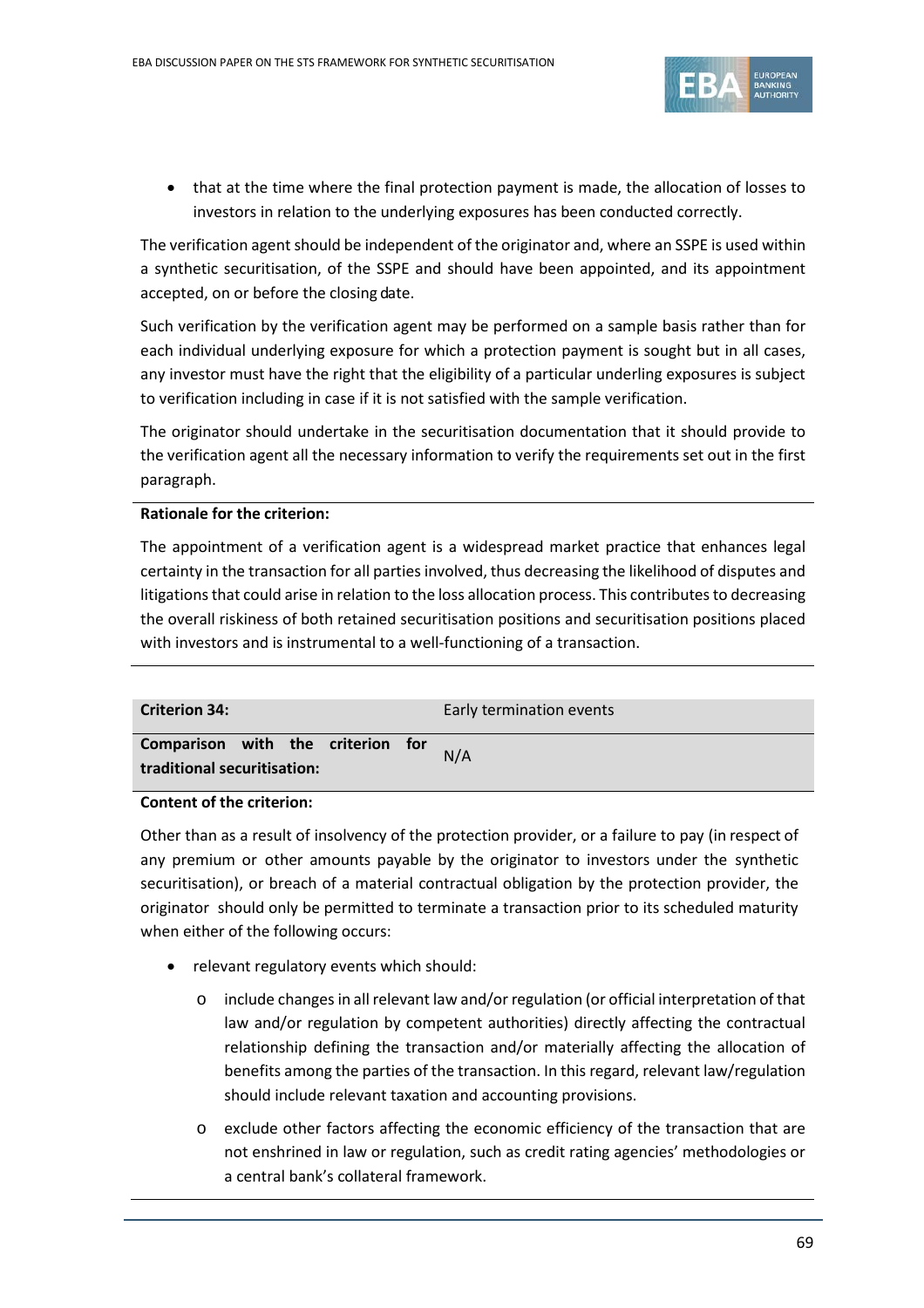

- a time call is exercised, at a point in time, where the time period measured from the securitisation's closing date is equal to or higher than the weighted average life of the initial reference portfolio at closing]. The time call should not be structured to avoid allocating losses to credit enhancement positions or other positions held by investors and should not be otherwise structured to provide credit enhancement.
- a call as per Article 245(4)(f) of the amended CRR is exercised [clean-up call].

If any of these call rights are included in a transaction, they should be clearly specified in the documentation.

Any other originator calls should not be allowed under the terms of the synthetic transaction.

### **Rationale for the criterion:**

Synthetic STS securitisations should not feature complex *call* clauses for the originator. Whereas the merit of time calls is acknowledged from the originator's perspective, in particular to ensure that the economic sustainability of a transaction is accounted for, originators should not use synthetic securitisation transactions with very short-dated time calls with the aim of temporarily changing the representation of their capital position on an ad-hoc basis.

The originator's bankruptcy as an additional clause of early termination in synthetic transactions is reported as widespread market practice of the synthetic securitisation market. It should be seen from two perspectives:

- Investor (protection provider) perspective: the originator's bankruptcy exposes the investor to the following risks: (i) subordination vis-à-vis other creditors of the insolvent originator, (ii) deterioration of the originator's servicing standards/incentives during the bankruptcy phase. The early termination clause allows investors to mitigate these risks as the originator's bankruptcy occurs, thus maintaining an incentive for the protection provider to participate in such market;
- Originator (protection buyer) perspective: with respect to the originator's bankruptcy, in case of termination of the credit protection agreement in a scenario of originator's bankruptcy, the originator's insolvency estate may not rely on credit protection on the securitised portfolio and is faced with reduced regulatory capital resources against the portfolio under consideration due to the previous achievement of significant risk transfer (SRT) and consequent capital relief since origination. In this respect the recovery prospects of the originator's other insolvency creditors are at stake as the credit protection contract is terminated upon the event of bankruptcy. The originator's bankruptcy should therefore not be permitted as early termination event.

Taking into consideration the above, the bankruptcy of the originator should not be allowed as an early termination event for the STS synthetic securitisation.

It is however also to be noted that with the introduction of the BRRD, as an alternative to liquidation, originators may be subject to resolution measures. The BRRD foresees that, as originators enter resolution, structured finance transactions and other specific classes of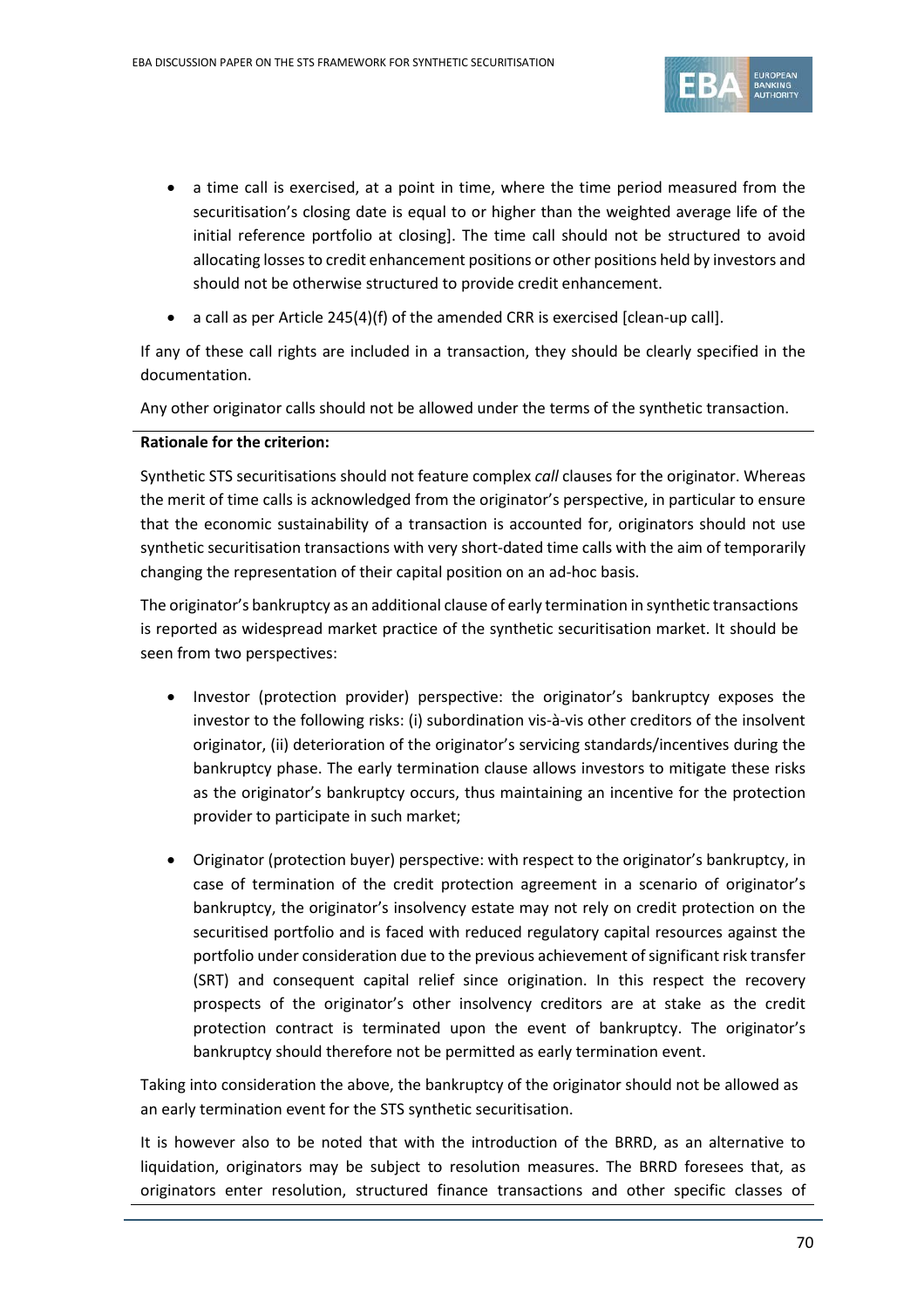

arrangements are subject to specific provisions safeguarding the transactions' counterparties, in the context of partial property transfers and other resolution measures. In these cases contractual clauses such as termination upon originator's bankruptcy may be dis-applied and the rights and interests of the counterparties in the transaction would be dealt with by BRRD-specific measures and tools (It should be noted that a number of (small) firms are likely to be excluded from such BRRD provisions).

| <b>Criterion 35:</b>                                         |  |     | Synthetic excess spread |
|--------------------------------------------------------------|--|-----|-------------------------|
| Comparison with the criterion<br>traditional securitisation: |  | for | N/A                     |

### **Content of the criterion:**

The protection buyer should not commit to any amount of excess spread available for the investors.

### **Rationale for the criterion:**

The excess spread, although widely present in synthetic securitisation transactions, is a complex structural feature and a commitment to excess spread available for the investors should therefore not be included in the STS securitisation. The complexity arises with respect to the quantum of committed excess spread, and its calculation and allocation mechanism. For the sake of simplicity and standardisation of STS synthetic securitisation, it should therefore not be allowed to commit any fixed amount of excess spread.

| <b>Criterion 36:</b>                                             | Eligible credit protection agreement, counterparties<br>and collateral |
|------------------------------------------------------------------|------------------------------------------------------------------------|
| Comparison with the criterion for<br>traditional securitisation: | N/A                                                                    |

# **Content of the criterion:**

Only the following credit protection arrangements establishing the synthetic securitisation should be allowed:

- A. a guarantee meeting the requirements set out in Chapter 4 of Part Three Title II of the CRR, by which the credit risk is transferred to any of the entities listed under Article 214 (2) (a) to (d) of the CRR, provided that the exposures to the protection provider qualify for a 0% risk weight under Chapter Two of Part Three Title II of the CRR, or;
- B. a guarantee meeting the requirements set out in Chapter 4 of Part Three Title II of the CRR which benefits from a counter-guarantee of any of the entities referred to in point (i); or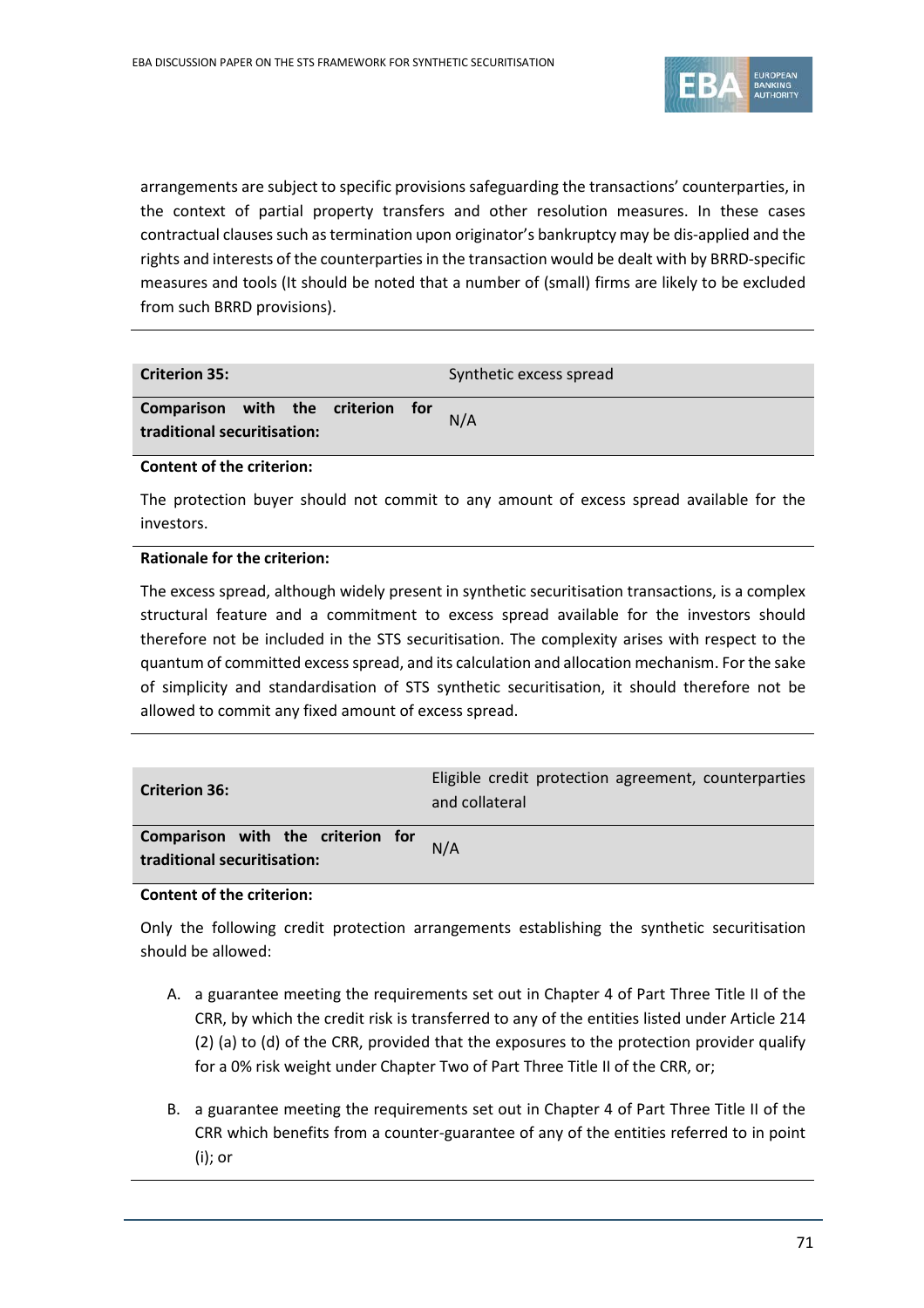

C. other credit protection in the form of guarantees or credit derivatives not referred to under the previous two points that is meeting the requirements set out in Sub-Section 2 of Section 3, Chapter 4 of Part Three Title II of the CRR as amended by Article 249 of the CRR, provided that the obligations of the protection seller are subject to the following collateral requirements.

When the collateral is provided in accordance with the point C, both the originator and the protection seller need to have recourse to high quality collateral, in either of the following forms:

- collateral is in the form of 0% risk weighted debt securities, held in a trust or entity set up for the sole purpose of holding securities whose notional value takes into account clearly determined and conservative haircuts to appropriately mitigate market and other risks, and which have a short remaining maturity of maximum 3 months, and under robust custody arrangements, or
- collateral in the form of cash held with a third party credit institution with a sufficient credit quality standing.

In addition, the following requirements should apply to the collateral:

- The rights of the originator to use the collateral to meet protection payment obligations of the investors should be enforceable. Security arrangements should be provided to ensure such right of the protection buyer.
- The rights of the investors when the synthetic securitisation is no longer outstanding to the return of any collateral that has not been used to meet protection payments should be enforceable.
- Where collateral is invested in securities, the securitisation documentation should set out the eligibility criteria and custody arrangement for such securities.

Where the investors remain exposed to the credit risk of the originator, this must be clearly disclosed in the securitisation documentation.

The originator should obtain an opinion from a qualified legal counsel confirming the enforceability of the credit protection in all relevant jurisdictions.

### **Rationale for the criterion:**

Unlike in the case of traditional (true sale) securitisation, in synthetic securitisation transactions the actual extent of credit risk transfer also depends on:

- The risk of default of the protection provider, in case of unfunded credit risk mitigation arrangements, or;
- The risk that the protection buyer may not have access to the collateral in a timely fashion and/or without incurring losses on the value of that collateral, in case of funded protection.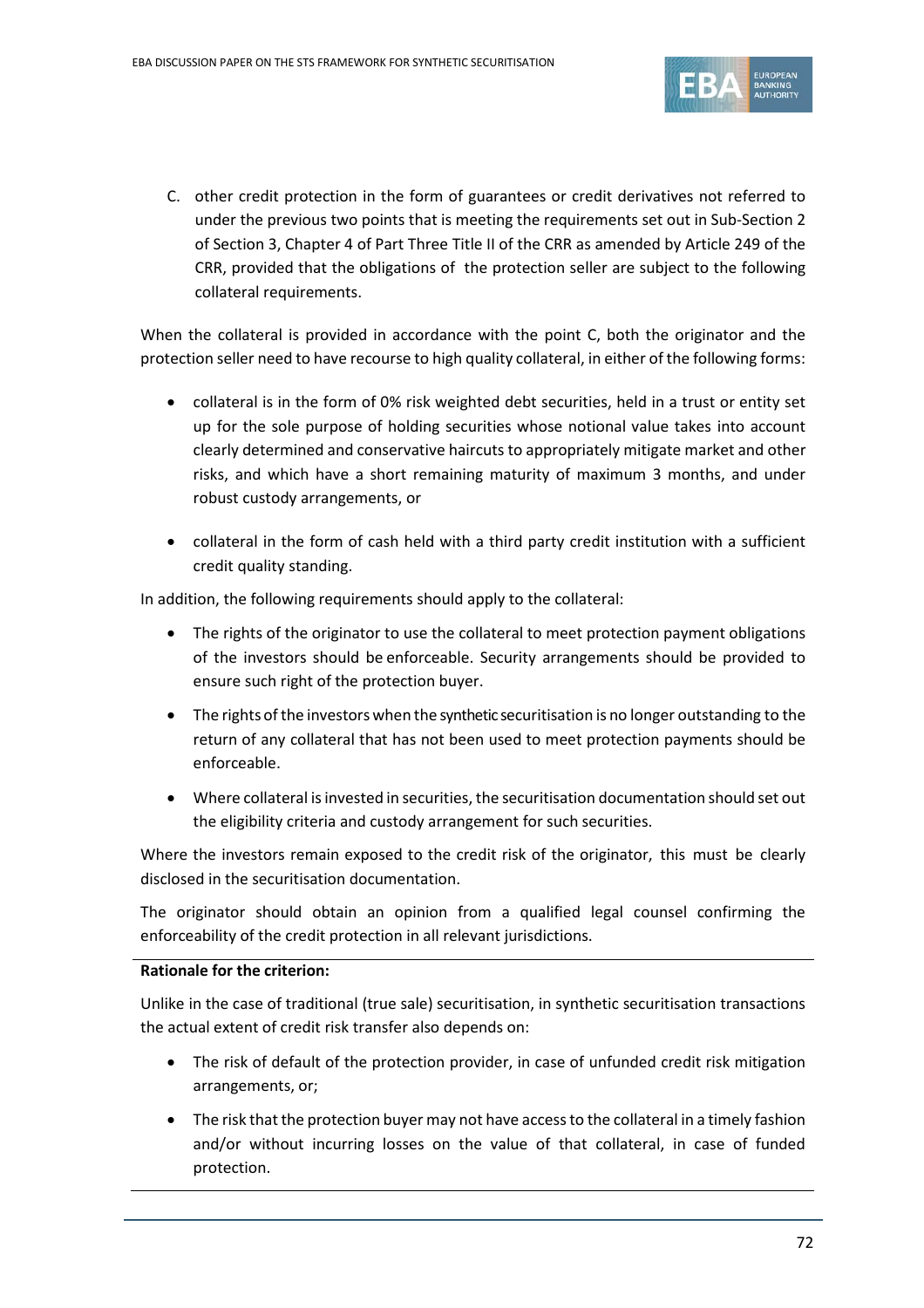

It is important that synthetic transactions eliminate or adequately minimise the counterparty credit risk incurred by the originator, to adequately mimic comparable traditional securitisation positions where such risk does not arise.

In the case of unfunded credit risk protection arrangements, this is ensured by restricting the scope of eligible protection providers to those entities that are eligible providers in accordance with the CRR and that the CRR recognises as counterparties to be risk-weighted at 0% in accordance with the Standardised Approach for credit risk.

Where the counterparty is not recognised by the CRR to be eligible for a 0% risk weight, the resulting counterparty credit risk can be mitigated by requiring the counterparty to fund the credit protection by providing high quality collateral (which in case of synthetic securitisation making use of an SSPE may include the issuance of credit linked notes). In order to mitigate the counterparty credit risk for both the originator and the protection seller, such high quality collateral should be held with a third party (such as in form of EU government securities or supranational entities held in a trust or a similar entity, or in form of cash held with a third party credit institutions).

In addition, a legal opinion should be provided to the originator to confirm that the credit protection is enforceable in all relevant jurisdictions. This requirement already exist under the CRR (Art.  $245(4)(g)$ ), and to ensure level playing field it should be applicable to all eligible originators under the STS synthetic framework.

#### **Question 10: Do you agree with the specific criteria for synthetic securitisation?**

**Question 11: Do you agree with the criterion 36 on eligible credit protection agreement, counterparties and collateral? Please provide any relevant information on the type of credit protection and different collateral arrangements used in market practice and their pros and cons for the protection of the originator and investor.** 

**Question 12: Please provide suggestions for any other specific criteria that should be introduced as part of the STS framework for simple, transparent and standardised securitisation.**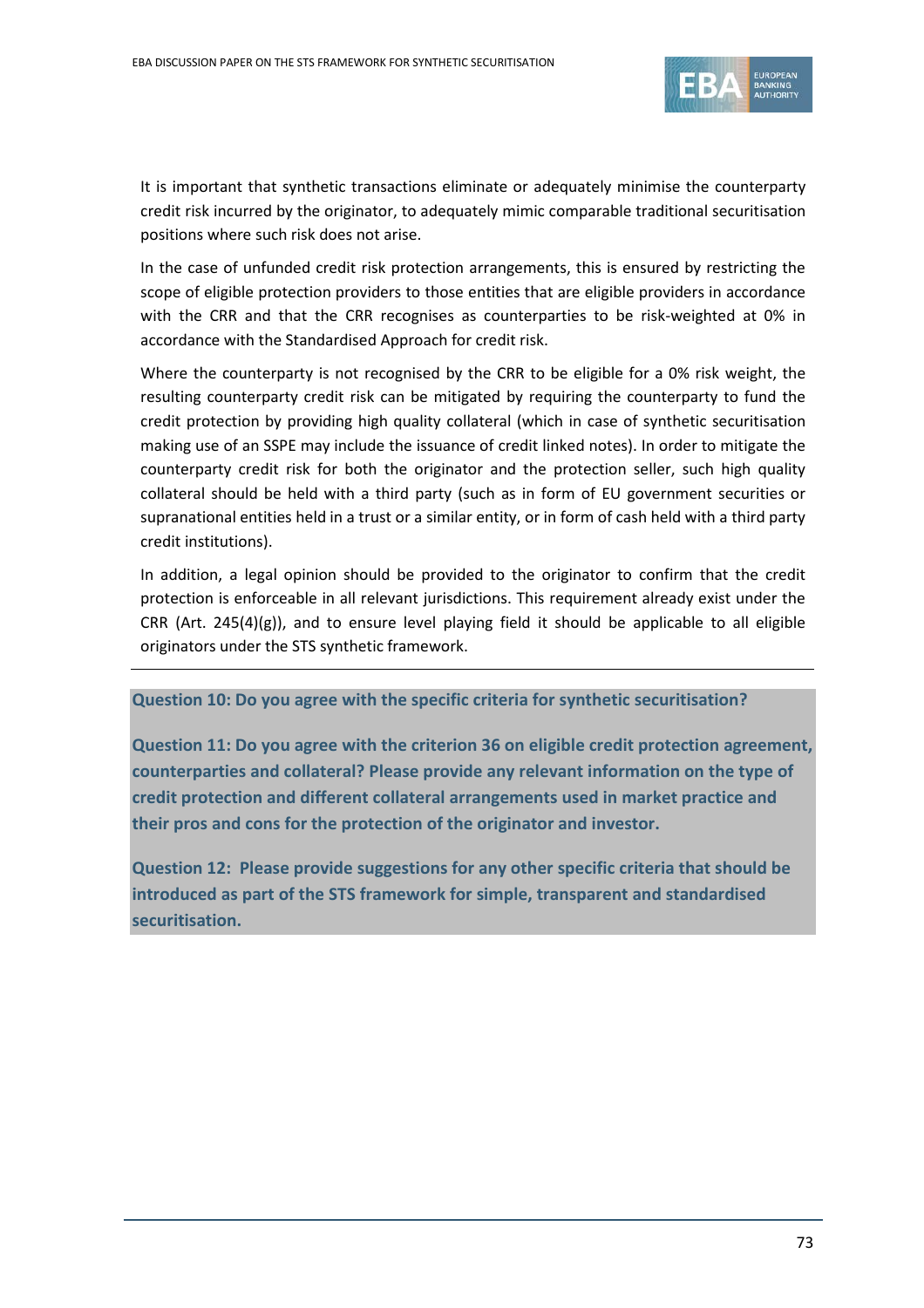

# 5.5 Framework for a differentiated regulatory treatment of STS synthetic securitisation

### **5.5.1 The rationale underlying the approach to the regulatory treatment**

- 102.The analysis in the previous sections suggests that the developments in the last few years have provided a foundation for the future growth of the synthetic sector and confirms a technical feasibility of creation of prudentially sound STS synthetic securitisation product comparable to the STS traditional securitisation product. It also endorses a solid rationale for the development of such product, accompanied by a limited and clearly defined differentiated regulatory treatment, under the two-stage approach as applied to the traditional securitisation.
- 103.On the one hand, introduction of a limited and clearly defined differentiated regulatory treatment, would therefore match the historical performance of the synthetic securitisation which outperforms the traditional securitisation, and would also be in line with the synthetic market specific characteristics and developmentssince the financial crisis. It would also ensure level playing field perspective with the STS traditional securitisation framework (currently eligible for differentiated regulatory treatment), and would help overcome constraints of current limited STS risk weight treatment for SME synthetics under Article 270 of the amended CRR.
- 104.On the other hand, one of the main deficiencies is that the preferential regulatory treatment would not be Basel compliant and there is a very limited experience with the STS traditional framework so far. Also, limitations of the performance data on which the analysis in this Discussion Paper is based, should be taken into account.

#### Technical feasibility of the creation of the STS synthetic securitisation product.

105.The analysis suggests that the structure of the synthetic securitisation allows to replicate that of traditional securitisation, including the STS traditional securitisation, in terms of mitigating the main drivers of risk such as agency and model risks that are not linked to underlying exposures. As a result, it allows to align the performances of synthetic securitisation with those of traditional securitisation of the same asset class.

#### Solid rationale for the STS synthetic securitisation product

106.There appears to be a good rationale for the development of the STS synthetic securitisation product. There seem to be no convincing strong reasons against development of STS product. There are not any material negative consequences while on the other hand there are a number of positive benefits for the banks, financial market and financial stability in general, of introduction of such a product.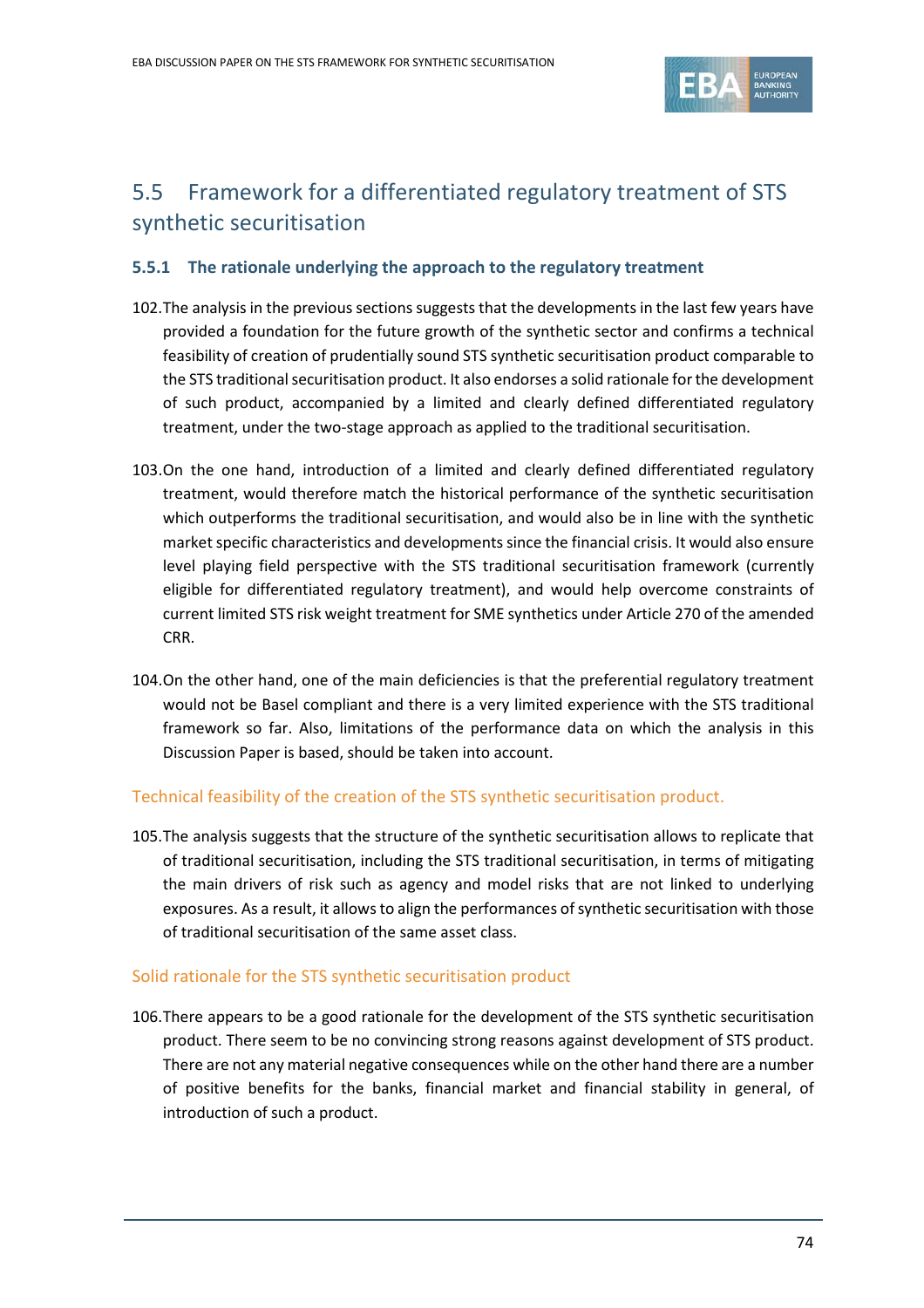

#### Market characteristics, trends and developments

- 107.The analysis included in this report contains a number of arguments which support the rationale, and increases the relevance of the introduction of the STS synthetic securitisation:
	- a. Size of the market: the data confirm the balance sheet synthetic market is enjoying 'renaissance', and volume and number of trades have been steadily increasing since the financial crisis.
	- b. Bilateral/private type of transactions: as private/bilateral type of transactions nowadays form the substantial majority of synthetic market, the market is now more divergent and less standardised, including with respect to core structural features, compared to pre-crisis period where the deals were relatively standardised under the requirements of the credit rating agencies. This increases the importance of the standardisation of the market, including of the structural features, both for the market investors, and for competent authorities (and potentially for the third party certifiers) to help assess the quality of the product.
	- c. Changing structure: following the crisis, originators have changed their involvement in the synthetic securitisation market to only place, to the extent possible, mezzanine/first loss tranches with investors. This reflects the change in motivation to engage in synthetics: regulatory capital management is no longer the sole motivation, and synthetic securitisation is also issued for credit risk and balance sheet management purposes under the current macro-economic and regulatory circumstances, allowing banks to hedge the tail risk and free up credit lines for further lending.
	- d. Investor base: based on qualitative evidence gathered from the market, the introduction of STS synthetic product and its further standardisation would be extremely welcome by investors. On a separate account, given the limited activity of banks as investors, the regulatory capital treatment of synthetic securitisations by banks as securitisation investors does not seem to be key determinant of the demand for synthetic securitisation in the current market environment.
	- e. Originators: the introduction of an STS product and its standardisation would enable to enlarge the originator base and open the market to smaller players. The analysed trends indicate that there is sound potential for growth of the synthetic market on the originator side. The relevance and attractiveness of synthetic securitisation as a credit risk and balance sheet management tool has also been rising especially due to recent regulatory developments, which enhance the needs for banks' capital, balance sheet and accounting management.
	- f. Asset types: balance sheet synthetic securitisation has been crucial for the transfer of corporate credit risk from banks to markets and for strengthening the extension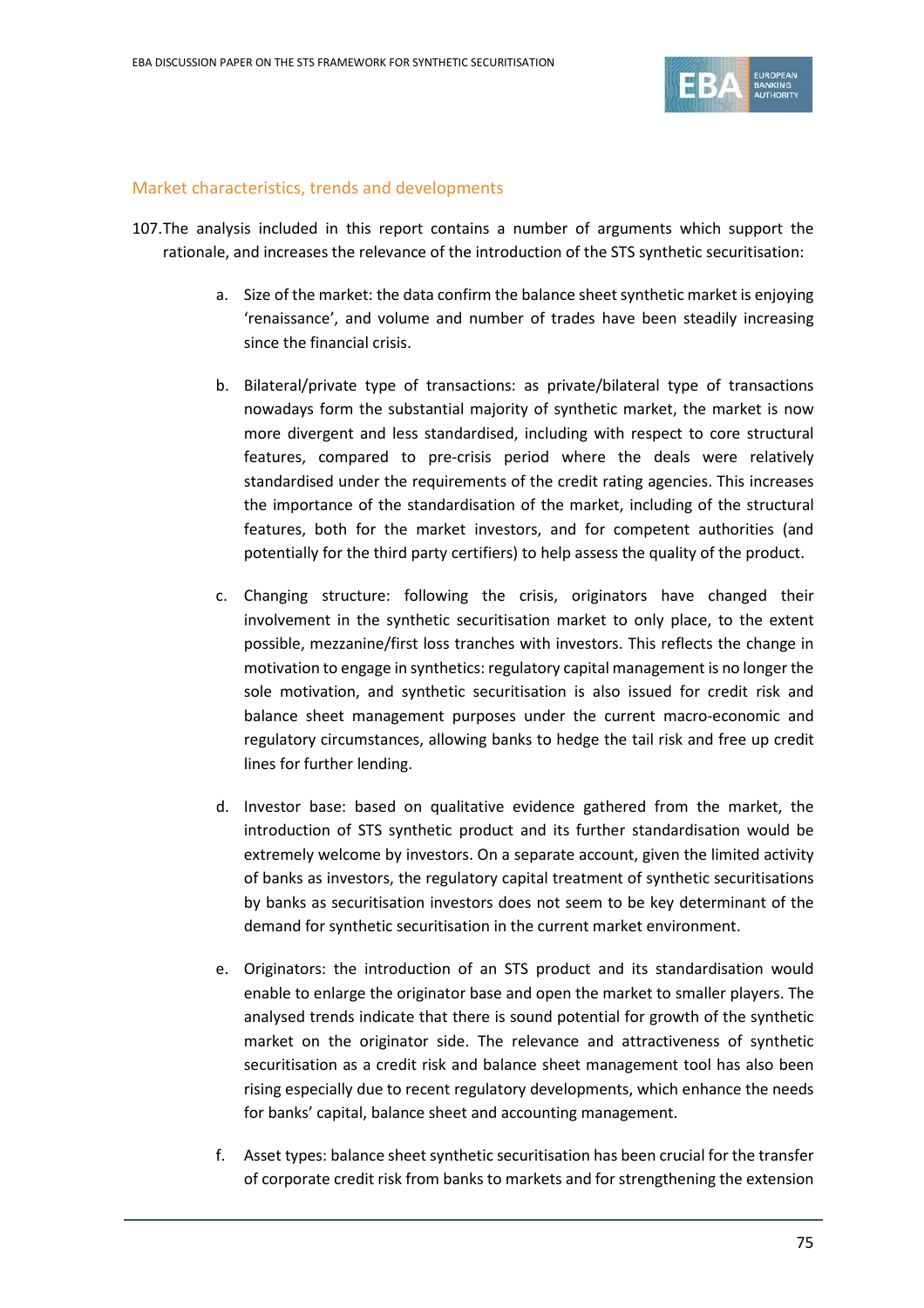

of credit, especially to SMEs and large firms. Introduction of STS product would further extend the asset base, including to credit to retail customers.

g. Geographical distribution of exposures: the majority of synthetic transactions contain exposures from different jurisdictions. Due to a specific nature of synthetic securitisation, it is inherently easier to execute on multi-jurisdictional portfolios and this represents an important comparative advantage vis-à-vis traditional securitisation. Given the synthetic securitisation is executed on different types of portfolio, the STS synthetic label would therefore not 'cannibalise' the STS traditional securitisation.

#### Good performance of the synthetic securitisation

108.The available performance data do not evidence worse performance of the synthetic securitisation instrument, compared to the traditional securitisation instrument. The available data confirm that the balance sheet synthetic transactions perform better than arbitrage deals, tend to outperform the performance of traditional securitisation, and are broadly consistent with the performance of comparable underlying exposures. From a consistency perspective, if the differentiated risk weight treatment is already assigned to synthetic securitisation of SME exposures under Art. 270 of the amended CRR, it could be considered to be extended to other asset classes.

109.The available data confirm the following:

- a. The arbitrage synthetics have performed materially worse than the balance sheet transactions.
- b. The balance sheet synthetics have performed better than traditional securitisations, for all asset classes (SMEs CLOs, RMBS, CMBS, and other CLOs).
- c. The same applies for all the rating grades. The default performance of balance sheet synthetics is better than that of the traditional securitisation, for all selected asset classes (all as of end 2018).
- d. In terms of rating transition (i.e. using the average number of notches of rating transition over the life of the tranche as a measure of average credit quality change incurred by the tranche), balance sheet synthetic tranches perform better than true sale tranches, with the exception of asset class of 'other CLOs'.
- e. There are zero default and loss rates on senior tranche, on a significant majority of reported transactions and asset classes. This is with the exception of SMEs, where the average annual default rate on 21 reported transactions is 0.11%, and annual loss rate is 0.02%.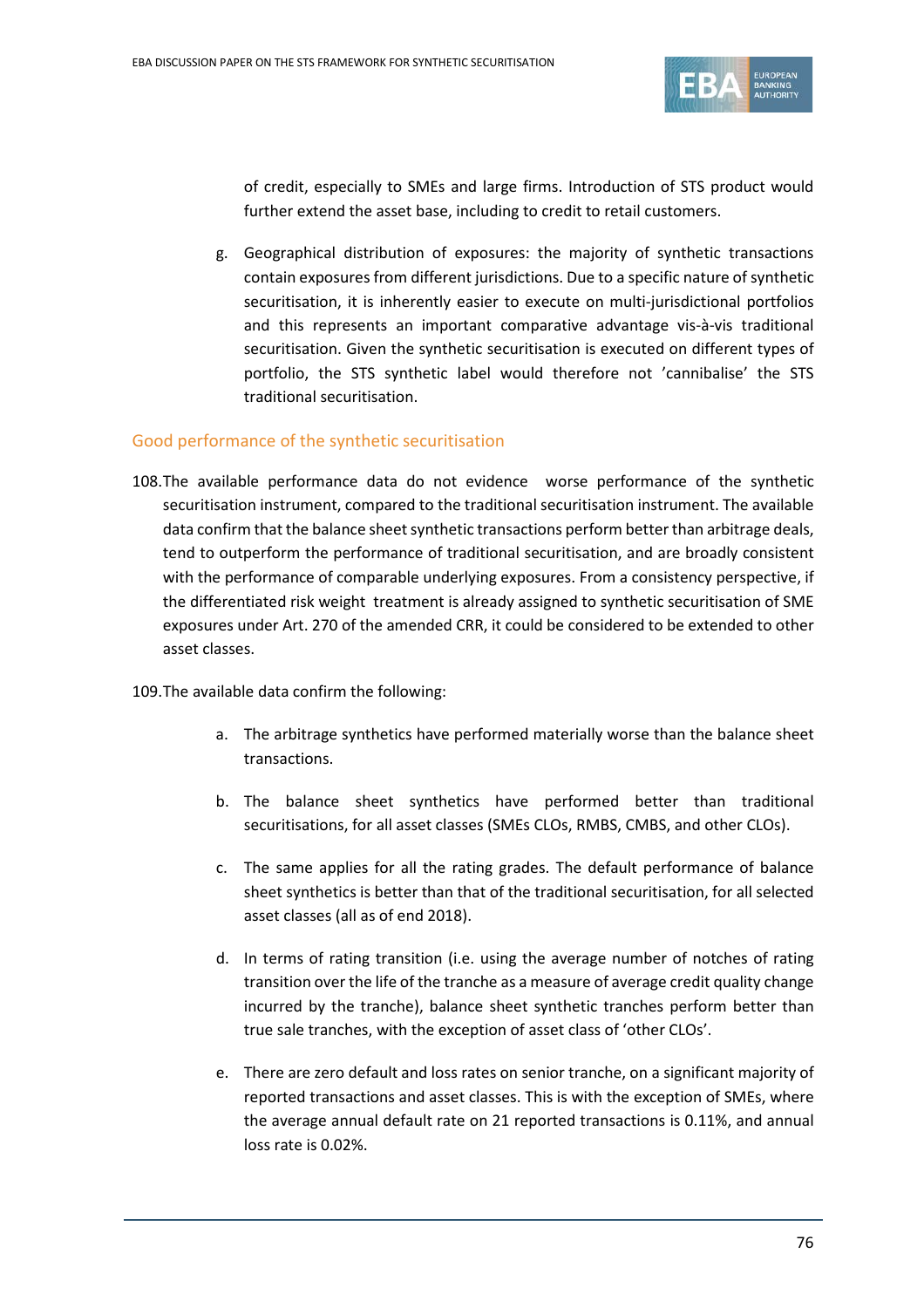

- f. The default and loss rates are slightly higher when considering the whole portfolio (i.e. all tranches and not senior tranches only), but still very low (with respect to annual default rates, the value is in every case below 1%). The default and loss rates are highest for SMEs, and followed by specialised lending. Average annual default rate for SMEs is 0.59%, while maximum reported amount is 1.77%.
- g. Both default and loss rates are lower than those for comparable portfolios (comparable portfolios are defined in the sample as portfolios from the same business division, or using the same rating model as the securitized pool). This indicates that the originators systematically choose core exposures for the synthetic securitisation, with better default and loss performance than for comparable exposures held on the balance sheet, and do not 'cherry pick' exposures with bad performance.

#### Level playing field and consistency with the STS traditional framework

110.Introduction of differentiated regulatory treatment of STS synthetic securitisation would ensure a level playing field with similar treatment of the STS traditional securitisation. Similarly as in the case of traditional securitisation, regulatory recognition in the form of more sensitive regulatory treatment should be a natural implication of development of STS product which is simpler, more standardised and more transparent than other types of synthetic securitisation, as well as natural implication of the good historical performance of the synthetic securitisation which outpaces the performance of the traditional securitisation. The relevance of the regulatory recognition is underlined in particular in the context of the existing regulatory framework which increases the capital charges for securitisation positions compared to the previously existing framework.

#### Overcoming constraints of current limited STS risk weight treatment of SME synthetics

111.Art. 270 of the Securitisation Regulation already assigns preferential capital treatment to synthetic securitisation (senior tranches of SME securitisations held by originators). Also, the practicability of the provisions on STS treatment of synthetic securitisation of SME portfolios in Art. 270 of the CRR has proved to be limited. These provisions have been specifically designed for traditional securitisation and cannot/are difficult to be applied to synthetic product.

# Fuelling the positive impact of the (STS) synthetic securitisation on the financial markets and stability

112.The regulatory recognition of the STS product, and expected increase in demand and issuance, is expected to further enhance the positive impacts of the synthetic securitisation. The banks' lending capacity may be increased, more capital may be able to be freed up indirectly for further lending to economy and more risk thus may be transferred to be spread from banks across the financial system.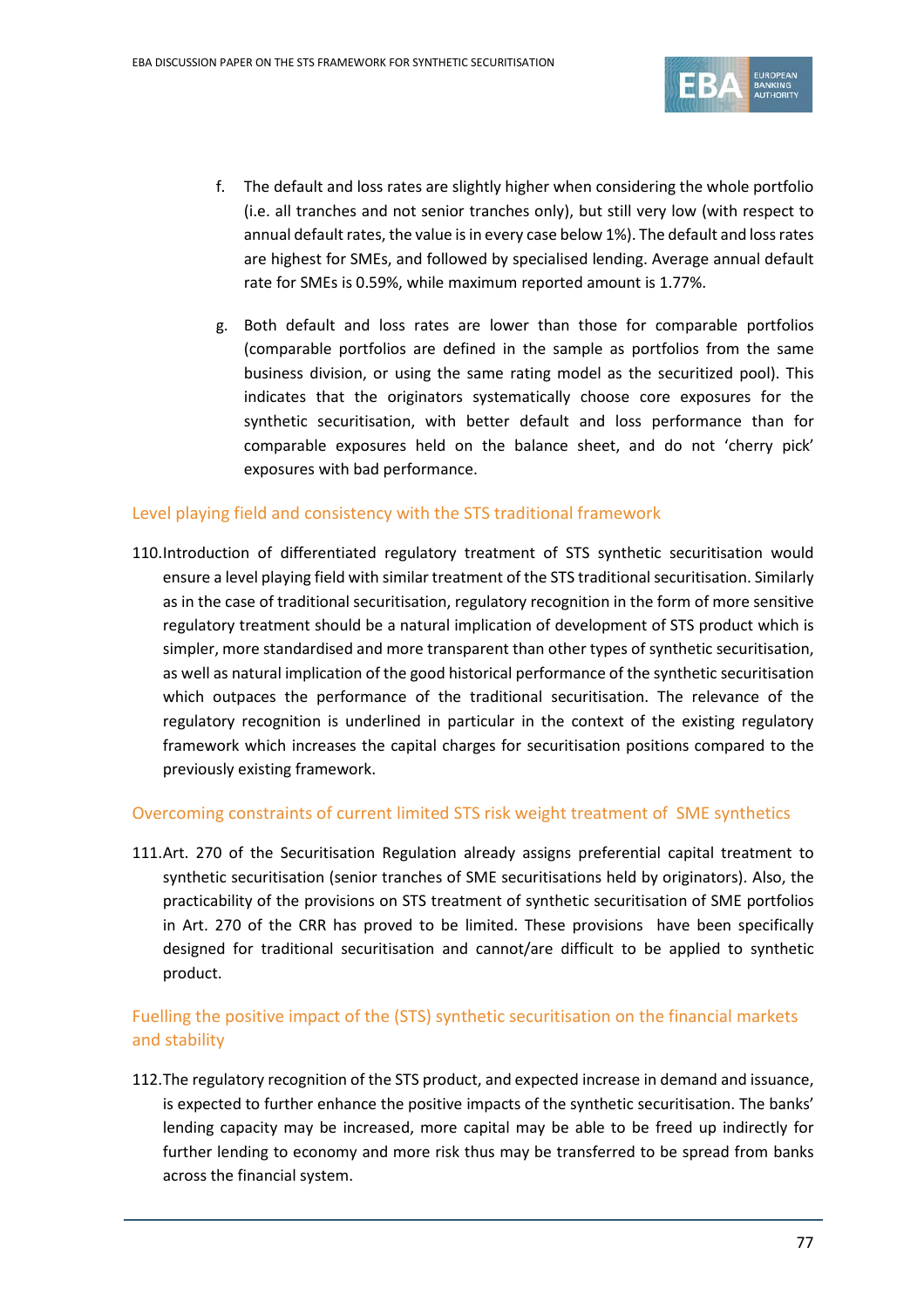

#### Non-compliance with Basel

113.On the other hand, it should be noted that one of the main deficiencies of the STS framework for synthetics is that it would not be Basel compliant. The existing Basel STC framework only covers traditional securitisation and is not extended to synthetic securitisation. It is also unlikely that such framework – in particular the more risk sensitive regulatory treatment - will be developed in the future, taking into account that no consensus has been reached between Basel members. On the other hand, the deviations from Basel are not without precedence (for example, the EU extends more favorable treatment to covered bonds than Basel).

#### Data limitations

114.While the data used in the Discussion Paper cover a significant part of the synthetic market, their limitations should be duly taken into account (explained in more detail in section 5.2), in particular the fact that they may not be fully representative of the full market (for example, they cover only rated deals in S&P sample, and cover 70 transactions in IACPM sample), and may not necessarily cover the full cycle of the transactions (given a number of transactions covered in the data are have been issued in recent years).

#### Other considerations

115.It should also be considered that there is currently a lack of practical experience with the STS traditional securitisation framework which entered into force in January 2019 and had not yet been fully implemented. Before establishing any possible STS framework for synthetics, which may be considered too early at this stage, it may be argued that some experience should be gathered with the functioning of the STS traditional framework.

**Question 13: Do you see a justification for possible introduction of a differentiated regulatory treatment of STS synthetic securitisation? If yes, what should be the scope of such treatment and how should it be structured - for example only for senior tranche retained by the originator bank, or more limited/wider?** 

**Question 14: What would be the impact if no differentiated regulatory treatment is introduced? In that case, is the introduction of the STS product without preferential treatment relevant for the market?**

**Question 15: What would be the impact of potential differentiated regulatory treatment from level playing perspective with regard to third countries where STS framework has not been introduced?**

**Question 16: Should a separate explicit recommendation be included in the Recommendations section on whether or not such treatment should be introduced?**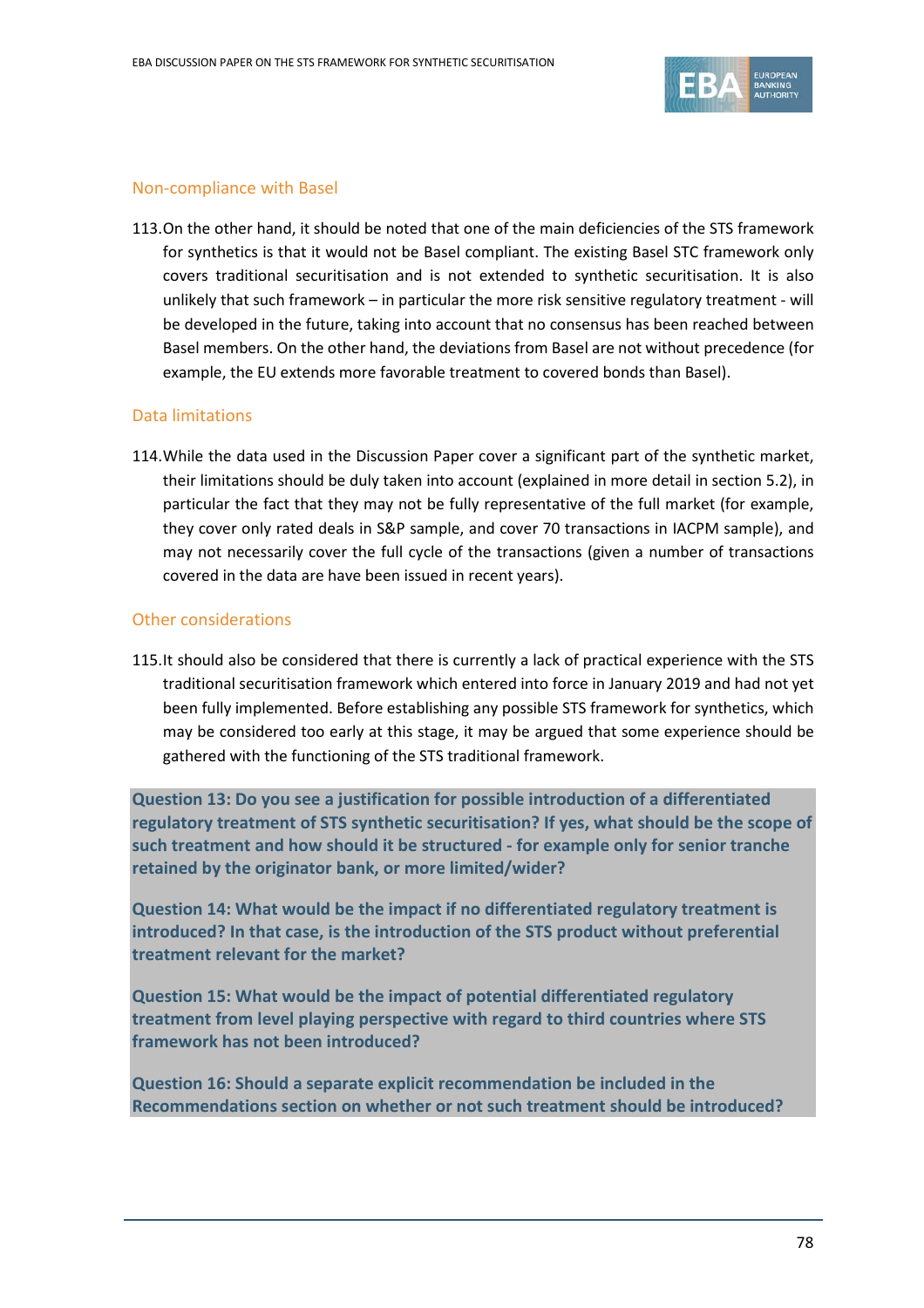

# 5.6 EBA Recommendations<sup>[15](#page-78-0)</sup>

#### **RECOMMENDATION 1:**

The EBA recommends to establish a cross-sectoral framework for simple, transparent and standardised securitisation, limited to balance-sheet securitisation.

#### **RECOMMENDATION 2:**

 $\overline{a}$ 

The EBA recommends that for any synthetic securitisation to be eligible as 'STS', it should comply with the criteria on simplicity, standardisation and transparency, and additional criteria specific to synthetic securitisation, as specified in Section 5.4.

<span id="page-78-0"></span> $15$  Depending on the conclusions following the public consultation, the EBA may consider introduction of an additional recommendation on possible differentiated capital treatment.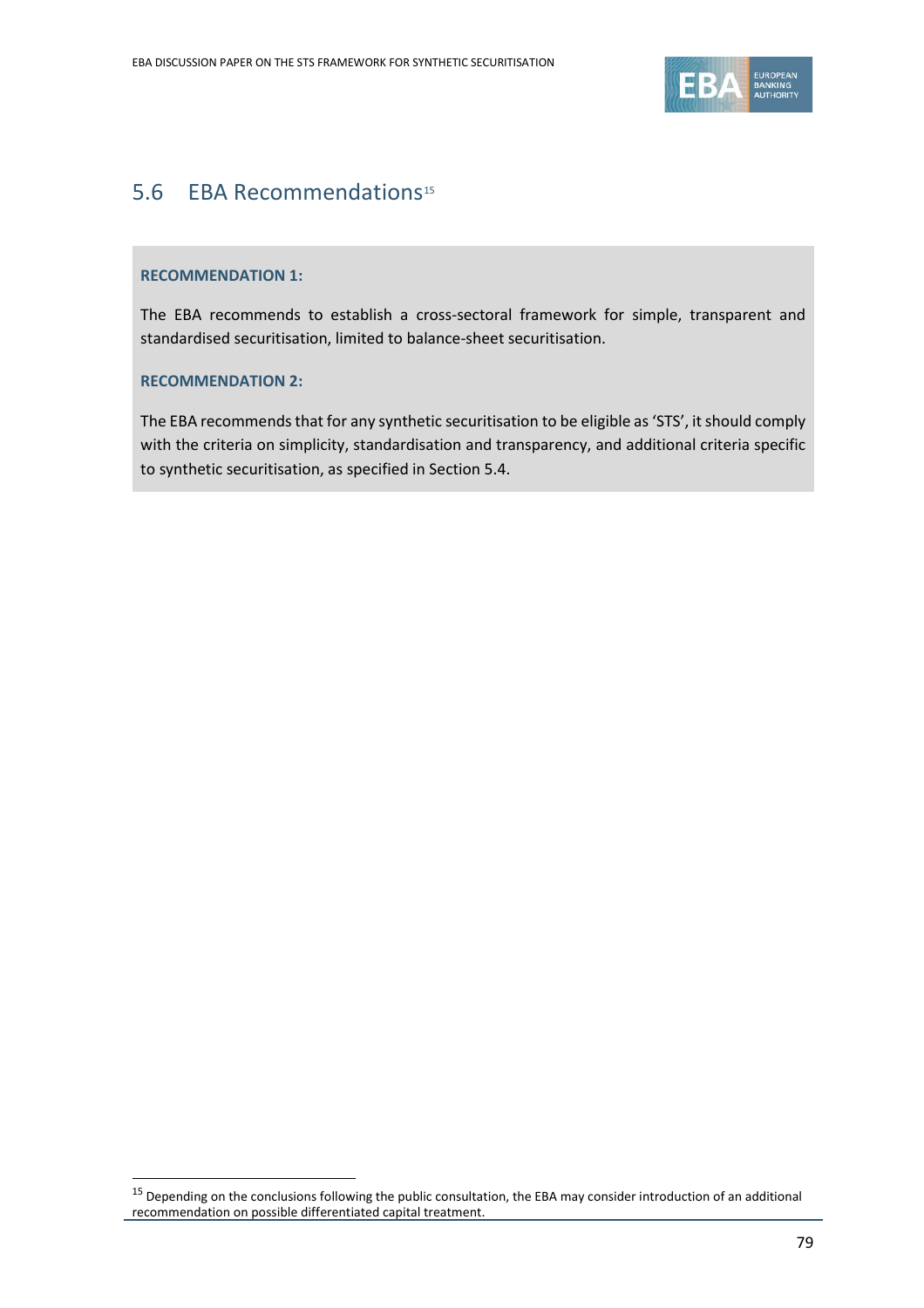

# Annex - Summary of questions

## **5.1 Introduction**

Question 1: Do you have any comments on this introductory section of the Discussion Paper?

#### **5.2 Market developments and trends**

Question 2: Do you agree with the analysis on the market developments? Please provide any additional relevant information to complement the analysis.

Question 3: Do you agree with the analysis of the historical performance? Please provide any additional relevant information to complement the analysis.

## **5.3 Rationale**

Question 4: Do you agree with the analysis of the rationale for the creation of the STS synthetic instrument? How useful and necessary is synthetic securitisation for the originator and the investor? What are the possible hurdles for further development of the market?

Question 5: Do you agree with the assessment of the reasons that could eventually support a preferential capital treatment?

Question 6: Please provide any additional relevant information on potential impact of the creation of the STS synthetic securitisation on (STS) traditional securitisation, and any other information to complement the analysis.

# **5.4 Criteria for STS synthetic securitisation**

Question 7: Do you agree with the criteria on simplicity? Please provide comments on their technical applicability and relevance for synthetic securitisation.

Question 8: Do you agree with the criteria on standardisation? Please provide comments on their technical applicability and relevance for synthetic securitisation.

Question 9: Do you agree with the criteria on transparency? Please provide comments on their technical applicability and relevance for synthetic securitisation.

Question 10: Do you agree with the specific criteria for synthetic securitisation?

Question 11: Do you agree with the criterion 36 on eligible credit protection agreement, counterparties and collateral? Please provide any relevant information on the type of credit protection and different collateral arrangements used in market practice and their pros and cons for the protection of the originator and the investor.

Question 12: Please provide suggestions for any other specific criteria that should be introduced as part of the STS framework for simple, transparent and standardised securitisation.